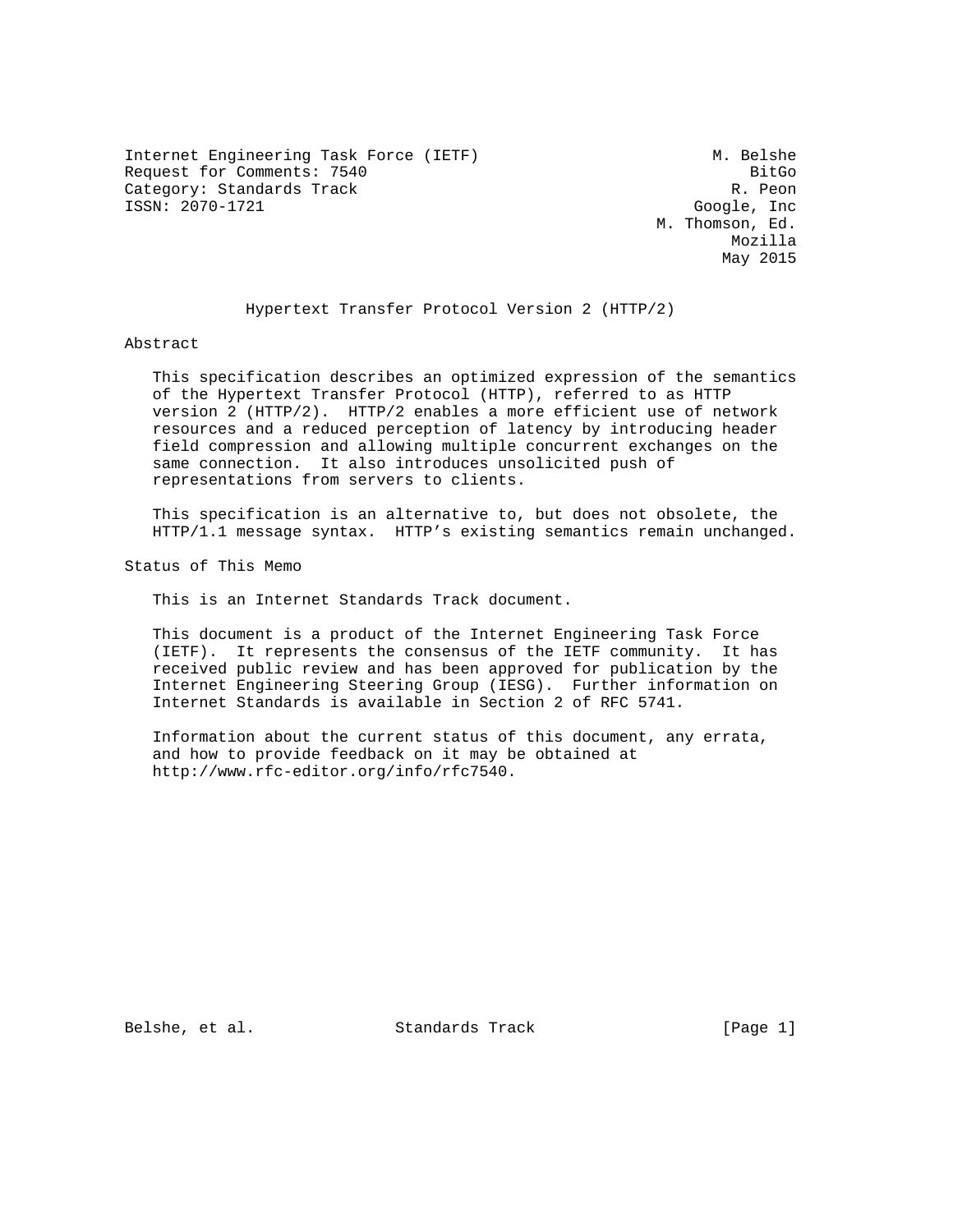# Copyright Notice

 Copyright (c) 2015 IETF Trust and the persons identified as the document authors. All rights reserved.

 This document is subject to BCP 78 and the IETF Trust's Legal Provisions Relating to IETF Documents

 (http://trustee.ietf.org/license-info) in effect on the date of publication of this document. Please review these documents carefully, as they describe your rights and restrictions with respect to this document. Code Components extracted from this document must include Simplified BSD License text as described in Section 4.e of the Trust Legal Provisions and are provided without warranty as described in the Simplified BSD License.

# Table of Contents

|  | 3.3. Starting HTTP/2 for "https" URIs 10     |
|--|----------------------------------------------|
|  | 3.4. Starting HTTP/2 with Prior Knowledge 10 |
|  |                                              |
|  |                                              |
|  |                                              |
|  |                                              |
|  | 4.3. Header Compression and Decompression 14 |
|  |                                              |
|  |                                              |
|  |                                              |
|  | 5.1.2. Stream Concurrency 22                 |
|  |                                              |
|  |                                              |
|  | 5.2.2. Appropriate Use of Flow Control 24    |
|  |                                              |
|  | 5.3.1. Stream Dependencies 25                |
|  | 5.3.2. Dependency Weighting 26               |
|  |                                              |
|  | 5.3.4. Prioritization State Management 27    |
|  |                                              |
|  |                                              |
|  | 5.4.1. Connection Error Handling 29          |
|  |                                              |

Belshe, et al. Standards Track [Page 2]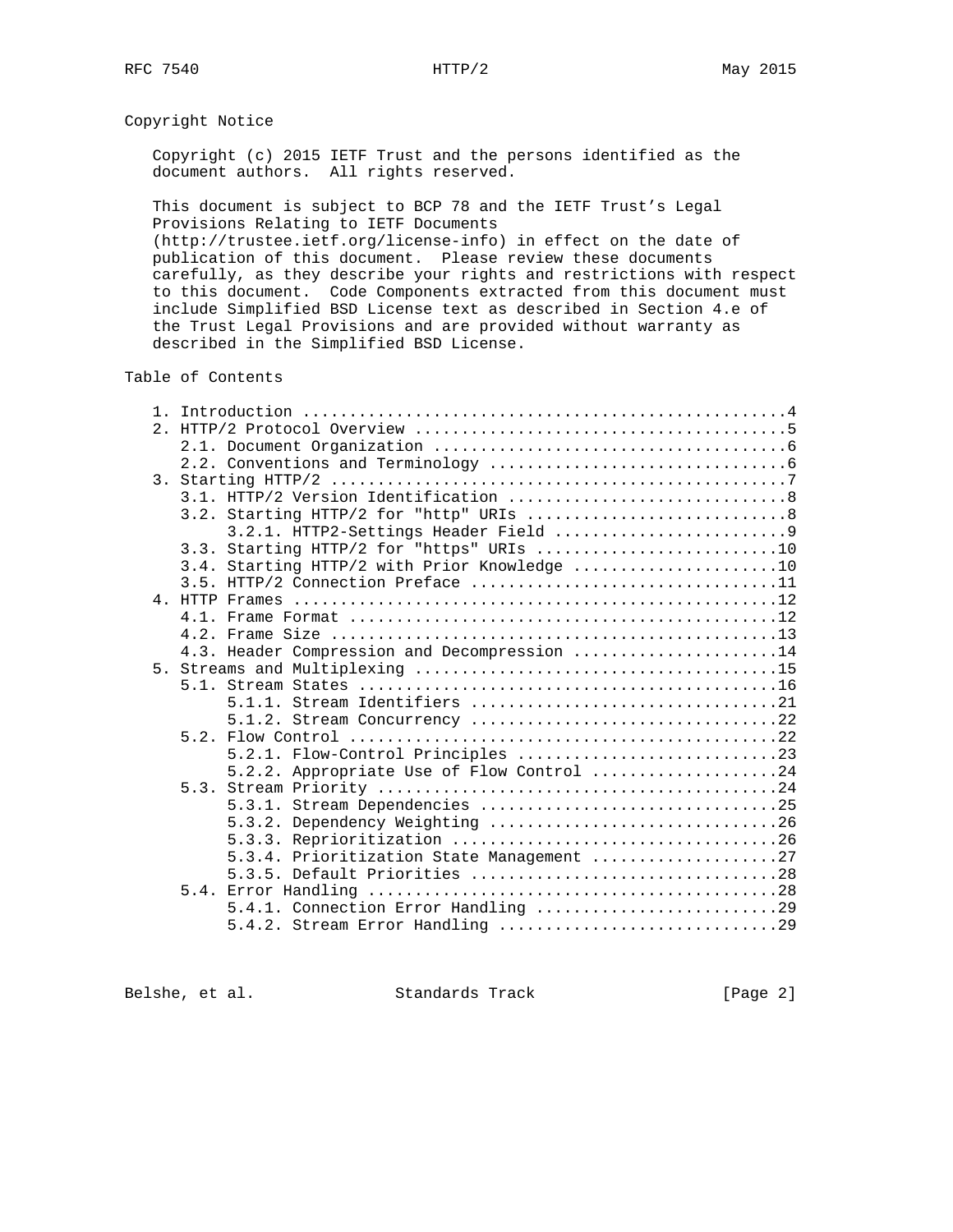| 5.4.3. Connection Termination 30                    |  |
|-----------------------------------------------------|--|
|                                                     |  |
|                                                     |  |
|                                                     |  |
|                                                     |  |
|                                                     |  |
|                                                     |  |
|                                                     |  |
|                                                     |  |
| 6.5.2. Defined SETTINGS Parameters 38               |  |
| 6.5.3. Settings Synchronization 39                  |  |
|                                                     |  |
|                                                     |  |
|                                                     |  |
|                                                     |  |
| 6.9.1. The Flow-Control Window 47                   |  |
| 6.9.2. Initial Flow-Control Window Size 48          |  |
| 6.9.3. Reducing the Stream Window Size 49           |  |
|                                                     |  |
|                                                     |  |
|                                                     |  |
| 8.1. HTTP Request/Response Exchange 52              |  |
| 8.1.1. Upgrading from HTTP/2 53                     |  |
|                                                     |  |
|                                                     |  |
| 8.1.4. Request Reliability Mechanisms in HTTP/2 60  |  |
|                                                     |  |
|                                                     |  |
|                                                     |  |
|                                                     |  |
| 9. Additional HTTP Requirements/Considerations 65   |  |
|                                                     |  |
|                                                     |  |
| 9.1.2. The 421 (Misdirected Request) Status Code 66 |  |
|                                                     |  |
|                                                     |  |
|                                                     |  |
|                                                     |  |
|                                                     |  |
|                                                     |  |
|                                                     |  |
|                                                     |  |
|                                                     |  |
| 10.5.1. Limits on Header Block Size 71              |  |
|                                                     |  |
|                                                     |  |
|                                                     |  |
|                                                     |  |

Belshe, et al. Standards Track [Page 3]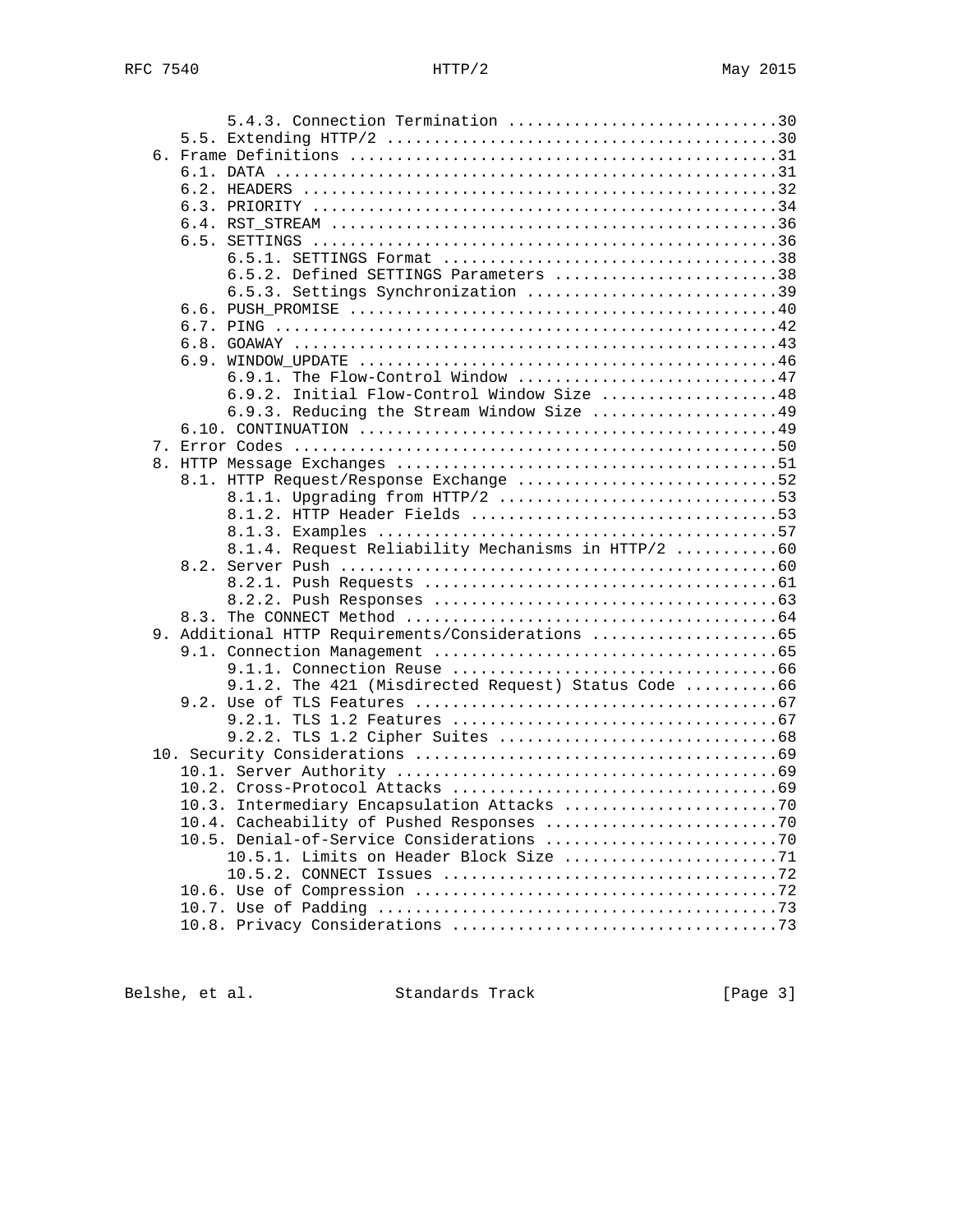|  | 11.1. Registration of HTTP/2 Identification Strings 74  |  |
|--|---------------------------------------------------------|--|
|  |                                                         |  |
|  |                                                         |  |
|  |                                                         |  |
|  | 11.5. HTTP2-Settings Header Field Registration 77       |  |
|  |                                                         |  |
|  | 11.7. The 421 (Misdirected Request) HTTP Status Code 78 |  |
|  |                                                         |  |
|  |                                                         |  |
|  |                                                         |  |
|  |                                                         |  |
|  | Appendix A. TLS 1.2 Cipher Suite Black List 83          |  |
|  |                                                         |  |
|  |                                                         |  |

#### 1. Introduction

 The Hypertext Transfer Protocol (HTTP) is a wildly successful protocol. However, the way HTTP/1.1 uses the underlying transport ([RFC7230], Section 6) has several characteristics that have a negative overall effect on application performance today.

 In particular, HTTP/1.0 allowed only one request to be outstanding at a time on a given TCP connection. HTTP/1.1 added request pipelining, but this only partially addressed request concurrency and still suffers from head-of-line blocking. Therefore, HTTP/1.0 and HTTP/1.1 clients that need to make many requests use multiple connections to a server in order to achieve concurrency and thereby reduce latency.

 Furthermore, HTTP header fields are often repetitive and verbose, causing unnecessary network traffic as well as causing the initial TCP [TCP] congestion window to quickly fill. This can result in excessive latency when multiple requests are made on a new TCP connection.

 HTTP/2 addresses these issues by defining an optimized mapping of HTTP's semantics to an underlying connection. Specifically, it allows interleaving of request and response messages on the same connection and uses an efficient coding for HTTP header fields. It also allows prioritization of requests, letting more important requests complete more quickly, further improving performance.

Belshe, et al. Standards Track [Page 4]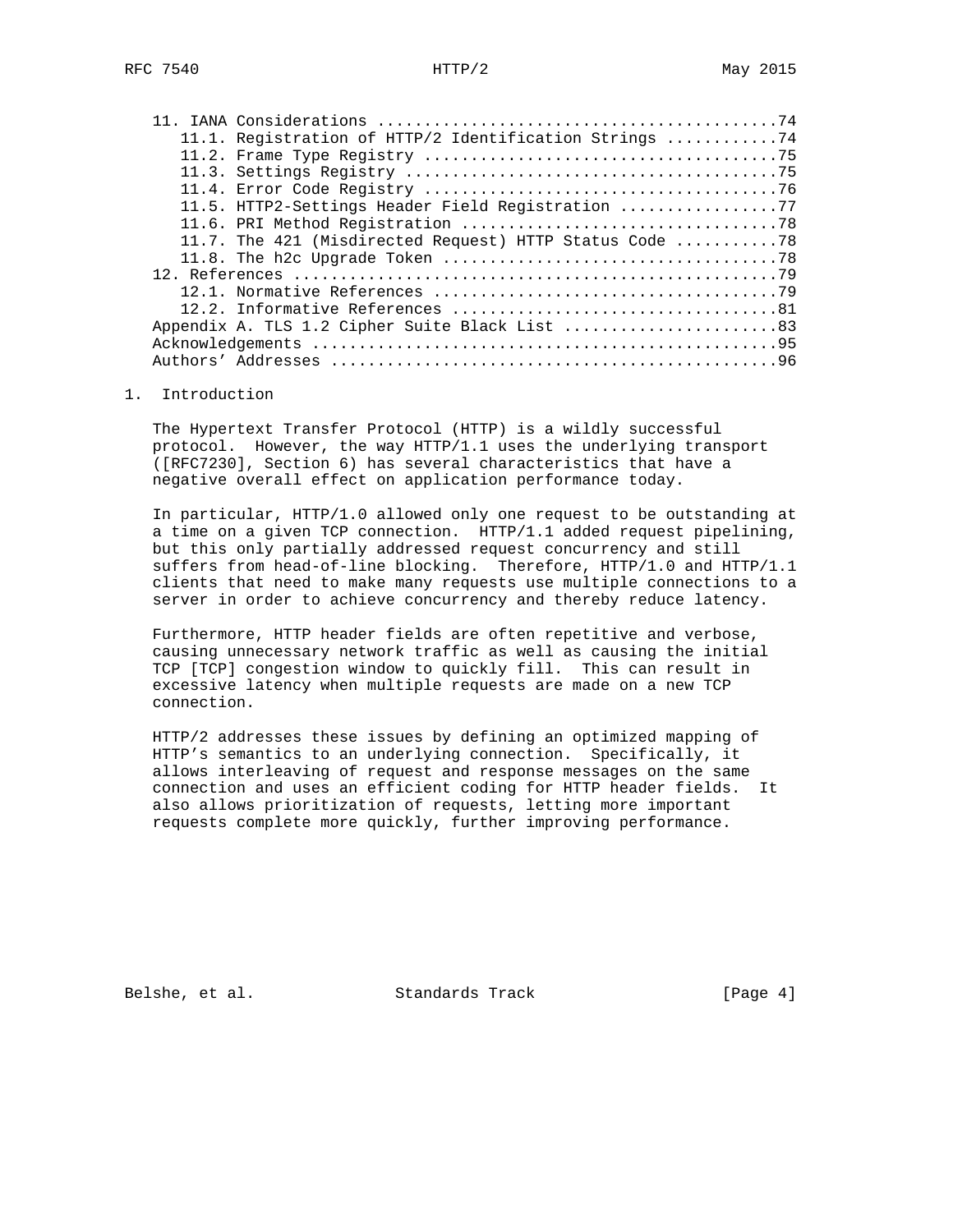The resulting protocol is more friendly to the network because fewer TCP connections can be used in comparison to HTTP/1.x. This means less competition with other flows and longer-lived connections, which in turn lead to better utilization of available network capacity.

 Finally, HTTP/2 also enables more efficient processing of messages through use of binary message framing.

2. HTTP/2 Protocol Overview

 HTTP/2 provides an optimized transport for HTTP semantics. HTTP/2 supports all of the core features of HTTP/1.1 but aims to be more efficient in several ways.

 The basic protocol unit in HTTP/2 is a frame (Section 4.1). Each frame type serves a different purpose. For example, HEADERS and DATA frames form the basis of HTTP requests and responses (Section 8.1); other frame types like SETTINGS, WINDOW\_UPDATE, and PUSH\_PROMISE are used in support of other HTTP/2 features.

 Multiplexing of requests is achieved by having each HTTP request/ response exchange associated with its own stream (Section 5). Streams are largely independent of each other, so a blocked or stalled request or response does not prevent progress on other streams.

 Flow control and prioritization ensure that it is possible to efficiently use multiplexed streams. Flow control (Section 5.2) helps to ensure that only data that can be used by a receiver is transmitted. Prioritization (Section 5.3) ensures that limited resources can be directed to the most important streams first.

 HTTP/2 adds a new interaction mode whereby a server can push responses to a client (Section 8.2). Server push allows a server to speculatively send data to a client that the server anticipates the client will need, trading off some network usage against a potential latency gain. The server does this by synthesizing a request, which it sends as a PUSH\_PROMISE frame. The server is then able to send a response to the synthetic request on a separate stream.

 Because HTTP header fields used in a connection can contain large amounts of redundant data, frames that contain them are compressed (Section 4.3). This has especially advantageous impact upon request sizes in the common case, allowing many requests to be compressed into one packet.

Belshe, et al. Standards Track [Page 5]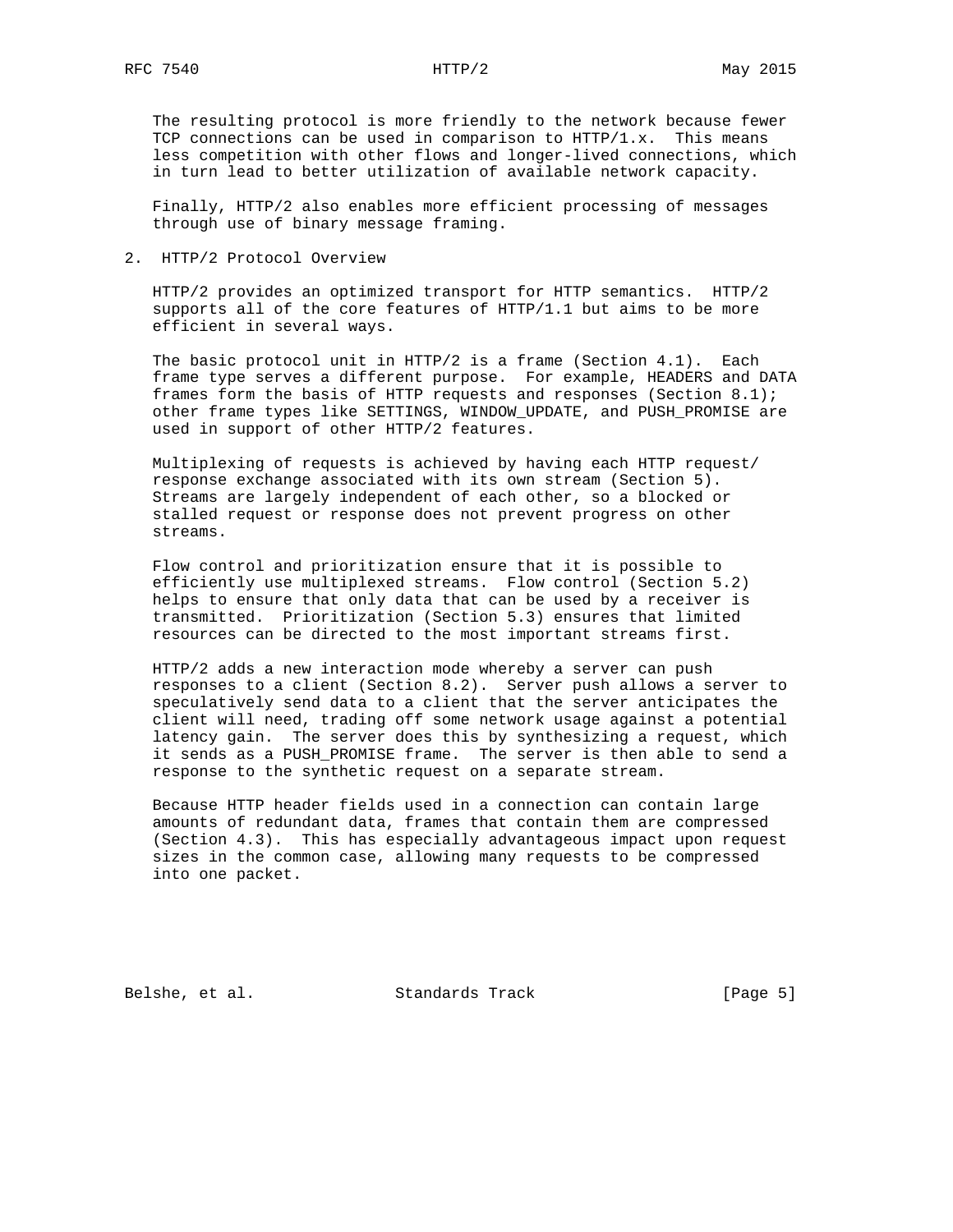### 2.1. Document Organization

The HTTP/2 specification is split into four parts:

- o Starting HTTP/2 (Section 3) covers how an HTTP/2 connection is initiated.
- o The frame (Section 4) and stream (Section 5) layers describe the way HTTP/2 frames are structured and formed into multiplexed streams.
- o Frame (Section 6) and error (Section 7) definitions include details of the frame and error types used in HTTP/2.
- o HTTP mappings (Section 8) and additional requirements (Section 9) describe how HTTP semantics are expressed using frames and streams.

 While some of the frame and stream layer concepts are isolated from HTTP, this specification does not define a completely generic frame layer. The frame and stream layers are tailored to the needs of the HTTP protocol and server push.

2.2. Conventions and Terminology

 The key words "MUST", "MUST NOT", "REQUIRED", "SHALL", "SHALL NOT", "SHOULD", "SHOULD NOT", "RECOMMENDED", "MAY", and "OPTIONAL" in this document are to be interpreted as described in RFC 2119 [RFC2119].

 All numeric values are in network byte order. Values are unsigned unless otherwise indicated. Literal values are provided in decimal or hexadecimal as appropriate. Hexadecimal literals are prefixed with "0x" to distinguish them from decimal literals.

The following terms are used:

 client: The endpoint that initiates an HTTP/2 connection. Clients send HTTP requests and receive HTTP responses.

connection: A transport-layer connection between two endpoints.

 connection error: An error that affects the entire HTTP/2 connection.

endpoint: Either the client or server of the connection.

Belshe, et al. Standards Track [Page 6]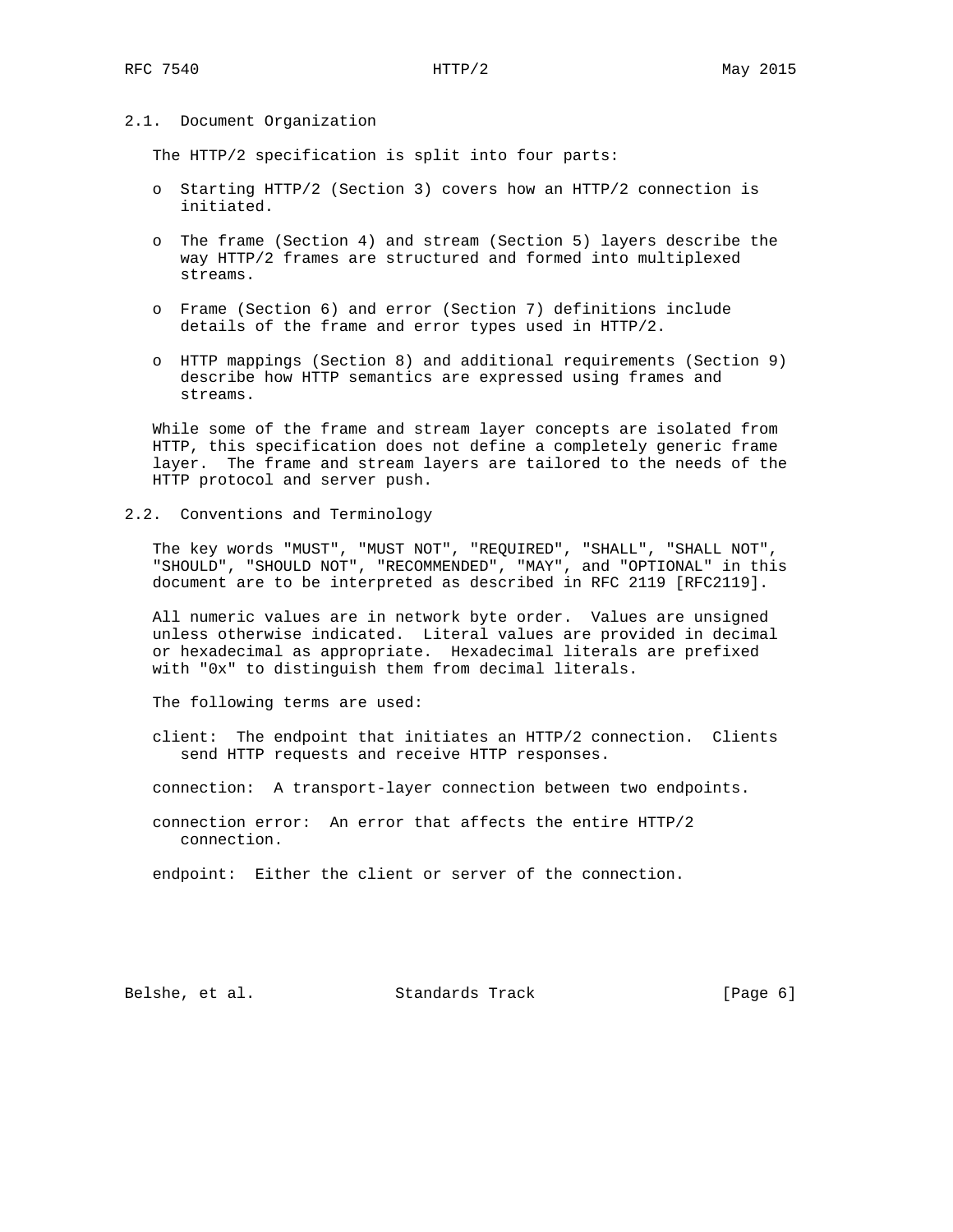- frame: The smallest unit of communication within an HTTP/2 connection, consisting of a header and a variable-length sequence of octets structured according to the frame type.
- peer: An endpoint. When discussing a particular endpoint, "peer" refers to the endpoint that is remote to the primary subject of discussion.

receiver: An endpoint that is receiving frames.

sender: An endpoint that is transmitting frames.

 server: The endpoint that accepts an HTTP/2 connection. Servers receive HTTP requests and send HTTP responses.

stream: A bidirectional flow of frames within the HTTP/2 connection.

stream error: An error on the individual HTTP/2 stream.

 Finally, the terms "gateway", "intermediary", "proxy", and "tunnel" are defined in Section 2.3 of [RFC7230]. Intermediaries act as both client and server at different times.

The term "payload body" is defined in Section 3.3 of [RFC7230].

3. Starting HTTP/2

 An HTTP/2 connection is an application-layer protocol running on top of a TCP connection ([TCP]). The client is the TCP connection initiator.

 HTTP/2 uses the same "http" and "https" URI schemes used by HTTP/1.1. HTTP/2 shares the same default port numbers: 80 for "http" URIs and 443 for "https" URIs. As a result, implementations processing requests for target resource URIs like "http://example.org/foo" or "https://example.com/bar" are required to first discover whether the upstream server (the immediate peer to which the client wishes to establish a connection) supports HTTP/2.

 The means by which support for HTTP/2 is determined is different for "http" and "https" URIs. Discovery for "http" URIs is described in Section 3.2. Discovery for "https" URIs is described in Section 3.3.

Belshe, et al. Standards Track [Page 7]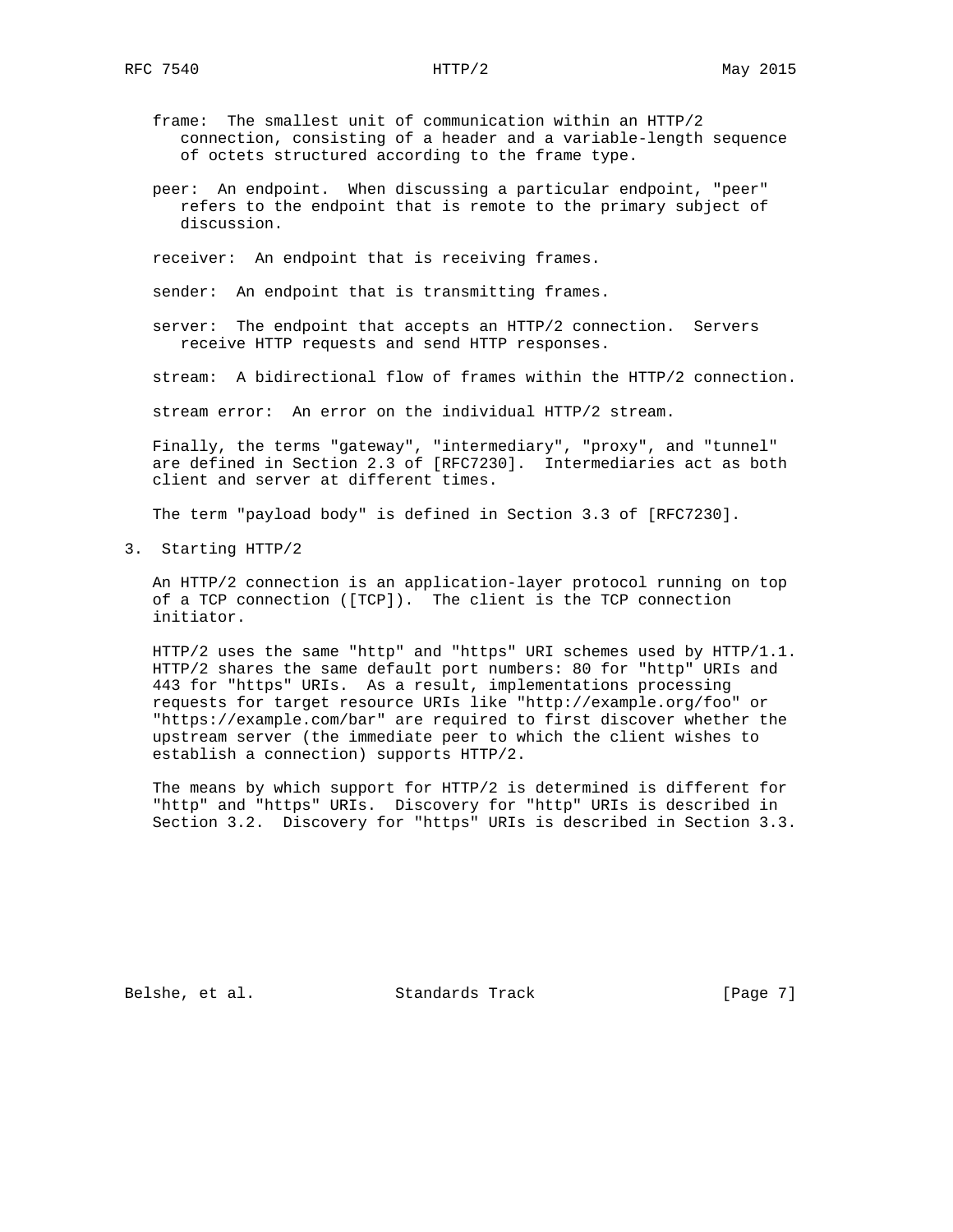# 3.1. HTTP/2 Version Identification

The protocol defined in this document has two identifiers.

 o The string "h2" identifies the protocol where HTTP/2 uses Transport Layer Security (TLS) [TLS12]. This identifier is used in the TLS application-layer protocol negotiation (ALPN) extension [TLS-ALPN] field and in any place where HTTP/2 over TLS is identified.

 The "h2" string is serialized into an ALPN protocol identifier as the two-octet sequence: 0x68, 0x32.

 o The string "h2c" identifies the protocol where HTTP/2 is run over cleartext TCP. This identifier is used in the HTTP/1.1 Upgrade header field and in any place where HTTP/2 over TCP is identified.

 The "h2c" string is reserved from the ALPN identifier space but describes a protocol that does not use TLS.

 Negotiating "h2" or "h2c" implies the use of the transport, security, framing, and message semantics described in this document.

3.2. Starting HTTP/2 for "http" URIs

 A client that makes a request for an "http" URI without prior knowledge about support for HTTP/2 on the next hop uses the HTTP Upgrade mechanism (Section 6.7 of [RFC7230]). The client does so by making an HTTP/1.1 request that includes an Upgrade header field with the "h2c" token. Such an HTTP/1.1 request MUST include exactly one HTTP2-Settings (Section 3.2.1) header field.

For example:

 GET / HTTP/1.1 Host: server.example.com Connection: Upgrade, HTTP2-Settings Upgrade: h2c HTTP2-Settings: <br/>base64url encoding of HTTP/2 SETTINGS payload>

 Requests that contain a payload body MUST be sent in their entirety before the client can send HTTP/2 frames. This means that a large request can block the use of the connection until it is completely sent.

 If concurrency of an initial request with subsequent requests is important, an OPTIONS request can be used to perform the upgrade to HTTP/2, at the cost of an additional round trip.

Belshe, et al. Standards Track [Page 8]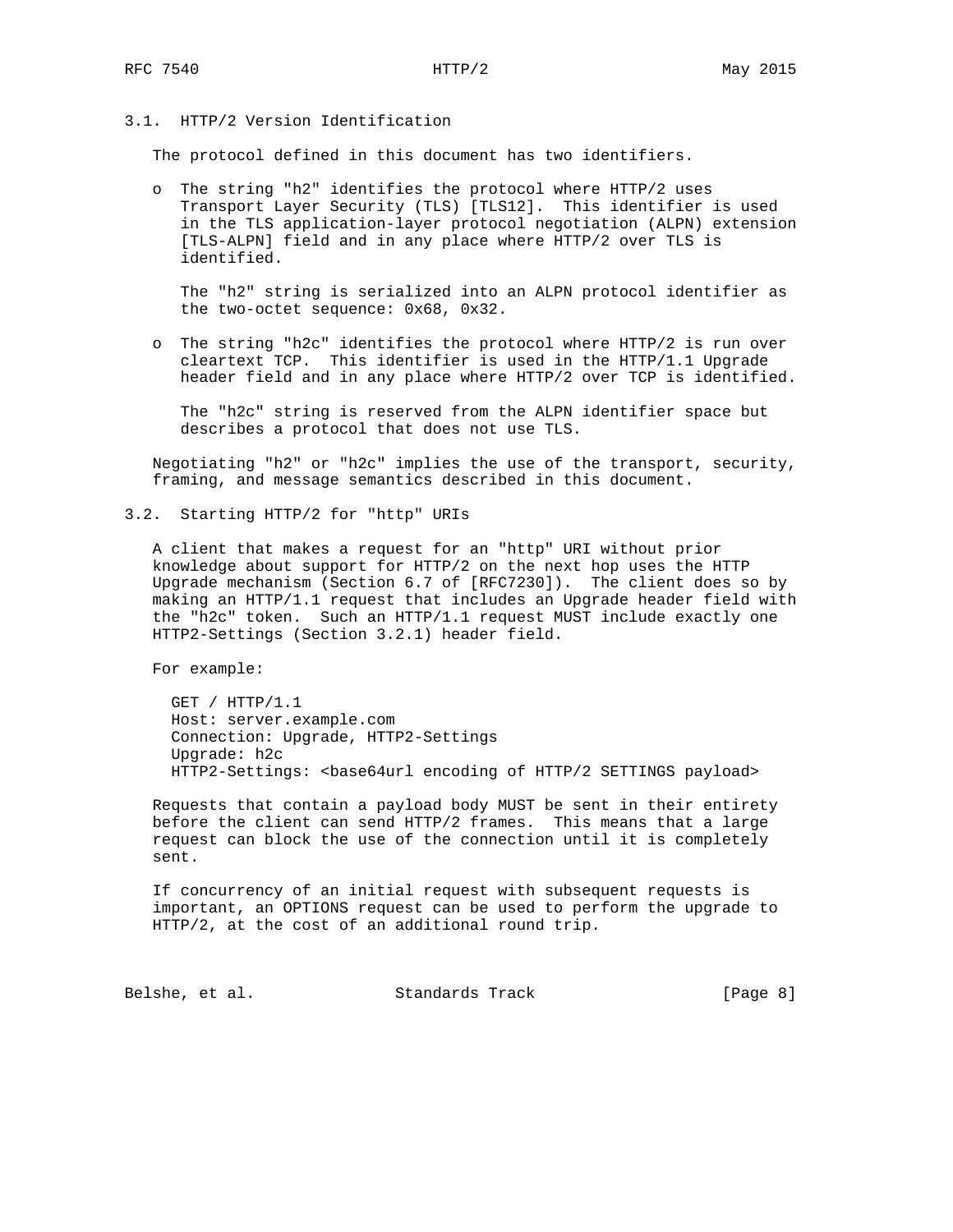A server that does not support HTTP/2 can respond to the request as though the Upgrade header field were absent:

 HTTP/1.1 200 OK Content-Length: 243 Content-Type: text/html

...

 A server MUST ignore an "h2" token in an Upgrade header field. Presence of a token with "h2" implies HTTP/2 over TLS, which is instead negotiated as described in Section 3.3.

 A server that supports HTTP/2 accepts the upgrade with a 101 (Switching Protocols) response. After the empty line that terminates the 101 response, the server can begin sending HTTP/2 frames. These frames MUST include a response to the request that initiated the upgrade.

For example:

 HTTP/1.1 101 Switching Protocols Connection: Upgrade Upgrade: h2c

[ HTTP/2 connection ...

 The first HTTP/2 frame sent by the server MUST be a server connection preface (Section 3.5) consisting of a SETTINGS frame (Section 6.5). Upon receiving the 101 response, the client MUST send a connection preface (Section 3.5), which includes a SETTINGS frame.

 The HTTP/1.1 request that is sent prior to upgrade is assigned a stream identifier of 1 (see Section 5.1.1) with default priority values (Section 5.3.5). Stream 1 is implicitly "half-closed" from the client toward the server (see Section 5.1), since the request is completed as an HTTP/1.1 request. After commencing the HTTP/2 connection, stream 1 is used for the response.

3.2.1. HTTP2-Settings Header Field

 A request that upgrades from HTTP/1.1 to HTTP/2 MUST include exactly one "HTTP2-Settings" header field. The HTTP2-Settings header field is a connection-specific header field that includes parameters that govern the HTTP/2 connection, provided in anticipation of the server accepting the request to upgrade.

HTTP2-Settings = token68

Belshe, et al. Standards Track [Page 9]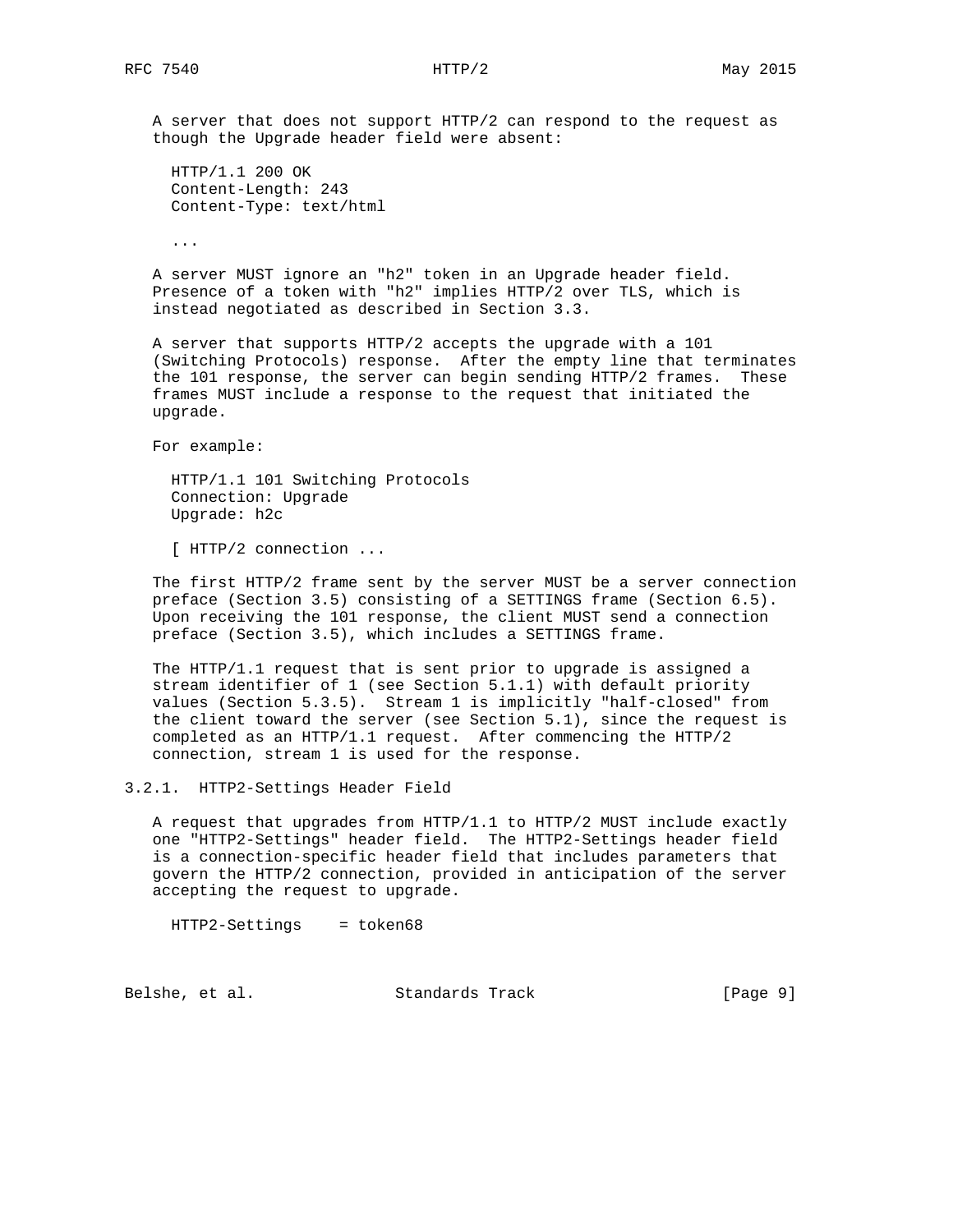A server MUST NOT upgrade the connection to HTTP/2 if this header field is not present or if more than one is present. A server MUST NOT send this header field.

 The content of the HTTP2-Settings header field is the payload of a SETTINGS frame (Section 6.5), encoded as a base64url string (that is, the URL- and filename-safe Base64 encoding described in Section 5 of [RFC4648], with any trailing '=' characters omitted). The ABNF [RFC5234] production for "token68" is defined in Section 2.1 of [RFC7235].

 Since the upgrade is only intended to apply to the immediate connection, a client sending the HTTP2-Settings header field MUST also send "HTTP2-Settings" as a connection option in the Connection header field to prevent it from being forwarded (see Section 6.1 of [RFC7230]).

 A server decodes and interprets these values as it would any other SETTINGS frame. Explicit acknowledgement of these settings (Section 6.5.3) is not necessary, since a 101 response serves as implicit acknowledgement. Providing these values in the upgrade request gives a client an opportunity to provide parameters prior to receiving any frames from the server.

3.3. Starting HTTP/2 for "https" URIs

 A client that makes a request to an "https" URI uses TLS [TLS12] with the application-layer protocol negotiation (ALPN) extension [TLS-ALPN].

 HTTP/2 over TLS uses the "h2" protocol identifier. The "h2c" protocol identifier MUST NOT be sent by a client or selected by a server; the "h2c" protocol identifier describes a protocol that does not use TLS.

 Once TLS negotiation is complete, both the client and the server MUST send a connection preface (Section 3.5).

3.4. Starting HTTP/2 with Prior Knowledge

 A client can learn that a particular server supports HTTP/2 by other means. For example, [ALT-SVC] describes a mechanism for advertising this capability.

 A client MUST send the connection preface (Section 3.5) and then MAY immediately send HTTP/2 frames to such a server; servers can identify these connections by the presence of the connection preface. This

Belshe, et al. Standards Track [Page 10]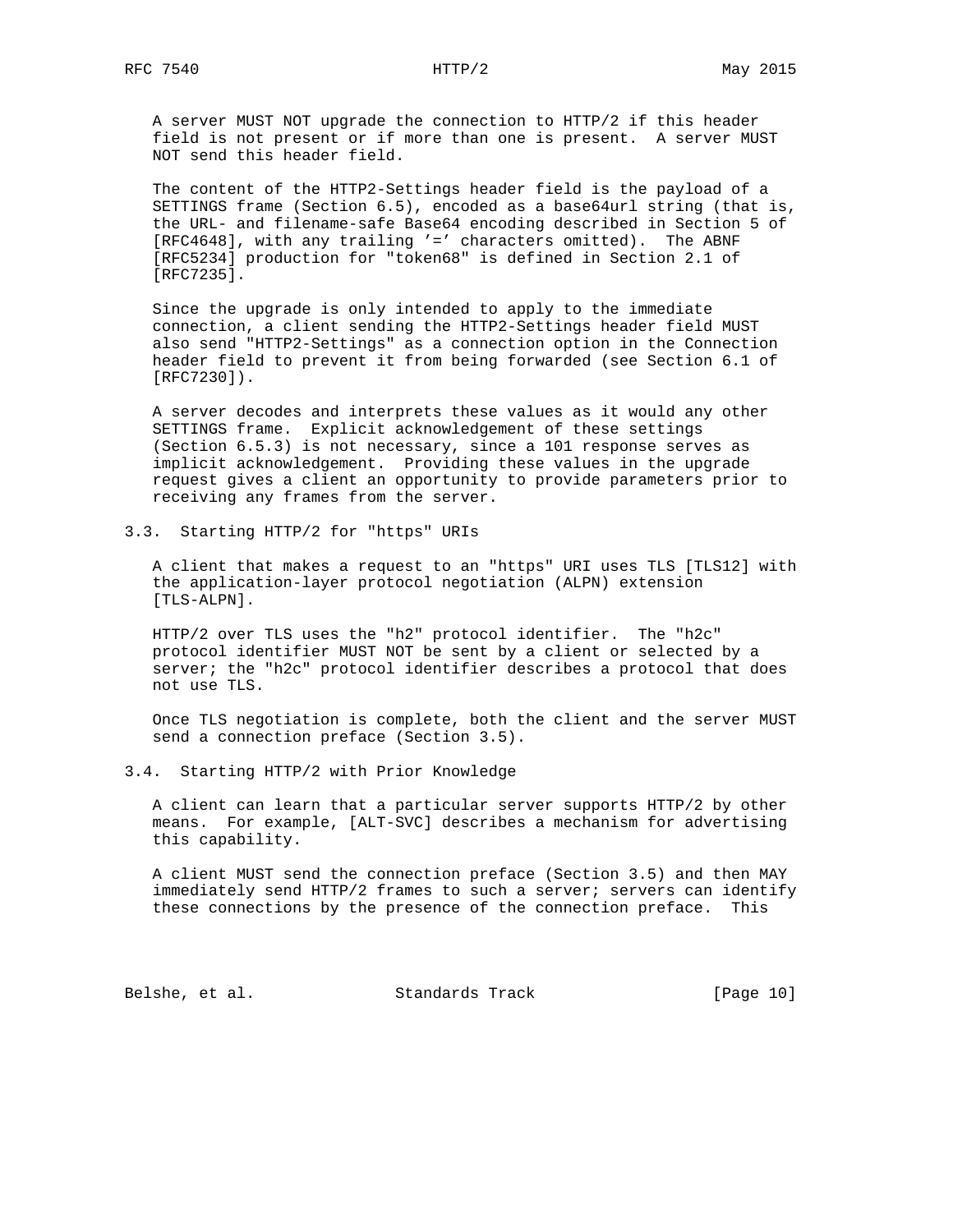only affects the establishment of HTTP/2 connections over cleartext TCP; implementations that support HTTP/2 over TLS MUST use protocol negotiation in TLS [TLS-ALPN].

Likewise, the server MUST send a connection preface (Section 3.5).

 Without additional information, prior support for HTTP/2 is not a strong signal that a given server will support HTTP/2 for future connections. For example, it is possible for server configurations to change, for configurations to differ between instances in clustered servers, or for network conditions to change.

3.5. HTTP/2 Connection Preface

 In HTTP/2, each endpoint is required to send a connection preface as a final confirmation of the protocol in use and to establish the initial settings for the HTTP/2 connection. The client and server each send a different connection preface.

 The client connection preface starts with a sequence of 24 octets, which in hex notation is:

0x505249202a20485454502f322e300d0a0d0a534d0d0a0d0a

 That is, the connection preface starts with the string "PRI \* HTTP/2.0\r\n\r\nSM\r\n\r\n"). This sequence MUST be followed by a SETTINGS frame (Section 6.5), which MAY be empty. The client sends the client connection preface immediately upon receipt of a 101 (Switching Protocols) response (indicating a successful upgrade) or as the first application data octets of a TLS connection. If starting an HTTP/2 connection with prior knowledge of server support for the protocol, the client connection preface is sent upon connection establishment.

 Note: The client connection preface is selected so that a large proportion of HTTP/1.1 or HTTP/1.0 servers and intermediaries do not attempt to process further frames. Note that this does not address the concerns raised in [TALKING].

 The server connection preface consists of a potentially empty SETTINGS frame (Section 6.5) that MUST be the first frame the server sends in the HTTP/2 connection.

 The SETTINGS frames received from a peer as part of the connection preface MUST be acknowledged (see Section 6.5.3) after sending the connection preface.

Belshe, et al. Standards Track [Page 11]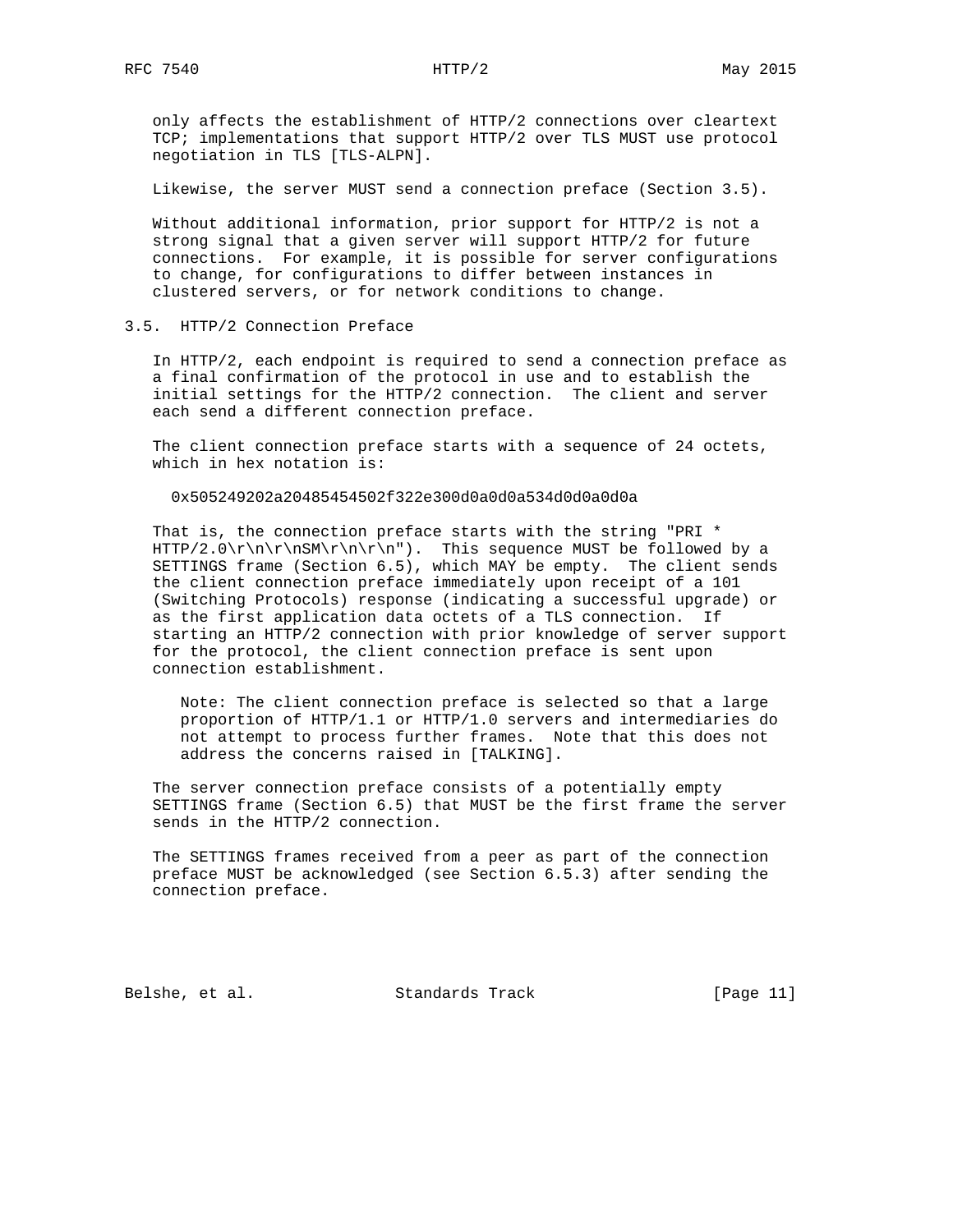To avoid unnecessary latency, clients are permitted to send additional frames to the server immediately after sending the client connection preface, without waiting to receive the server connection preface. It is important to note, however, that the server connection preface SETTINGS frame might include parameters that necessarily alter how a client is expected to communicate with the server. Upon receiving the SETTINGS frame, the client is expected to honor any parameters established. In some configurations, it is possible for the server to transmit SETTINGS before the client sends additional frames, providing an opportunity to avoid this issue.

 Clients and servers MUST treat an invalid connection preface as a connection error (Section 5.4.1) of type PROTOCOL\_ERROR. A GOAWAY frame (Section 6.8) MAY be omitted in this case, since an invalid preface indicates that the peer is not using HTTP/2.

4. HTTP Frames

 Once the HTTP/2 connection is established, endpoints can begin exchanging frames.

4.1. Frame Format

 All frames begin with a fixed 9-octet header followed by a variable length payload.

| Type $(8)$ | Flaqs (8)                                |  |
|------------|------------------------------------------|--|
| R          | Stream Identifier (31)                   |  |
|            | =================<br>Frame Payload $(0)$ |  |

#### Figure 1: Frame Layout

The fields of the frame header are defined as:

 Length: The length of the frame payload expressed as an unsigned 24-bit integer. Values greater than 2^14 (16,384) MUST NOT be sent unless the receiver has set a larger value for SETTINGS\_MAX\_FRAME\_SIZE.

The 9 octets of the frame header are not included in this value.

Belshe, et al. Standards Track [Page 12]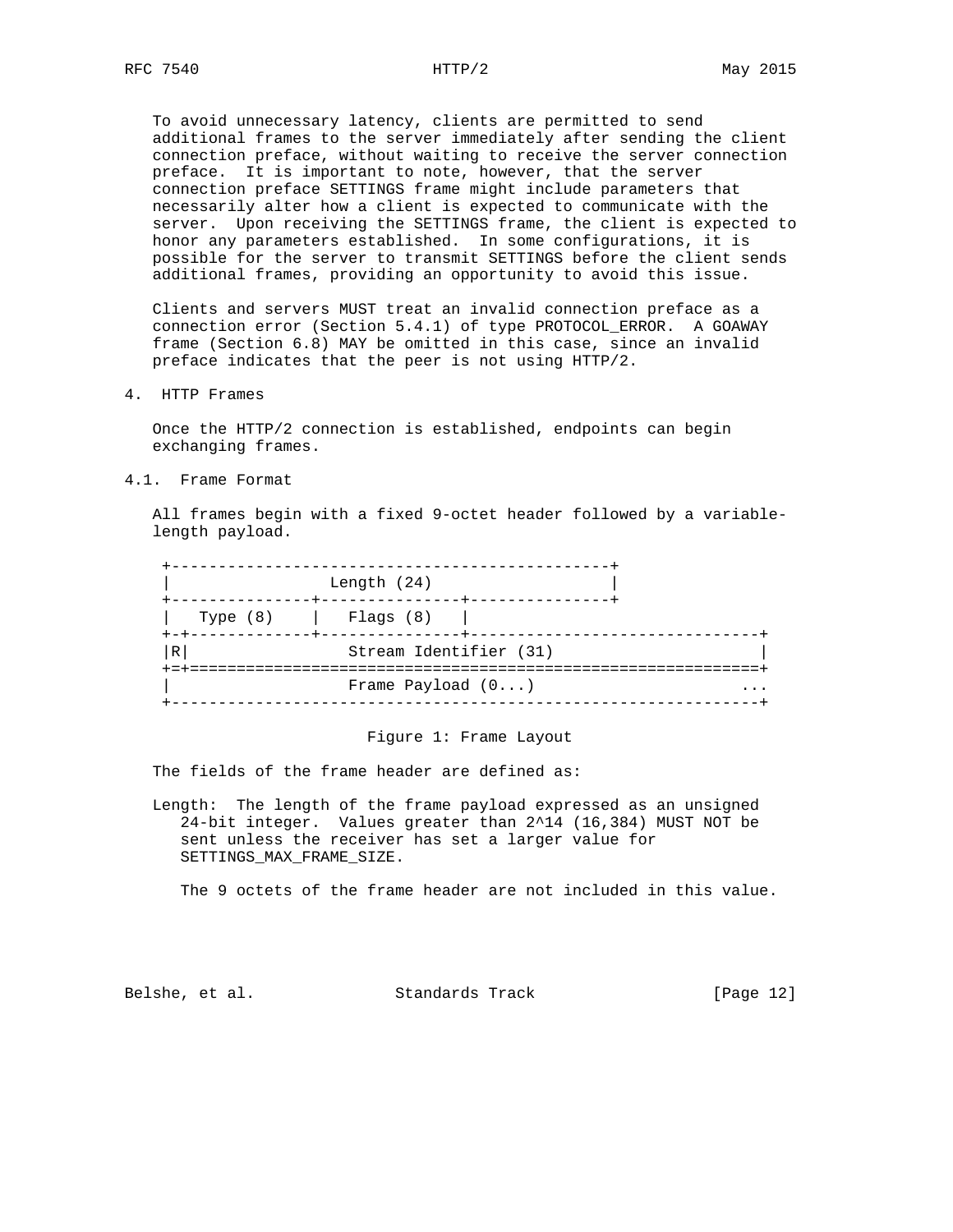- Type: The 8-bit type of the frame. The frame type determines the format and semantics of the frame. Implementations MUST ignore and discard any frame that has a type that is unknown.
- Flags: An 8-bit field reserved for boolean flags specific to the frame type.

 Flags are assigned semantics specific to the indicated frame type. Flags that have no defined semantics for a particular frame type MUST be ignored and MUST be left unset (0x0) when sending.

- R: A reserved 1-bit field. The semantics of this bit are undefined, and the bit MUST remain unset (0x0) when sending and MUST be ignored when receiving.
- Stream Identifier: A stream identifier (see Section 5.1.1) expressed as an unsigned 31-bit integer. The value 0x0 is reserved for frames that are associated with the connection as a whole as opposed to an individual stream.

 The structure and content of the frame payload is dependent entirely on the frame type.

4.2. Frame Size

 The size of a frame payload is limited by the maximum size that a receiver advertises in the SETTINGS\_MAX\_FRAME\_SIZE setting. This setting can have any value between 2^14 (16,384) and 2^24-1 (16,777,215) octets, inclusive.

 All implementations MUST be capable of receiving and minimally processing frames up to 2^14 octets in length, plus the 9-octet frame header (Section 4.1). The size of the frame header is not included when describing frame sizes.

 Note: Certain frame types, such as PING (Section 6.7), impose additional limits on the amount of payload data allowed.

 An endpoint MUST send an error code of FRAME\_SIZE\_ERROR if a frame exceeds the size defined in SETTINGS\_MAX\_FRAME\_SIZE, exceeds any limit defined for the frame type, or is too small to contain mandatory frame data. A frame size error in a frame that could alter the state of the entire connection MUST be treated as a connection error (Section  $5.4.1$ ); this includes any frame carrying a header block (Section 4.3) (that is, HEADERS, PUSH\_PROMISE, and CONTINUATION), SETTINGS, and any frame with a stream identifier of 0.

Belshe, et al. Standards Track [Page 13]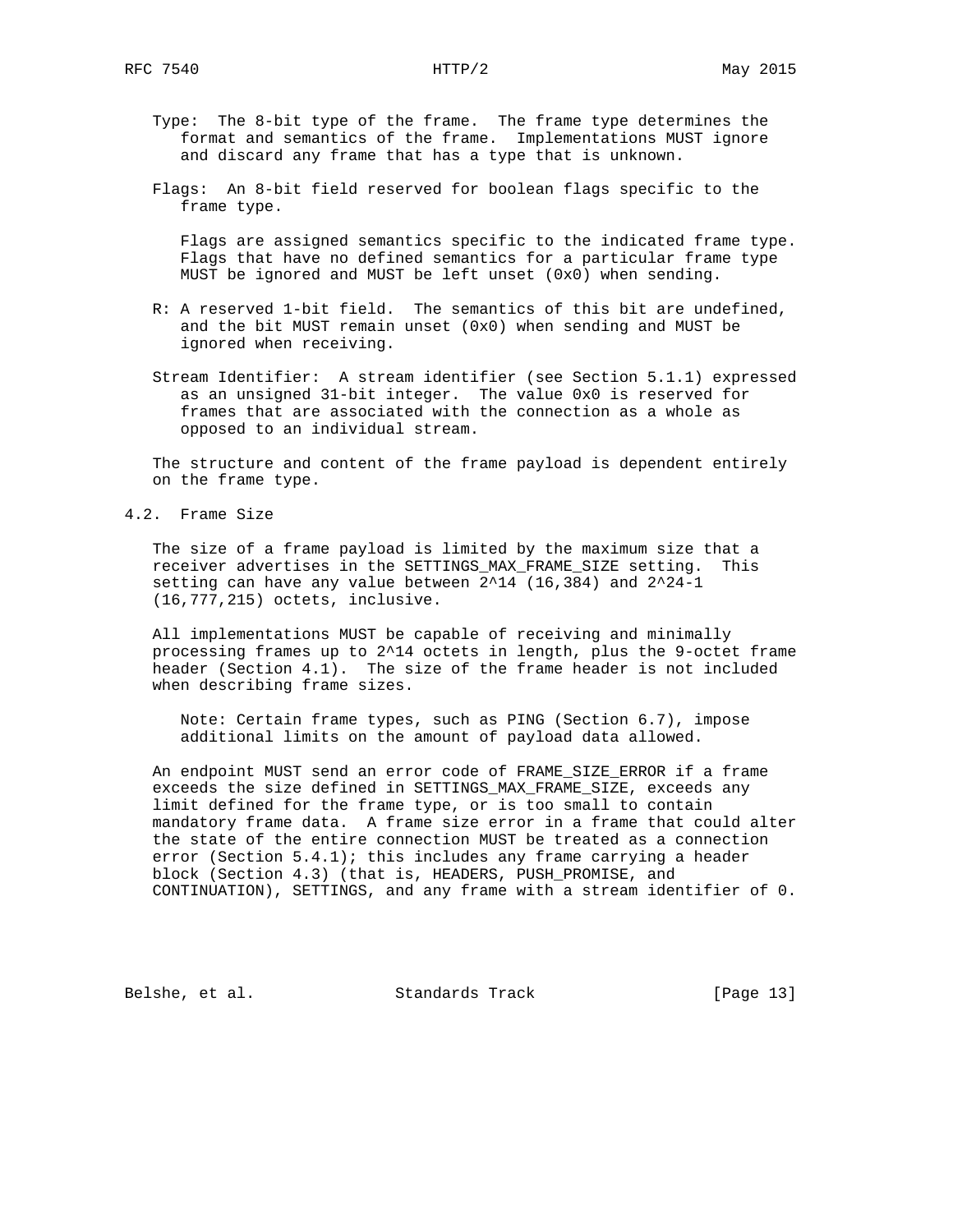Endpoints are not obligated to use all available space in a frame. Responsiveness can be improved by using frames that are smaller than the permitted maximum size. Sending large frames can result in delays in sending time-sensitive frames (such as RST\_STREAM, WINDOW\_UPDATE, or PRIORITY), which, if blocked by the transmission of a large frame, could affect performance.

# 4.3. Header Compression and Decompression

 Just as in HTTP/1, a header field in HTTP/2 is a name with one or more associated values. Header fields are used within HTTP request and response messages as well as in server push operations (see Section 8.2).

 Header lists are collections of zero or more header fields. When transmitted over a connection, a header list is serialized into a header block using HTTP header compression [COMPRESSION]. The serialized header block is then divided into one or more octet sequences, called header block fragments, and transmitted within the payload of HEADERS (Section 6.2), PUSH\_PROMISE (Section 6.6), or CONTINUATION (Section 6.10) frames.

 The Cookie header field [COOKIE] is treated specially by the HTTP mapping (see Section 8.1.2.5).

 A receiving endpoint reassembles the header block by concatenating its fragments and then decompresses the block to reconstruct the header list.

A complete header block consists of either:

- o a single HEADERS or PUSH\_PROMISE frame, with the END\_HEADERS flag set, or
- o a HEADERS or PUSH\_PROMISE frame with the END\_HEADERS flag cleared and one or more CONTINUATION frames, where the last CONTINUATION frame has the END\_HEADERS flag set.

 Header compression is stateful. One compression context and one decompression context are used for the entire connection. A decoding error in a header block MUST be treated as a connection error (Section 5.4.1) of type COMPRESSION\_ERROR.

 Each header block is processed as a discrete unit. Header blocks MUST be transmitted as a contiguous sequence of frames, with no interleaved frames of any other type or from any other stream. The last frame in a sequence of HEADERS or CONTINUATION frames has the

Belshe, et al. Standards Track [Page 14]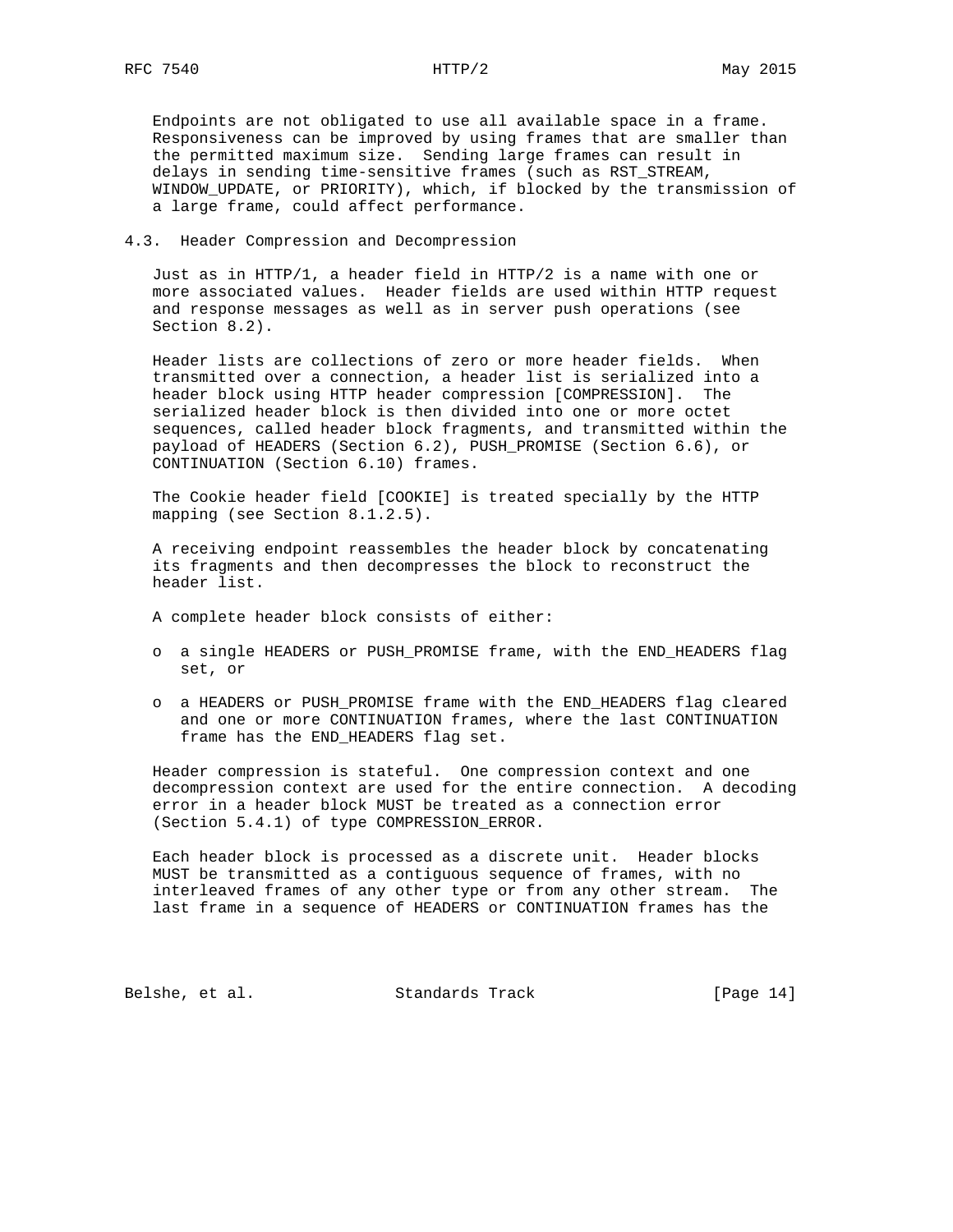END\_HEADERS flag set. The last frame in a sequence of PUSH\_PROMISE or CONTINUATION frames has the END\_HEADERS flag set. This allows a header block to be logically equivalent to a single frame.

 Header block fragments can only be sent as the payload of HEADERS, PUSH\_PROMISE, or CONTINUATION frames because these frames carry data that can modify the compression context maintained by a receiver. An endpoint receiving HEADERS, PUSH\_PROMISE, or CONTINUATION frames needs to reassemble header blocks and perform decompression even if the frames are to be discarded. A receiver MUST terminate the connection with a connection error (Section 5.4.1) of type COMPRESSION\_ERROR if it does not decompress a header block.

5. Streams and Multiplexing

 A "stream" is an independent, bidirectional sequence of frames exchanged between the client and server within an HTTP/2 connection. Streams have several important characteristics:

- o A single HTTP/2 connection can contain multiple concurrently open streams, with either endpoint interleaving frames from multiple streams.
- o Streams can be established and used unilaterally or shared by either the client or server.
- o Streams can be closed by either endpoint.
- o The order in which frames are sent on a stream is significant. Recipients process frames in the order they are received. In particular, the order of HEADERS and DATA frames is semantically significant.
- o Streams are identified by an integer. Stream identifiers are assigned to streams by the endpoint initiating the stream.

Belshe, et al. Standards Track [Page 15]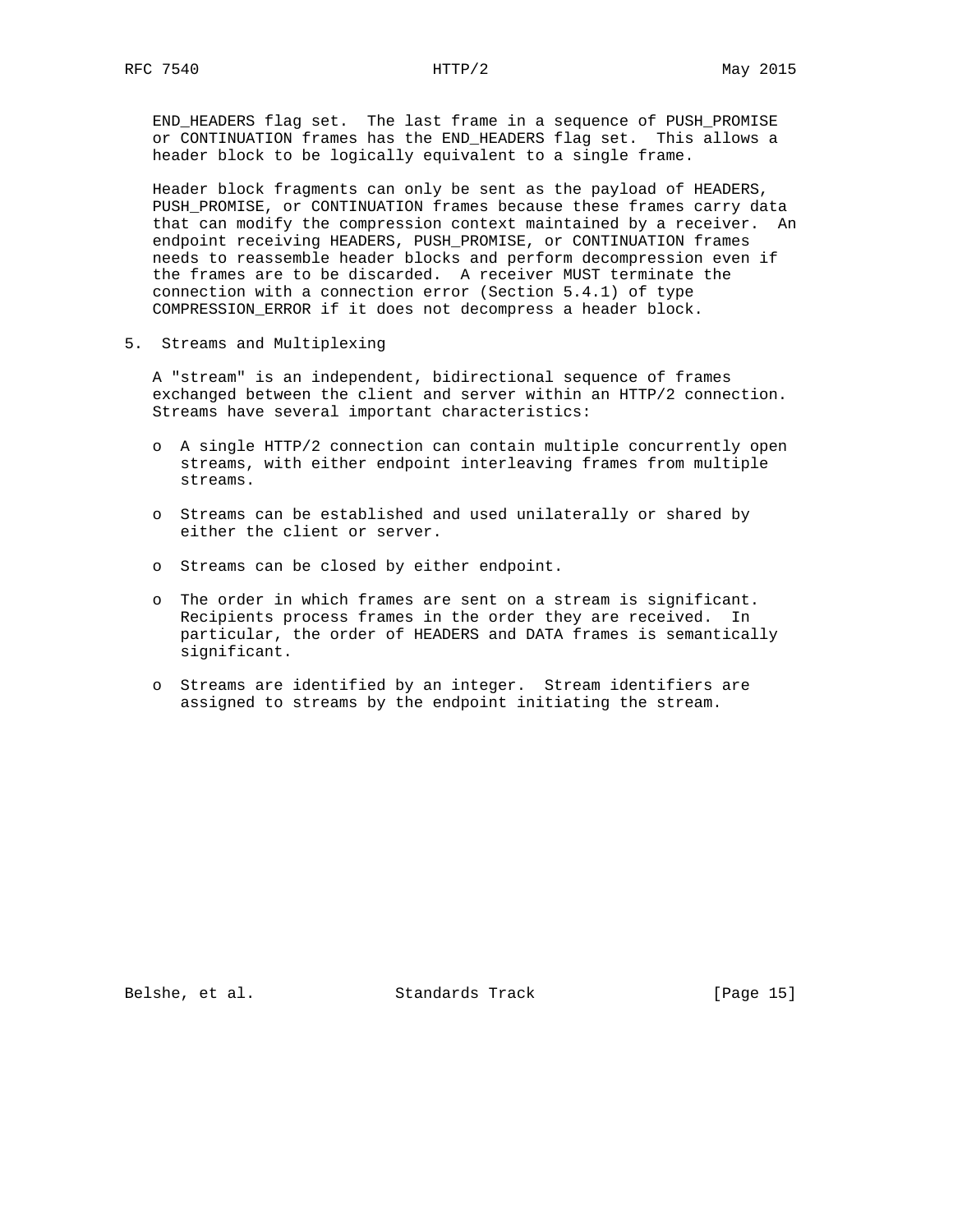# 5.1. Stream States

The lifecycle of a stream is shown in Figure 2.



 send: endpoint sends this frame recv: endpoint receives this frame

 H: HEADERS frame (with implied CONTINUATIONs) PP: PUSH\_PROMISE frame (with implied CONTINUATIONs) ES: END\_STREAM flag R: RST\_STREAM frame

#### Figure 2: Stream States

 Note that this diagram shows stream state transitions and the frames and flags that affect those transitions only. In this regard, CONTINUATION frames do not result in state transitions; they are effectively part of the HEADERS or PUSH\_PROMISE that they follow.

Belshe, et al. Standards Track [Page 16]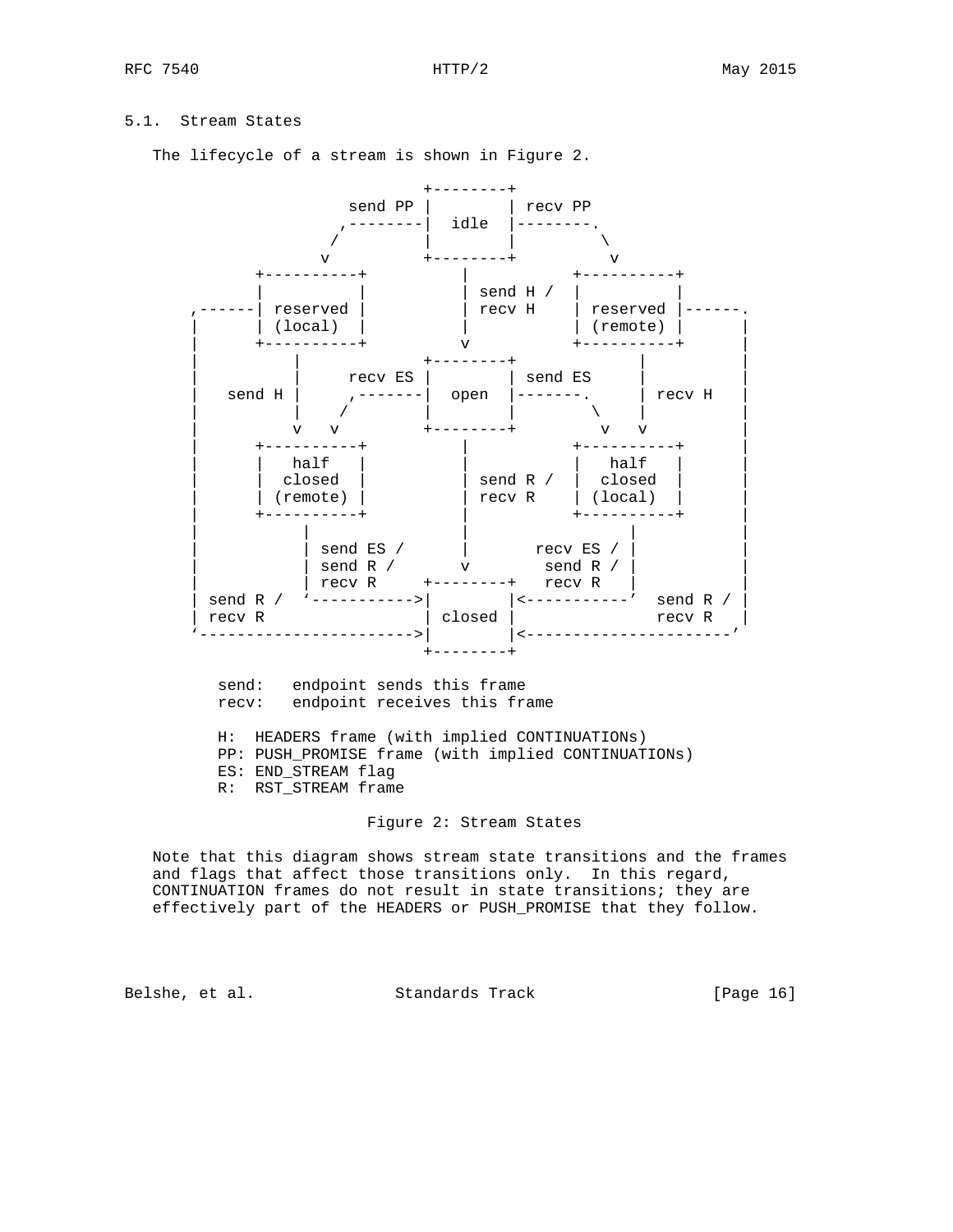For the purpose of state transitions, the END\_STREAM flag is processed as a separate event to the frame that bears it; a HEADERS frame with the END\_STREAM flag set can cause two state transitions.

 Both endpoints have a subjective view of the state of a stream that could be different when frames are in transit. Endpoints do not coordinate the creation of streams; they are created unilaterally by either endpoint. The negative consequences of a mismatch in states are limited to the "closed" state after sending RST\_STREAM, where frames might be received for some time after closing.

Streams have the following states:

idle:

All streams start in the "idle" state.

The following transitions are valid from this state:

- \* Sending or receiving a HEADERS frame causes the stream to become "open". The stream identifier is selected as described in Section 5.1.1. The same HEADERS frame can also cause a stream to immediately become "half-closed".
- \* Sending a PUSH\_PROMISE frame on another stream reserves the idle stream that is identified for later use. The stream state for the reserved stream transitions to "reserved (local)".
- \* Receiving a PUSH\_PROMISE frame on another stream reserves an idle stream that is identified for later use. The stream state for the reserved stream transitions to "reserved (remote)".
- \* Note that the PUSH\_PROMISE frame is not sent on the idle stream but references the newly reserved stream in the Promised Stream ID field.

 Receiving any frame other than HEADERS or PRIORITY on a stream in this state MUST be treated as a connection error (Section 5.4.1) of type PROTOCOL\_ERROR.

reserved (local):

 A stream in the "reserved (local)" state is one that has been promised by sending a PUSH\_PROMISE frame. A PUSH\_PROMISE frame reserves an idle stream by associating the stream with an open stream that was initiated by the remote peer (see Section 8.2).

Belshe, et al. Standards Track [Page 17]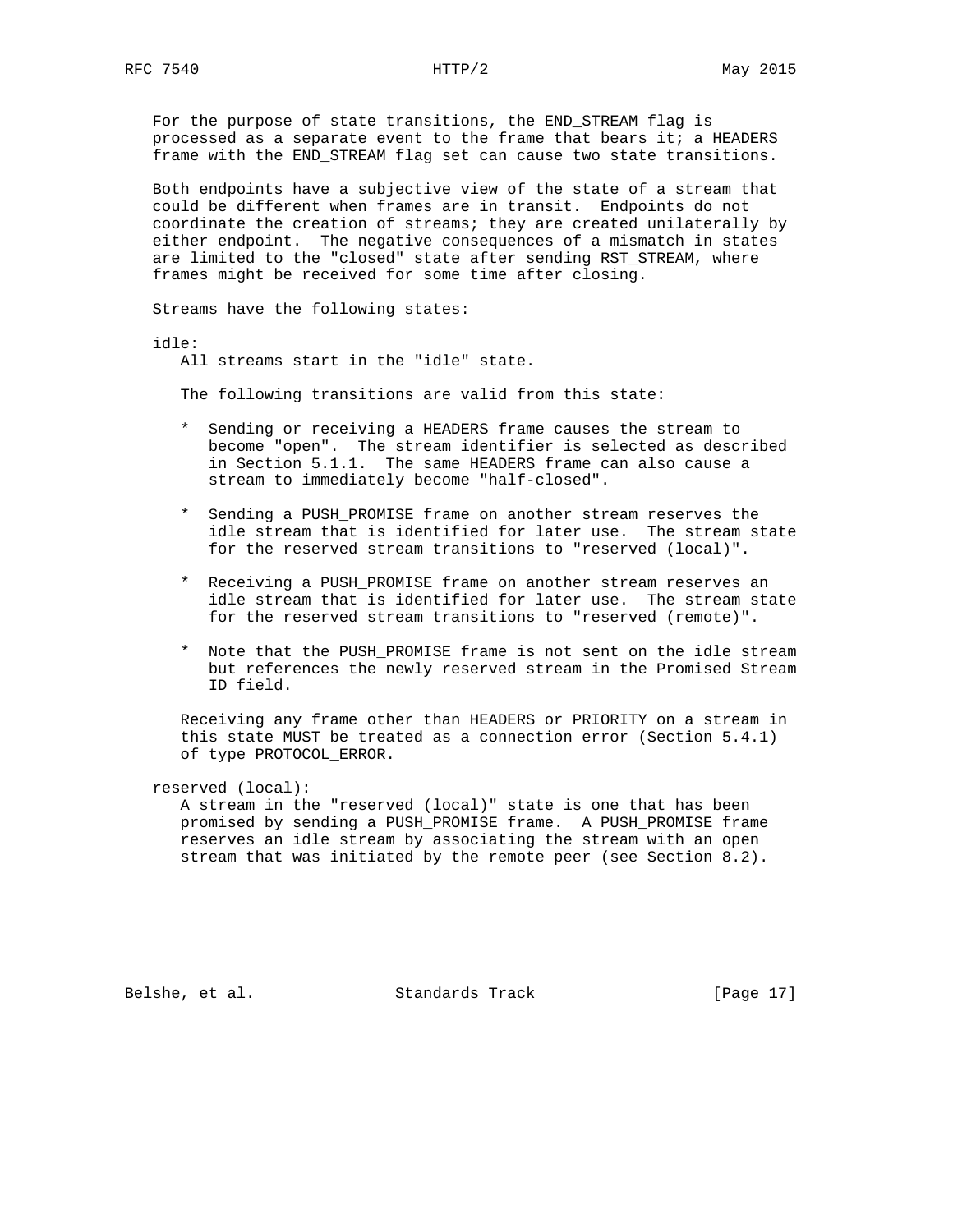In this state, only the following transitions are possible:

- \* The endpoint can send a HEADERS frame. This causes the stream to open in a "half-closed (remote)" state.
- \* Either endpoint can send a RST\_STREAM frame to cause the stream to become "closed". This releases the stream reservation.

 An endpoint MUST NOT send any type of frame other than HEADERS, RST\_STREAM, or PRIORITY in this state.

 A PRIORITY or WINDOW\_UPDATE frame MAY be received in this state. Receiving any type of frame other than RST\_STREAM, PRIORITY, or WINDOW\_UPDATE on a stream in this state MUST be treated as a connection error (Section 5.4.1) of type PROTOCOL\_ERROR.

reserved (remote):

 A stream in the "reserved (remote)" state has been reserved by a remote peer.

In this state, only the following transitions are possible:

- \* Receiving a HEADERS frame causes the stream to transition to "half-closed (local)".
- \* Either endpoint can send a RST\_STREAM frame to cause the stream to become "closed". This releases the stream reservation.

 An endpoint MAY send a PRIORITY frame in this state to reprioritize the reserved stream. An endpoint MUST NOT send any type of frame other than RST\_STREAM, WINDOW\_UPDATE, or PRIORITY in this state.

 Receiving any type of frame other than HEADERS, RST\_STREAM, or PRIORITY on a stream in this state MUST be treated as a connection error (Section 5.4.1) of type PROTOCOL\_ERROR.

open:

 A stream in the "open" state may be used by both peers to send frames of any type. In this state, sending peers observe advertised stream-level flow-control limits (Section 5.2).

 From this state, either endpoint can send a frame with an END\_STREAM flag set, which causes the stream to transition into one of the "half-closed" states. An endpoint sending an

Belshe, et al. Standards Track [Page 18]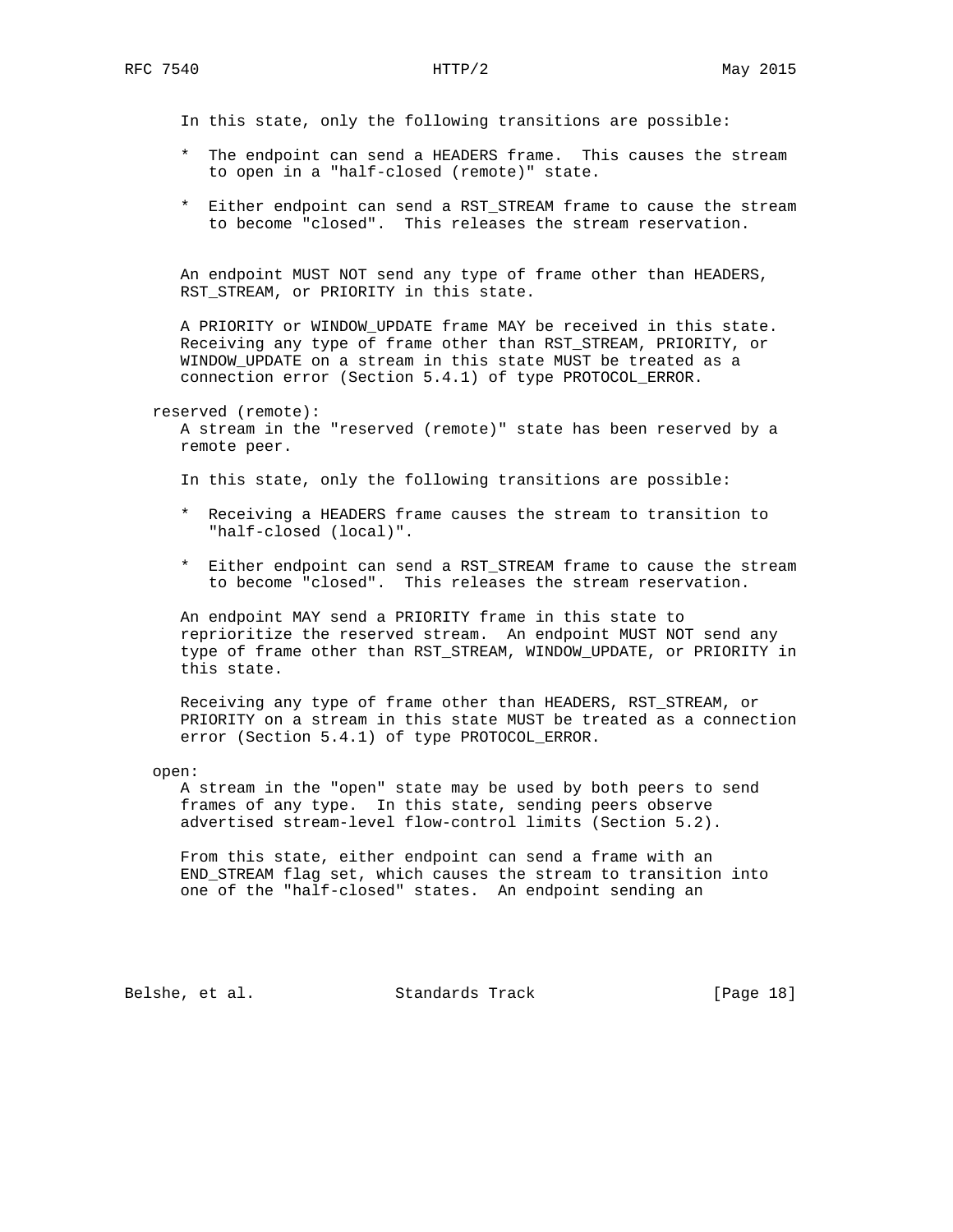END\_STREAM flag causes the stream state to become "half-closed (local)"; an endpoint receiving an END\_STREAM flag causes the stream state to become "half-closed (remote)".

 Either endpoint can send a RST\_STREAM frame from this state, causing it to transition immediately to "closed".

half-closed (local):

 A stream that is in the "half-closed (local)" state cannot be used for sending frames other than WINDOW\_UPDATE, PRIORITY, and RST\_STREAM.

 A stream transitions from this state to "closed" when a frame that contains an END\_STREAM flag is received or when either peer sends a RST\_STREAM frame.

 An endpoint can receive any type of frame in this state. Providing flow-control credit using WINDOW\_UPDATE frames is necessary to continue receiving flow-controlled frames. In this state, a receiver can ignore WINDOW\_UPDATE frames, which might arrive for a short period after a frame bearing the END\_STREAM flag is sent.

 PRIORITY frames received in this state are used to reprioritize streams that depend on the identified stream.

half-closed (remote):

 A stream that is "half-closed (remote)" is no longer being used by the peer to send frames. In this state, an endpoint is no longer obligated to maintain a receiver flow-control window.

 If an endpoint receives additional frames, other than WINDOW\_UPDATE, PRIORITY, or RST\_STREAM, for a stream that is in this state, it MUST respond with a stream error (Section 5.4.2) of type STREAM\_CLOSED.

 A stream that is "half-closed (remote)" can be used by the endpoint to send frames of any type. In this state, the endpoint continues to observe advertised stream-level flow-control limits (Section 5.2).

 A stream can transition from this state to "closed" by sending a frame that contains an END\_STREAM flag or when either peer sends a RST\_STREAM frame.

Belshe, et al. Standards Track [Page 19]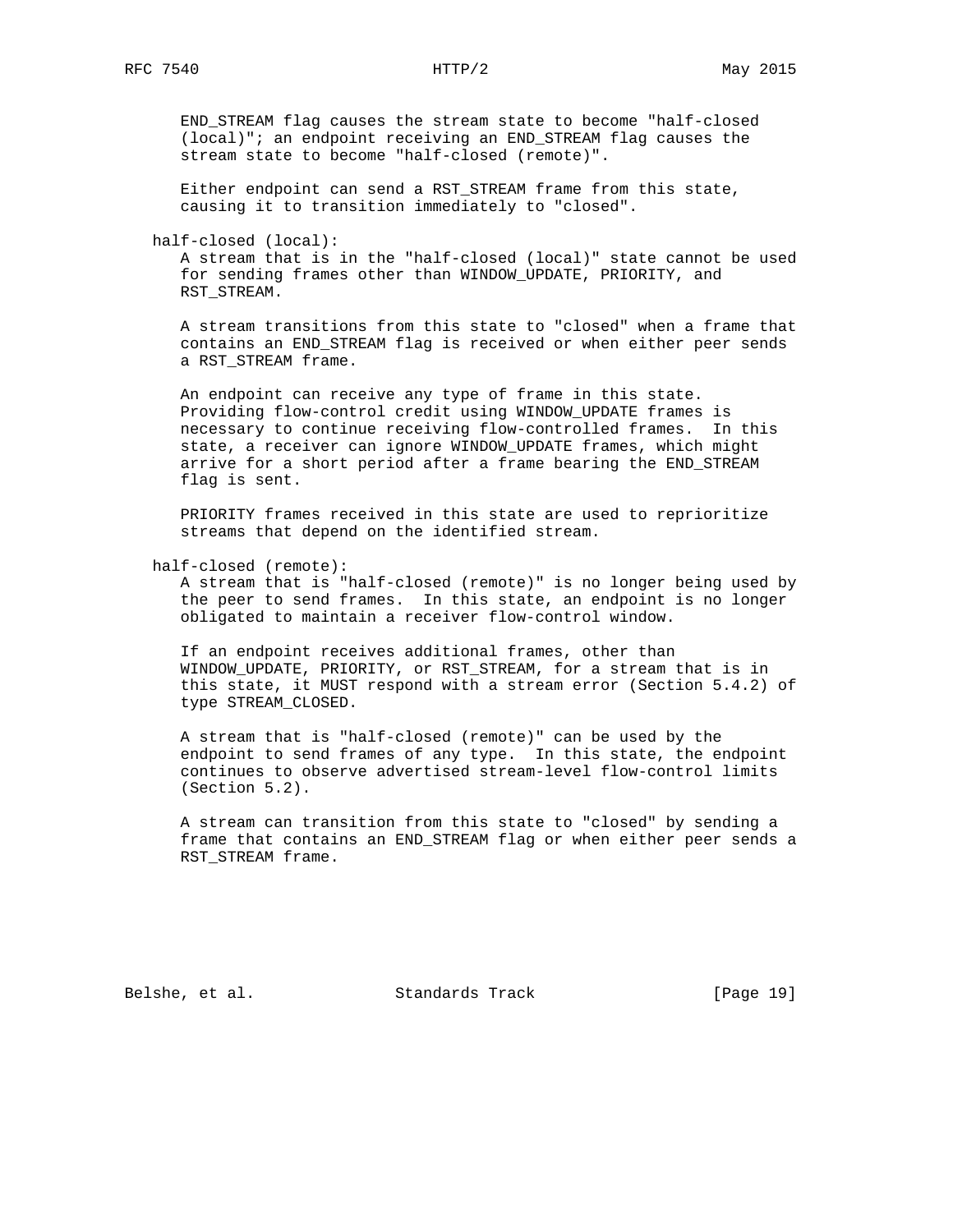closed: The "closed" state is the terminal state.

 An endpoint MUST NOT send frames other than PRIORITY on a closed stream. An endpoint that receives any frame other than PRIORITY after receiving a RST\_STREAM MUST treat that as a stream error (Section 5.4.2) of type STREAM\_CLOSED. Similarly, an endpoint that receives any frames after receiving a frame with the END\_STREAM flag set MUST treat that as a connection error (Section 5.4.1) of type STREAM\_CLOSED, unless the frame is permitted as described below.

 WINDOW\_UPDATE or RST\_STREAM frames can be received in this state for a short period after a DATA or HEADERS frame containing an END\_STREAM flag is sent. Until the remote peer receives and processes RST\_STREAM or the frame bearing the END\_STREAM flag, it might send frames of these types. Endpoints MUST ignore WINDOW\_UPDATE or RST\_STREAM frames received in this state, though endpoints MAY choose to treat frames that arrive a significant time after sending END\_STREAM as a connection error (Section 5.4.1) of type PROTOCOL\_ERROR.

 PRIORITY frames can be sent on closed streams to prioritize streams that are dependent on the closed stream. Endpoints SHOULD process PRIORITY frames, though they can be ignored if the stream has been removed from the dependency tree (see Section 5.3.4).

If this state is reached as a result of sending a RST STREAM frame, the peer that receives the RST\_STREAM might have already sent -- or enqueued for sending -- frames on the stream that cannot be withdrawn. An endpoint MUST ignore frames that it receives on closed streams after it has sent a RST\_STREAM frame. An endpoint MAY choose to limit the period over which it ignores frames and treat frames that arrive after this time as being in error.

 Flow-controlled frames (i.e., DATA) received after sending RST\_STREAM are counted toward the connection flow-control window. Even though these frames might be ignored, because they are sent before the sender receives the RST\_STREAM, the sender will consider the frames to count against the flow-control window.

 An endpoint might receive a PUSH\_PROMISE frame after it sends RST\_STREAM. PUSH\_PROMISE causes a stream to become "reserved" even if the associated stream has been reset. Therefore, a RST\_STREAM is needed to close an unwanted promised stream.

Belshe, et al. Standards Track [Page 20]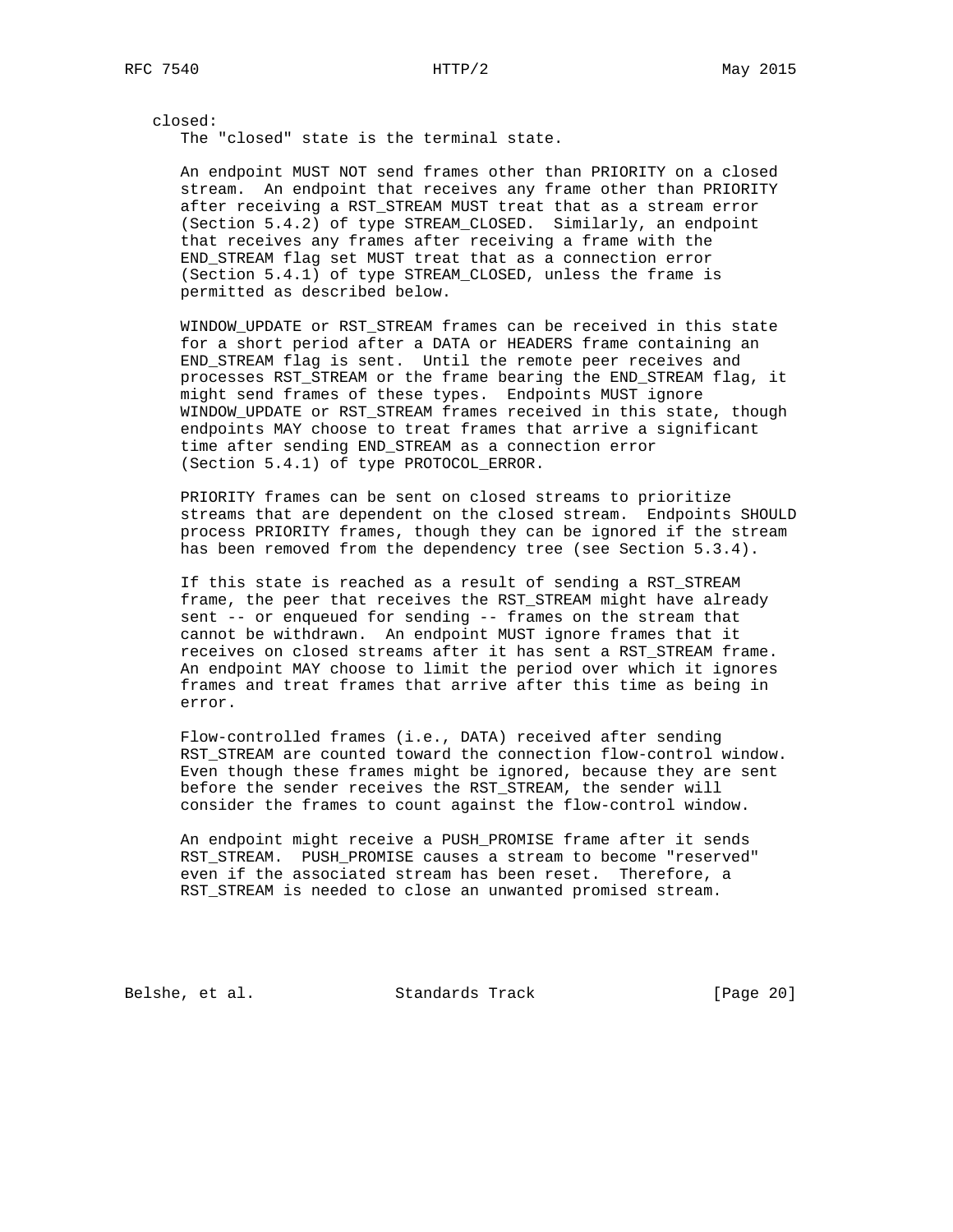In the absence of more specific guidance elsewhere in this document, implementations SHOULD treat the receipt of a frame that is not expressly permitted in the description of a state as a connection error (Section 5.4.1) of type PROTOCOL\_ERROR. Note that PRIORITY can be sent and received in any stream state. Frames of unknown types are ignored.

 An example of the state transitions for an HTTP request/response exchange can be found in Section 8.1. An example of the state transitions for server push can be found in Sections 8.2.1 and 8.2.2.

### 5.1.1. Stream Identifiers

 Streams are identified with an unsigned 31-bit integer. Streams initiated by a client MUST use odd-numbered stream identifiers; those initiated by the server MUST use even-numbered stream identifiers. A stream identifier of zero (0x0) is used for connection control messages; the stream identifier of zero cannot be used to establish a new stream.

 $HTTP/1.1$  requests that are upgraded to HTTP/2 (see Section 3.2) are responded to with a stream identifier of one (0x1). After the upgrade completes, stream 0x1 is "half-closed (local)" to the client. Therefore, stream 0x1 cannot be selected as a new stream identifier by a client that upgrades from HTTP/1.1.

 The identifier of a newly established stream MUST be numerically greater than all streams that the initiating endpoint has opened or reserved. This governs streams that are opened using a HEADERS frame and streams that are reserved using PUSH\_PROMISE. An endpoint that receives an unexpected stream identifier MUST respond with a connection error (Section 5.4.1) of type PROTOCOL\_ERROR.

 The first use of a new stream identifier implicitly closes all streams in the "idle" state that might have been initiated by that peer with a lower-valued stream identifier. For example, if a client sends a HEADERS frame on stream 7 without ever sending a frame on stream 5, then stream 5 transitions to the "closed" state when the first frame for stream 7 is sent or received.

 Stream identifiers cannot be reused. Long-lived connections can result in an endpoint exhausting the available range of stream identifiers. A client that is unable to establish a new stream identifier can establish a new connection for new streams. A server that is unable to establish a new stream identifier can send a GOAWAY frame so that the client is forced to open a new connection for new streams.

Belshe, et al. Standards Track [Page 21]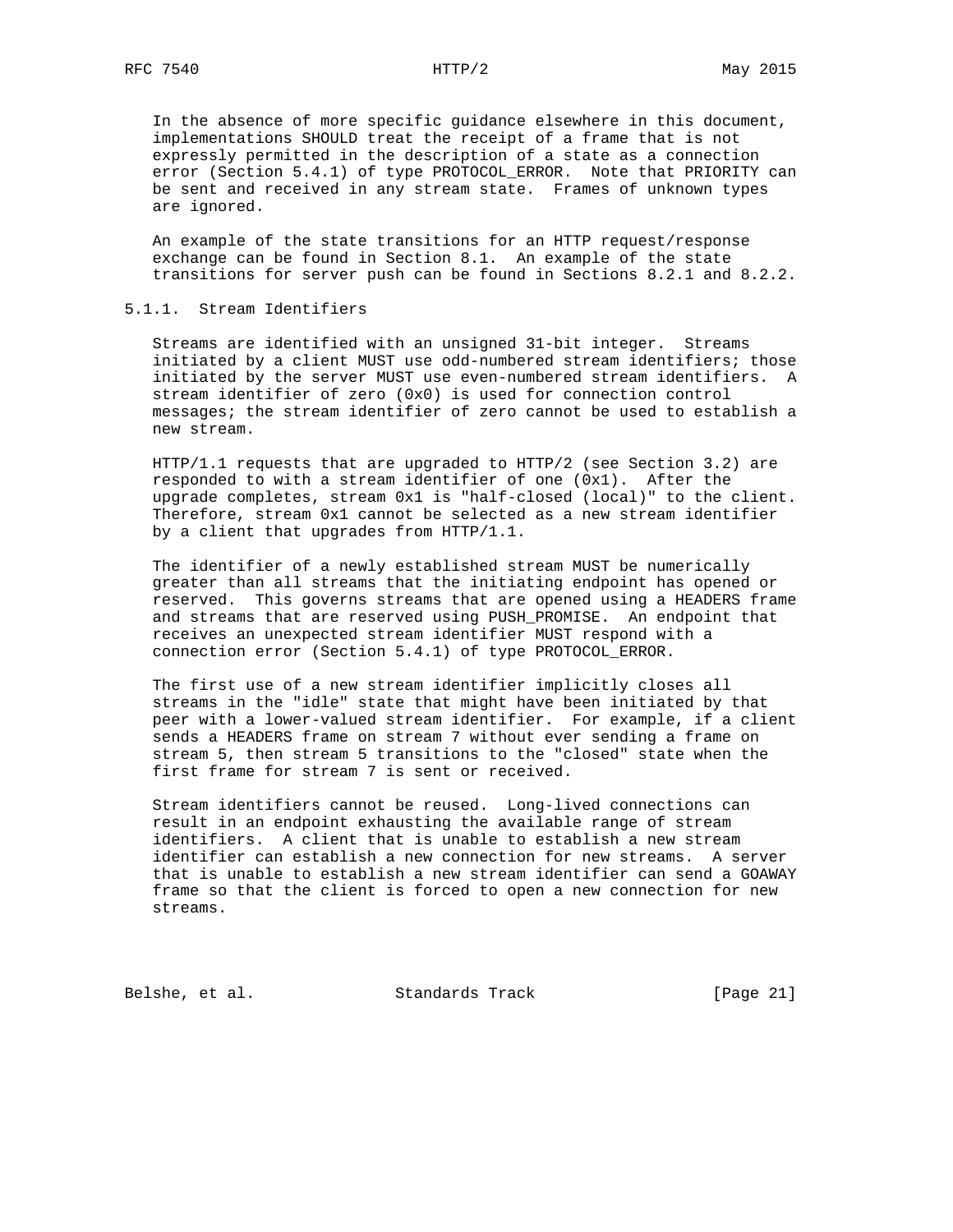### 5.1.2. Stream Concurrency

 A peer can limit the number of concurrently active streams using the SETTINGS\_MAX\_CONCURRENT\_STREAMS parameter (see Section 6.5.2) within a SETTINGS frame. The maximum concurrent streams setting is specific to each endpoint and applies only to the peer that receives the setting. That is, clients specify the maximum number of concurrent streams the server can initiate, and servers specify the maximum number of concurrent streams the client can initiate.

 Streams that are in the "open" state or in either of the "half closed" states count toward the maximum number of streams that an endpoint is permitted to open. Streams in any of these three states count toward the limit advertised in the SETTINGS\_MAX\_CONCURRENT\_STREAMS setting. Streams in either of the "reserved" states do not count toward the stream limit.

 Endpoints MUST NOT exceed the limit set by their peer. An endpoint that receives a HEADERS frame that causes its advertised concurrent stream limit to be exceeded MUST treat this as a stream error (Section 5.4.2) of type PROTOCOL\_ERROR or REFUSED\_STREAM. The choice of error code determines whether the endpoint wishes to enable automatic retry (see Section 8.1.4) for details).

 An endpoint that wishes to reduce the value of SETTINGS\_MAX\_CONCURRENT\_STREAMS to a value that is below the current number of open streams can either close streams that exceed the new value or allow streams to complete.

# 5.2. Flow Control

 Using streams for multiplexing introduces contention over use of the TCP connection, resulting in blocked streams. A flow-control scheme ensures that streams on the same connection do not destructively interfere with each other. Flow control is used for both individual streams and for the connection as a whole.

 HTTP/2 provides for flow control through use of the WINDOW\_UPDATE frame (Section 6.9).

Belshe, et al. Standards Track [Page 22]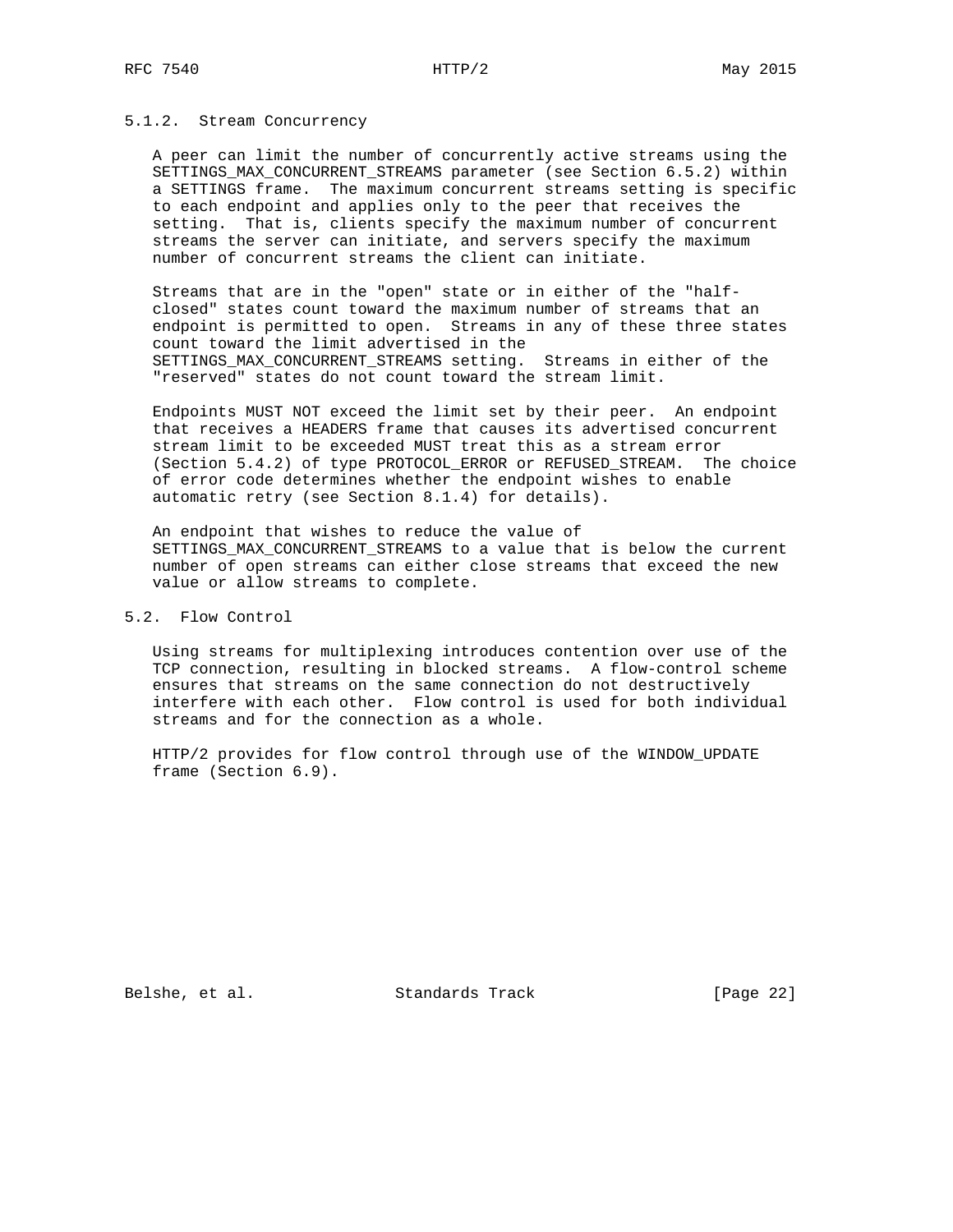# 5.2.1. Flow-Control Principles

 HTTP/2 stream flow control aims to allow a variety of flow-control algorithms to be used without requiring protocol changes. Flow control in HTTP/2 has the following characteristics:

- 1. Flow control is specific to a connection. Both types of flow control are between the endpoints of a single hop and not over the entire end-to-end path.
- 2. Flow control is based on WINDOW\_UPDATE frames. Receivers advertise how many octets they are prepared to receive on a stream and for the entire connection. This is a credit-based scheme.
- 3. Flow control is directional with overall control provided by the receiver. A receiver MAY choose to set any window size that it desires for each stream and for the entire connection. A sender MUST respect flow-control limits imposed by a receiver. Clients, servers, and intermediaries all independently advertise their flow-control window as a receiver and abide by the flow-control limits set by their peer when sending.
- 4. The initial value for the flow-control window is 65,535 octets for both new streams and the overall connection.
- 5. The frame type determines whether flow control applies to a frame. Of the frames specified in this document, only DATA frames are subject to flow control; all other frame types do not consume space in the advertised flow-control window. This ensures that important control frames are not blocked by flow control.
- 6. Flow control cannot be disabled.
- 7. HTTP/2 defines only the format and semantics of the WINDOW\_UPDATE frame (Section 6.9). This document does not stipulate how a receiver decides when to send this frame or the value that it sends, nor does it specify how a sender chooses to send packets. Implementations are able to select any algorithm that suits their needs.

 Implementations are also responsible for managing how requests and responses are sent based on priority, choosing how to avoid head-of line blocking for requests, and managing the creation of new streams. Algorithm choices for these could interact with any flow-control algorithm.

Belshe, et al. Standards Track [Page 23]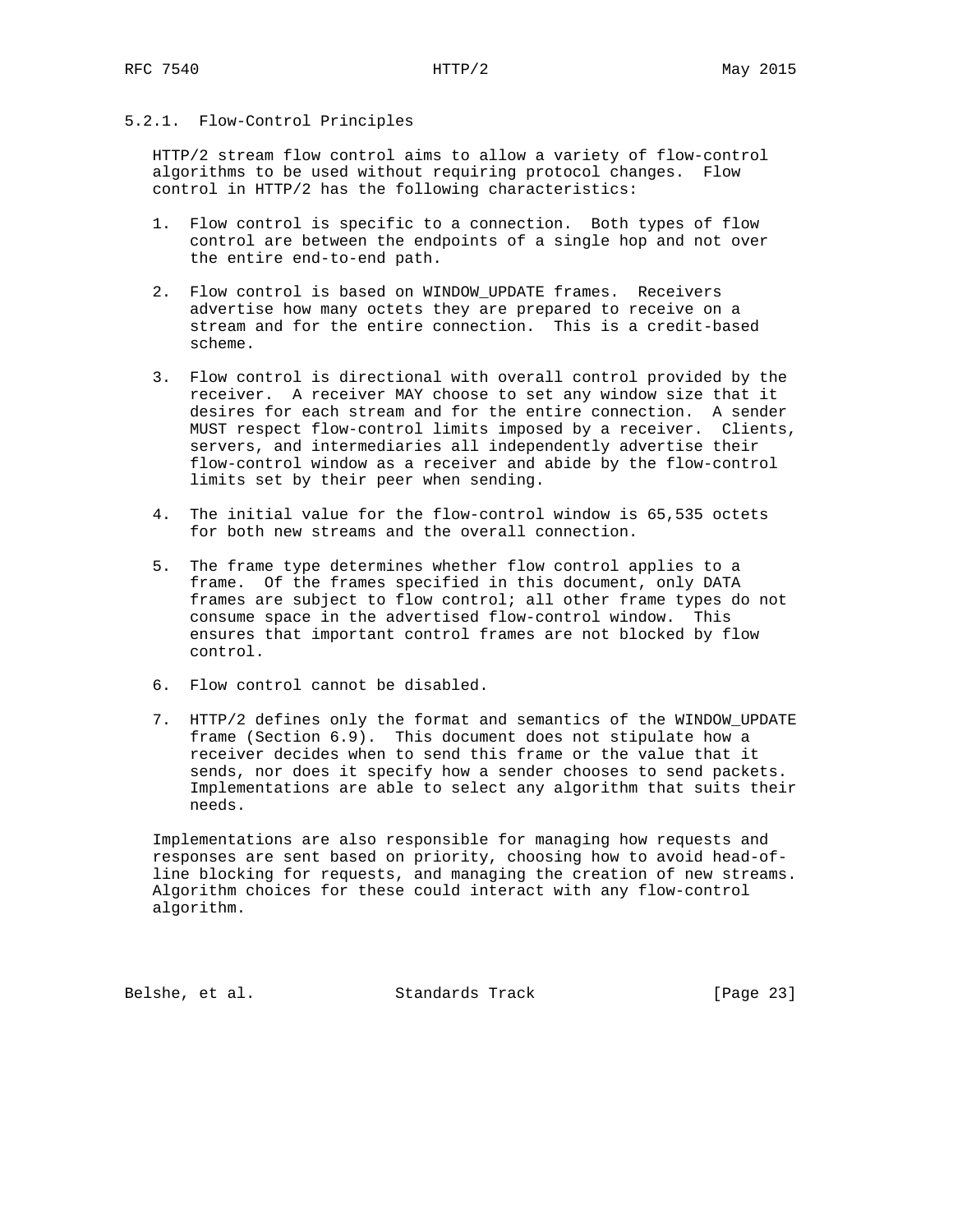### 5.2.2. Appropriate Use of Flow Control

 Flow control is defined to protect endpoints that are operating under resource constraints. For example, a proxy needs to share memory between many connections and also might have a slow upstream connection and a fast downstream one. Flow-control addresses cases where the receiver is unable to process data on one stream yet wants to continue to process other streams in the same connection.

 Deployments that do not require this capability can advertise a flow control window of the maximum size  $(2^31-1)$  and can maintain this window by sending a WINDOW\_UPDATE frame when any data is received. This effectively disables flow control for that receiver. Conversely, a sender is always subject to the flow-control window advertised by the receiver.

 Deployments with constrained resources (for example, memory) can employ flow control to limit the amount of memory a peer can consume. Note, however, that this can lead to suboptimal use of available network resources if flow control is enabled without knowledge of the bandwidth-delay product (see [RFC7323]).

 Even with full awareness of the current bandwidth-delay product, implementation of flow control can be difficult. When using flow control, the receiver MUST read from the TCP receive buffer in a timely fashion. Failure to do so could lead to a deadlock when critical frames, such as WINDOW\_UPDATE, are not read and acted upon.

#### 5.3. Stream Priority

 A client can assign a priority for a new stream by including prioritization information in the HEADERS frame (Section 6.2) that opens the stream. At any other time, the PRIORITY frame (Section 6.3) can be used to change the priority of a stream.

 The purpose of prioritization is to allow an endpoint to express how it would prefer its peer to allocate resources when managing concurrent streams. Most importantly, priority can be used to select streams for transmitting frames when there is limited capacity for sending.

 Streams can be prioritized by marking them as dependent on the completion of other streams (Section 5.3.1). Each dependency is assigned a relative weight, a number that is used to determine the relative proportion of available resources that are assigned to streams dependent on the same stream.

Belshe, et al. Standards Track [Page 24]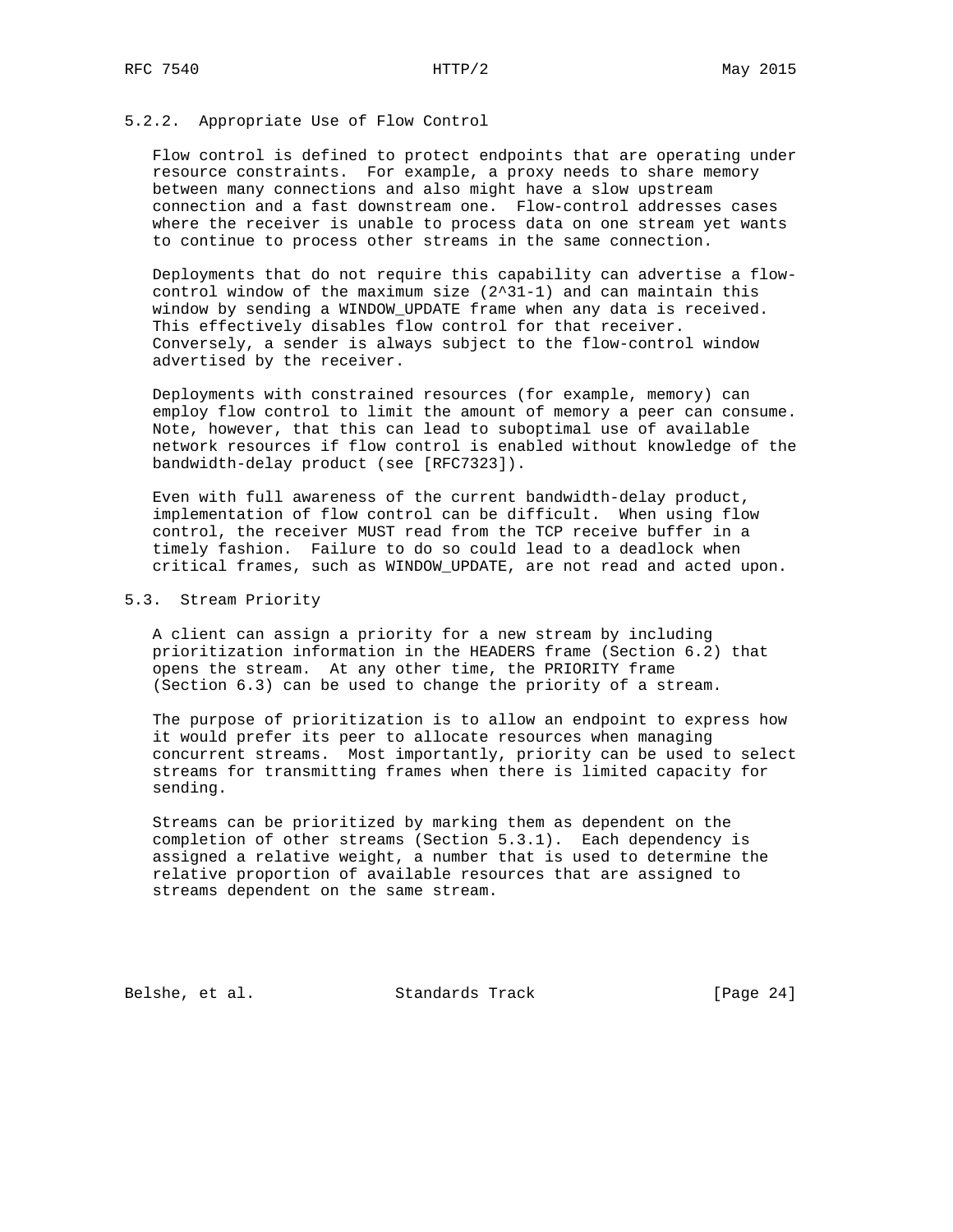Explicitly setting the priority for a stream is input to a prioritization process. It does not guarantee any particular processing or transmission order for the stream relative to any other stream. An endpoint cannot force a peer to process concurrent streams in a particular order using priority. Expressing priority is therefore only a suggestion.

 Prioritization information can be omitted from messages. Defaults are used prior to any explicit values being provided (Section 5.3.5).

#### 5.3.1. Stream Dependencies

 Each stream can be given an explicit dependency on another stream. Including a dependency expresses a preference to allocate resources to the identified stream rather than to the dependent stream.

 A stream that is not dependent on any other stream is given a stream dependency of 0x0. In other words, the non-existent stream 0 forms the root of the tree.

 A stream that depends on another stream is a dependent stream. The stream upon which a stream is dependent is a parent stream. A dependency on a stream that is not currently in the tree -- such as a stream in the "idle" state -- results in that stream being given a default priority (Section 5.3.5).

 When assigning a dependency on another stream, the stream is added as a new dependency of the parent stream. Dependent streams that share the same parent are not ordered with respect to each other. For example, if streams B and C are dependent on stream A, and if stream D is created with a dependency on stream A, this results in a dependency order of A followed by B, C, and D in any order.

$$
\begin{array}{ccc}\n & A & A \\
\nearrow & & \text{=} & & \nearrow \\
\text{B} & C & & \text{B} & D & C\n \end{array}
$$

Figure 3: Example of Default Dependency Creation

 An exclusive flag allows for the insertion of a new level of dependencies. The exclusive flag causes the stream to become the sole dependency of its parent stream, causing other dependencies to become dependent on the exclusive stream. In the previous example, if stream D is created with an exclusive dependency on stream A, this results in D becoming the dependency parent of B and C.

Belshe, et al. Standards Track [Page 25]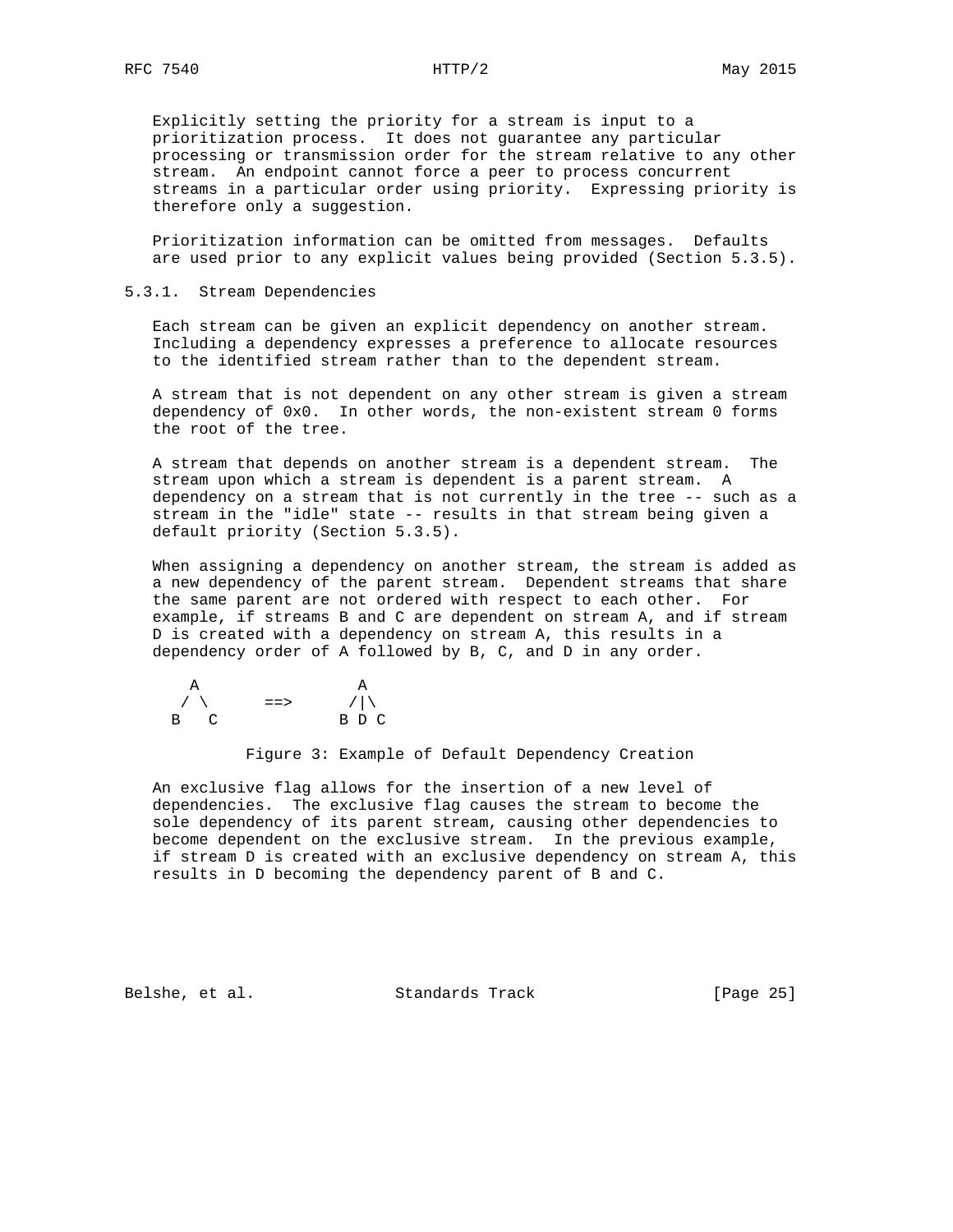

Figure 4: Example of Exclusive Dependency Creation

 Inside the dependency tree, a dependent stream SHOULD only be allocated resources if either all of the streams that it depends on (the chain of parent streams up to 0x0) are closed or it is not possible to make progress on them.

 A stream cannot depend on itself. An endpoint MUST treat this as a stream error (Section 5.4.2) of type PROTOCOL\_ERROR.

#### 5.3.2. Dependency Weighting

 All dependent streams are allocated an integer weight between 1 and 256 (inclusive).

 Streams with the same parent SHOULD be allocated resources proportionally based on their weight. Thus, if stream B depends on stream A with weight 4, stream C depends on stream A with weight 12, and no progress can be made on stream A, stream B ideally receives one-third of the resources allocated to stream C.

### 5.3.3. Reprioritization

 Stream priorities are changed using the PRIORITY frame. Setting a dependency causes a stream to become dependent on the identified parent stream.

 Dependent streams move with their parent stream if the parent is reprioritized. Setting a dependency with the exclusive flag for a reprioritized stream causes all the dependencies of the new parent stream to become dependent on the reprioritized stream.

 If a stream is made dependent on one of its own dependencies, the formerly dependent stream is first moved to be dependent on the reprioritized stream's previous parent. The moved dependency retains its weight.

 For example, consider an original dependency tree where B and C depend on A, D and E depend on C, and F depends on D. If A is made dependent on D, then D takes the place of A. All other dependency relationships stay the same, except for F, which becomes dependent on A if the reprioritization is exclusive.

Belshe, et al. Standards Track [Page 26]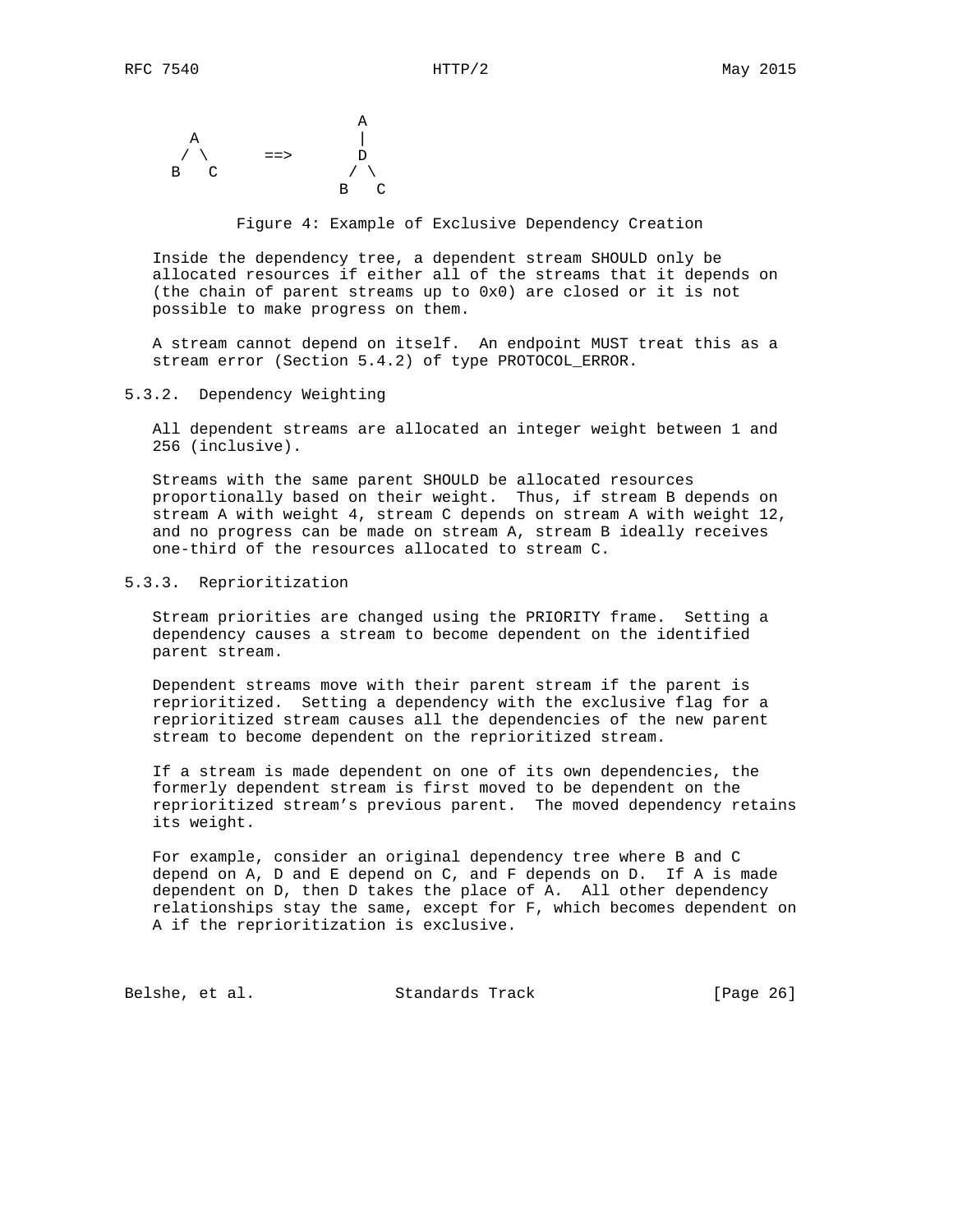

Figure 5: Example of Dependency Reordering

#### 5.3.4. Prioritization State Management

 When a stream is removed from the dependency tree, its dependencies can be moved to become dependent on the parent of the closed stream. The weights of new dependencies are recalculated by distributing the weight of the dependency of the closed stream proportionally based on the weights of its dependencies.

 Streams that are removed from the dependency tree cause some prioritization information to be lost. Resources are shared between streams with the same parent stream, which means that if a stream in that set closes or becomes blocked, any spare capacity allocated to a stream is distributed to the immediate neighbors of the stream. However, if the common dependency is removed from the tree, those streams share resources with streams at the next highest level.

 For example, assume streams A and B share a parent, and streams C and D both depend on stream A. Prior to the removal of stream A, if streams A and D are unable to proceed, then stream C receives all the resources dedicated to stream A. If stream A is removed from the tree, the weight of stream A is divided between streams C and D. If stream D is still unable to proceed, this results in stream C receiving a reduced proportion of resources. For equal starting weights, C receives one third, rather than one half, of available resources.

 It is possible for a stream to become closed while prioritization information that creates a dependency on that stream is in transit. If a stream identified in a dependency has no associated priority information, then the dependent stream is instead assigned a default priority (Section 5.3.5). This potentially creates suboptimal prioritization, since the stream could be given a priority that is different from what is intended.

Belshe, et al. Standards Track [Page 27]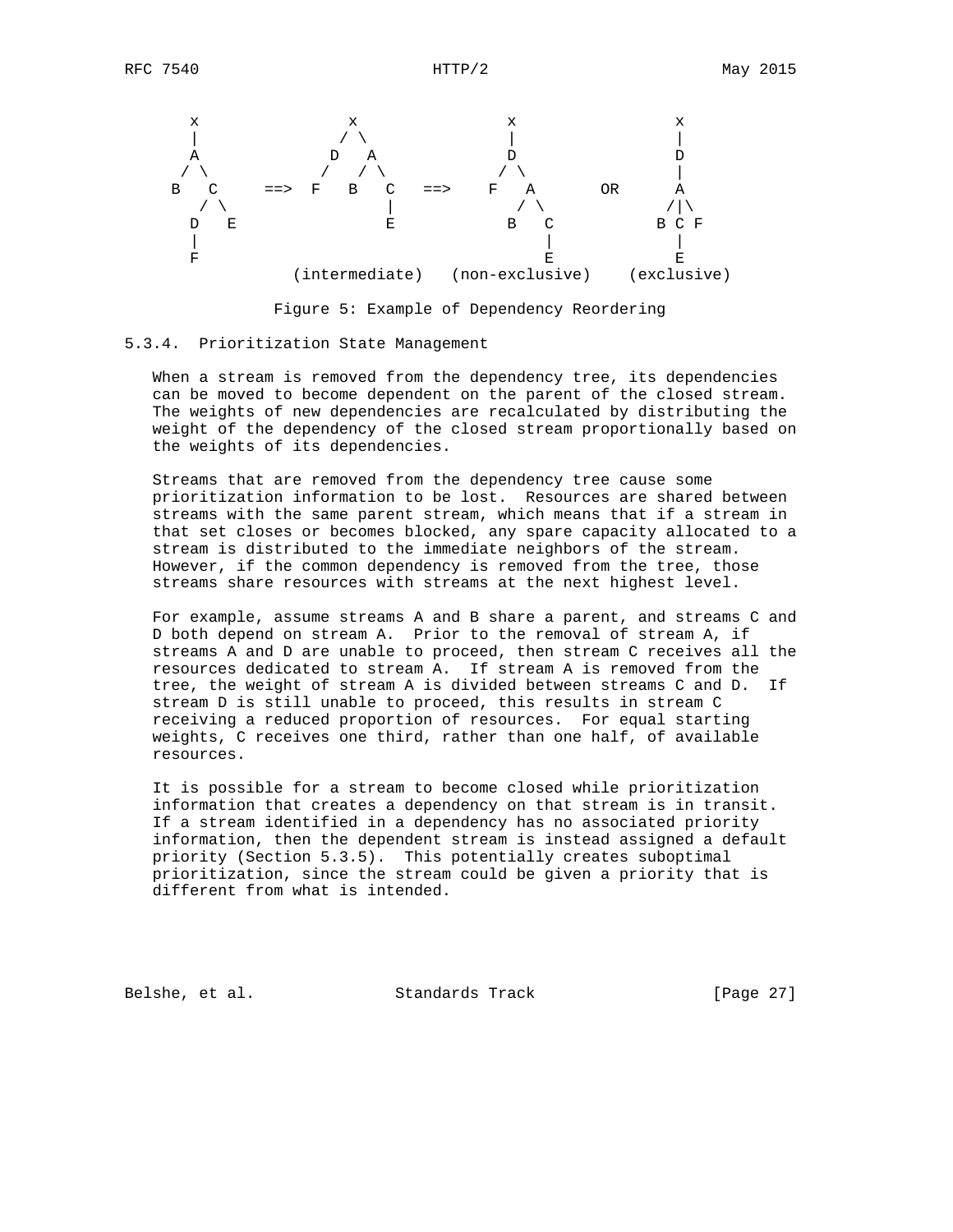To avoid these problems, an endpoint SHOULD retain stream prioritization state for a period after streams become closed. The longer state is retained, the lower the chance that streams are assigned incorrect or default priority values.

 Similarly, streams that are in the "idle" state can be assigned priority or become a parent of other streams. This allows for the creation of a grouping node in the dependency tree, which enables more flexible expressions of priority. Idle streams begin with a default priority (Section 5.3.5).

 The retention of priority information for streams that are not counted toward the limit set by SETTINGS\_MAX\_CONCURRENT\_STREAMS could create a large state burden for an endpoint. Therefore, the amount of prioritization state that is retained MAY be limited.

 The amount of additional state an endpoint maintains for prioritization could be dependent on load; under high load, prioritization state can be discarded to limit resource commitments. In extreme cases, an endpoint could even discard prioritization state for active or reserved streams. If a limit is applied, endpoints SHOULD maintain state for at least as many streams as allowed by their setting for SETTINGS\_MAX\_CONCURRENT\_STREAMS. Implementations SHOULD also attempt to retain state for streams that are in active use in the priority tree.

 If it has retained enough state to do so, an endpoint receiving a PRIORITY frame that changes the priority of a closed stream SHOULD alter the dependencies of the streams that depend on it.

# 5.3.5. Default Priorities

 All streams are initially assigned a non-exclusive dependency on stream 0x0. Pushed streams (Section 8.2) initially depend on their associated stream. In both cases, streams are assigned a default weight of 16.

### 5.4. Error Handling

HTTP/2 framing permits two classes of error:

- o An error condition that renders the entire connection unusable is a connection error.
- o An error in an individual stream is a stream error.
- A list of error codes is included in Section 7.

Belshe, et al. Standards Track [Page 28]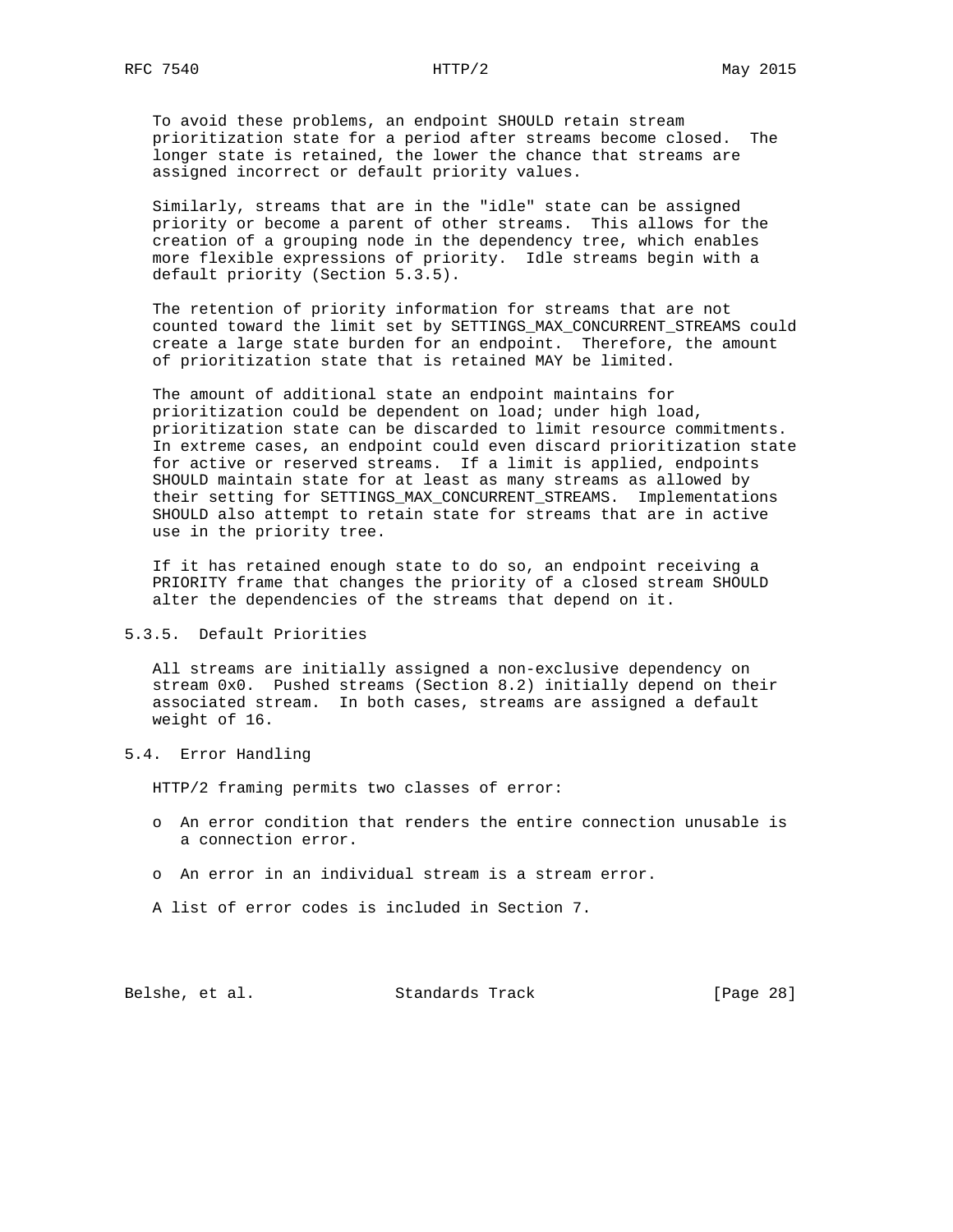## 5.4.1. Connection Error Handling

 A connection error is any error that prevents further processing of the frame layer or corrupts any connection state.

 An endpoint that encounters a connection error SHOULD first send a GOAWAY frame (Section 6.8) with the stream identifier of the last stream that it successfully received from its peer. The GOAWAY frame includes an error code that indicates why the connection is terminating. After sending the GOAWAY frame for an error condition, the endpoint MUST close the TCP connection.

 It is possible that the GOAWAY will not be reliably received by the receiving endpoint ([RFC7230], Section 6.6 describes how an immediate connection close can result in data loss). In the event of a connection error, GOAWAY only provides a best-effort attempt to communicate with the peer about why the connection is being terminated.

 An endpoint can end a connection at any time. In particular, an endpoint MAY choose to treat a stream error as a connection error. Endpoints SHOULD send a GOAWAY frame when ending a connection, providing that circumstances permit it.

# 5.4.2. Stream Error Handling

 A stream error is an error related to a specific stream that does not affect processing of other streams.

 An endpoint that detects a stream error sends a RST\_STREAM frame (Section 6.4) that contains the stream identifier of the stream where the error occurred. The RST\_STREAM frame includes an error code that indicates the type of error.

 A RST\_STREAM is the last frame that an endpoint can send on a stream. The peer that sends the RST\_STREAM frame MUST be prepared to receive any frames that were sent or enqueued for sending by the remote peer. These frames can be ignored, except where they modify connection state (such as the state maintained for header compression (Section 4.3) or flow control).

 Normally, an endpoint SHOULD NOT send more than one RST\_STREAM frame for any stream. However, an endpoint MAY send additional RST\_STREAM frames if it receives frames on a closed stream after more than a round-trip time. This behavior is permitted to deal with misbehaving implementations.

Belshe, et al. Standards Track [Page 29]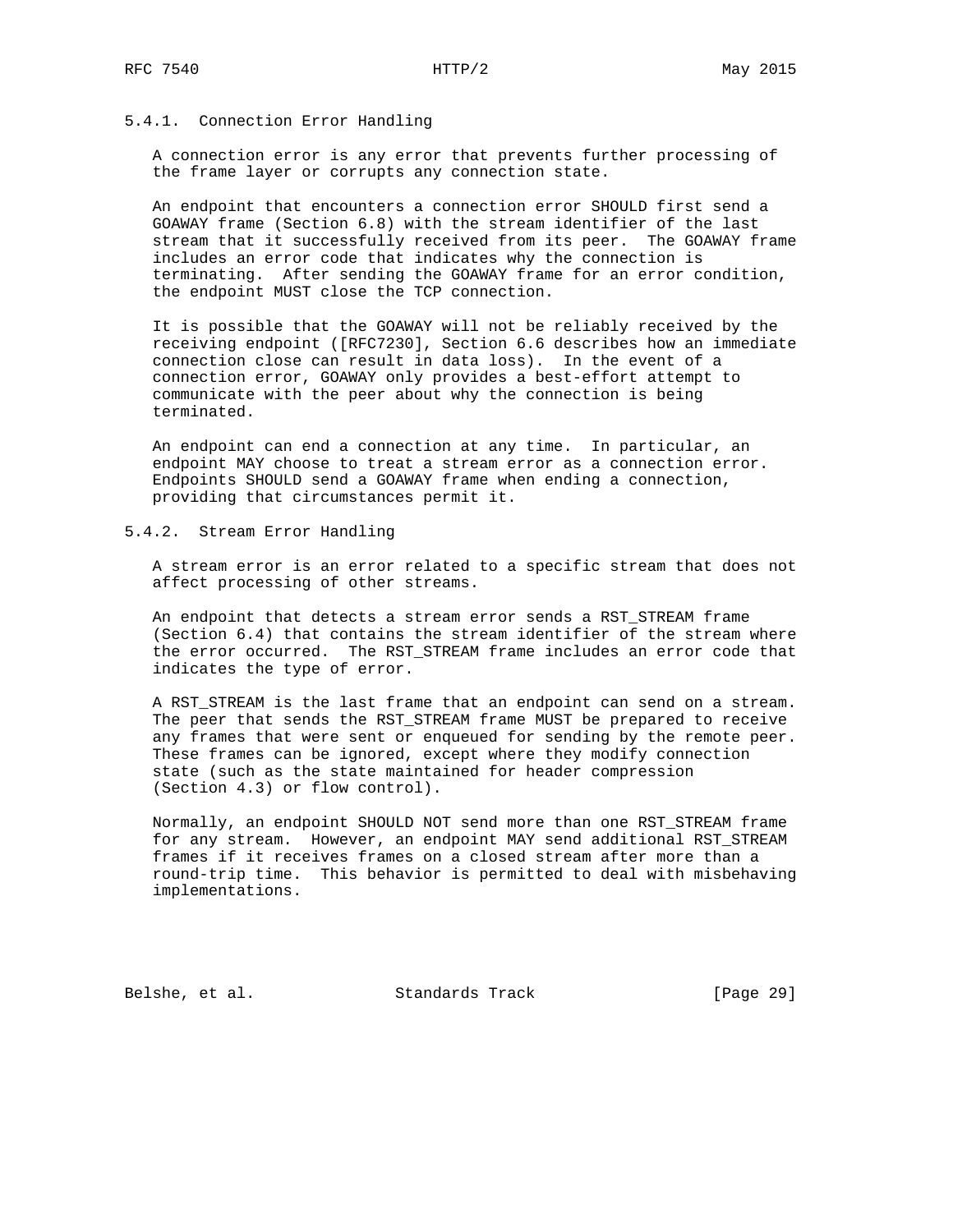To avoid looping, an endpoint MUST NOT send a RST\_STREAM in response to a RST\_STREAM frame.

### 5.4.3. Connection Termination

 If the TCP connection is closed or reset while streams remain in "open" or "half-closed" state, then the affected streams cannot be automatically retried (see Section 8.1.4 for details).

#### 5.5. Extending HTTP/2

 HTTP/2 permits extension of the protocol. Within the limitations described in this section, protocol extensions can be used to provide additional services or alter any aspect of the protocol. Extensions are effective only within the scope of a single HTTP/2 connection.

 This applies to the protocol elements defined in this document. This does not affect the existing options for extending HTTP, such as defining new methods, status codes, or header fields.

 Extensions are permitted to use new frame types (Section 4.1), new settings (Section 6.5.2), or new error codes (Section 7). Registries are established for managing these extension points: frame types (Section 11.2), settings (Section 11.3), and error codes (Section 11.4).

 Implementations MUST ignore unknown or unsupported values in all extensible protocol elements. Implementations MUST discard frames that have unknown or unsupported types. This means that any of these extension points can be safely used by extensions without prior arrangement or negotiation. However, extension frames that appear in the middle of a header block (Section 4.3) are not permitted; these MUST be treated as a connection error (Section 5.4.1) of type PROTOCOL\_ERROR.

 Extensions that could change the semantics of existing protocol components MUST be negotiated before being used. For example, an extension that changes the layout of the HEADERS frame cannot be used until the peer has given a positive signal that this is acceptable. In this case, it could also be necessary to coordinate when the revised layout comes into effect. Note that treating any frames other than DATA frames as flow controlled is such a change in semantics and can only be done through negotiation.

 This document doesn't mandate a specific method for negotiating the use of an extension but notes that a setting (Section 6.5.2) could be used for that purpose. If both peers set a value that indicates willingness to use the extension, then the extension can be used. If

Belshe, et al. Standards Track [Page 30]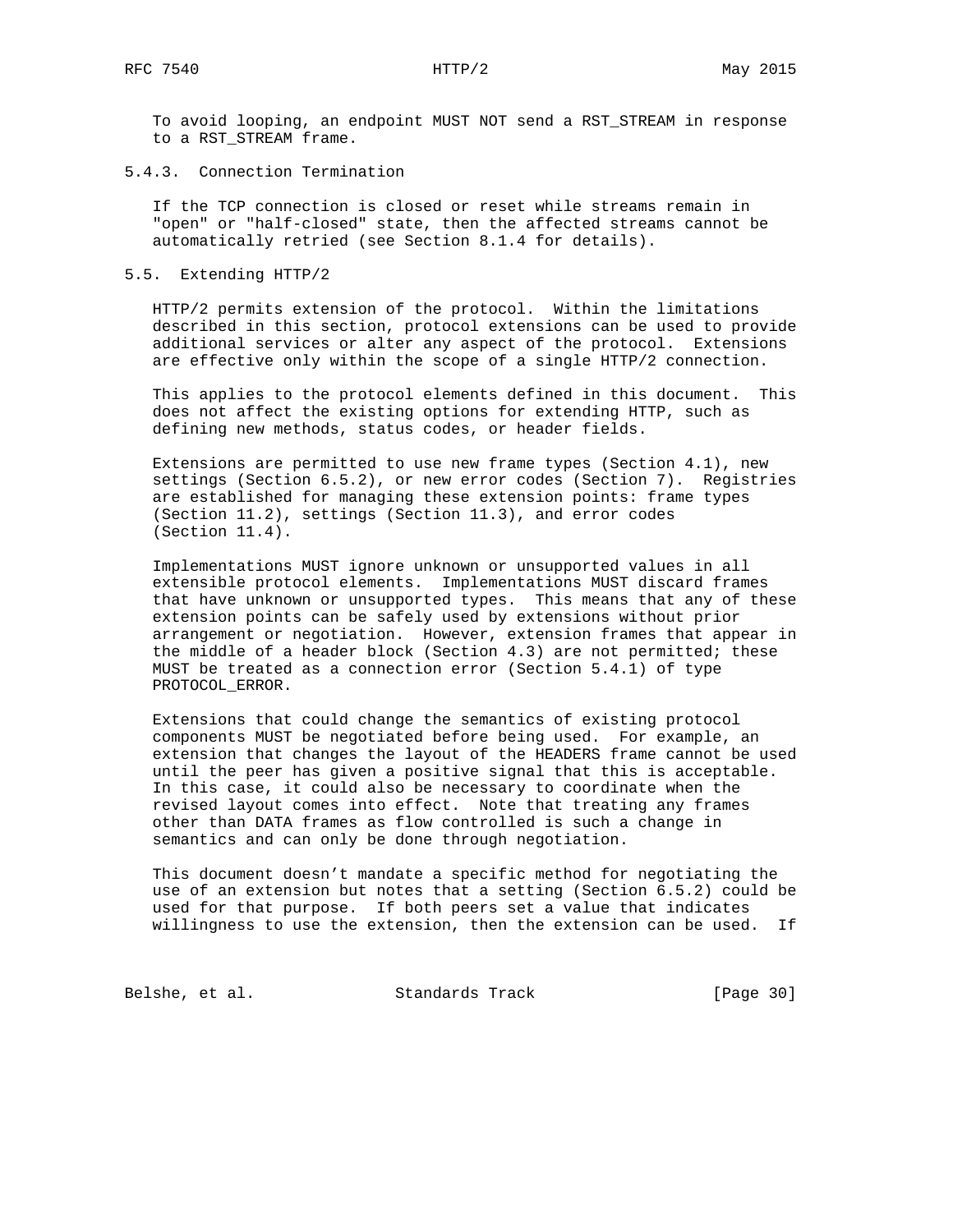a setting is used for extension negotiation, the initial value MUST be defined in such a fashion that the extension is initially disabled.

6. Frame Definitions

 This specification defines a number of frame types, each identified by a unique 8-bit type code. Each frame type serves a distinct purpose in the establishment and management either of the connection as a whole or of individual streams.

 The transmission of specific frame types can alter the state of a connection. If endpoints fail to maintain a synchronized view of the connection state, successful communication within the connection will no longer be possible. Therefore, it is important that endpoints have a shared comprehension of how the state is affected by the use any given frame.

# 6.1. DATA

 DATA frames (type=0x0) convey arbitrary, variable-length sequences of octets associated with a stream. One or more DATA frames are used, for instance, to carry HTTP request or response payloads.

 DATA frames MAY also contain padding. Padding can be added to DATA frames to obscure the size of messages. Padding is a security feature; see Section 10.7.

| - - - - - - - - - - - - - |             |   |
|---------------------------|-------------|---|
| Pad Length? (8)           |             |   |
|                           | Data $(*)$  | . |
|                           | Padding (*) | . |
|                           |             |   |

## Figure 6: DATA Frame Payload

The DATA frame contains the following fields:

- Pad Length: An 8-bit field containing the length of the frame padding in units of octets. This field is conditional (as signified by a "?" in the diagram) and is only present if the PADDED flag is set.
- Data: Application data. The amount of data is the remainder of the frame payload after subtracting the length of the other fields that are present.

Belshe, et al. Standards Track [Page 31]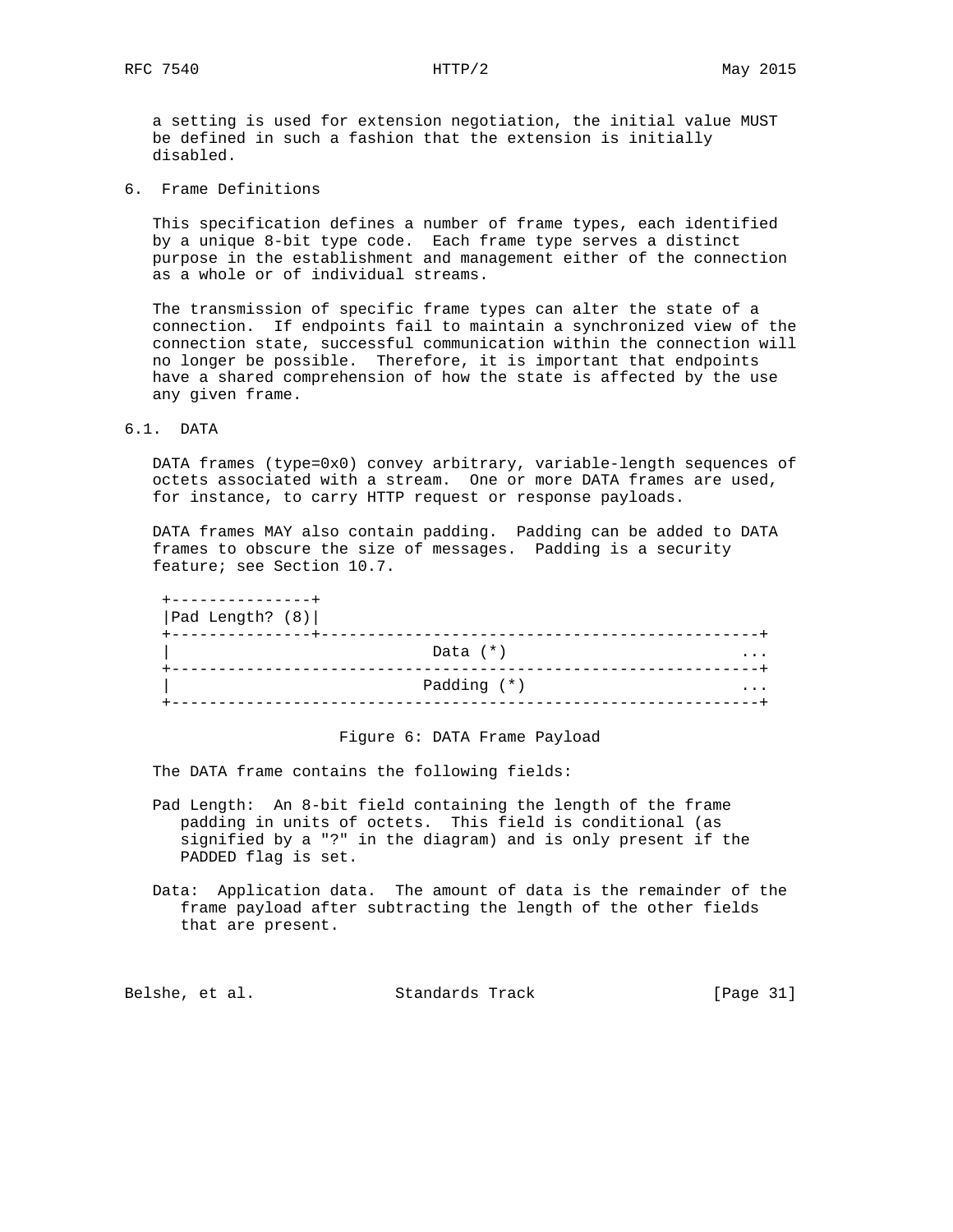Padding: Padding octets that contain no application semantic value. Padding octets MUST be set to zero when sending. A receiver is not obligated to verify padding but MAY treat non-zero padding as a connection error (Section 5.4.1) of type PROTOCOL\_ERROR.

The DATA frame defines the following flags:

- $END\_STEREAM$   $(0x1)$ : When set, bit 0 indicates that this frame is the last that the endpoint will send for the identified stream. Setting this flag causes the stream to enter one of the "half closed" states or the "closed" state (Section 5.1).
- PADDED (0x8): When set, bit 3 indicates that the Pad Length field and any padding that it describes are present.

 DATA frames MUST be associated with a stream. If a DATA frame is received whose stream identifier field is 0x0, the recipient MUST respond with a connection error (Section 5.4.1) of type PROTOCOL\_ERROR.

 DATA frames are subject to flow control and can only be sent when a stream is in the "open" or "half-closed (remote)" state. The entire DATA frame payload is included in flow control, including the Pad Length and Padding fields if present. If a DATA frame is received whose stream is not in "open" or "half-closed (local)" state, the recipient MUST respond with a stream error (Section 5.4.2) of type STREAM\_CLOSED.

 The total number of padding octets is determined by the value of the Pad Length field. If the length of the padding is the length of the frame payload or greater, the recipient MUST treat this as a connection error (Section 5.4.1) of type PROTOCOL\_ERROR.

 Note: A frame can be increased in size by one octet by including a Pad Length field with a value of zero.

# 6.2. HEADERS

The HEADERS frame (type=0x1) is used to open a stream (Section  $5.1$ ), and additionally carries a header block fragment. HEADERS frames can be sent on a stream in the "idle", "reserved (local)", "open", or "half-closed (remote)" state.

Belshe, et al. Standards Track [Page 32]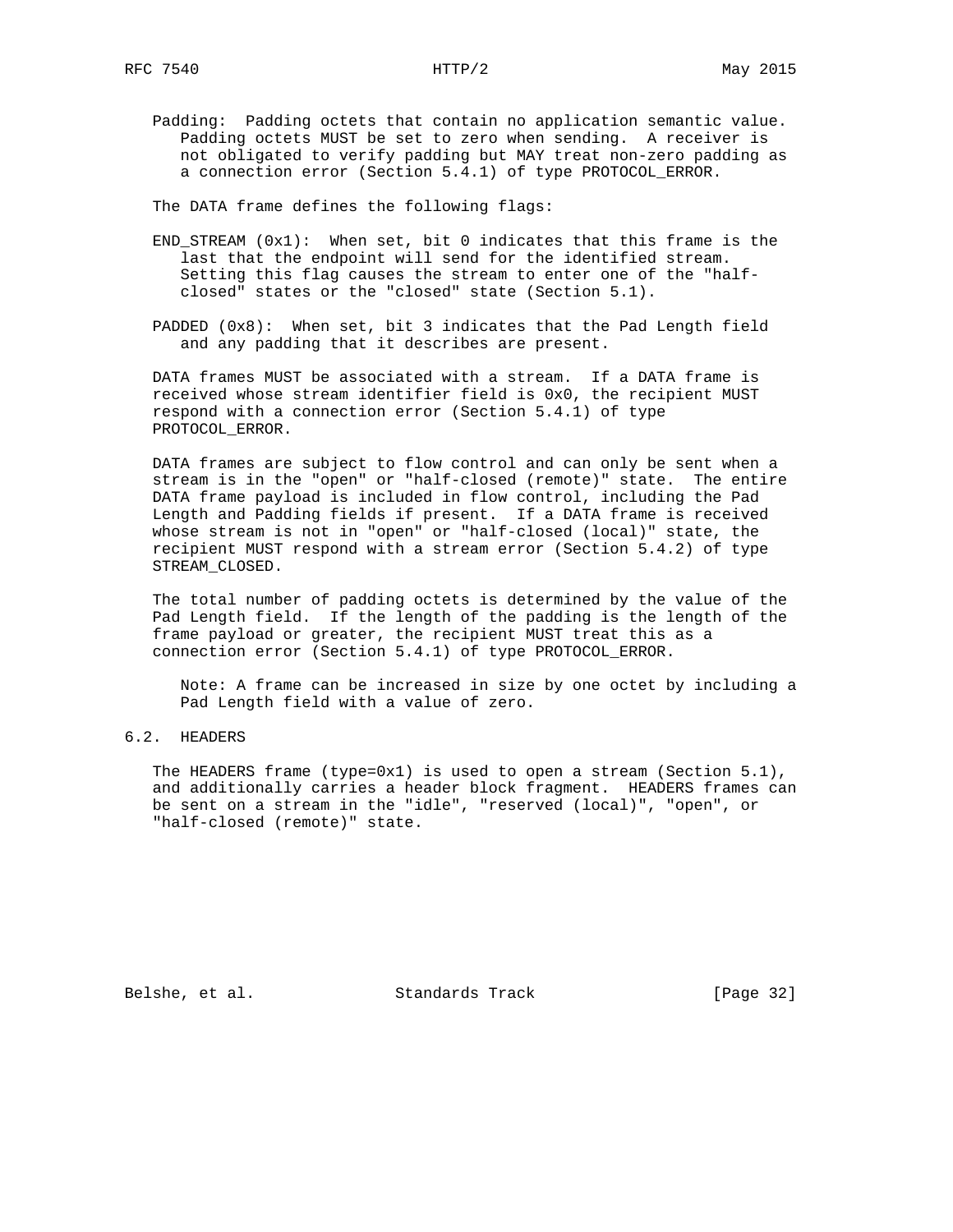| .<br>Pad Length? (8)                |                           |  |
|-------------------------------------|---------------------------|--|
| - - + - - - - - - -<br>$\mathbf{E}$ | Stream Dependency? (31)   |  |
| Weight? $(8)$<br>+-+------------+   | ----------------          |  |
|                                     | Header Block Fragment (*) |  |
|                                     | Padding $(*)$             |  |
|                                     |                           |  |

Figure 7: HEADERS Frame Payload

The HEADERS frame payload has the following fields:

- Pad Length: An 8-bit field containing the length of the frame padding in units of octets. This field is only present if the PADDED flag is set.
- E: A single-bit flag indicating that the stream dependency is exclusive (see Section 5.3). This field is only present if the PRIORITY flag is set.
- Stream Dependency: A 31-bit stream identifier for the stream that this stream depends on (see Section 5.3). This field is only present if the PRIORITY flag is set.
- Weight: An unsigned 8-bit integer representing a priority weight for the stream (see Section 5.3). Add one to the value to obtain a weight between 1 and 256. This field is only present if the PRIORITY flag is set.

Header Block Fragment: A header block fragment (Section 4.3).

Padding: Padding octets.

The HEADERS frame defines the following flags:

 END\_STREAM (0x1): When set, bit 0 indicates that the header block (Section 4.3) is the last that the endpoint will send for the identified stream.

 A HEADERS frame carries the END\_STREAM flag that signals the end of a stream. However, a HEADERS frame with the END\_STREAM flag set can be followed by CONTINUATION frames on the same stream. Logically, the CONTINUATION frames are part of the HEADERS frame.

Belshe, et al. Standards Track [Page 33]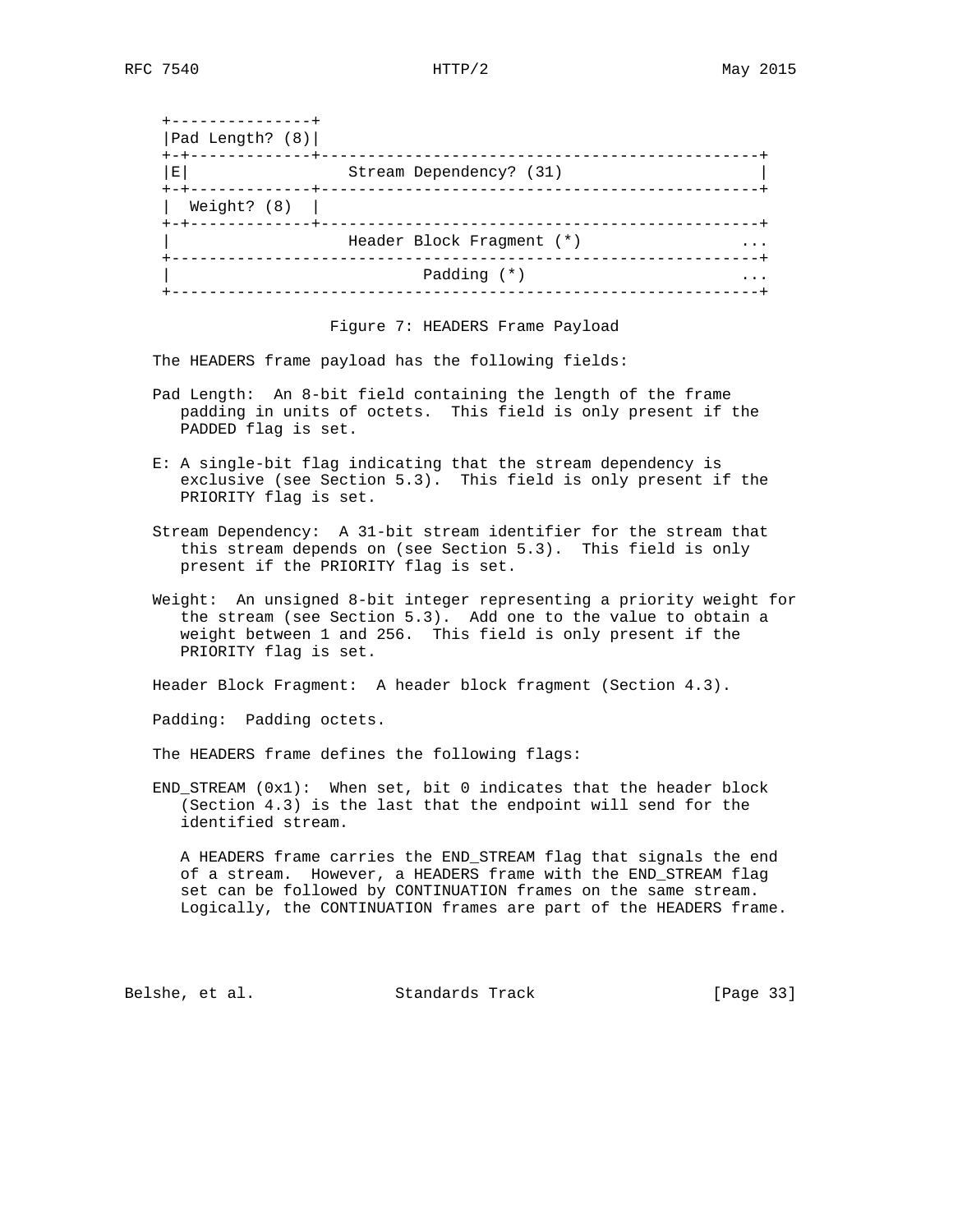END\_HEADERS (0x4): When set, bit 2 indicates that this frame contains an entire header block (Section 4.3) and is not followed by any CONTINUATION frames.

 A HEADERS frame without the END\_HEADERS flag set MUST be followed by a CONTINUATION frame for the same stream. A receiver MUST treat the receipt of any other type of frame or a frame on a different stream as a connection error (Section 5.4.1) of type PROTOCOL\_ERROR.

- PADDED (0x8): When set, bit 3 indicates that the Pad Length field and any padding that it describes are present.
- PRIORITY (0x20): When set, bit 5 indicates that the Exclusive Flag (E), Stream Dependency, and Weight fields are present; see Section 5.3.

 The payload of a HEADERS frame contains a header block fragment (Section 4.3). A header block that does not fit within a HEADERS frame is continued in a CONTINUATION frame (Section 6.10).

 HEADERS frames MUST be associated with a stream. If a HEADERS frame is received whose stream identifier field is 0x0, the recipient MUST respond with a connection error (Section 5.4.1) of type PROTOCOL\_ERROR.

 The HEADERS frame changes the connection state as described in Section 4.3.

 The HEADERS frame can include padding. Padding fields and flags are identical to those defined for DATA frames (Section 6.1). Padding that exceeds the size remaining for the header block fragment MUST be treated as a PROTOCOL\_ERROR.

 Prioritization information in a HEADERS frame is logically equivalent to a separate PRIORITY frame, but inclusion in HEADERS avoids the potential for churn in stream prioritization when new streams are created. Prioritization fields in HEADERS frames subsequent to the first on a stream reprioritize the stream (Section 5.3.3).

### 6.3. PRIORITY

 The PRIORITY frame (type=0x2) specifies the sender-advised priority of a stream (Section 5.3). It can be sent in any stream state, including idle or closed streams.

Belshe, et al. Standards Track [Page 34]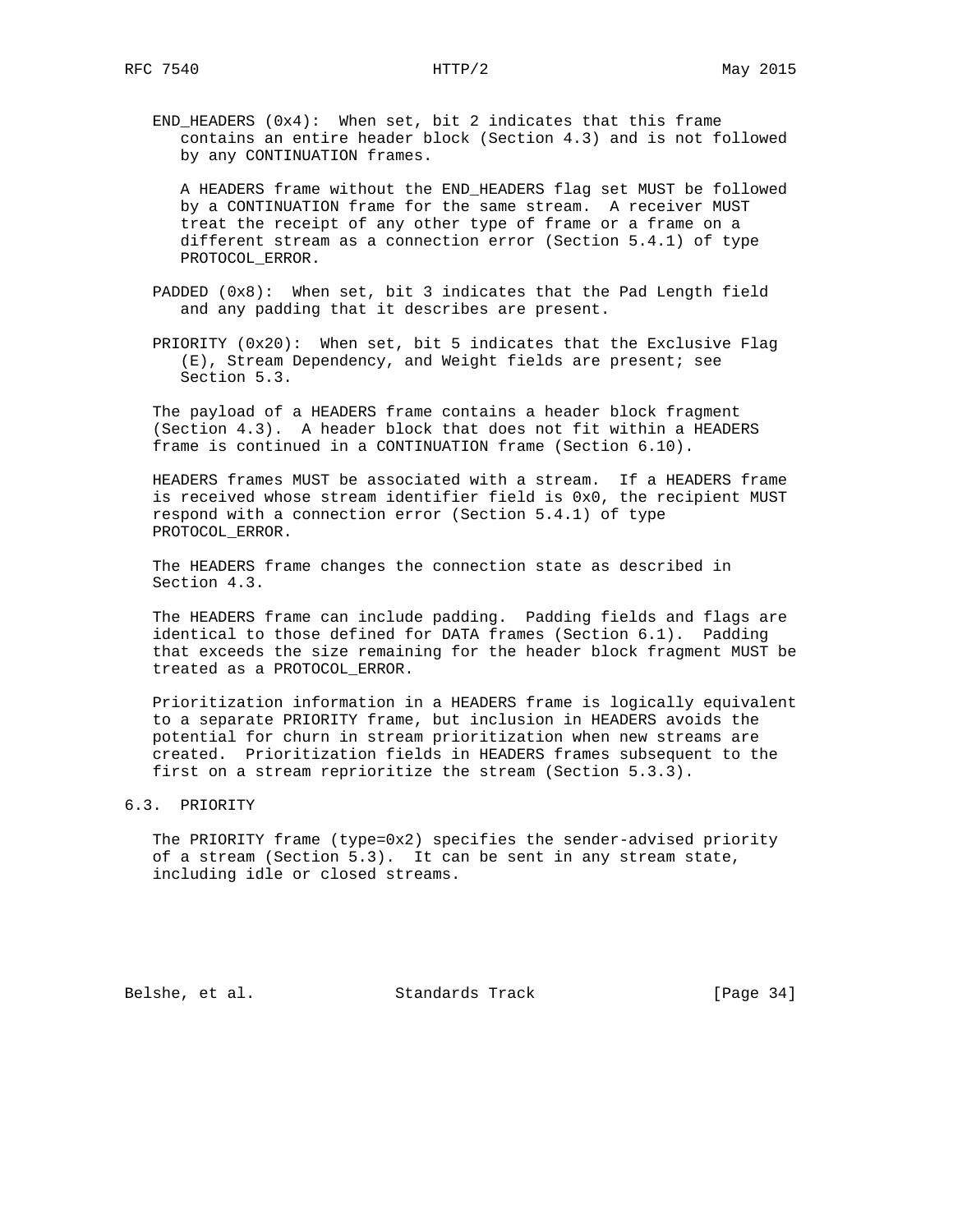+-+-------------------------------------------------------------+ |E| Stream Dependency (31) | +-+-------------+-----------------------------------------------+ | Weight (8) | +-+-------------+

Figure 8: PRIORITY Frame Payload

The payload of a PRIORITY frame contains the following fields:

- E: A single-bit flag indicating that the stream dependency is exclusive (see Section 5.3).
- Stream Dependency: A 31-bit stream identifier for the stream that this stream depends on (see Section 5.3).
- Weight: An unsigned 8-bit integer representing a priority weight for the stream (see Section 5.3). Add one to the value to obtain a weight between 1 and 256.

The PRIORITY frame does not define any flags.

 The PRIORITY frame always identifies a stream. If a PRIORITY frame is received with a stream identifier of 0x0, the recipient MUST respond with a connection error (Section 5.4.1) of type PROTOCOL\_ERROR.

 The PRIORITY frame can be sent on a stream in any state, though it cannot be sent between consecutive frames that comprise a single header block (Section 4.3). Note that this frame could arrive after processing or frame sending has completed, which would cause it to have no effect on the identified stream. For a stream that is in the "half-closed (remote)" or "closed" state, this frame can only affect processing of the identified stream and its dependent streams; it does not affect frame transmission on that stream.

 The PRIORITY frame can be sent for a stream in the "idle" or "closed" state. This allows for the reprioritization of a group of dependent streams by altering the priority of an unused or closed parent stream.

 A PRIORITY frame with a length other than 5 octets MUST be treated as a stream error (Section 5.4.2) of type FRAME\_SIZE\_ERROR.

Belshe, et al. Standards Track [Page 35]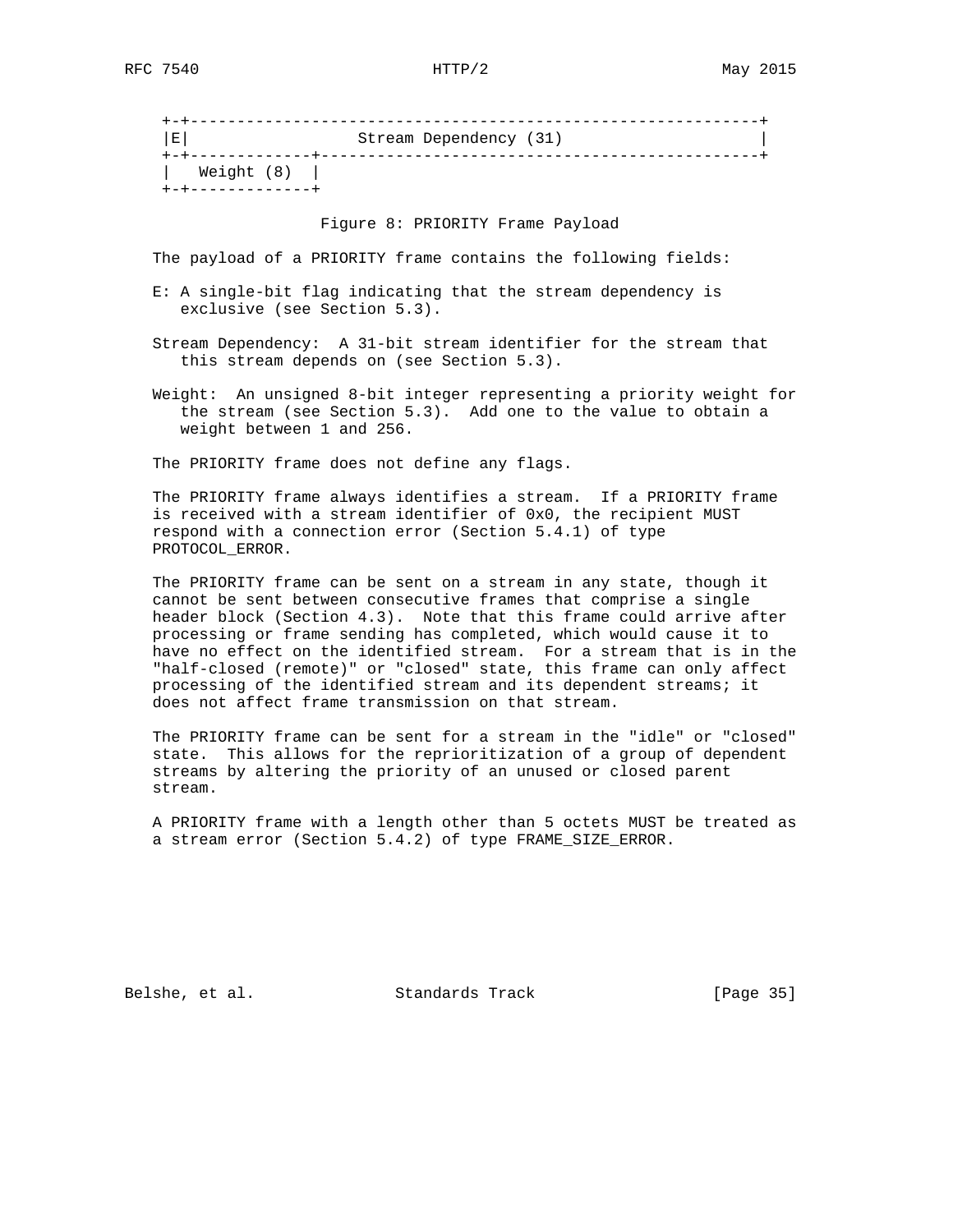# 6.4. RST\_STREAM

 The RST\_STREAM frame (type=0x3) allows for immediate termination of a stream. RST\_STREAM is sent to request cancellation of a stream or to indicate that an error condition has occurred.

| Error Code (32) |  |
|-----------------|--|

# Figure 9: RST\_STREAM Frame Payload

 The RST\_STREAM frame contains a single unsigned, 32-bit integer identifying the error code (Section 7). The error code indicates why the stream is being terminated.

The RST\_STREAM frame does not define any flags.

 The RST\_STREAM frame fully terminates the referenced stream and causes it to enter the "closed" state. After receiving a RST\_STREAM on a stream, the receiver MUST NOT send additional frames for that stream, with the exception of PRIORITY. However, after sending the RST\_STREAM, the sending endpoint MUST be prepared to receive and process additional frames sent on the stream that might have been sent by the peer prior to the arrival of the RST\_STREAM.

 RST\_STREAM frames MUST be associated with a stream. If a RST\_STREAM frame is received with a stream identifier of 0x0, the recipient MUST treat this as a connection error (Section 5.4.1) of type PROTOCOL\_ERROR.

 RST\_STREAM frames MUST NOT be sent for a stream in the "idle" state. If a RST\_STREAM frame identifying an idle stream is received, the recipient MUST treat this as a connection error (Section 5.4.1) of type PROTOCOL\_ERROR.

 A RST\_STREAM frame with a length other than 4 octets MUST be treated as a connection error (Section 5.4.1) of type FRAME\_SIZE\_ERROR.

### 6.5. SETTINGS

 The SETTINGS frame (type=0x4) conveys configuration parameters that affect how endpoints communicate, such as preferences and constraints on peer behavior. The SETTINGS frame is also used to acknowledge the receipt of those parameters. Individually, a SETTINGS parameter can also be referred to as a "setting".

Belshe, et al. Standards Track [Page 36]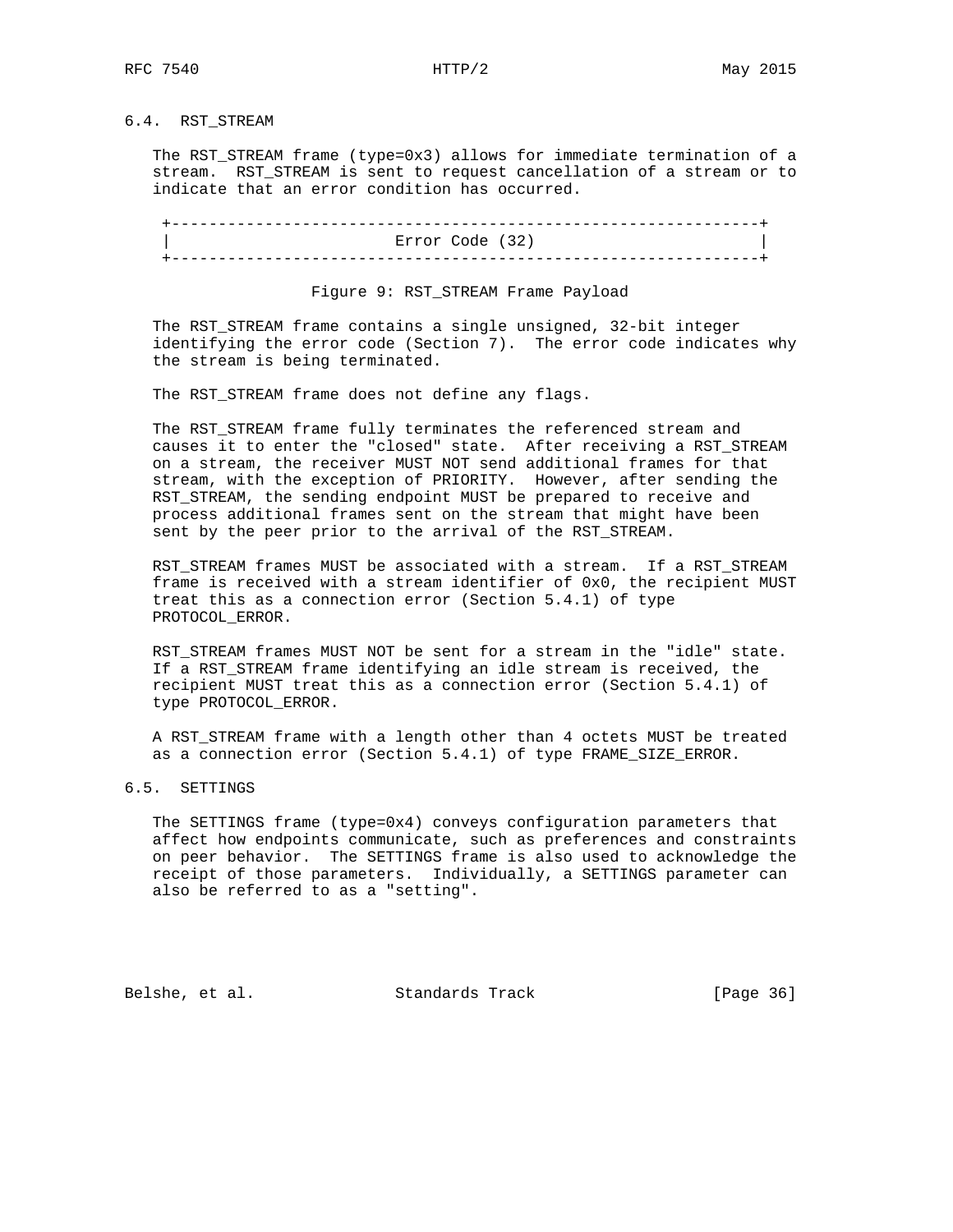SETTINGS parameters are not negotiated; they describe characteristics of the sending peer, which are used by the receiving peer. Different values for the same parameter can be advertised by each peer. For example, a client might set a high initial flow-control window, whereas a server might set a lower value to conserve resources.

 A SETTINGS frame MUST be sent by both endpoints at the start of a connection and MAY be sent at any other time by either endpoint over the lifetime of the connection. Implementations MUST support all of the parameters defined by this specification.

 Each parameter in a SETTINGS frame replaces any existing value for that parameter. Parameters are processed in the order in which they appear, and a receiver of a SETTINGS frame does not need to maintain any state other than the current value of its parameters. Therefore, the value of a SETTINGS parameter is the last value that is seen by a receiver.

 SETTINGS parameters are acknowledged by the receiving peer. To enable this, the SETTINGS frame defines the following flag:

 ACK (0x1): When set, bit 0 indicates that this frame acknowledges receipt and application of the peer's SETTINGS frame. When this bit is set, the payload of the SETTINGS frame MUST be empty. Receipt of a SETTINGS frame with the ACK flag set and a length field value other than 0 MUST be treated as a connection error (Section 5.4.1) of type FRAME\_SIZE\_ERROR. For more information, see Section 6.5.3 ("Settings Synchronization").

 SETTINGS frames always apply to a connection, never a single stream. The stream identifier for a SETTINGS frame MUST be zero (0x0). If an endpoint receives a SETTINGS frame whose stream identifier field is anything other than 0x0, the endpoint MUST respond with a connection error (Section 5.4.1) of type PROTOCOL\_ERROR.

 The SETTINGS frame affects connection state. A badly formed or incomplete SETTINGS frame MUST be treated as a connection error (Section 5.4.1) of type PROTOCOL\_ERROR.

 A SETTINGS frame with a length other than a multiple of 6 octets MUST be treated as a connection error (Section 5.4.1) of type FRAME\_SIZE\_ERROR.

Belshe, et al. Standards Track [Page 37]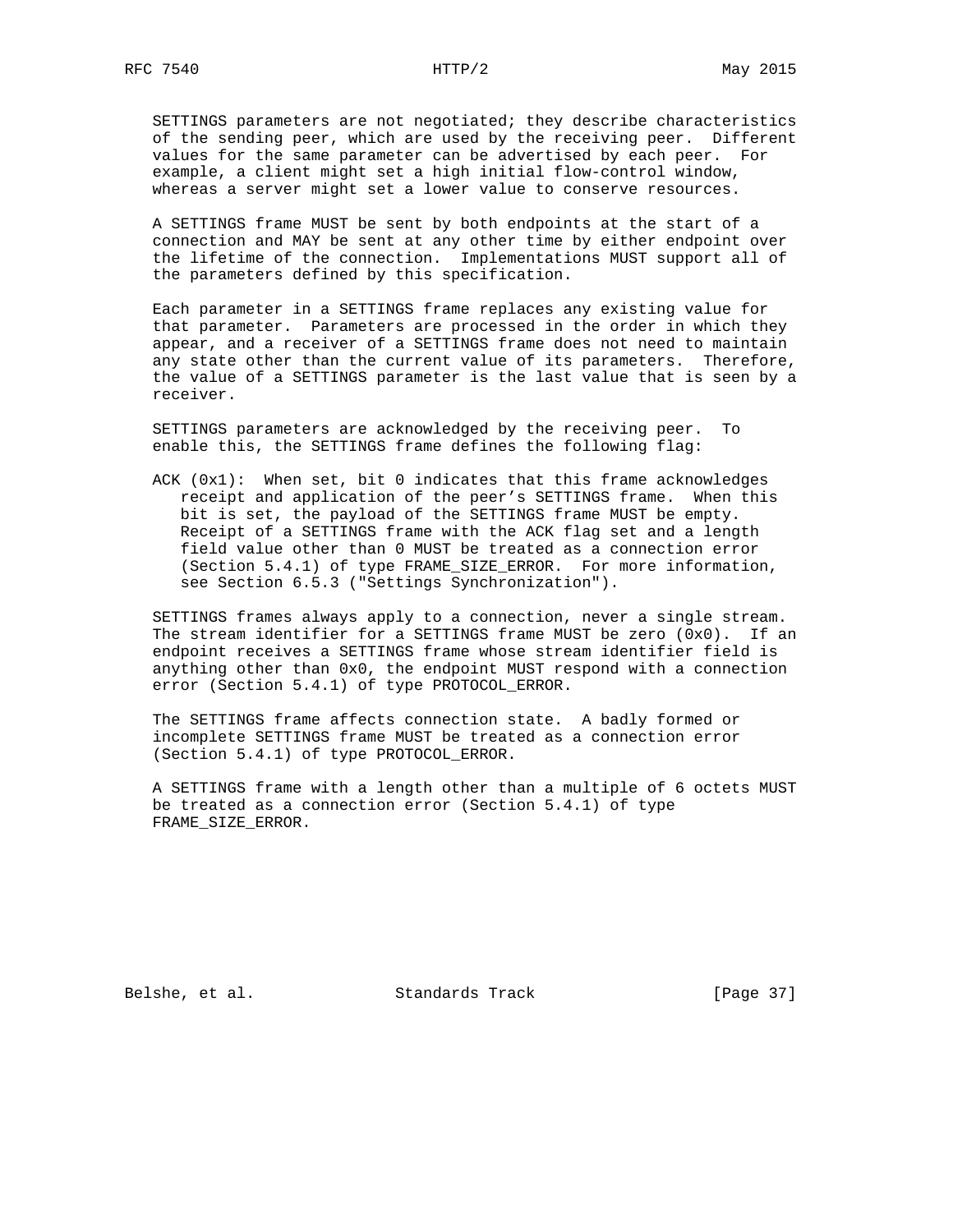## 6.5.1. SETTINGS Format

 The payload of a SETTINGS frame consists of zero or more parameters, each consisting of an unsigned 16-bit setting identifier and an unsigned 32-bit value.

| Value (32) | Identifier (16) |  |  |
|------------|-----------------|--|--|
|            |                 |  |  |

Figure 10: Setting Format

#### 6.5.2. Defined SETTINGS Parameters

The following parameters are defined:

- SETTINGS\_HEADER\_TABLE\_SIZE (0x1): Allows the sender to inform the remote endpoint of the maximum size of the header compression table used to decode header blocks, in octets. The encoder can select any size equal to or less than this value by using signaling specific to the header compression format inside a header block (see [COMPRESSION]). The initial value is 4,096 octets.
- SETTINGS\_ENABLE\_PUSH (0x2): This setting can be used to disable server push (Section 8.2). An endpoint MUST NOT send a PUSH\_PROMISE frame if it receives this parameter set to a value of 0. An endpoint that has both set this parameter to 0 and had it acknowledged MUST treat the receipt of a PUSH\_PROMISE frame as a connection error (Section 5.4.1) of type PROTOCOL\_ERROR.

 The initial value is 1, which indicates that server push is permitted. Any value other than 0 or 1 MUST be treated as a connection error (Section 5.4.1) of type PROTOCOL\_ERROR.

 SETTINGS\_MAX\_CONCURRENT\_STREAMS (0x3): Indicates the maximum number of concurrent streams that the sender will allow. This limit is directional: it applies to the number of streams that the sender permits the receiver to create. Initially, there is no limit to this value. It is recommended that this value be no smaller than 100, so as to not unnecessarily limit parallelism.

 A value of 0 for SETTINGS\_MAX\_CONCURRENT\_STREAMS SHOULD NOT be treated as special by endpoints. A zero value does prevent the creation of new streams; however, this can also happen for any

Belshe, et al. Standards Track [Page 38]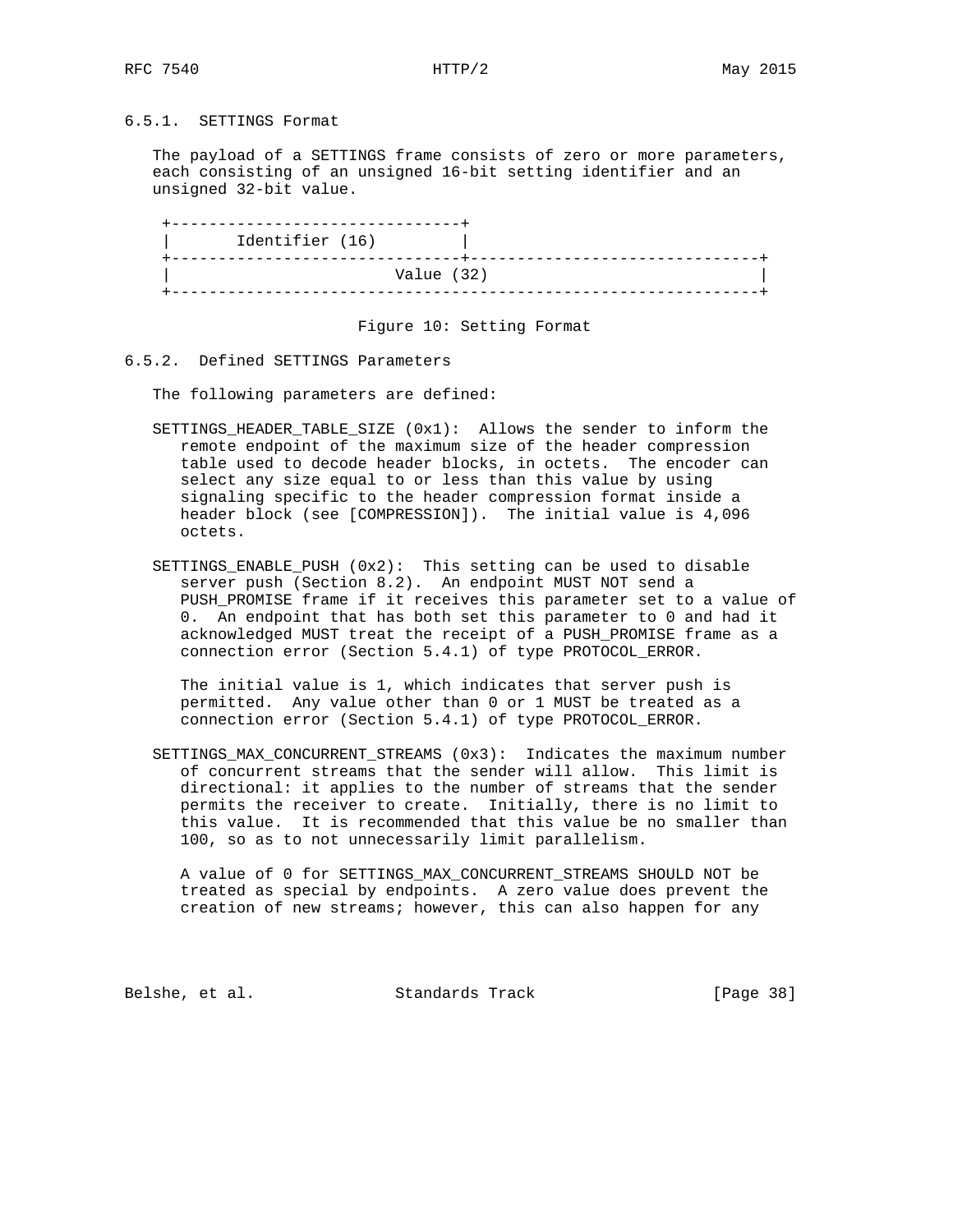limit that is exhausted with active streams. Servers SHOULD only set a zero value for short durations; if a server does not wish to accept requests, closing the connection is more appropriate.

 SETTINGS\_INITIAL\_WINDOW\_SIZE (0x4): Indicates the sender's initial window size (in octets) for stream-level flow control. The initial value is 2^16-1 (65,535) octets.

 This setting affects the window size of all streams (see Section 6.9.2).

 Values above the maximum flow-control window size of 2^31-1 MUST be treated as a connection error (Section 5.4.1) of type FLOW\_CONTROL\_ERROR.

 SETTINGS\_MAX\_FRAME\_SIZE (0x5): Indicates the size of the largest frame payload that the sender is willing to receive, in octets.

 The initial value is 2^14 (16,384) octets. The value advertised by an endpoint MUST be between this initial value and the maximum allowed frame size  $(2^24-1)$  or  $16,777,215$  octets), inclusive. Values outside this range MUST be treated as a connection error (Section 5.4.1) of type PROTOCOL\_ERROR.

 SETTINGS\_MAX\_HEADER\_LIST\_SIZE (0x6): This advisory setting informs a peer of the maximum size of header list that the sender is prepared to accept, in octets. The value is based on the uncompressed size of header fields, including the length of the name and value in octets plus an overhead of 32 octets for each header field.

 For any given request, a lower limit than what is advertised MAY be enforced. The initial value of this setting is unlimited.

 An endpoint that receives a SETTINGS frame with any unknown or unsupported identifier MUST ignore that setting.

## 6.5.3. Settings Synchronization

 Most values in SETTINGS benefit from or require an understanding of when the peer has received and applied the changed parameter values. In order to provide such synchronization timepoints, the recipient of a SETTINGS frame in which the ACK flag is not set MUST apply the updated parameters as soon as possible upon receipt.

 The values in the SETTINGS frame MUST be processed in the order they appear, with no other frame processing between values. Unsupported parameters MUST be ignored. Once all values have been processed, the

Belshe, et al. Standards Track [Page 39]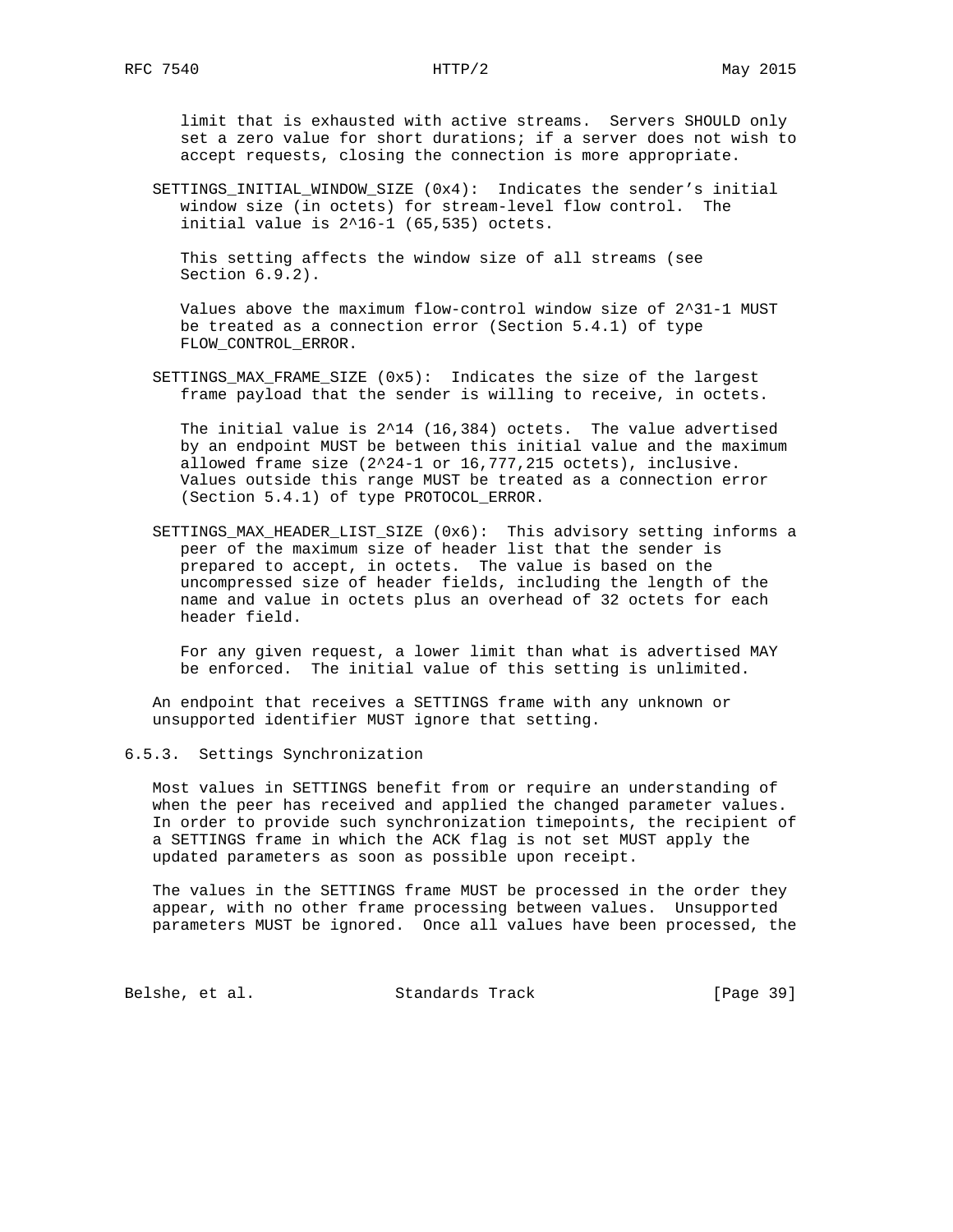recipient MUST immediately emit a SETTINGS frame with the ACK flag set. Upon receiving a SETTINGS frame with the ACK flag set, the sender of the altered parameters can rely on the setting having been applied.

 If the sender of a SETTINGS frame does not receive an acknowledgement within a reasonable amount of time, it MAY issue a connection error (Section 5.4.1) of type SETTINGS\_TIMEOUT.

### 6.6. PUSH\_PROMISE

 The PUSH\_PROMISE frame (type=0x5) is used to notify the peer endpoint in advance of streams the sender intends to initiate. The PUSH\_PROMISE frame includes the unsigned 31-bit identifier of the stream the endpoint plans to create along with a set of headers that provide additional context for the stream. Section 8.2 contains a thorough description of the use of PUSH\_PROMISE frames.

| Pad Length? (8) |                           |  |
|-----------------|---------------------------|--|
| R               | Promised Stream ID (31)   |  |
|                 | Header Block Fragment (*) |  |
|                 | Padding (*)               |  |

### Figure 11: PUSH\_PROMISE Payload Format

The PUSH\_PROMISE frame payload has the following fields:

- Pad Length: An 8-bit field containing the length of the frame padding in units of octets. This field is only present if the PADDED flag is set.
- R: A single reserved bit.
- Promised Stream ID: An unsigned 31-bit integer that identifies the stream that is reserved by the PUSH\_PROMISE. The promised stream identifier MUST be a valid choice for the next stream sent by the sender (see "new stream identifier" in Section 5.1.1).
- Header Block Fragment: A header block fragment (Section 4.3) containing request header fields.

Padding: Padding octets.

Belshe, et al. Standards Track [Page 40]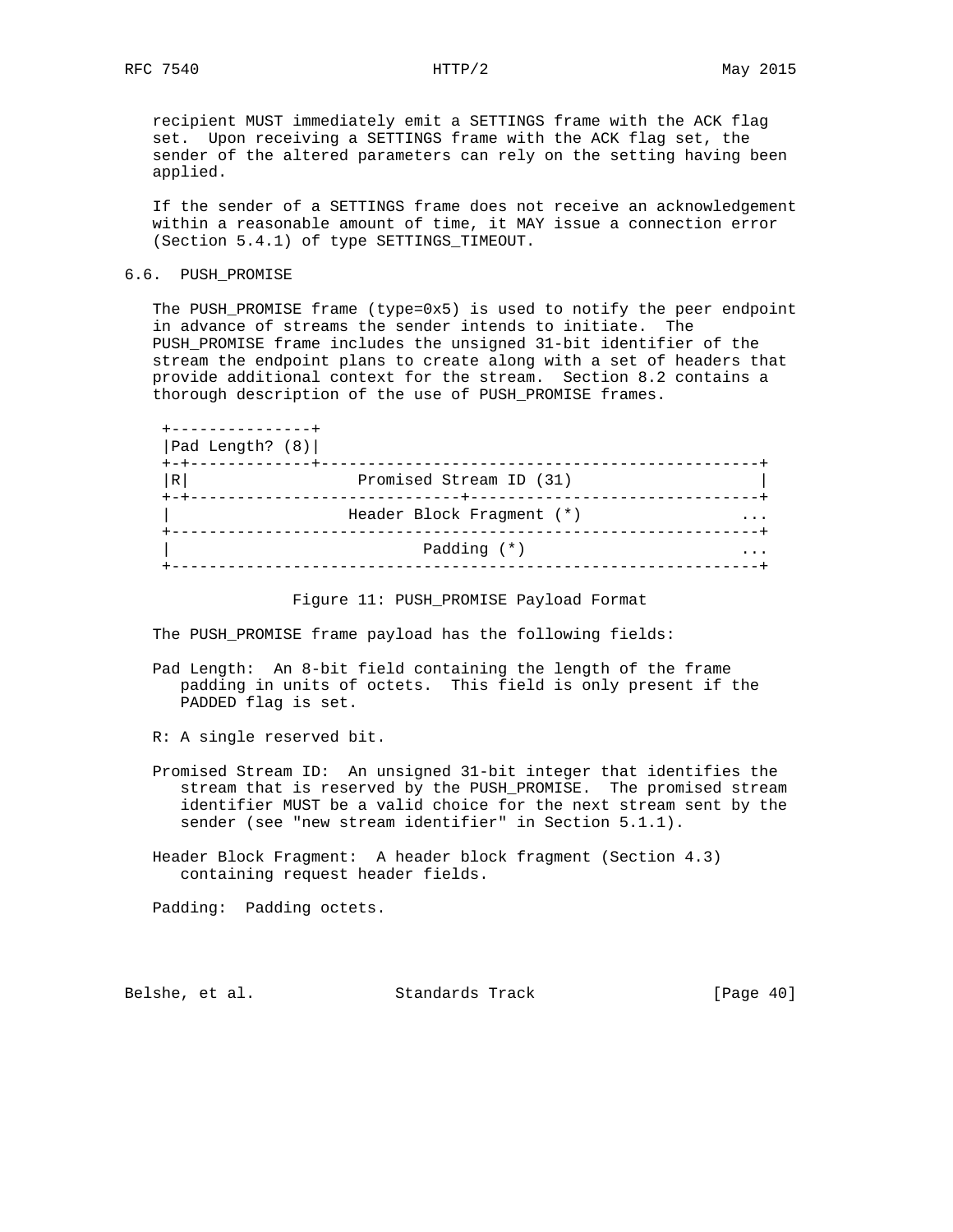The PUSH\_PROMISE frame defines the following flags:

END\_HEADERS  $(0x4)$ : When set, bit 2 indicates that this frame contains an entire header block (Section 4.3) and is not followed by any CONTINUATION frames.

 A PUSH\_PROMISE frame without the END\_HEADERS flag set MUST be followed by a CONTINUATION frame for the same stream. A receiver MUST treat the receipt of any other type of frame or a frame on a different stream as a connection error (Section 5.4.1) of type PROTOCOL\_ERROR.

 PADDED (0x8): When set, bit 3 indicates that the Pad Length field and any padding that it describes are present.

 PUSH\_PROMISE frames MUST only be sent on a peer-initiated stream that is in either the "open" or "half-closed (remote)" state. The stream identifier of a PUSH\_PROMISE frame indicates the stream it is associated with. If the stream identifier field specifies the value 0x0, a recipient MUST respond with a connection error (Section 5.4.1) of type PROTOCOL\_ERROR.

 Promised streams are not required to be used in the order they are promised. The PUSH\_PROMISE only reserves stream identifiers for later use.

 PUSH\_PROMISE MUST NOT be sent if the SETTINGS\_ENABLE\_PUSH setting of the peer endpoint is set to 0. An endpoint that has set this setting and has received acknowledgement MUST treat the receipt of a PUSH\_PROMISE frame as a connection error (Section 5.4.1) of type PROTOCOL\_ERROR.

 Recipients of PUSH\_PROMISE frames can choose to reject promised streams by returning a RST\_STREAM referencing the promised stream identifier back to the sender of the PUSH\_PROMISE.

 A PUSH\_PROMISE frame modifies the connection state in two ways. First, the inclusion of a header block (Section 4.3) potentially modifies the state maintained for header compression. Second, PUSH\_PROMISE also reserves a stream for later use, causing the promised stream to enter the "reserved" state. A sender MUST NOT send a PUSH\_PROMISE on a stream unless that stream is either "open" or "half-closed (remote)"; the sender MUST ensure that the promised stream is a valid choice for a new stream identifier (Section 5.1.1) (that is, the promised stream MUST be in the "idle" state).

Belshe, et al. Standards Track [Page 41]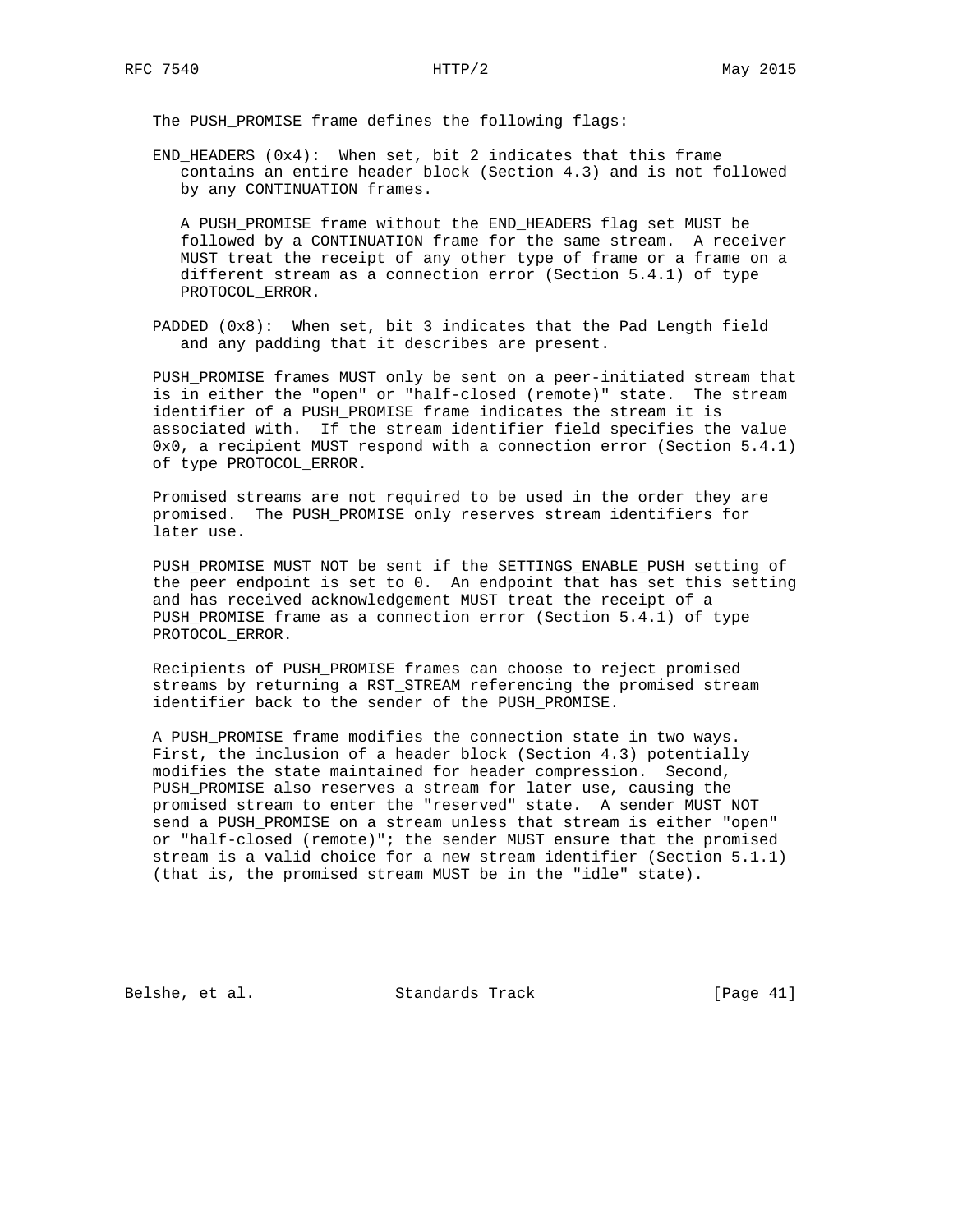Since PUSH\_PROMISE reserves a stream, ignoring a PUSH\_PROMISE frame causes the stream state to become indeterminate. A receiver MUST treat the receipt of a PUSH\_PROMISE on a stream that is neither "open" nor "half-closed (local)" as a connection error (Section 5.4.1) of type PROTOCOL\_ERROR. However, an endpoint that has sent RST\_STREAM on the associated stream MUST handle PUSH\_PROMISE frames that might have been created before the RST\_STREAM frame is received and processed.

 A receiver MUST treat the receipt of a PUSH\_PROMISE that promises an illegal stream identifier (Section 5.1.1) as a connection error (Section 5.4.1) of type PROTOCOL\_ERROR. Note that an illegal stream identifier is an identifier for a stream that is not currently in the "idle" state.

 The PUSH\_PROMISE frame can include padding. Padding fields and flags are identical to those defined for DATA frames (Section 6.1).

6.7. PING

 The PING frame (type=0x6) is a mechanism for measuring a minimal round-trip time from the sender, as well as determining whether an idle connection is still functional. PING frames can be sent from any endpoint.

 +---------------------------------------------------------------+ | | | Opaque Data (64) | | | +---------------------------------------------------------------+

Figure 12: PING Payload Format

 In addition to the frame header, PING frames MUST contain 8 octets of opaque data in the payload. A sender can include any value it chooses and use those octets in any fashion.

 Receivers of a PING frame that does not include an ACK flag MUST send a PING frame with the ACK flag set in response, with an identical payload. PING responses SHOULD be given higher priority than any other frame.

The PING frame defines the following flags:

 ACK (0x1): When set, bit 0 indicates that this PING frame is a PING response. An endpoint MUST set this flag in PING responses. An endpoint MUST NOT respond to PING frames containing this flag.

Belshe, et al. Standards Track [Page 42]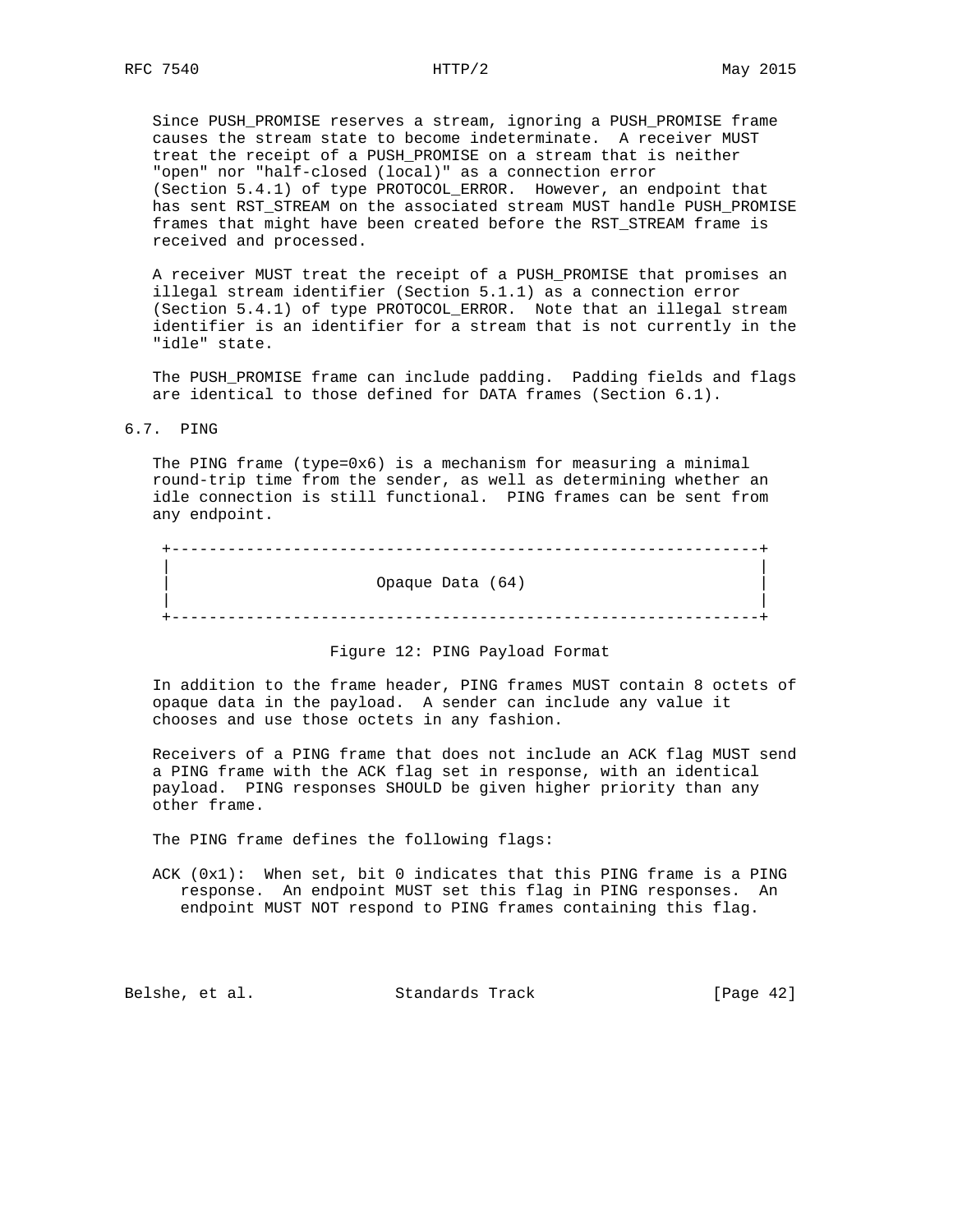PING frames are not associated with any individual stream. If a PING frame is received with a stream identifier field value other than 0x0, the recipient MUST respond with a connection error (Section 5.4.1) of type PROTOCOL\_ERROR.

 Receipt of a PING frame with a length field value other than 8 MUST be treated as a connection error (Section 5.4.1) of type FRAME\_SIZE\_ERROR.

## 6.8. GOAWAY

 The GOAWAY frame (type=0x7) is used to initiate shutdown of a connection or to signal serious error conditions. GOAWAY allows an endpoint to gracefully stop accepting new streams while still finishing processing of previously established streams. This enables administrative actions, like server maintenance.

 There is an inherent race condition between an endpoint starting new streams and the remote sending a GOAWAY frame. To deal with this case, the GOAWAY contains the stream identifier of the last peer initiated stream that was or might be processed on the sending endpoint in this connection. For instance, if the server sends a GOAWAY frame, the identified stream is the highest-numbered stream initiated by the client.

 Once sent, the sender will ignore frames sent on streams initiated by the receiver if the stream has an identifier higher than the included last stream identifier. Receivers of a GOAWAY frame MUST NOT open additional streams on the connection, although a new connection can be established for new streams.

 If the receiver of the GOAWAY has sent data on streams with a higher stream identifier than what is indicated in the GOAWAY frame, those streams are not or will not be processed. The receiver of the GOAWAY frame can treat the streams as though they had never been created at all, thereby allowing those streams to be retried later on a new connection.

 Endpoints SHOULD always send a GOAWAY frame before closing a connection so that the remote peer can know whether a stream has been partially processed or not. For example, if an HTTP client sends a POST at the same time that a server closes a connection, the client cannot know if the server started to process that POST request if the server does not send a GOAWAY frame to indicate what streams it might have acted on.

 An endpoint might choose to close a connection without sending a GOAWAY for misbehaving peers.

Belshe, et al. Standards Track [Page 43]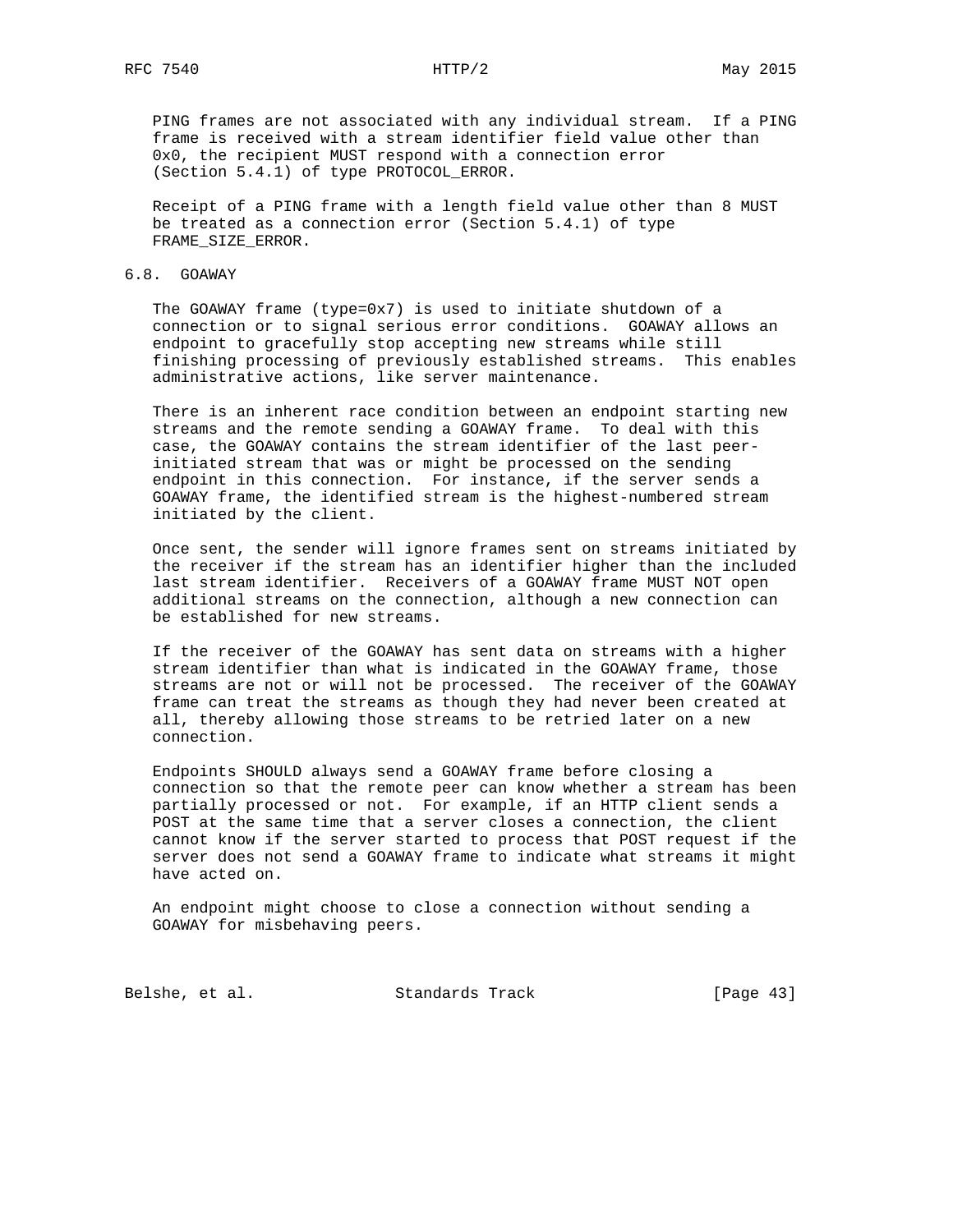A GOAWAY frame might not immediately precede closing of the connection; a receiver of a GOAWAY that has no more use for the connection SHOULD still send a GOAWAY frame before terminating the connection.

| R | Last-Stream-ID (31)       |  |
|---|---------------------------|--|
|   | Error Code (32)           |  |
|   | Additional Debug Data (*) |  |

Figure 13: GOAWAY Payload Format

The GOAWAY frame does not define any flags.

 The GOAWAY frame applies to the connection, not a specific stream. An endpoint MUST treat a GOAWAY frame with a stream identifier other than 0x0 as a connection error (Section 5.4.1) of type PROTOCOL\_ERROR.

 The last stream identifier in the GOAWAY frame contains the highest numbered stream identifier for which the sender of the GOAWAY frame might have taken some action on or might yet take action on. All streams up to and including the identified stream might have been processed in some way. The last stream identifier can be set to 0 if no streams were processed.

 Note: In this context, "processed" means that some data from the stream was passed to some higher layer of software that might have taken some action as a result.

 If a connection terminates without a GOAWAY frame, the last stream identifier is effectively the highest possible stream identifier.

 On streams with lower- or equal-numbered identifiers that were not closed completely prior to the connection being closed, reattempting requests, transactions, or any protocol activity is not possible, with the exception of idempotent actions like HTTP GET, PUT, or DELETE. Any protocol activity that uses higher-numbered streams can be safely retried using a new connection.

 Activity on streams numbered lower or equal to the last stream identifier might still complete successfully. The sender of a GOAWAY frame might gracefully shut down a connection by sending a GOAWAY frame, maintaining the connection in an "open" state until all in progress streams complete.

Belshe, et al. Standards Track [Page 44]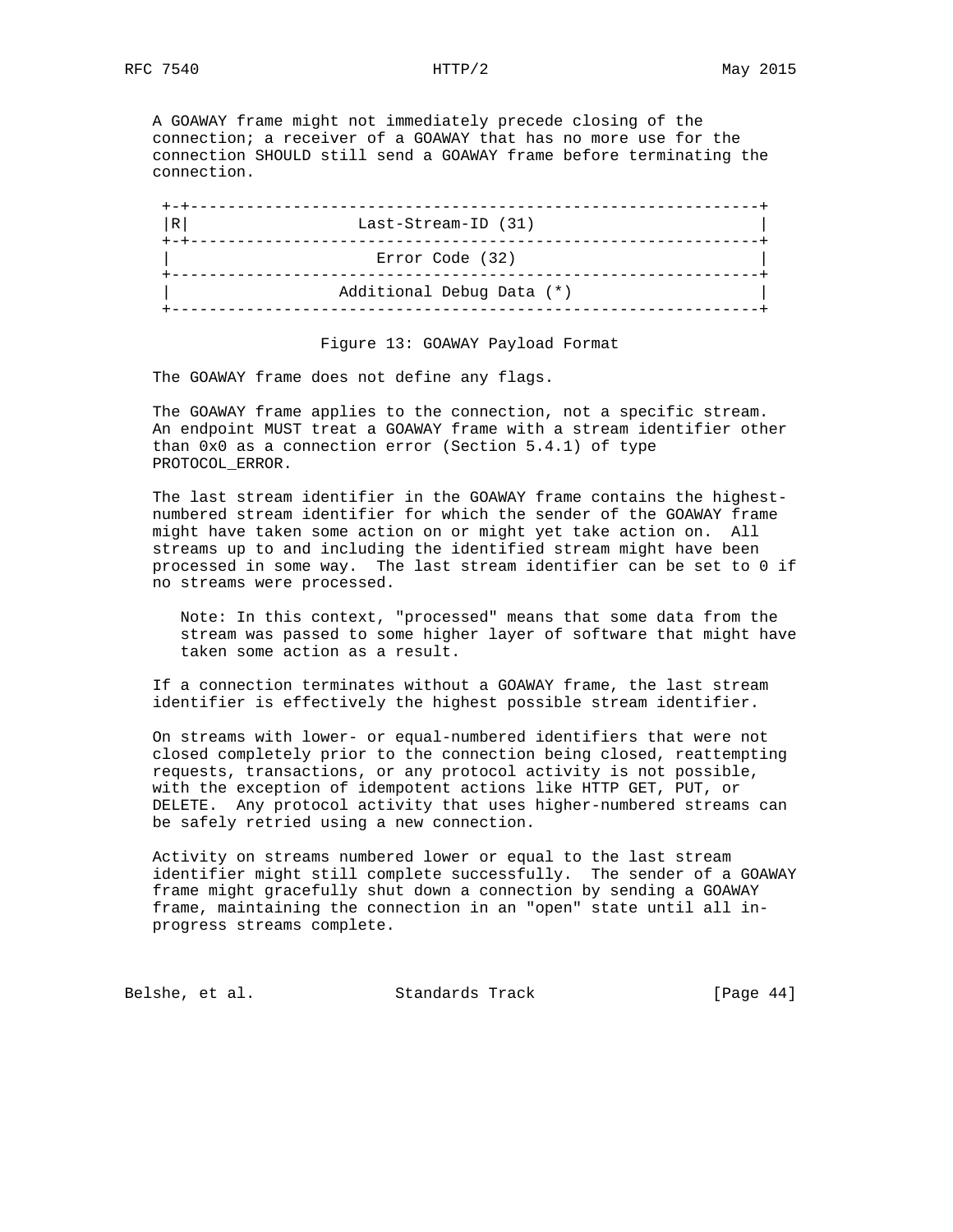An endpoint MAY send multiple GOAWAY frames if circumstances change. For instance, an endpoint that sends GOAWAY with NO\_ERROR during graceful shutdown could subsequently encounter a condition that requires immediate termination of the connection. The last stream identifier from the last GOAWAY frame received indicates which streams could have been acted upon. Endpoints MUST NOT increase the value they send in the last stream identifier, since the peers might already have retried unprocessed requests on another connection.

 A client that is unable to retry requests loses all requests that are in flight when the server closes the connection. This is especially true for intermediaries that might not be serving clients using HTTP/2. A server that is attempting to gracefully shut down a connection SHOULD send an initial GOAWAY frame with the last stream identifier set to 2^31-1 and a NO\_ERROR code. This signals to the client that a shutdown is imminent and that initiating further requests is prohibited. After allowing time for any in-flight stream creation (at least one round-trip time), the server can send another GOAWAY frame with an updated last stream identifier. This ensures that a connection can be cleanly shut down without losing requests.

 After sending a GOAWAY frame, the sender can discard frames for streams initiated by the receiver with identifiers higher than the identified last stream. However, any frames that alter connection state cannot be completely ignored. For instance, HEADERS, PUSH\_PROMISE, and CONTINUATION frames MUST be minimally processed to ensure the state maintained for header compression is consistent (see Section 4.3); similarly, DATA frames MUST be counted toward the connection flow-control window. Failure to process these frames can cause flow control or header compression state to become unsynchronized.

 The GOAWAY frame also contains a 32-bit error code (Section 7) that contains the reason for closing the connection.

 Endpoints MAY append opaque data to the payload of any GOAWAY frame. Additional debug data is intended for diagnostic purposes only and carries no semantic value. Debug information could contain security or privacy-sensitive data. Logged or otherwise persistently stored debug data MUST have adequate safeguards to prevent unauthorized access.

Belshe, et al. Standards Track [Page 45]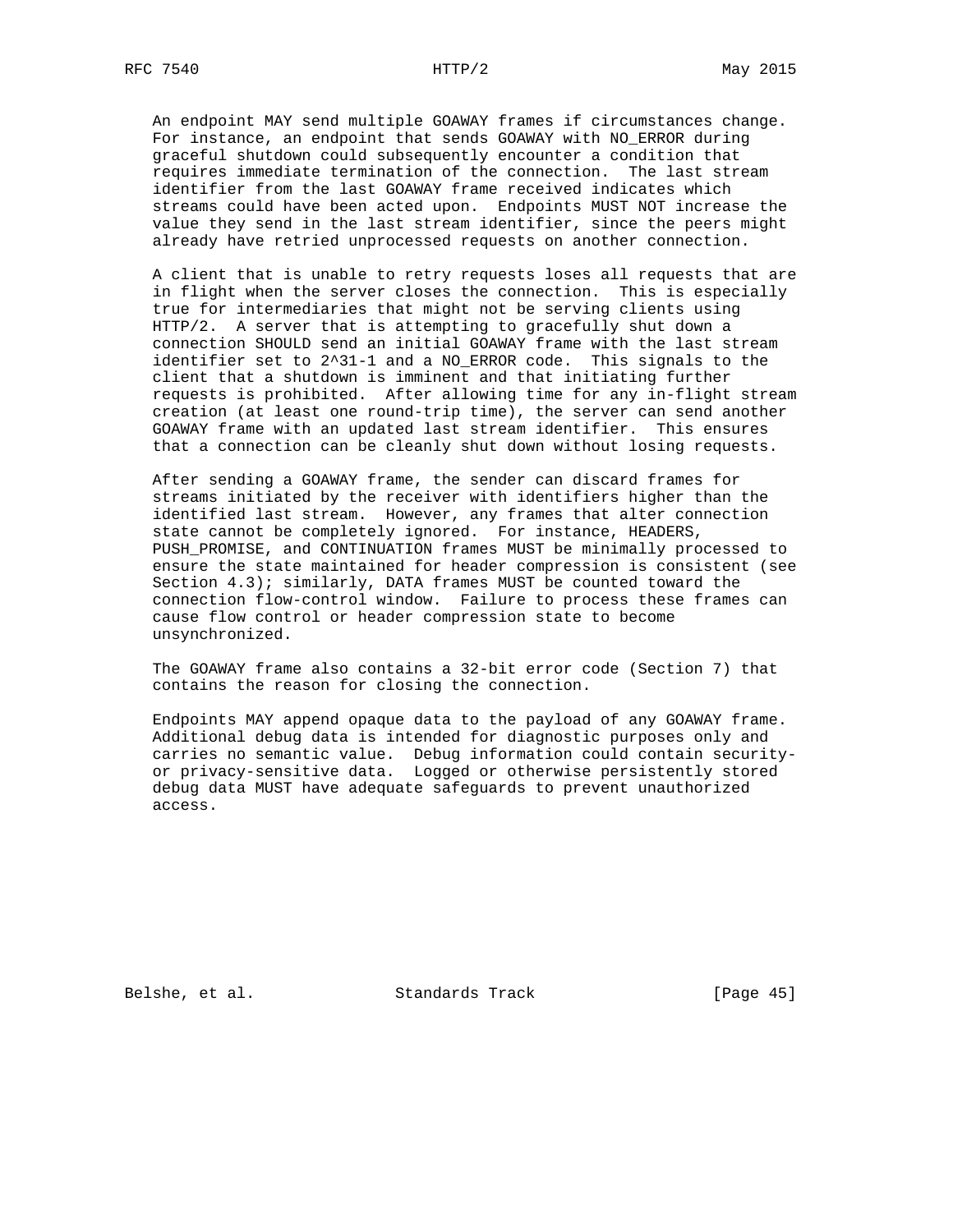## 6.9. WINDOW\_UPDATE

The WINDOW\_UPDATE frame (type=0x8) is used to implement flow control; see Section 5.2 for an overview.

 Flow control operates at two levels: on each individual stream and on the entire connection.

 Both types of flow control are hop by hop, that is, only between the two endpoints. Intermediaries do not forward WINDOW\_UPDATE frames between dependent connections. However, throttling of data transfer by any receiver can indirectly cause the propagation of flow-control information toward the original sender.

 Flow control only applies to frames that are identified as being subject to flow control. Of the frame types defined in this document, this includes only DATA frames. Frames that are exempt from flow control MUST be accepted and processed, unless the receiver is unable to assign resources to handling the frame. A receiver MAY respond with a stream error (Section 5.4.2) or connection error (Section 5.4.1) of type FLOW\_CONTROL\_ERROR if it is unable to accept a frame.

| R I | Window Size Increment (31) |  |
|-----|----------------------------|--|
|     |                            |  |

#### Figure 14: WINDOW\_UPDATE Payload Format

 The payload of a WINDOW\_UPDATE frame is one reserved bit plus an unsigned 31-bit integer indicating the number of octets that the sender can transmit in addition to the existing flow-control window. The legal range for the increment to the flow-control window is 1 to 2^31-1 (2,147,483,647) octets.

The WINDOW\_UPDATE frame does not define any flags.

 The WINDOW\_UPDATE frame can be specific to a stream or to the entire connection. In the former case, the frame's stream identifier indicates the affected stream; in the latter, the value "0" indicates that the entire connection is the subject of the frame.

 A receiver MUST treat the receipt of a WINDOW\_UPDATE frame with an flow-control window increment of 0 as a stream error (Section 5.4.2) of type PROTOCOL\_ERROR; errors on the connection flow-control window MUST be treated as a connection error (Section 5.4.1).

Belshe, et al. Standards Track [Page 46]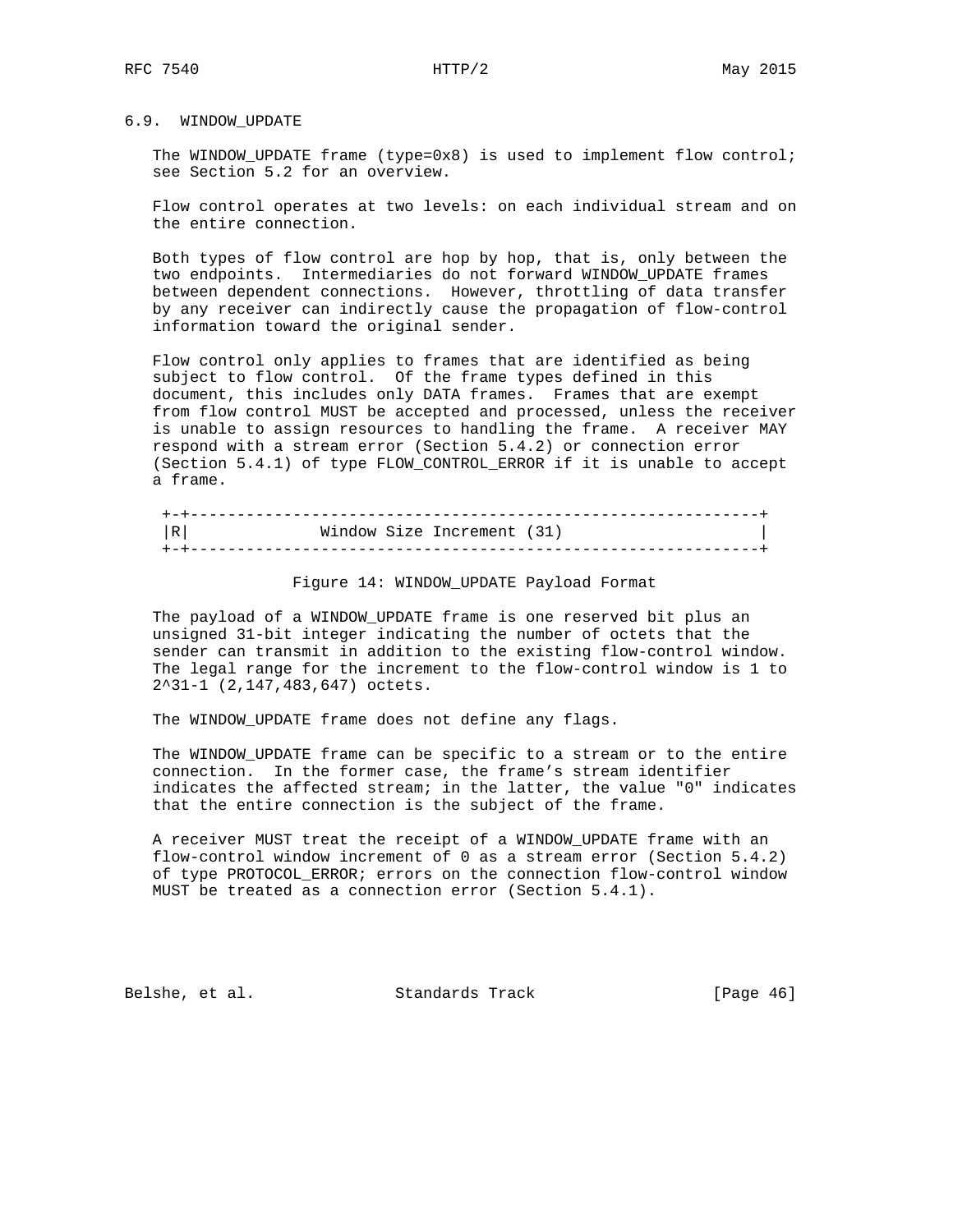WINDOW\_UPDATE can be sent by a peer that has sent a frame bearing the END\_STREAM flag. This means that a receiver could receive a WINDOW\_UPDATE frame on a "half-closed (remote)" or "closed" stream. A receiver MUST NOT treat this as an error (see Section 5.1).

 A receiver that receives a flow-controlled frame MUST always account for its contribution against the connection flow-control window, unless the receiver treats this as a connection error (Section 5.4.1). This is necessary even if the frame is in error. The sender counts the frame toward the flow-control window, but if the receiver does not, the flow-control window at the sender and receiver can become different.

 A WINDOW\_UPDATE frame with a length other than 4 octets MUST be treated as a connection error (Section 5.4.1) of type FRAME\_SIZE\_ERROR.

6.9.1. The Flow-Control Window

 Flow control in HTTP/2 is implemented using a window kept by each sender on every stream. The flow-control window is a simple integer value that indicates how many octets of data the sender is permitted to transmit; as such, its size is a measure of the buffering capacity of the receiver.

 Two flow-control windows are applicable: the stream flow-control window and the connection flow-control window. The sender MUST NOT send a flow-controlled frame with a length that exceeds the space available in either of the flow-control windows advertised by the receiver. Frames with zero length with the END\_STREAM flag set (that is, an empty DATA frame) MAY be sent if there is no available space in either flow-control window.

 For flow-control calculations, the 9-octet frame header is not counted.

 After sending a flow-controlled frame, the sender reduces the space available in both windows by the length of the transmitted frame.

 The receiver of a frame sends a WINDOW\_UPDATE frame as it consumes data and frees up space in flow-control windows. Separate WINDOW\_UPDATE frames are sent for the stream- and connection-level flow-control windows.

 A sender that receives a WINDOW\_UPDATE frame updates the corresponding window by the amount specified in the frame.

Belshe, et al. Standards Track [Page 47]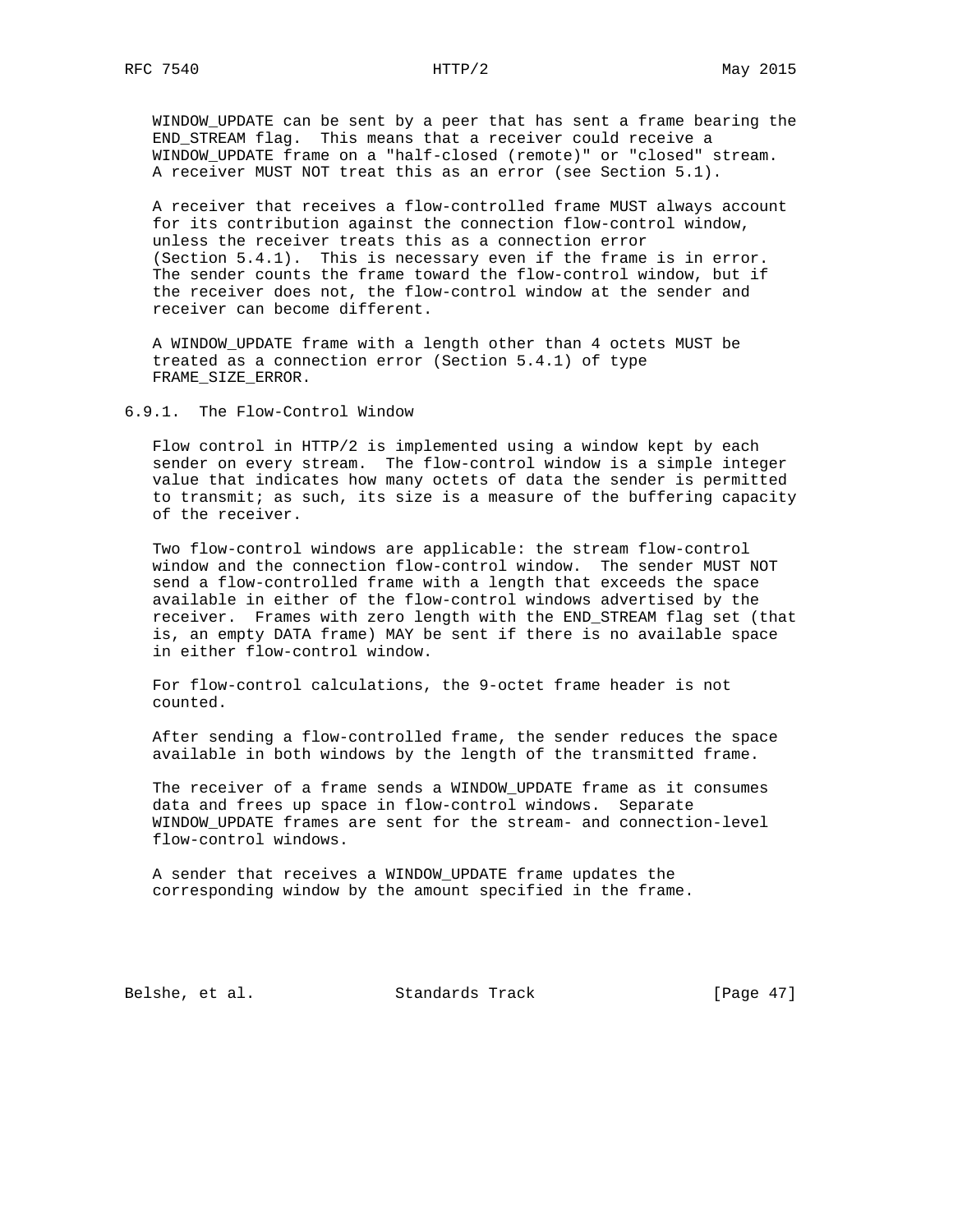A sender MUST NOT allow a flow-control window to exceed 2^31-1 octets. If a sender receives a WINDOW\_UPDATE that causes a flow control window to exceed this maximum, it MUST terminate either the stream or the connection, as appropriate. For streams, the sender sends a RST\_STREAM with an error code of FLOW\_CONTROL\_ERROR; for the connection, a GOAWAY frame with an error code of FLOW\_CONTROL\_ERROR is sent.

 Flow-controlled frames from the sender and WINDOW\_UPDATE frames from the receiver are completely asynchronous with respect to each other. This property allows a receiver to aggressively update the window size kept by the sender to prevent streams from stalling.

### 6.9.2. Initial Flow-Control Window Size

 When an HTTP/2 connection is first established, new streams are created with an initial flow-control window size of 65,535 octets. The connection flow-control window is also 65,535 octets. Both endpoints can adjust the initial window size for new streams by including a value for SETTINGS\_INITIAL\_WINDOW\_SIZE in the SETTINGS frame that forms part of the connection preface. The connection flow-control window can only be changed using WINDOW\_UPDATE frames.

 Prior to receiving a SETTINGS frame that sets a value for SETTINGS\_INITIAL\_WINDOW\_SIZE, an endpoint can only use the default initial window size when sending flow-controlled frames. Similarly, the connection flow-control window is set to the default initial window size until a WINDOW\_UPDATE frame is received.

 In addition to changing the flow-control window for streams that are not yet active, a SETTINGS frame can alter the initial flow-control window size for streams with active flow-control windows (that is, streams in the "open" or "half-closed (remote)" state). When the value of SETTINGS\_INITIAL\_WINDOW\_SIZE changes, a receiver MUST adjust the size of all stream flow-control windows that it maintains by the difference between the new value and the old value.

 A change to SETTINGS\_INITIAL\_WINDOW\_SIZE can cause the available space in a flow-control window to become negative. A sender MUST track the negative flow-control window and MUST NOT send new flow controlled frames until it receives WINDOW\_UPDATE frames that cause the flow-control window to become positive.

 For example, if the client sends 60 KB immediately on connection establishment and the server sets the initial window size to be 16 KB, the client will recalculate the available flow-control window to

Belshe, et al. Standards Track [Page 48]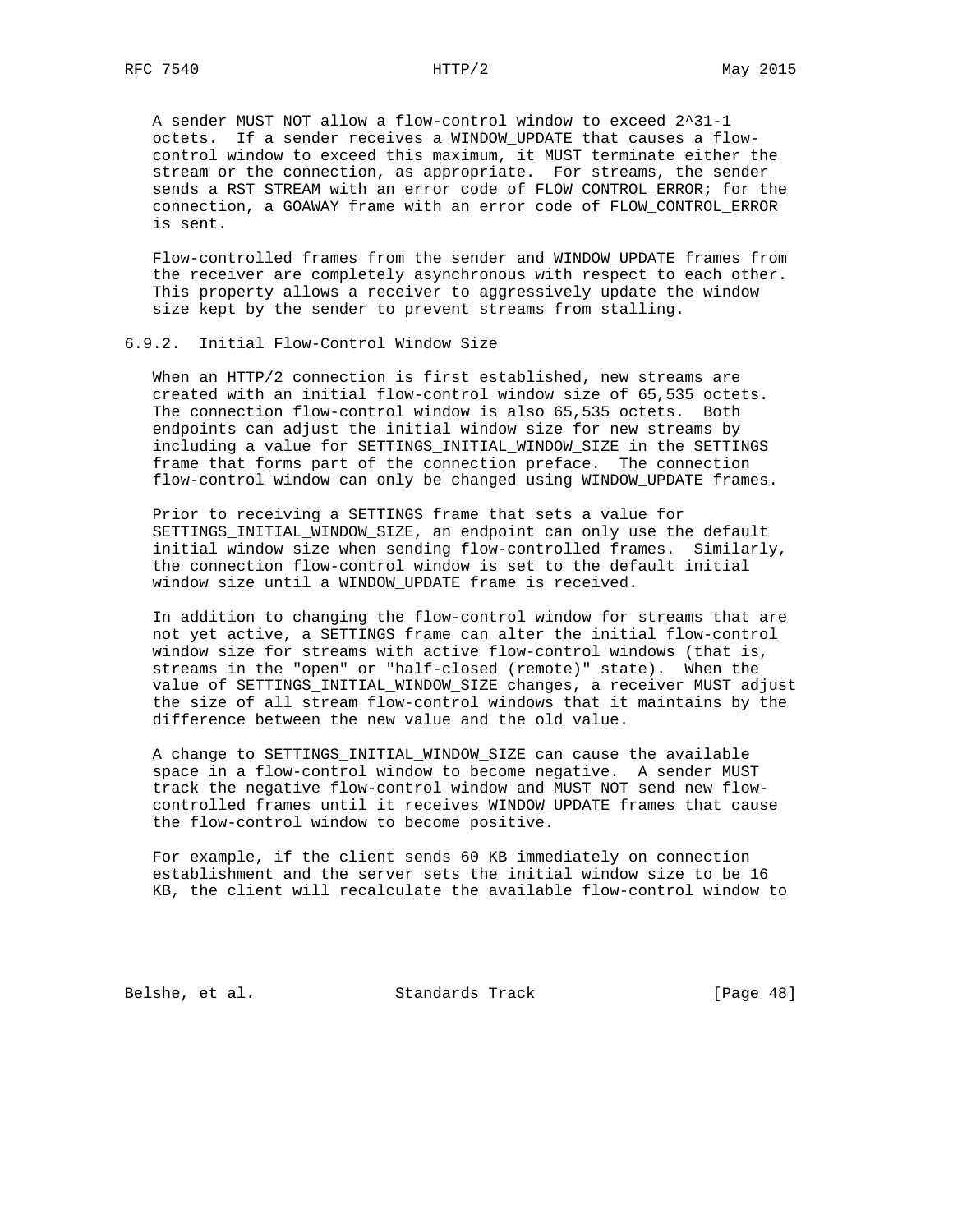be -44 KB on receipt of the SETTINGS frame. The client retains a negative flow-control window until WINDOW\_UPDATE frames restore the window to being positive, after which the client can resume sending.

A SETTINGS frame cannot alter the connection flow-control window.

 An endpoint MUST treat a change to SETTINGS\_INITIAL\_WINDOW\_SIZE that causes any flow-control window to exceed the maximum size as a connection error (Section 5.4.1) of type FLOW\_CONTROL\_ERROR.

6.9.3. Reducing the Stream Window Size

 A receiver that wishes to use a smaller flow-control window than the current size can send a new SETTINGS frame. However, the receiver MUST be prepared to receive data that exceeds this window size, since the sender might send data that exceeds the lower limit prior to processing the SETTINGS frame.

 After sending a SETTINGS frame that reduces the initial flow-control window size, a receiver MAY continue to process streams that exceed flow-control limits. Allowing streams to continue does not allow the receiver to immediately reduce the space it reserves for flow-control windows. Progress on these streams can also stall, since WINDOW\_UPDATE frames are needed to allow the sender to resume sending. The receiver MAY instead send a RST\_STREAM with an error code of FLOW\_CONTROL\_ERROR for the affected streams.

#### 6.10. CONTINUATION

 The CONTINUATION frame (type=0x9) is used to continue a sequence of header block fragments (Section 4.3). Any number of CONTINUATION frames can be sent, as long as the preceding frame is on the same stream and is a HEADERS, PUSH\_PROMISE, or CONTINUATION frame without the END\_HEADERS flag set.

 +---------------------------------------------------------------+ Header Block Fragment (\*) +---------------------------------------------------------------+

Figure 15: CONTINUATION Frame Payload

 The CONTINUATION frame payload contains a header block fragment (Section 4.3).

Belshe, et al. Standards Track [Page 49]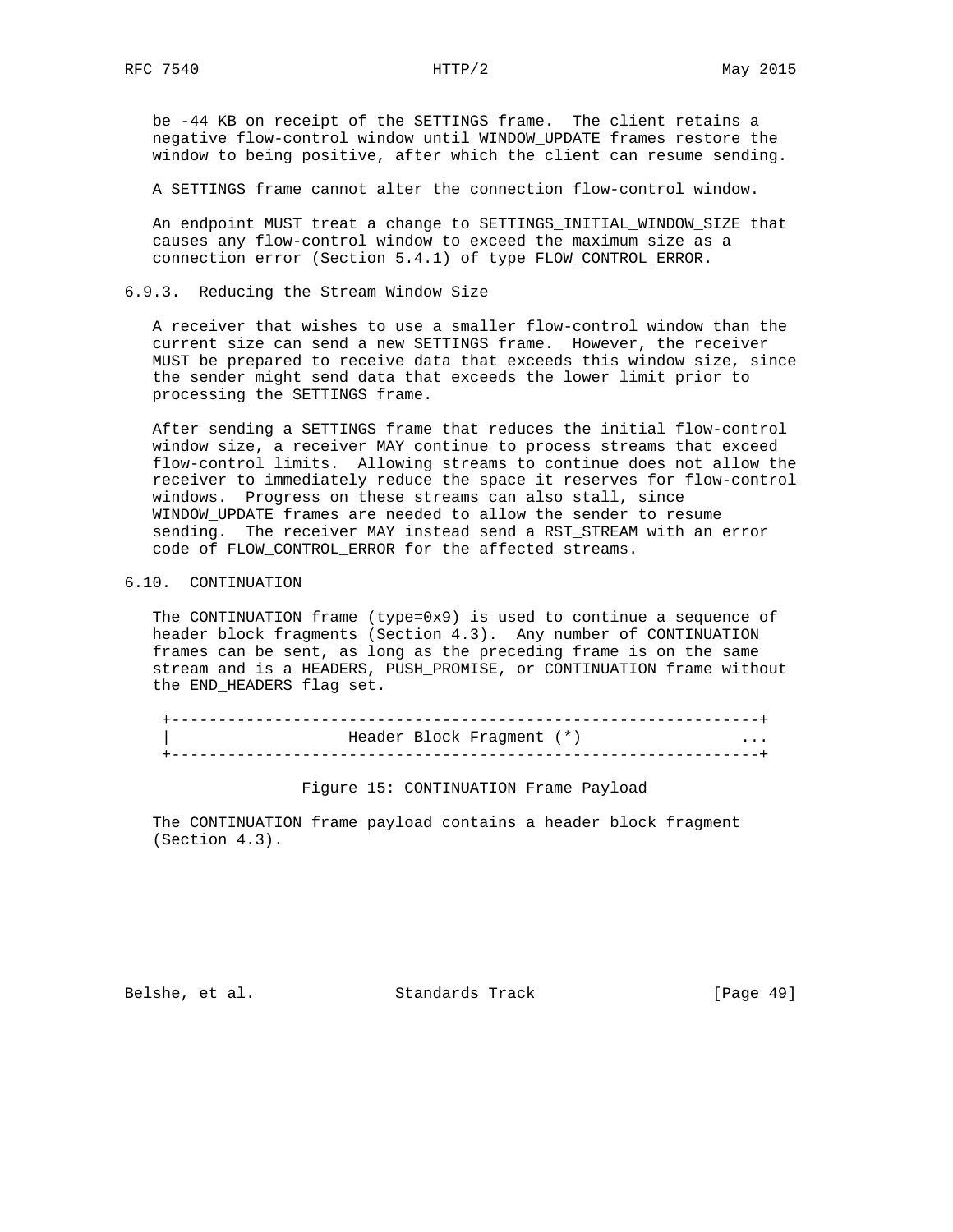The CONTINUATION frame defines the following flag:

 END\_HEADERS (0x4): When set, bit 2 indicates that this frame ends a header block (Section 4.3).

 If the END\_HEADERS bit is not set, this frame MUST be followed by another CONTINUATION frame. A receiver MUST treat the receipt of any other type of frame or a frame on a different stream as a connection error (Section 5.4.1) of type PROTOCOL\_ERROR.

 The CONTINUATION frame changes the connection state as defined in Section 4.3.

 CONTINUATION frames MUST be associated with a stream. If a CONTINUATION frame is received whose stream identifier field is 0x0, the recipient MUST respond with a connection error (Section 5.4.1) of type PROTOCOL\_ERROR.

 A CONTINUATION frame MUST be preceded by a HEADERS, PUSH\_PROMISE or CONTINUATION frame without the END\_HEADERS flag set. A recipient that observes violation of this rule MUST respond with a connection error (Section 5.4.1) of type PROTOCOL\_ERROR.

7. Error Codes

 Error codes are 32-bit fields that are used in RST\_STREAM and GOAWAY frames to convey the reasons for the stream or connection error.

 Error codes share a common code space. Some error codes apply only to either streams or the entire connection and have no defined semantics in the other context.

The following error codes are defined:

- NO\_ERROR (0x0): The associated condition is not a result of an error. For example, a GOAWAY might include this code to indicate graceful shutdown of a connection.
- PROTOCOL\_ERROR (0x1): The endpoint detected an unspecific protocol error. This error is for use when a more specific error code is not available.
- INTERNAL\_ERROR (0x2): The endpoint encountered an unexpected internal error.
- FLOW\_CONTROL\_ERROR (0x3): The endpoint detected that its peer violated the flow-control protocol.

Belshe, et al. Standards Track [Page 50]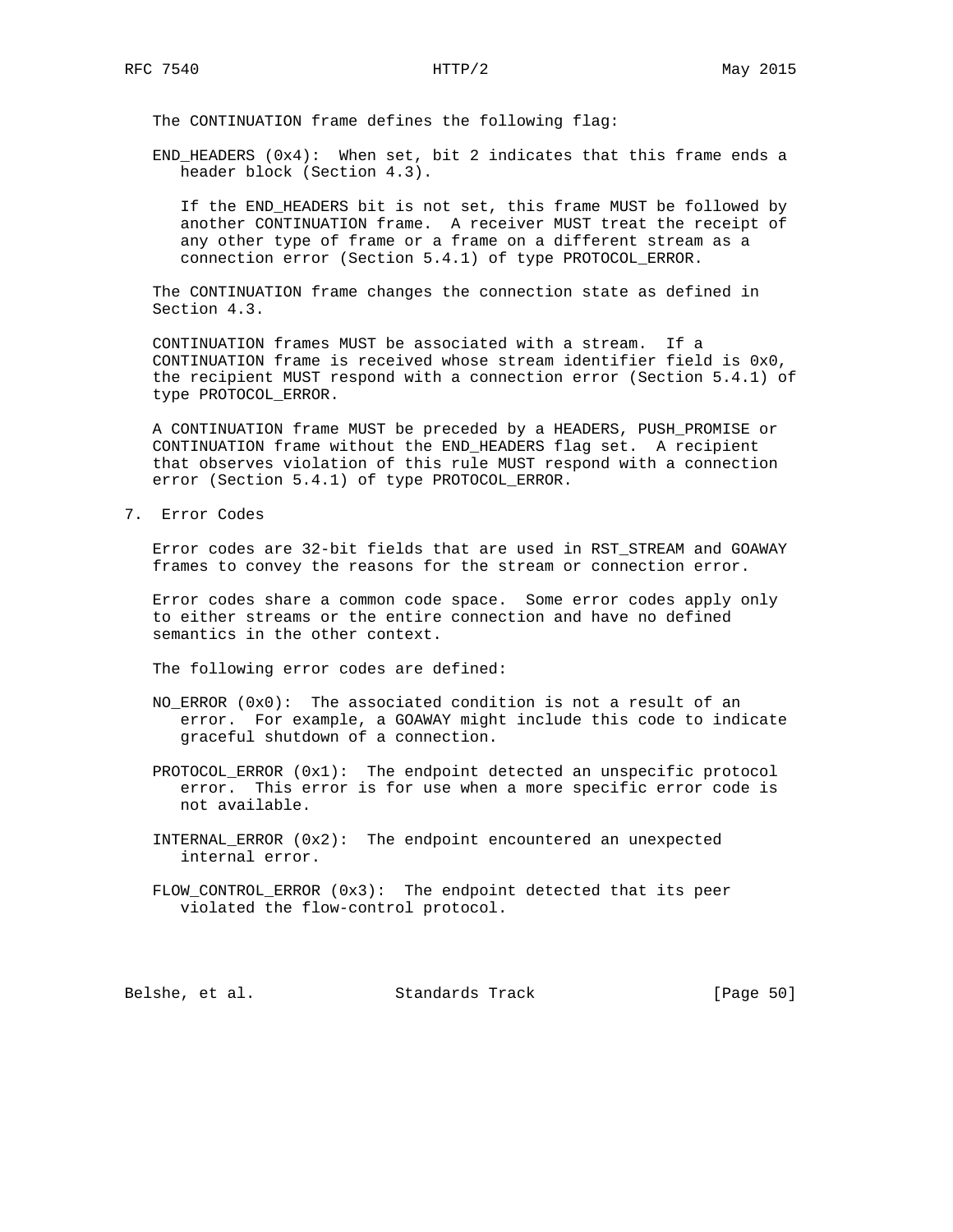- SETTINGS\_TIMEOUT (0x4): The endpoint sent a SETTINGS frame but did not receive a response in a timely manner. See Section 6.5.3 ("Settings Synchronization").
- STREAM\_CLOSED (0x5): The endpoint received a frame after a stream was half-closed.
- FRAME\_SIZE\_ERROR (0x6): The endpoint received a frame with an invalid size.
- REFUSED\_STREAM (0x7): The endpoint refused the stream prior to performing any application processing (see Section 8.1.4 for details).
- CANCEL (0x8): Used by the endpoint to indicate that the stream is no longer needed.
- COMPRESSION\_ERROR (0x9): The endpoint is unable to maintain the header compression context for the connection.
- CONNECT\_ERROR (0xa): The connection established in response to a CONNECT request (Section 8.3) was reset or abnormally closed.
- ENHANCE\_YOUR\_CALM (0xb): The endpoint detected that its peer is exhibiting a behavior that might be generating excessive load.
- INADEQUATE\_SECURITY (0xc): The underlying transport has properties that do not meet minimum security requirements (see Section 9.2).
- HTTP<sub>11</sub>REQUIRED (0xd): The endpoint requires that HTTP/1.1 be used instead of HTTP/2.

 Unknown or unsupported error codes MUST NOT trigger any special behavior. These MAY be treated by an implementation as being equivalent to INTERNAL\_ERROR.

8. HTTP Message Exchanges

 HTTP/2 is intended to be as compatible as possible with current uses of HTTP. This means that, from the application perspective, the features of the protocol are largely unchanged. To achieve this, all request and response semantics are preserved, although the syntax of conveying those semantics has changed.

 Thus, the specification and requirements of HTTP/1.1 Semantics and Content [RFC7231], Conditional Requests [RFC7232], Range Requests [RFC7233], Caching [RFC7234], and Authentication [RFC7235] are applicable to HTTP/2. Selected portions of HTTP/1.1 Message Syntax

Belshe, et al. Standards Track [Page 51]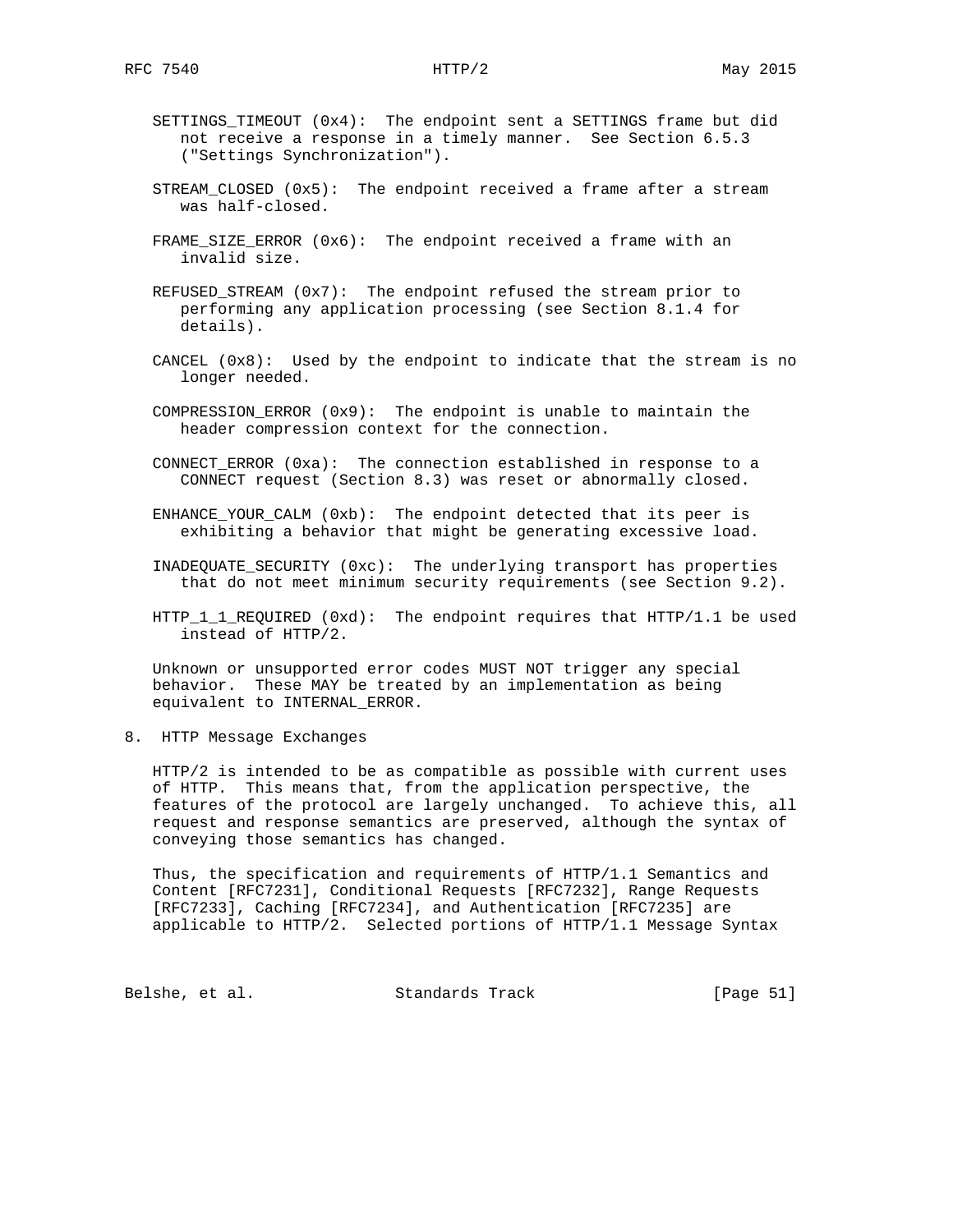and Routing [RFC7230], such as the HTTP and HTTPS URI schemes, are also applicable in HTTP/2, but the expression of those semantics for this protocol are defined in the sections below.

8.1. HTTP Request/Response Exchange

 A client sends an HTTP request on a new stream, using a previously unused stream identifier (Section 5.1.1). A server sends an HTTP response on the same stream as the request.

An HTTP message (request or response) consists of:

- 1. for a response only, zero or more HEADERS frames (each followed by zero or more CONTINUATION frames) containing the message headers of informational (1xx) HTTP responses (see [RFC7230], Section 3.2 and [RFC7231], Section 6.2),
- 2. one HEADERS frame (followed by zero or more CONTINUATION frames) containing the message headers (see [RFC7230], Section 3.2),
- 3. zero or more DATA frames containing the payload body (see [RFC7230], Section 3.3), and
- 4. optionally, one HEADERS frame, followed by zero or more CONTINUATION frames containing the trailer-part, if present (see [RFC7230], Section 4.1.2).

 The last frame in the sequence bears an END\_STREAM flag, noting that a HEADERS frame bearing the END\_STREAM flag can be followed by CONTINUATION frames that carry any remaining portions of the header block.

 Other frames (from any stream) MUST NOT occur between the HEADERS frame and any CONTINUATION frames that might follow.

 HTTP/2 uses DATA frames to carry message payloads. The "chunked" transfer encoding defined in Section 4.1 of [RFC7230] MUST NOT be used in HTTP/2.

 Trailing header fields are carried in a header block that also terminates the stream. Such a header block is a sequence starting with a HEADERS frame, followed by zero or more CONTINUATION frames, where the HEADERS frame bears an END\_STREAM flag. Header blocks after the first that do not terminate the stream are not part of an HTTP request or response.

Belshe, et al. Standards Track [Page 52]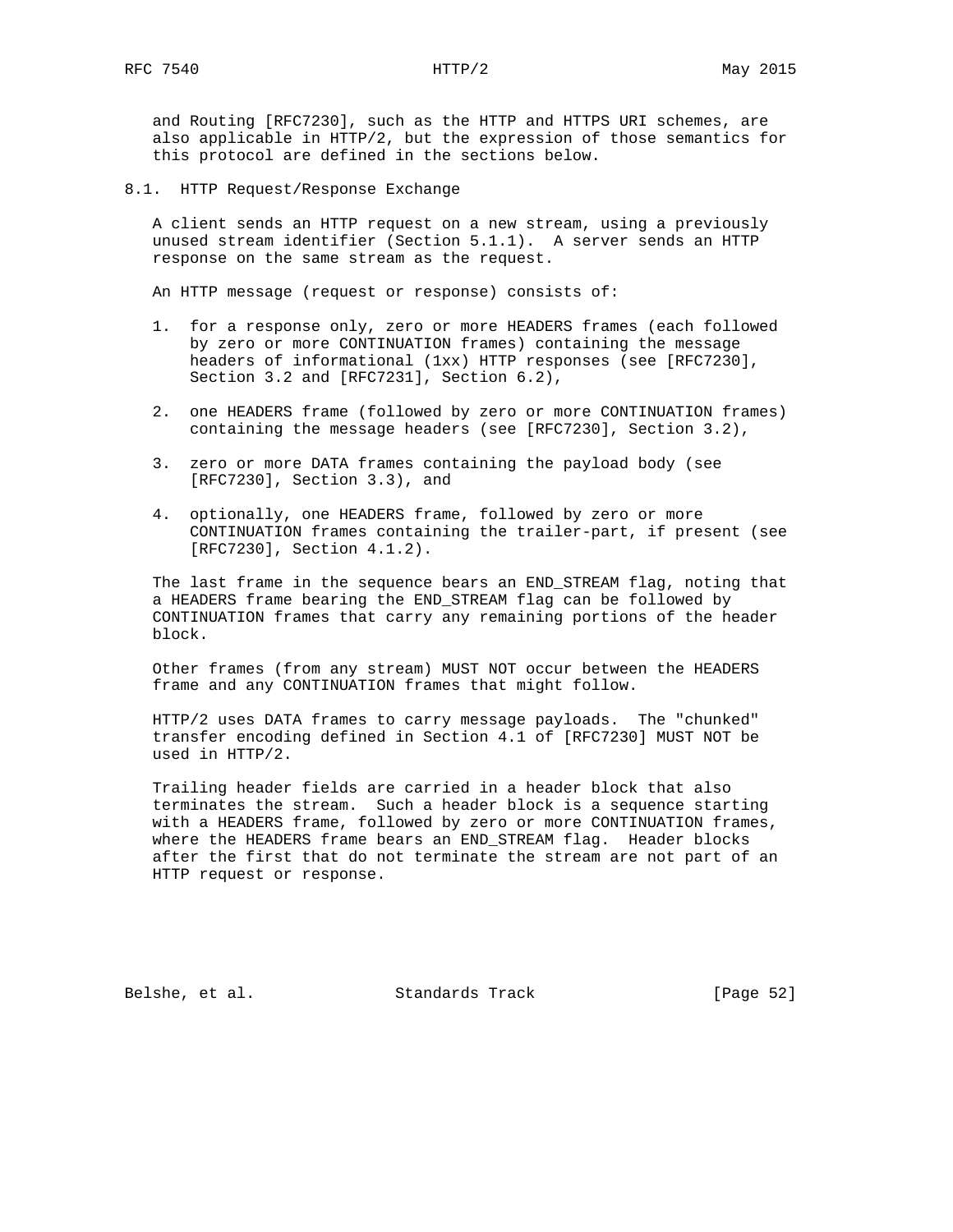A HEADERS frame (and associated CONTINUATION frames) can only appear at the start or end of a stream. An endpoint that receives a HEADERS frame without the END\_STREAM flag set after receiving a final (non informational) status code MUST treat the corresponding request or response as malformed (Section 8.1.2.6).

 An HTTP request/response exchange fully consumes a single stream. A request starts with the HEADERS frame that puts the stream into an "open" state. The request ends with a frame bearing END\_STREAM, which causes the stream to become "half-closed (local)" for the client and "half-closed (remote)" for the server. A response starts with a HEADERS frame and ends with a frame bearing END\_STREAM, which places the stream in the "closed" state.

 An HTTP response is complete after the server sends -- or the client receives -- a frame with the END\_STREAM flag set (including any CONTINUATION frames needed to complete a header block). A server can send a complete response prior to the client sending an entire request if the response does not depend on any portion of the request that has not been sent and received. When this is true, a server MAY request that the client abort transmission of a request without error by sending a RST\_STREAM with an error code of NO\_ERROR after sending a complete response (i.e., a frame with the END\_STREAM flag). Clients MUST NOT discard responses as a result of receiving such a RST\_STREAM, though clients can always discard responses at their discretion for other reasons.

8.1.1. Upgrading from HTTP/2

 HTTP/2 removes support for the 101 (Switching Protocols) informational status code ([RFC7231], Section 6.2.2).

 The semantics of 101 (Switching Protocols) aren't applicable to a multiplexed protocol. Alternative protocols are able to use the same mechanisms that HTTP/2 uses to negotiate their use (see Section 3).

8.1.2. HTTP Header Fields

 HTTP header fields carry information as a series of key-value pairs. For a listing of registered HTTP headers, see the "Message Header Field" registry maintained at <https://www.iana.org/assignments/ message-headers>.

 Just as in HTTP/1.x, header field names are strings of ASCII characters that are compared in a case-insensitive fashion. However, header field names MUST be converted to lowercase prior to their encoding in HTTP/2. A request or response containing uppercase header field names MUST be treated as malformed (Section 8.1.2.6).

Belshe, et al. Standards Track [Page 53]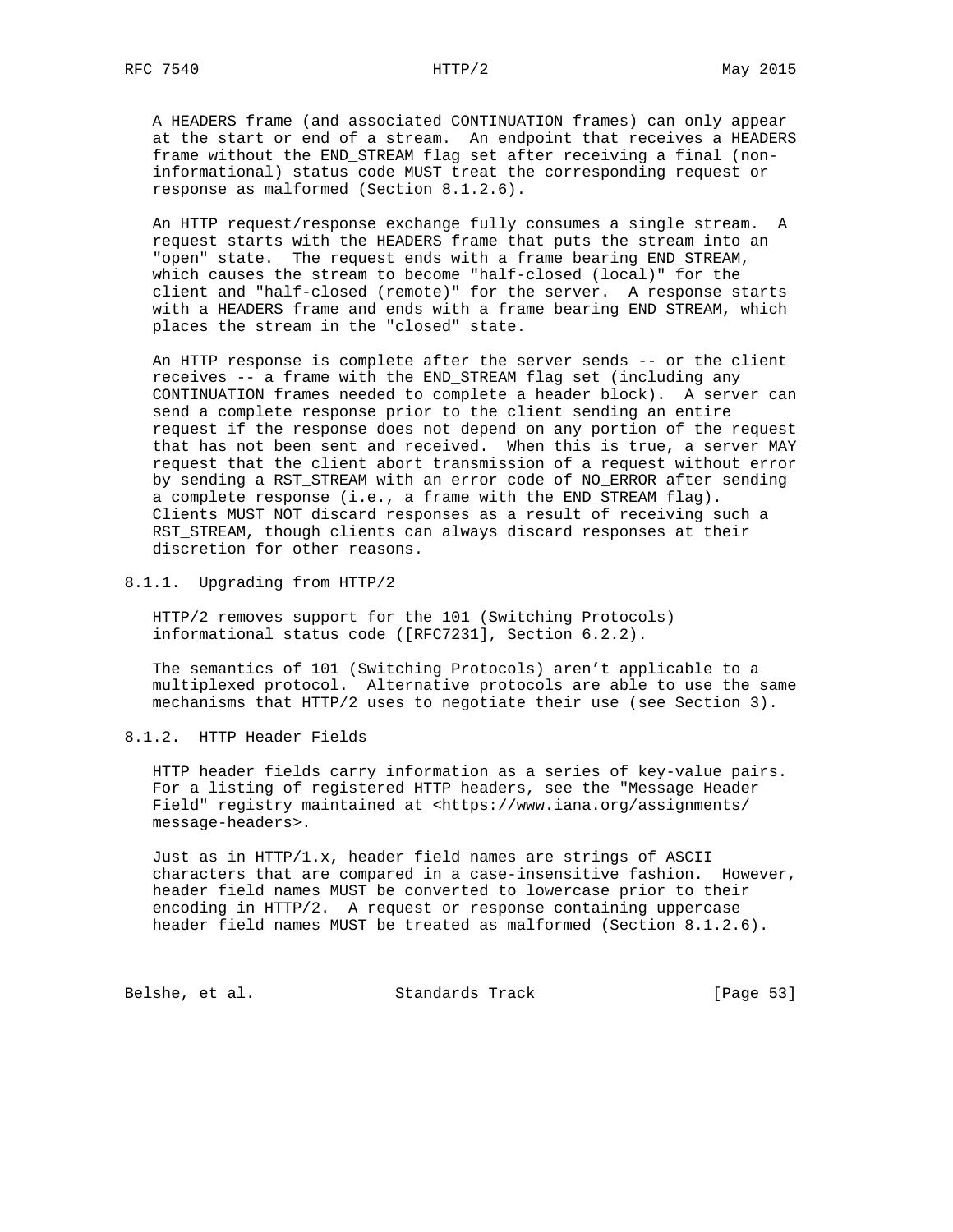## 8.1.2.1. Pseudo-Header Fields

 While HTTP/1.x used the message start-line (see [RFC7230], Section 3.1) to convey the target URI, the method of the request, and the status code for the response, HTTP/2 uses special pseudo-header fields beginning with ':' character (ASCII 0x3a) for this purpose.

 Pseudo-header fields are not HTTP header fields. Endpoints MUST NOT generate pseudo-header fields other than those defined in this document.

 Pseudo-header fields are only valid in the context in which they are defined. Pseudo-header fields defined for requests MUST NOT appear in responses; pseudo-header fields defined for responses MUST NOT appear in requests. Pseudo-header fields MUST NOT appear in trailers. Endpoints MUST treat a request or response that contains undefined or invalid pseudo-header fields as malformed (Section 8.1.2.6).

 All pseudo-header fields MUST appear in the header block before regular header fields. Any request or response that contains a pseudo-header field that appears in a header block after a regular header field MUST be treated as malformed (Section 8.1.2.6).

### 8.1.2.2. Connection-Specific Header Fields

 HTTP/2 does not use the Connection header field to indicate connection-specific header fields; in this protocol, connection specific metadata is conveyed by other means. An endpoint MUST NOT generate an HTTP/2 message containing connection-specific header fields; any message containing connection-specific header fields MUST be treated as malformed (Section 8.1.2.6).

 The only exception to this is the TE header field, which MAY be present in an HTTP/2 request; when it is, it MUST NOT contain any value other than "trailers".

 This means that an intermediary transforming an HTTP/1.x message to HTTP/2 will need to remove any header fields nominated by the Connection header field, along with the Connection header field itself. Such intermediaries SHOULD also remove other connection specific header fields, such as Keep-Alive, Proxy-Connection, Transfer-Encoding, and Upgrade, even if they are not nominated by the Connection header field.

 Note: HTTP/2 purposefully does not support upgrade to another protocol. The handshake methods described in Section 3 are believed sufficient to negotiate the use of alternative protocols.

Belshe, et al. Standards Track [Page 54]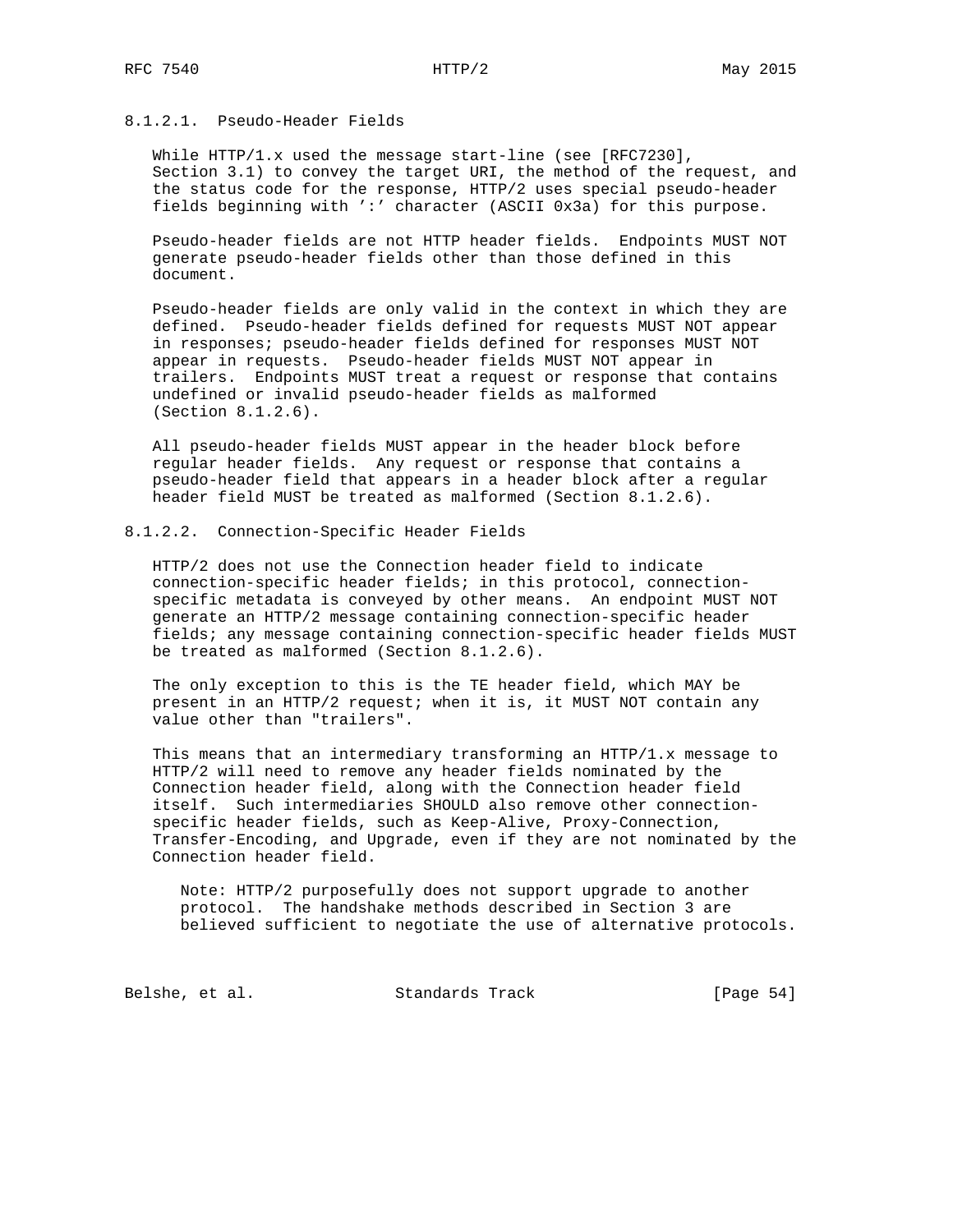## 8.1.2.3. Request Pseudo-Header Fields

The following pseudo-header fields are defined for HTTP/2 requests:

- o The ":method" pseudo-header field includes the HTTP method ([RFC7231], Section 4).
- o The ":scheme" pseudo-header field includes the scheme portion of the target URI ([RFC3986], Section 3.1).

 ":scheme" is not restricted to "http" and "https" schemed URIs. A proxy or gateway can translate requests for non-HTTP schemes, enabling the use of HTTP to interact with non-HTTP services.

 o The ":authority" pseudo-header field includes the authority portion of the target URI ([RFC3986], Section 3.2). The authority MUST NOT include the deprecated "userinfo" subcomponent for "http" or "https" schemed URIs.

 To ensure that the HTTP/1.1 request line can be reproduced accurately, this pseudo-header field MUST be omitted when translating from an HTTP/1.1 request that has a request target in origin or asterisk form (see [RFC7230], Section 5.3). Clients that generate HTTP/2 requests directly SHOULD use the ":authority" pseudo-header field instead of the Host header field. An intermediary that converts an HTTP/2 request to HTTP/1.1 MUST create a Host header field if one is not present in a request by copying the value of the ":authority" pseudo-header field.

 o The ":path" pseudo-header field includes the path and query parts of the target URI (the "path-absolute" production and optionally a '?' character followed by the "query" production (see Sections 3.3 and 3.4 of [RFC3986]). A request in asterisk form includes the value '\*' for the ":path" pseudo-header field.

This pseudo-header field MUST NOT be empty for "http" or "https" URIs; "http" or "https" URIs that do not contain a path component MUST include a value of '/'. The exception to this rule is an OPTIONS request for an "http" or "https" URI that does not include a path component; these MUST include a ":path" pseudo-header field with a value of '\*' (see [RFC7230], Section 5.3.4).

Belshe, et al. Standards Track [Page 55]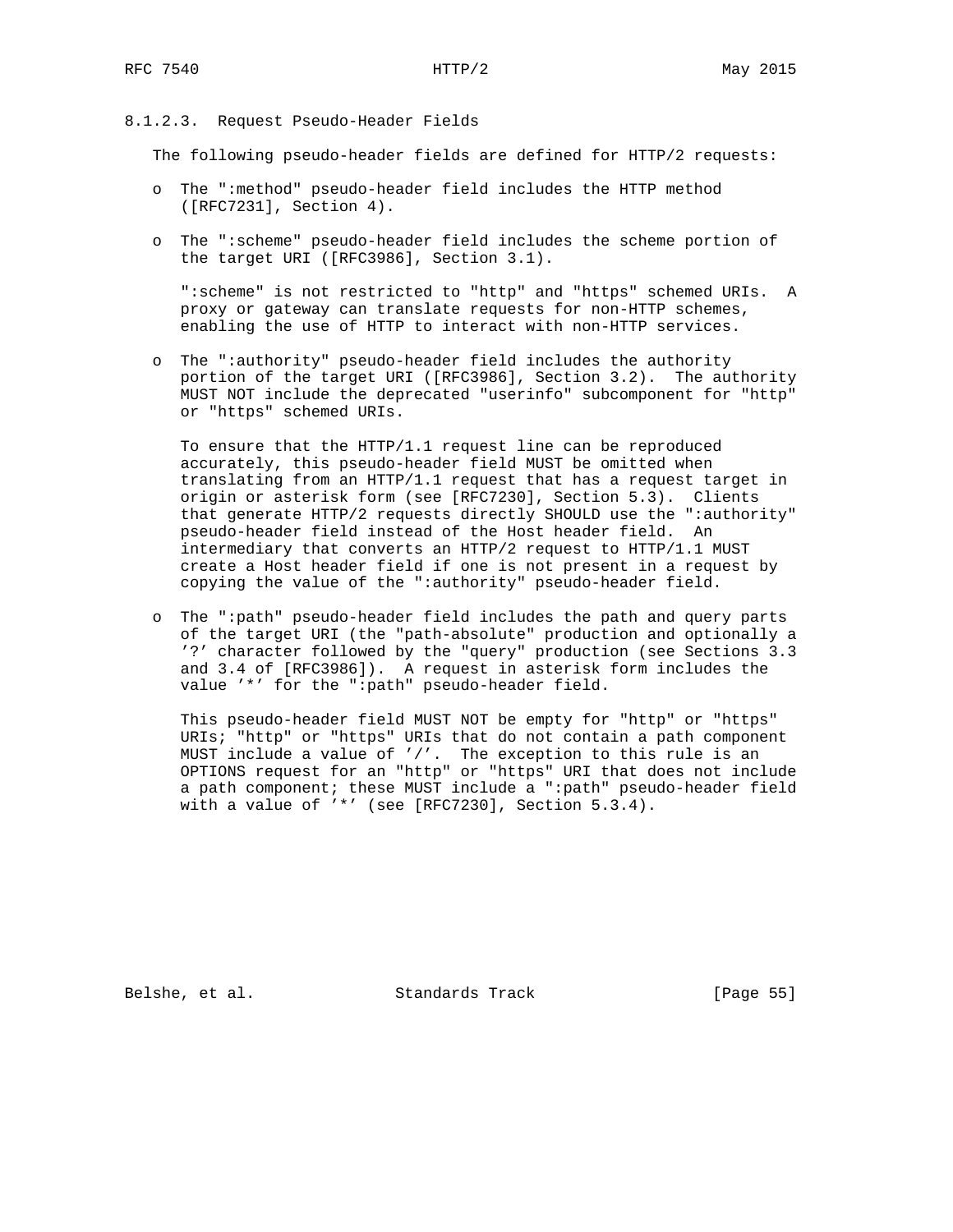All HTTP/2 requests MUST include exactly one valid value for the ":method", ":scheme", and ":path" pseudo-header fields, unless it is a CONNECT request (Section 8.3). An HTTP request that omits mandatory pseudo-header fields is malformed (Section 8.1.2.6).

 HTTP/2 does not define a way to carry the version identifier that is included in the HTTP/1.1 request line.

8.1.2.4. Response Pseudo-Header Fields

 For HTTP/2 responses, a single ":status" pseudo-header field is defined that carries the HTTP status code field (see [RFC7231], Section 6). This pseudo-header field MUST be included in all responses; otherwise, the response is malformed (Section 8.1.2.6).

 HTTP/2 does not define a way to carry the version or reason phrase that is included in an HTTP/1.1 status line.

8.1.2.5. Compressing the Cookie Header Field

 The Cookie header field [COOKIE] uses a semi-colon (";") to delimit cookie-pairs (or "crumbs"). This header field doesn't follow the list construction rules in HTTP (see [RFC7230], Section 3.2.2), which prevents cookie-pairs from being separated into different name-value pairs. This can significantly reduce compression efficiency as individual cookie-pairs are updated.

 To allow for better compression efficiency, the Cookie header field MAY be split into separate header fields, each with one or more cookie-pairs. If there are multiple Cookie header fields after decompression, these MUST be concatenated into a single octet string using the two-octet delimiter of 0x3B, 0x20 (the ASCII string "; ") before being passed into a non-HTTP/2 context, such as an HTTP/1.1 connection, or a generic HTTP server application.

 Therefore, the following two lists of Cookie header fields are semantically equivalent.

cookie: a=b; c=d; e=f

 cookie: a=b cookie: c=d cookie: e=f

Belshe, et al. Standards Track [Page 56]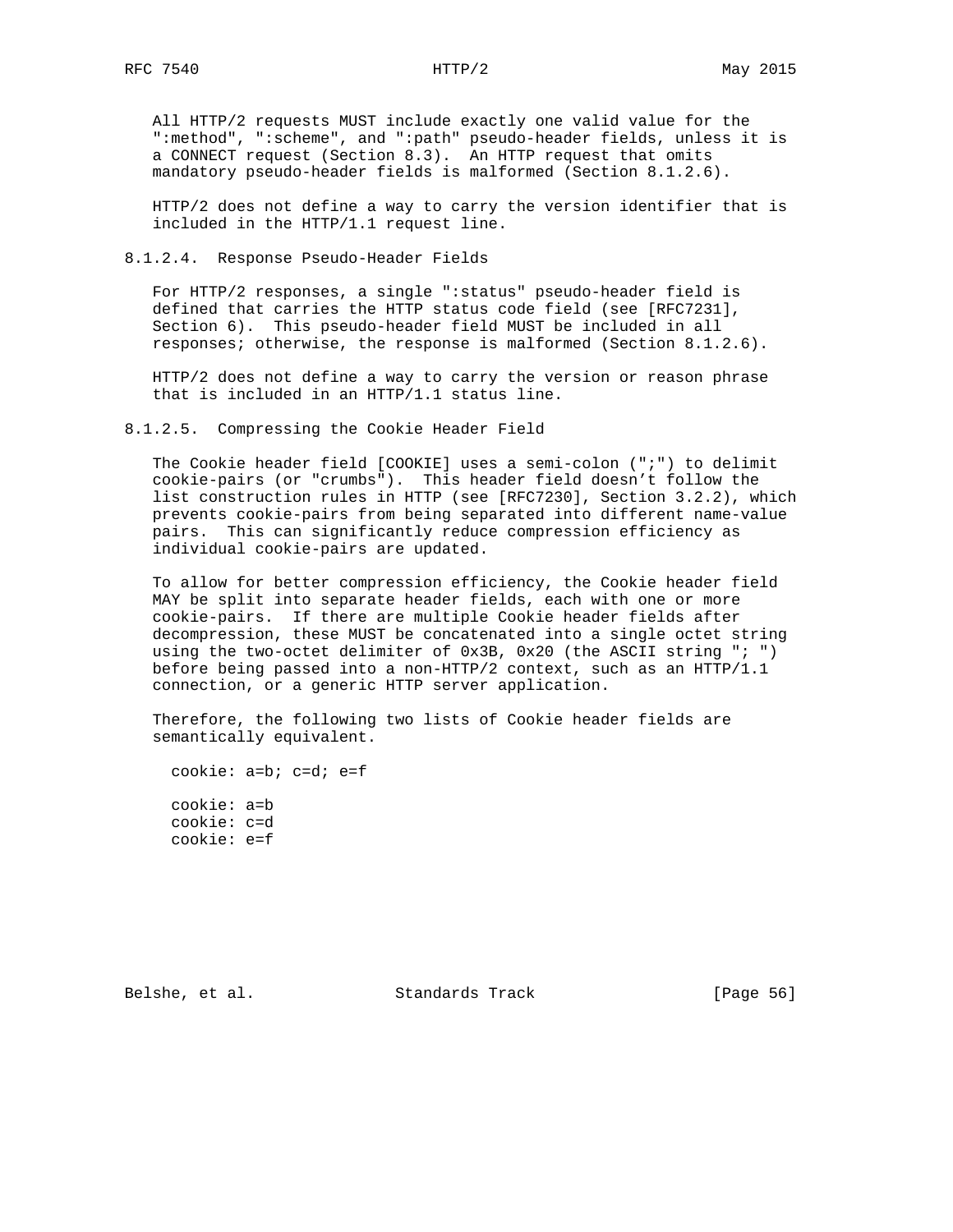## 8.1.2.6. Malformed Requests and Responses

 A malformed request or response is one that is an otherwise valid sequence of HTTP/2 frames but is invalid due to the presence of extraneous frames, prohibited header fields, the absence of mandatory header fields, or the inclusion of uppercase header field names.

 A request or response that includes a payload body can include a content-length header field. A request or response is also malformed if the value of a content-length header field does not equal the sum of the DATA frame payload lengths that form the body. A response that is defined to have no payload, as described in [RFC7230], Section 3.3.2, can have a non-zero content-length header field, even though no content is included in DATA frames.

 Intermediaries that process HTTP requests or responses (i.e., any intermediary not acting as a tunnel) MUST NOT forward a malformed request or response. Malformed requests or responses that are detected MUST be treated as a stream error (Section 5.4.2) of type PROTOCOL\_ERROR.

 For malformed requests, a server MAY send an HTTP response prior to closing or resetting the stream. Clients MUST NOT accept a malformed response. Note that these requirements are intended to protect against several types of common attacks against HTTP; they are deliberately strict because being permissive can expose implementations to these vulnerabilities.

# 8.1.3. Examples

 This section shows HTTP/1.1 requests and responses, with illustrations of equivalent HTTP/2 requests and responses.

 An HTTP GET request includes request header fields and no payload body and is therefore transmitted as a single HEADERS frame, followed by zero or more CONTINUATION frames containing the serialized block of request header fields. The HEADERS frame in the following has both the END\_HEADERS and END\_STREAM flags set; no CONTINUATION frames are sent.

| GET /resource HTTP/1.1 |             | HEADERS               |
|------------------------|-------------|-----------------------|
| Host: example.org      | $=$ $=$ $>$ | + END STREAM          |
| Accept: image/jpeg     |             | + END HEADERS         |
|                        |             | $:$ method = GET      |
|                        |             | $:scheme = https$     |
|                        |             | :path = /resource     |
|                        |             | $host = example.org$  |
|                        |             | $accept = image/jpeg$ |
|                        |             |                       |

Belshe, et al. Standards Track [Page 57]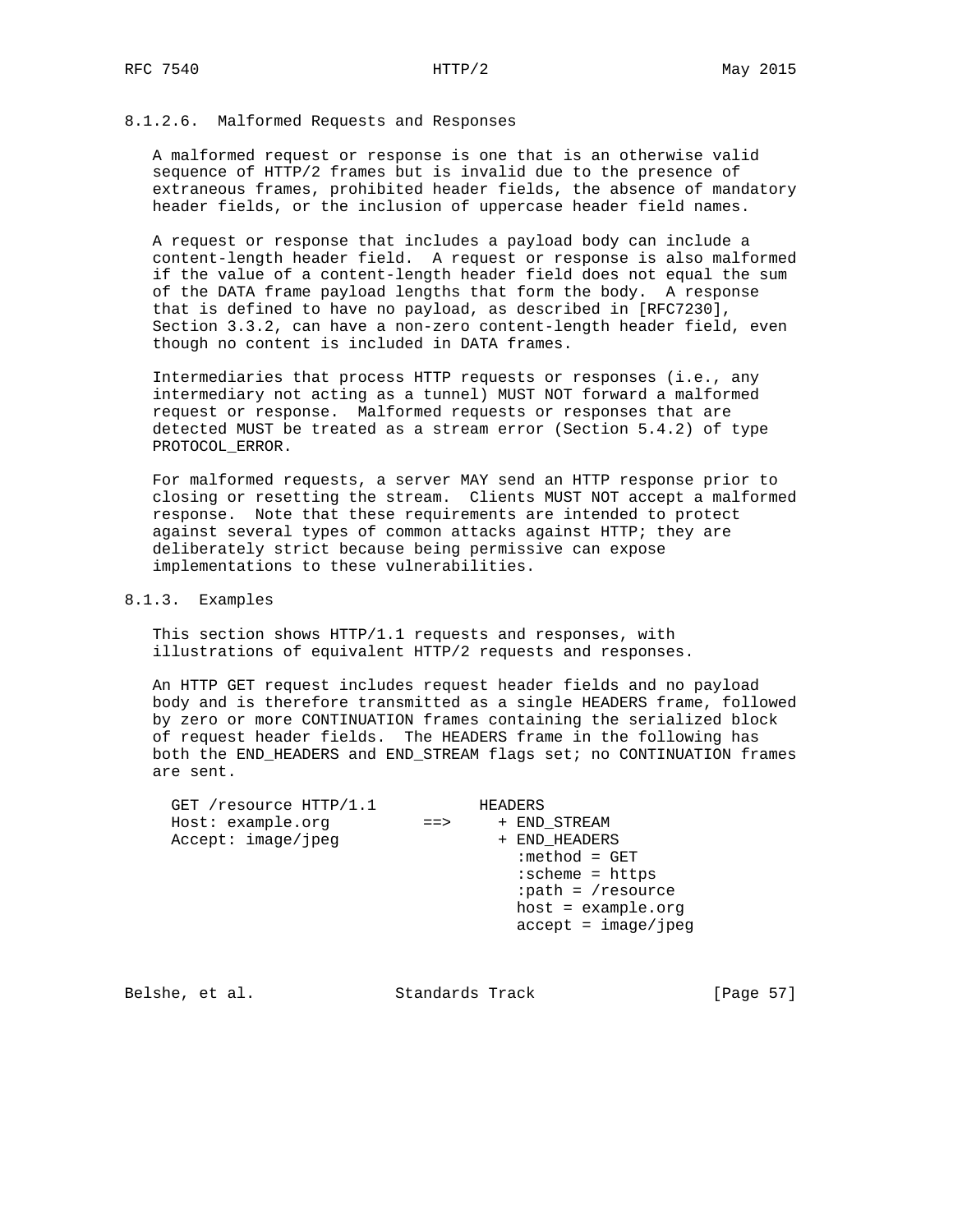Similarly, a response that includes only response header fields is transmitted as a HEADERS frame (again, followed by zero or more CONTINUATION frames) containing the serialized block of response header fields.

|           | HEADERS                        |
|-----------|--------------------------------|
| $=$ $\ge$ | + END STREAM                   |
|           | + END HEADERS                  |
|           | $:$ status = 304               |
|           | $etaq = "xyzzy"$               |
|           | expires = Thu, 23 Jan $\ldots$ |
|           |                                |

 An HTTP POST request that includes request header fields and payload data is transmitted as one HEADERS frame, followed by zero or more CONTINUATION frames containing the request header fields, followed by one or more DATA frames, with the last CONTINUATION (or HEADERS) frame having the END\_HEADERS flag set and the final DATA frame having the END\_STREAM flag set:

| POST /resource HTTP/1.1  |             | HEADERS                      |
|--------------------------|-------------|------------------------------|
| Host: example.org        | $=$ $=$ $>$ | - END STREAM                 |
| Content-Type: image/jpeg |             | - END HEADERS                |
| Content-Length: 123      |             | $:$ method = POST            |
|                          |             | $:path = /resource$          |
| {binary data}            |             | $:$ scheme = https           |
|                          |             |                              |
|                          |             | CONTINUATION                 |
|                          |             | + END HEADERS                |
|                          |             | $content-type = image /ipeq$ |
|                          |             | $host = example.org$         |
|                          |             | $content$ -length = 123      |
|                          |             |                              |

de de la contradición de la contradición de la contradición de la contradición de la contradición de la contra

 + END\_STREAM {binary data}

 Note that data contributing to any given header field could be spread between header block fragments. The allocation of header fields to frames in this example is illustrative only.

 A response that includes header fields and payload data is transmitted as a HEADERS frame, followed by zero or more CONTINUATION frames, followed by one or more DATA frames, with the last DATA frame in the sequence having the END\_STREAM flag set:

Belshe, et al. Standards Track [Page 58]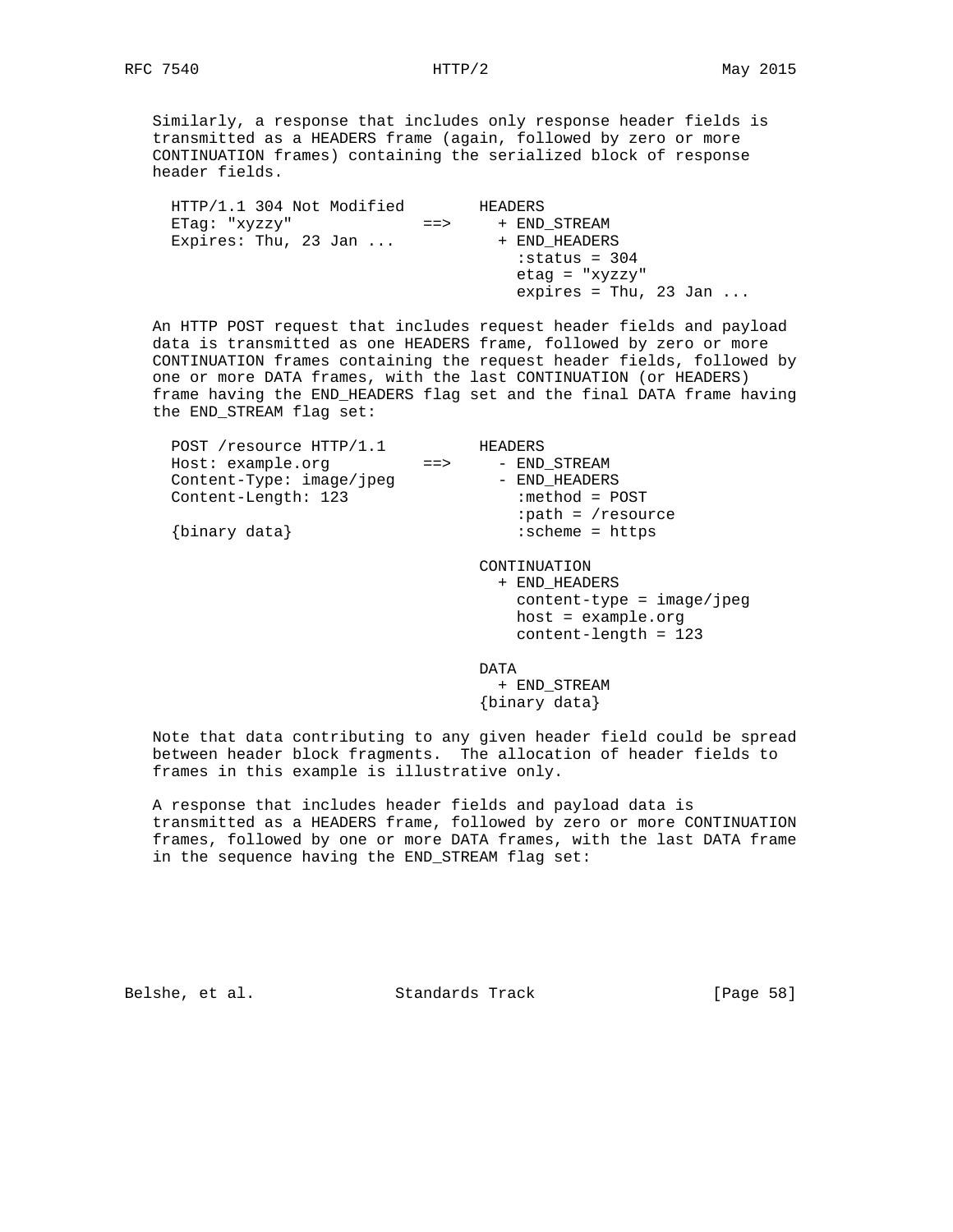| HTTP/1.1 200 OK          |             | HEADERS                                                                      |
|--------------------------|-------------|------------------------------------------------------------------------------|
| Content-Type: image/jpeg | $=$ $=$ $>$ | - END STREAM                                                                 |
| Content-Length: 123      |             | + END HEADERS                                                                |
| {binary data}            |             | $:$ status = 200<br>$content-type = image / ipeq$<br>$content$ -length = 123 |
|                          |             | מ⊤∆ת                                                                         |

 + END\_STREAM {binary data}

 An informational response using a 1xx status code other than 101 is transmitted as a HEADERS frame, followed by zero or more CONTINUATION frames.

 Trailing header fields are sent as a header block after both the request or response header block and all the DATA frames have been sent. The HEADERS frame starting the trailers header block has the END\_STREAM flag set.

 The following example includes both a 100 (Continue) status code, which is sent in response to a request containing a "100-continue" token in the Expect header field, and trailing header fields:

| HTTP/1.1 100 Continue<br>Extension-Field: bar ==>                                                                                          | HEADERS<br>- END_STREAM<br>+ END HEADERS<br>$:$ status = 100<br>extension-field = bar                                       |
|--------------------------------------------------------------------------------------------------------------------------------------------|-----------------------------------------------------------------------------------------------------------------------------|
| HTTP/1.1 200 OK<br>$Content-Type: image/ipeq$ ==><br>Transfer-Encoding: chunked + END HEADERS<br>Trailer: Foo<br>123<br>{binary data}<br>0 | HEADERS<br>- END STREAM<br>$: status = 200$<br>$content$ -length = 123<br>$content-type = image/ipeq$<br>$triangleer = Foo$ |
| Foo: bar                                                                                                                                   | DATA<br>- END_STREAM<br>{binary data}<br>HEADERS<br>+ END_STREAM<br>+ END HEADERS                                           |
|                                                                                                                                            | foo = $bar$                                                                                                                 |

Belshe, et al. Standards Track [Page 59]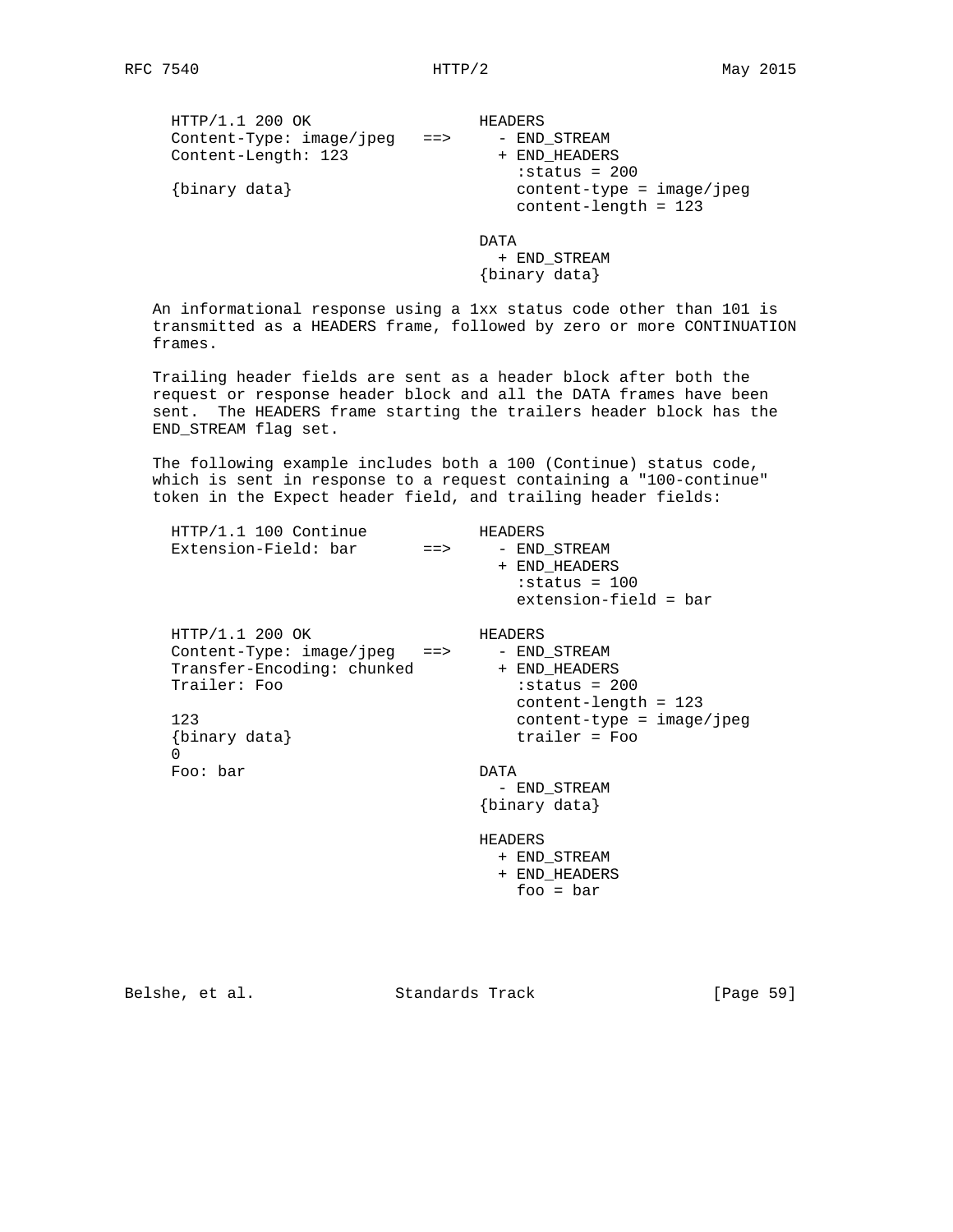### 8.1.4. Request Reliability Mechanisms in HTTP/2

 In HTTP/1.1, an HTTP client is unable to retry a non-idempotent request when an error occurs because there is no means to determine the nature of the error. It is possible that some server processing occurred prior to the error, which could result in undesirable effects if the request were reattempted.

 HTTP/2 provides two mechanisms for providing a guarantee to a client that a request has not been processed:

- o The GOAWAY frame indicates the highest stream number that might have been processed. Requests on streams with higher numbers are therefore guaranteed to be safe to retry.
- o The REFUSED\_STREAM error code can be included in a RST\_STREAM frame to indicate that the stream is being closed prior to any processing having occurred. Any request that was sent on the reset stream can be safely retried.

 Requests that have not been processed have not failed; clients MAY automatically retry them, even those with non-idempotent methods.

 A server MUST NOT indicate that a stream has not been processed unless it can guarantee that fact. If frames that are on a stream are passed to the application layer for any stream, then REFUSED\_STREAM MUST NOT be used for that stream, and a GOAWAY frame MUST include a stream identifier that is greater than or equal to the given stream identifier.

 In addition to these mechanisms, the PING frame provides a way for a client to easily test a connection. Connections that remain idle can become broken as some middleboxes (for instance, network address translators or load balancers) silently discard connection bindings. The PING frame allows a client to safely test whether a connection is still active without sending a request.

## 8.2. Server Push

 HTTP/2 allows a server to pre-emptively send (or "push") responses (along with corresponding "promised" requests) to a client in association with a previous client-initiated request. This can be useful when the server knows the client will need to have those responses available in order to fully process the response to the original request.

Belshe, et al. Standards Track [Page 60]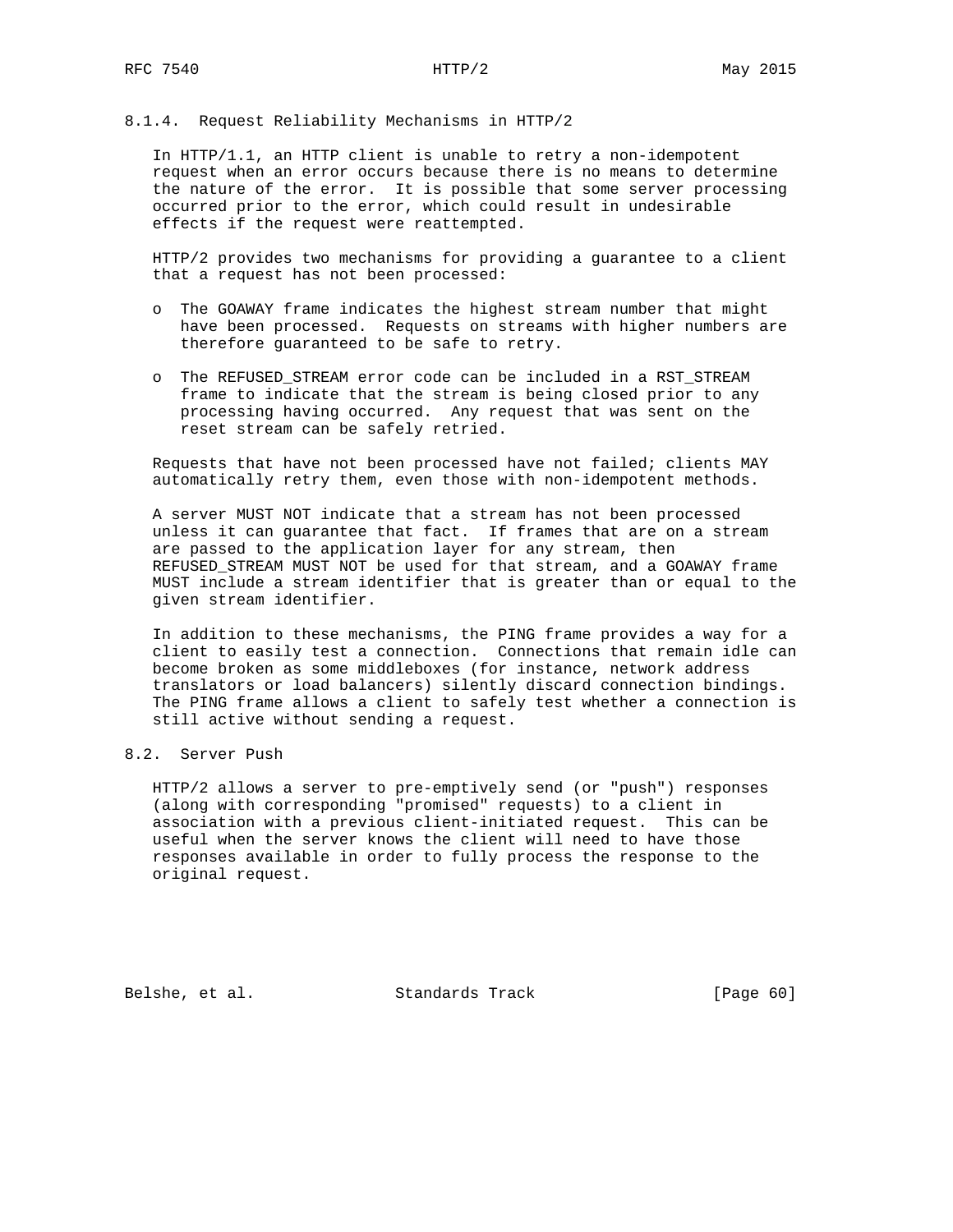A client can request that server push be disabled, though this is negotiated for each hop independently. The SETTINGS\_ENABLE\_PUSH setting can be set to 0 to indicate that server push is disabled.

 Promised requests MUST be cacheable (see [RFC7231], Section 4.2.3), MUST be safe (see [RFC7231], Section 4.2.1), and MUST NOT include a request body. Clients that receive a promised request that is not cacheable, that is not known to be safe, or that indicates the presence of a request body MUST reset the promised stream with a stream error (Section 5.4.2) of type PROTOCOL\_ERROR. Note this could result in the promised stream being reset if the client does not recognize a newly defined method as being safe.

 Pushed responses that are cacheable (see [RFC7234], Section 3) can be stored by the client, if it implements an HTTP cache. Pushed responses are considered successfully validated on the origin server (e.g., if the "no-cache" cache response directive is present ([RFC7234], Section 5.2.2)) while the stream identified by the promised stream ID is still open.

 Pushed responses that are not cacheable MUST NOT be stored by any HTTP cache. They MAY be made available to the application separately.

 The server MUST include a value in the ":authority" pseudo-header field for which the server is authoritative (see Section 10.1). A client MUST treat a PUSH\_PROMISE for which the server is not authoritative as a stream error (Section 5.4.2) of type PROTOCOL\_ERROR.

 An intermediary can receive pushes from the server and choose not to forward them on to the client. In other words, how to make use of the pushed information is up to that intermediary. Equally, the intermediary might choose to make additional pushes to the client, without any action taken by the server.

 A client cannot push. Thus, servers MUST treat the receipt of a PUSH\_PROMISE frame as a connection error (Section 5.4.1) of type PROTOCOL\_ERROR. Clients MUST reject any attempt to change the SETTINGS\_ENABLE\_PUSH setting to a value other than 0 by treating the message as a connection error (Section 5.4.1) of type PROTOCOL\_ERROR.

8.2.1. Push Requests

 Server push is semantically equivalent to a server responding to a request; however, in this case, that request is also sent by the server, as a PUSH\_PROMISE frame.

Belshe, et al. Standards Track [Page 61]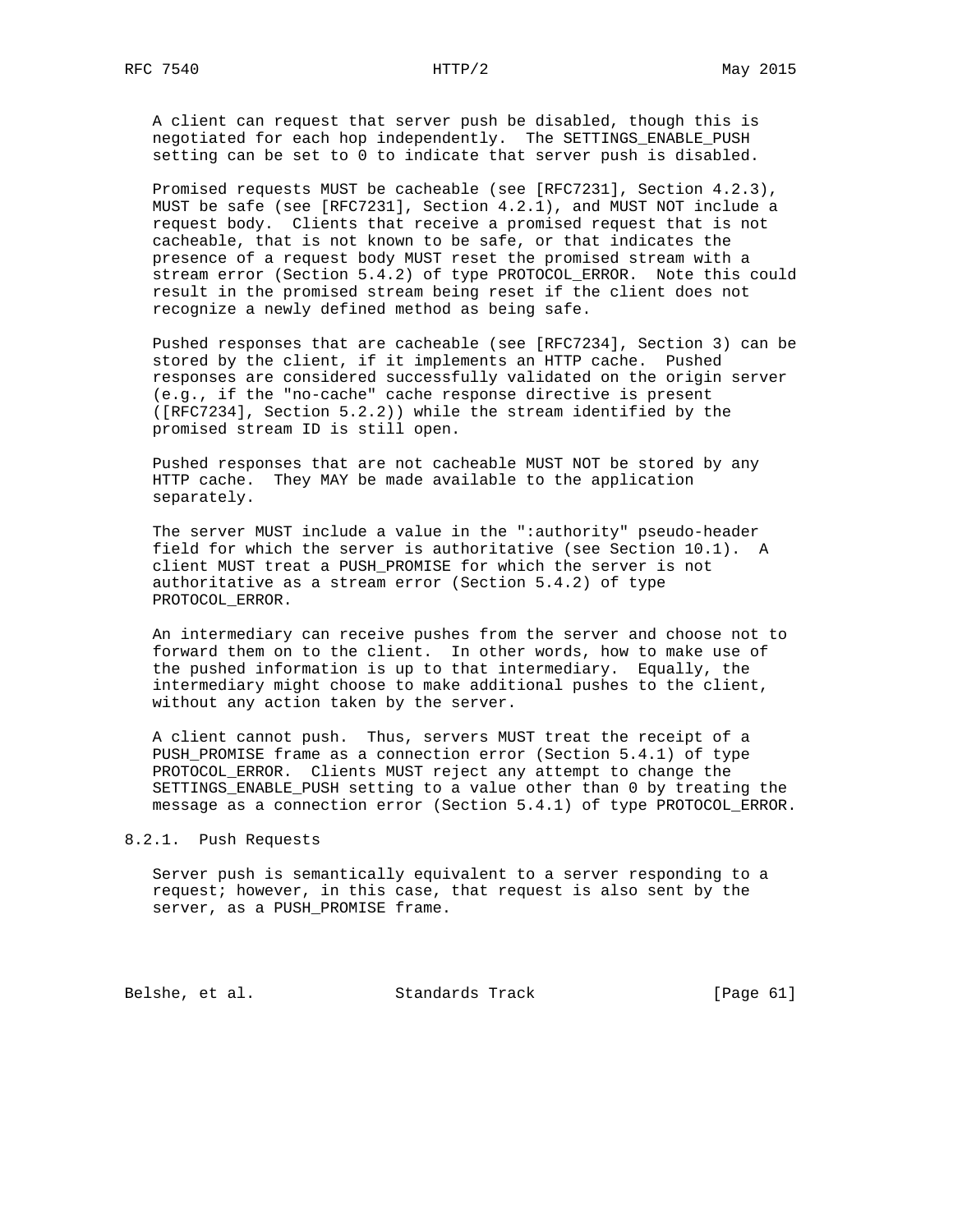The PUSH\_PROMISE frame includes a header block that contains a complete set of request header fields that the server attributes to the request. It is not possible to push a response to a request that includes a request body.

 Pushed responses are always associated with an explicit request from the client. The PUSH\_PROMISE frames sent by the server are sent on that explicit request's stream. The PUSH\_PROMISE frame also includes a promised stream identifier, chosen from the stream identifiers available to the server (see Section 5.1.1).

 The header fields in PUSH\_PROMISE and any subsequent CONTINUATION frames MUST be a valid and complete set of request header fields (Section 8.1.2.3). The server MUST include a method in the ":method" pseudo-header field that is safe and cacheable. If a client receives a PUSH\_PROMISE that does not include a complete and valid set of header fields or the ":method" pseudo-header field identifies a method that is not safe, it MUST respond with a stream error (Section 5.4.2) of type PROTOCOL\_ERROR.

 The server SHOULD send PUSH\_PROMISE (Section 6.6) frames prior to sending any frames that reference the promised responses. This avoids a race where clients issue requests prior to receiving any PUSH\_PROMISE frames.

 For example, if the server receives a request for a document containing embedded links to multiple image files and the server chooses to push those additional images to the client, sending PUSH\_PROMISE frames before the DATA frames that contain the image links ensures that the client is able to see that a resource will be pushed before discovering embedded links. Similarly, if the server pushes responses referenced by the header block (for instance, in Link header fields), sending a PUSH\_PROMISE before sending the header block ensures that clients do not request those resources.

PUSH\_PROMISE frames MUST NOT be sent by the client.

 PUSH\_PROMISE frames can be sent by the server in response to any client-initiated stream, but the stream MUST be in either the "open" or "half-closed (remote)" state with respect to the server. PUSH\_PROMISE frames are interspersed with the frames that comprise a response, though they cannot be interspersed with HEADERS and CONTINUATION frames that comprise a single header block.

 Sending a PUSH\_PROMISE frame creates a new stream and puts the stream into the "reserved (local)" state for the server and the "reserved (remote)" state for the client.

Belshe, et al. Standards Track [Page 62]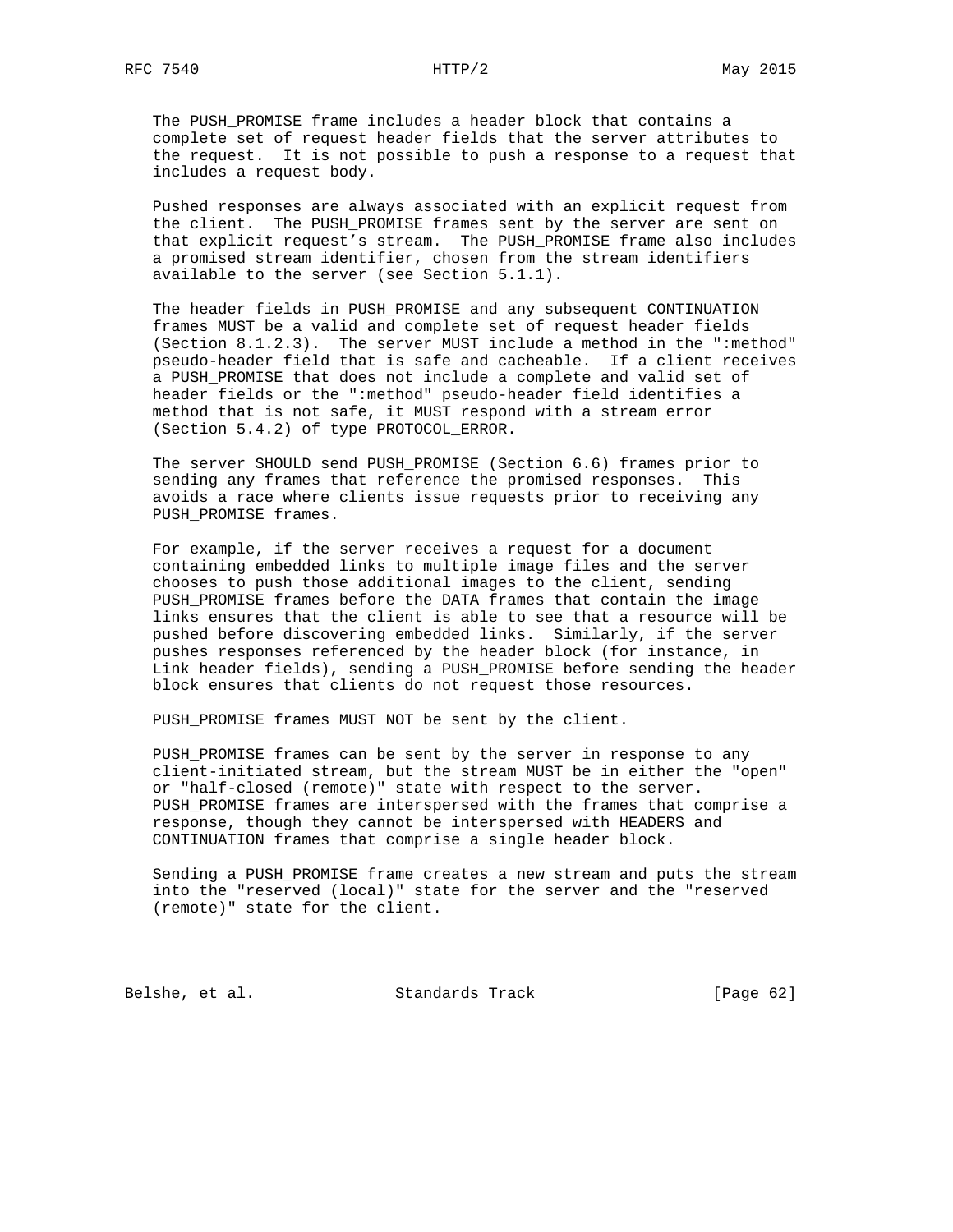### 8.2.2. Push Responses

 After sending the PUSH\_PROMISE frame, the server can begin delivering the pushed response as a response (Section 8.1.2.4) on a server initiated stream that uses the promised stream identifier. The server uses this stream to transmit an HTTP response, using the same sequence of frames as defined in Section 8.1. This stream becomes "half-closed" to the client (Section 5.1) after the initial HEADERS frame is sent.

 Once a client receives a PUSH\_PROMISE frame and chooses to accept the pushed response, the client SHOULD NOT issue any requests for the promised response until after the promised stream has closed.

 If the client determines, for any reason, that it does not wish to receive the pushed response from the server or if the server takes too long to begin sending the promised response, the client can send a RST\_STREAM frame, using either the CANCEL or REFUSED\_STREAM code and referencing the pushed stream's identifier.

 A client can use the SETTINGS\_MAX\_CONCURRENT\_STREAMS setting to limit the number of responses that can be concurrently pushed by a server. Advertising a SETTINGS\_MAX\_CONCURRENT\_STREAMS value of zero disables server push by preventing the server from creating the necessary streams. This does not prohibit a server from sending PUSH\_PROMISE frames; clients need to reset any promised streams that are not wanted.

 Clients receiving a pushed response MUST validate that either the server is authoritative (see Section 10.1) or the proxy that provided the pushed response is configured for the corresponding request. For example, a server that offers a certificate for only the "example.com" DNS-ID or Common Name is not permitted to push a response for "https://www.example.org/doc".

 The response for a PUSH\_PROMISE stream begins with a HEADERS frame, which immediately puts the stream into the "half-closed (remote)" state for the server and "half-closed (local)" state for the client, and ends with a frame bearing END\_STREAM, which places the stream in the "closed" state.

 Note: The client never sends a frame with the END\_STREAM flag for a server push.

Belshe, et al. Standards Track [Page 63]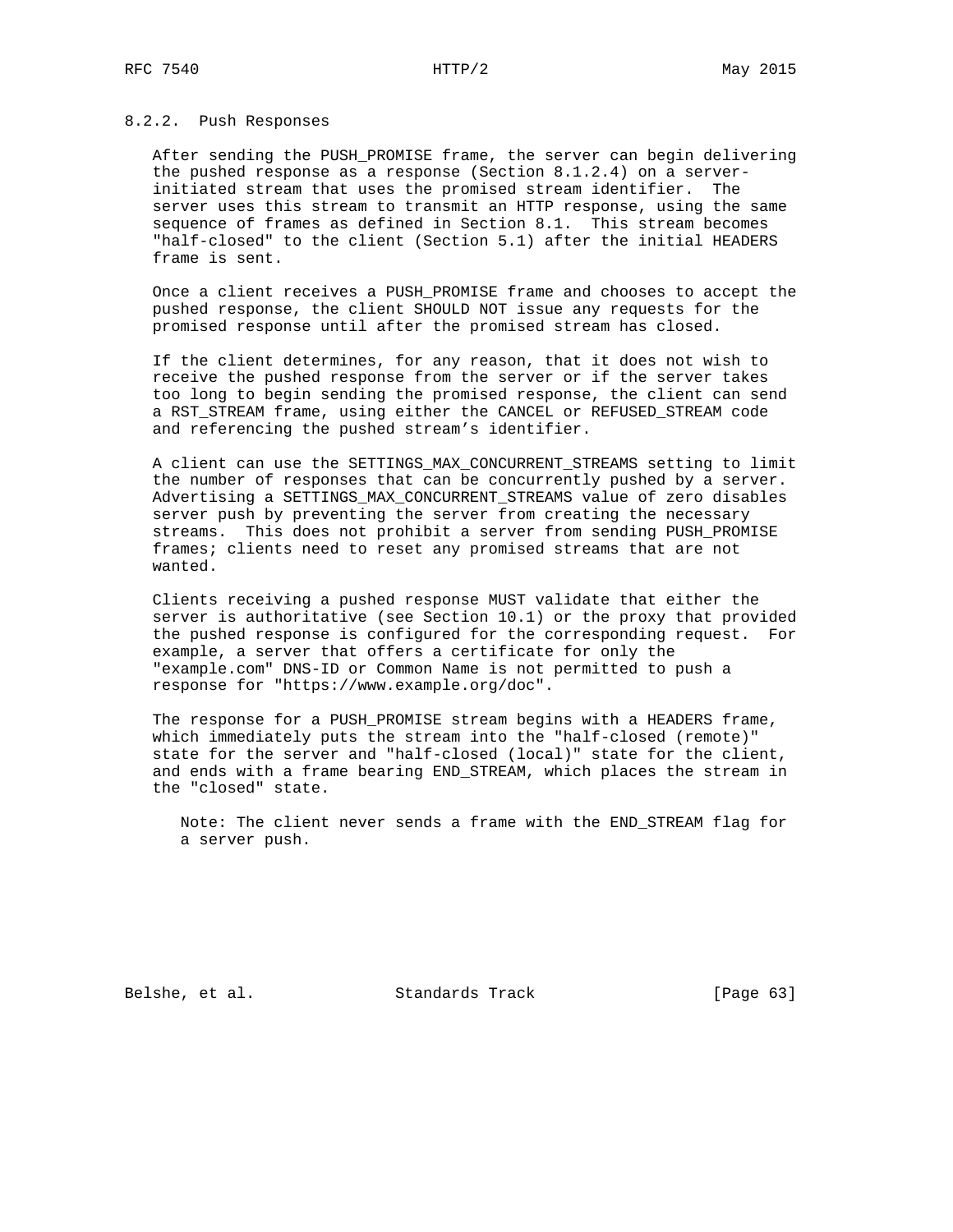### 8.3. The CONNECT Method

 In HTTP/1.x, the pseudo-method CONNECT ([RFC7231], Section 4.3.6) is used to convert an HTTP connection into a tunnel to a remote host. CONNECT is primarily used with HTTP proxies to establish a TLS session with an origin server for the purposes of interacting with "https" resources.

 In HTTP/2, the CONNECT method is used to establish a tunnel over a single HTTP/2 stream to a remote host for similar purposes. The HTTP header field mapping works as defined in Section 8.1.2.3 ("Request Pseudo-Header Fields"), with a few differences. Specifically:

- o The ":method" pseudo-header field is set to "CONNECT".
- o The ":scheme" and ":path" pseudo-header fields MUST be omitted.
- o The ":authority" pseudo-header field contains the host and port to connect to (equivalent to the authority-form of the request-target of CONNECT requests (see [RFC7230], Section 5.3)).

 A CONNECT request that does not conform to these restrictions is malformed (Section 8.1.2.6).

 A proxy that supports CONNECT establishes a TCP connection [TCP] to the server identified in the ":authority" pseudo-header field. Once this connection is successfully established, the proxy sends a HEADERS frame containing a 2xx series status code to the client, as defined in [RFC7231], Section 4.3.6.

 After the initial HEADERS frame sent by each peer, all subsequent DATA frames correspond to data sent on the TCP connection. The payload of any DATA frames sent by the client is transmitted by the proxy to the TCP server; data received from the TCP server is assembled into DATA frames by the proxy. Frame types other than DATA or stream management frames (RST\_STREAM, WINDOW\_UPDATE, and PRIORITY) MUST NOT be sent on a connected stream and MUST be treated as a stream error (Section 5.4.2) if received.

 The TCP connection can be closed by either peer. The END\_STREAM flag on a DATA frame is treated as being equivalent to the TCP FIN bit. A client is expected to send a DATA frame with the END\_STREAM flag set after receiving a frame bearing the END\_STREAM flag. A proxy that receives a DATA frame with the END\_STREAM flag set sends the attached data with the FIN bit set on the last TCP segment. A proxy that receives a TCP segment with the FIN bit set sends a DATA frame with the END\_STREAM flag set. Note that the final TCP segment or DATA frame could be empty.

Belshe, et al. Standards Track [Page 64]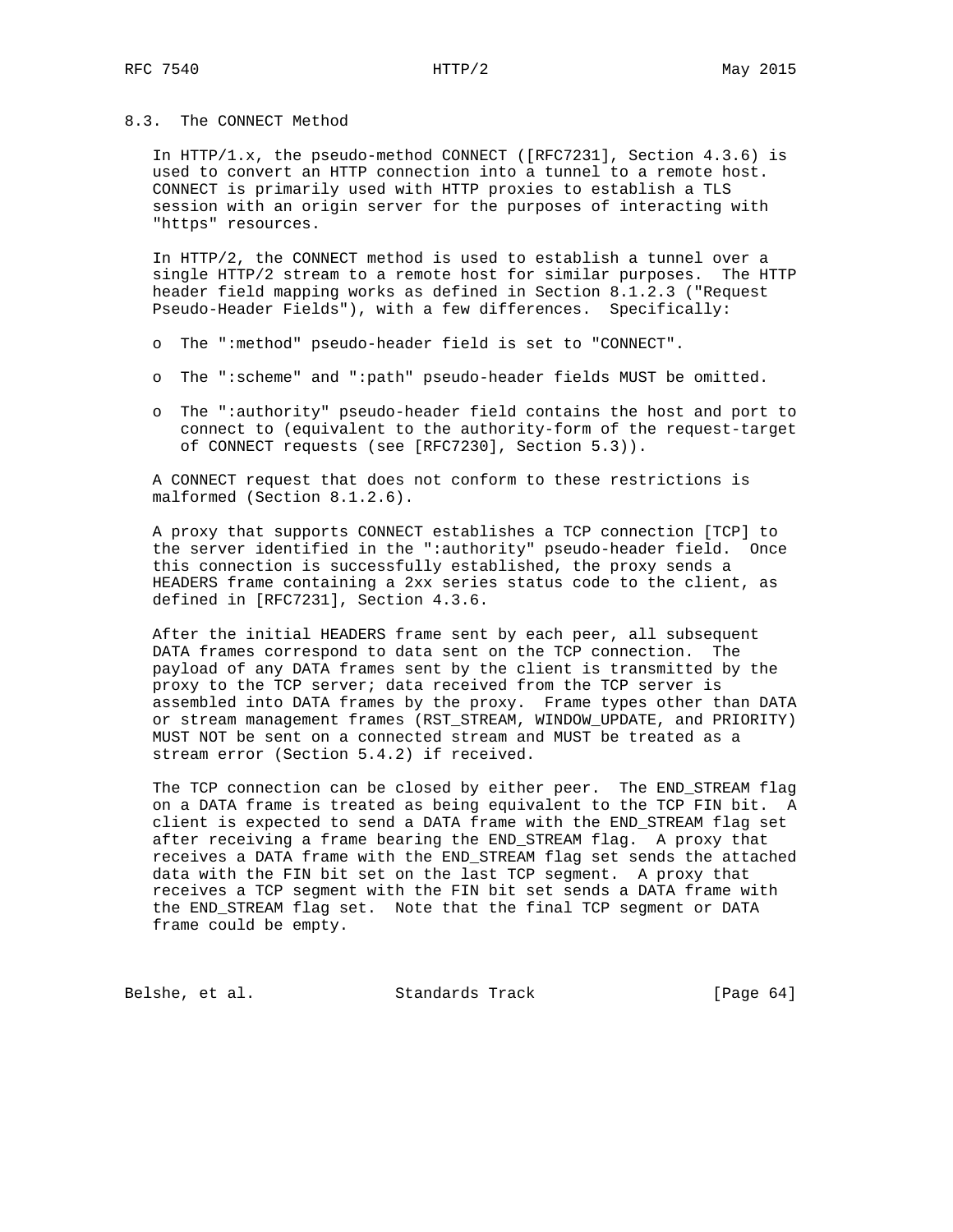A TCP connection error is signaled with RST\_STREAM. A proxy treats any error in the TCP connection, which includes receiving a TCP segment with the RST bit set, as a stream error (Section 5.4.2) of type CONNECT\_ERROR. Correspondingly, a proxy MUST send a TCP segment with the RST bit set if it detects an error with the stream or the HTTP/2 connection.

#### 9. Additional HTTP Requirements/Considerations

 This section outlines attributes of the HTTP protocol that improve interoperability, reduce exposure to known security vulnerabilities, or reduce the potential for implementation variation.

#### 9.1. Connection Management

 HTTP/2 connections are persistent. For best performance, it is expected that clients will not close connections until it is determined that no further communication with a server is necessary (for example, when a user navigates away from a particular web page) or until the server closes the connection.

 Clients SHOULD NOT open more than one HTTP/2 connection to a given host and port pair, where the host is derived from a URI, a selected alternative service [ALT-SVC], or a configured proxy.

 A client can create additional connections as replacements, either to replace connections that are near to exhausting the available stream identifier space (Section 5.1.1), to refresh the keying material for a TLS connection, or to replace connections that have encountered errors (Section 5.4.1).

 A client MAY open multiple connections to the same IP address and TCP port using different Server Name Indication [TLS-EXT] values or to provide different TLS client certificates but SHOULD avoid creating multiple connections with the same configuration.

 Servers are encouraged to maintain open connections for as long as possible but are permitted to terminate idle connections if necessary. When either endpoint chooses to close the transport-layer TCP connection, the terminating endpoint SHOULD first send a GOAWAY (Section 6.8) frame so that both endpoints can reliably determine whether previously sent frames have been processed and gracefully complete or terminate any necessary remaining tasks.

Belshe, et al. Standards Track [Page 65]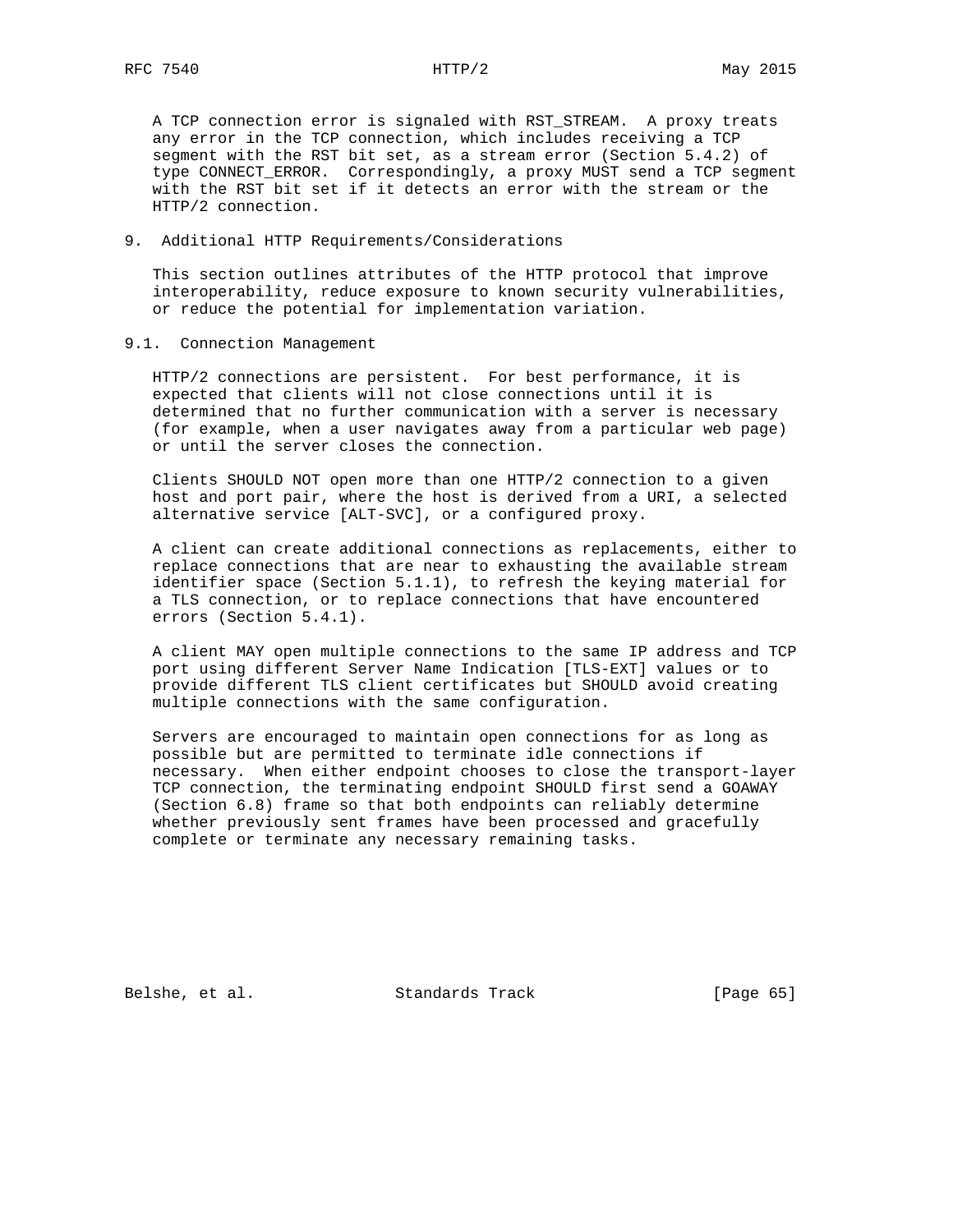## 9.1.1. Connection Reuse

 Connections that are made to an origin server, either directly or through a tunnel created using the CONNECT method (Section 8.3), MAY be reused for requests with multiple different URI authority components. A connection can be reused as long as the origin server is authoritative (Section 10.1). For TCP connections without TLS, this depends on the host having resolved to the same IP address.

 For "https" resources, connection reuse additionally depends on having a certificate that is valid for the host in the URI. The certificate presented by the server MUST satisfy any checks that the client would perform when forming a new TLS connection for the host in the URI.

 An origin server might offer a certificate with multiple "subjectAltName" attributes or names with wildcards, one of which is valid for the authority in the URI. For example, a certificate with a "subjectAltName" of "\*.example.com" might permit the use of the same connection for requests to URIs starting with "https://a.example.com/" and "https://b.example.com/".

 In some deployments, reusing a connection for multiple origins can result in requests being directed to the wrong origin server. For example, TLS termination might be performed by a middlebox that uses the TLS Server Name Indication (SNI) [TLS-EXT] extension to select an origin server. This means that it is possible for clients to send confidential information to servers that might not be the intended target for the request, even though the server is otherwise authoritative.

 A server that does not wish clients to reuse connections can indicate that it is not authoritative for a request by sending a 421 (Misdirected Request) status code in response to the request (see Section 9.1.2).

 A client that is configured to use a proxy over HTTP/2 directs requests to that proxy through a single connection. That is, all requests sent via a proxy reuse the connection to the proxy.

9.1.2. The 421 (Misdirected Request) Status Code

 The 421 (Misdirected Request) status code indicates that the request was directed at a server that is not able to produce a response. This can be sent by a server that is not configured to produce responses for the combination of scheme and authority that are included in the request URI.

Belshe, et al. Standards Track [Page 66]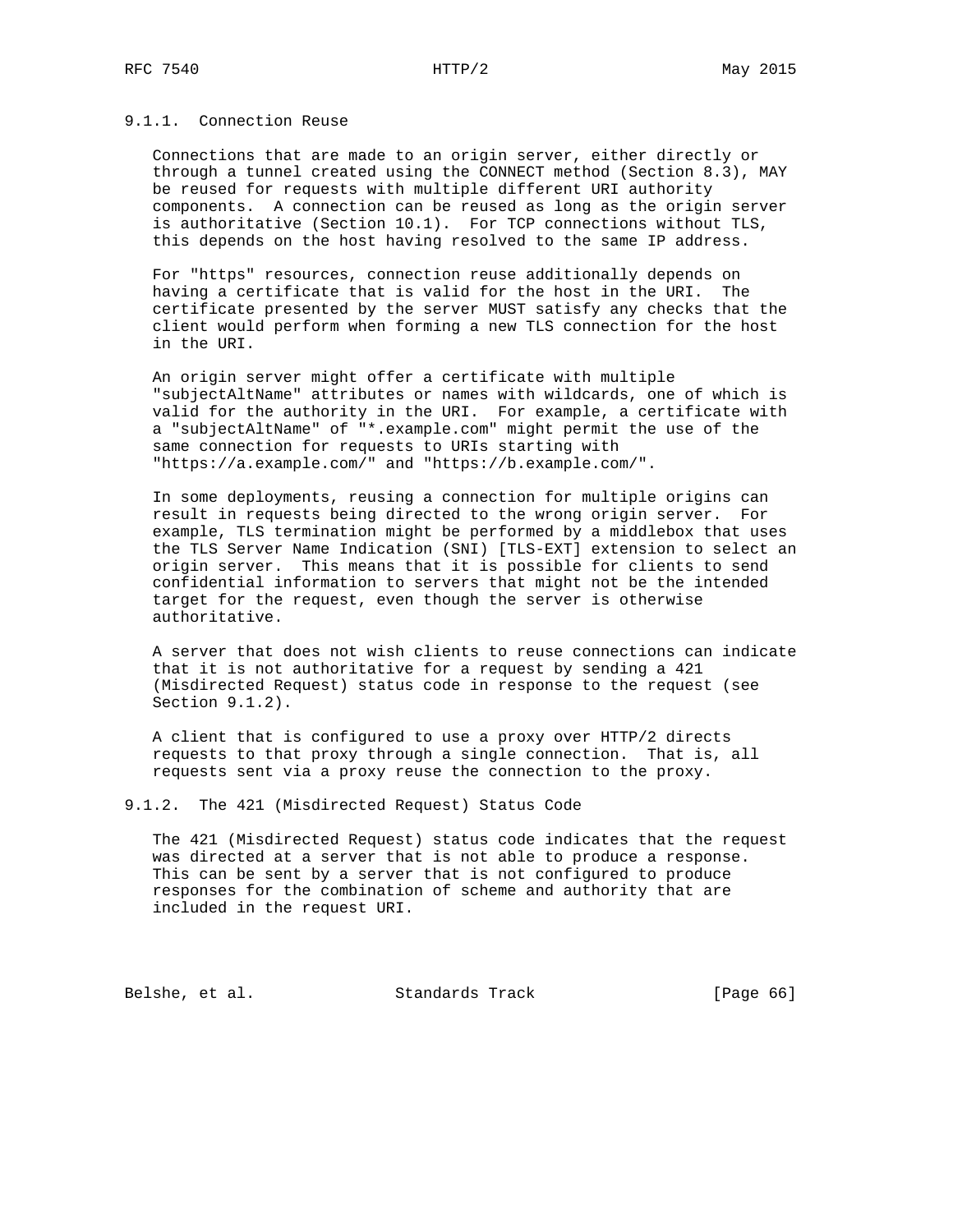Clients receiving a 421 (Misdirected Request) response from a server MAY retry the request -- whether the request method is idempotent or not -- over a different connection. This is possible if a connection is reused (Section 9.1.1) or if an alternative service is selected [ALT-SVC].

This status code MUST NOT be generated by proxies.

 A 421 response is cacheable by default, i.e., unless otherwise indicated by the method definition or explicit cache controls (see Section 4.2.2 of [RFC7234]).

9.2. Use of TLS Features

 Implementations of HTTP/2 MUST use TLS version 1.2 [TLS12] or higher for HTTP/2 over TLS. The general TLS usage guidance in [TLSBCP] SHOULD be followed, with some additional restrictions that are specific to HTTP/2.

 The TLS implementation MUST support the Server Name Indication (SNI) [TLS-EXT] extension to TLS. HTTP/2 clients MUST indicate the target domain name when negotiating TLS.

 Deployments of HTTP/2 that negotiate TLS 1.3 or higher need only support and use the SNI extension; deployments of TLS 1.2 are subject to the requirements in the following sections. Implementations are encouraged to provide defaults that comply, but it is recognized that deployments are ultimately responsible for compliance.

# 9.2.1. TLS 1.2 Features

 This section describes restrictions on the TLS 1.2 feature set that can be used with HTTP/2. Due to deployment limitations, it might not be possible to fail TLS negotiation when these restrictions are not met. An endpoint MAY immediately terminate an HTTP/2 connection that does not meet these TLS requirements with a connection error (Section 5.4.1) of type INADEQUATE\_SECURITY.

 A deployment of HTTP/2 over TLS 1.2 MUST disable compression. TLS compression can lead to the exposure of information that would not otherwise be revealed [RFC3749]. Generic compression is unnecessary since HTTP/2 provides compression features that are more aware of context and therefore likely to be more appropriate for use for performance, security, or other reasons.

 A deployment of HTTP/2 over TLS 1.2 MUST disable renegotiation. An endpoint MUST treat a TLS renegotiation as a connection error (Section 5.4.1) of type PROTOCOL\_ERROR. Note that disabling

Belshe, et al. Standards Track [Page 67]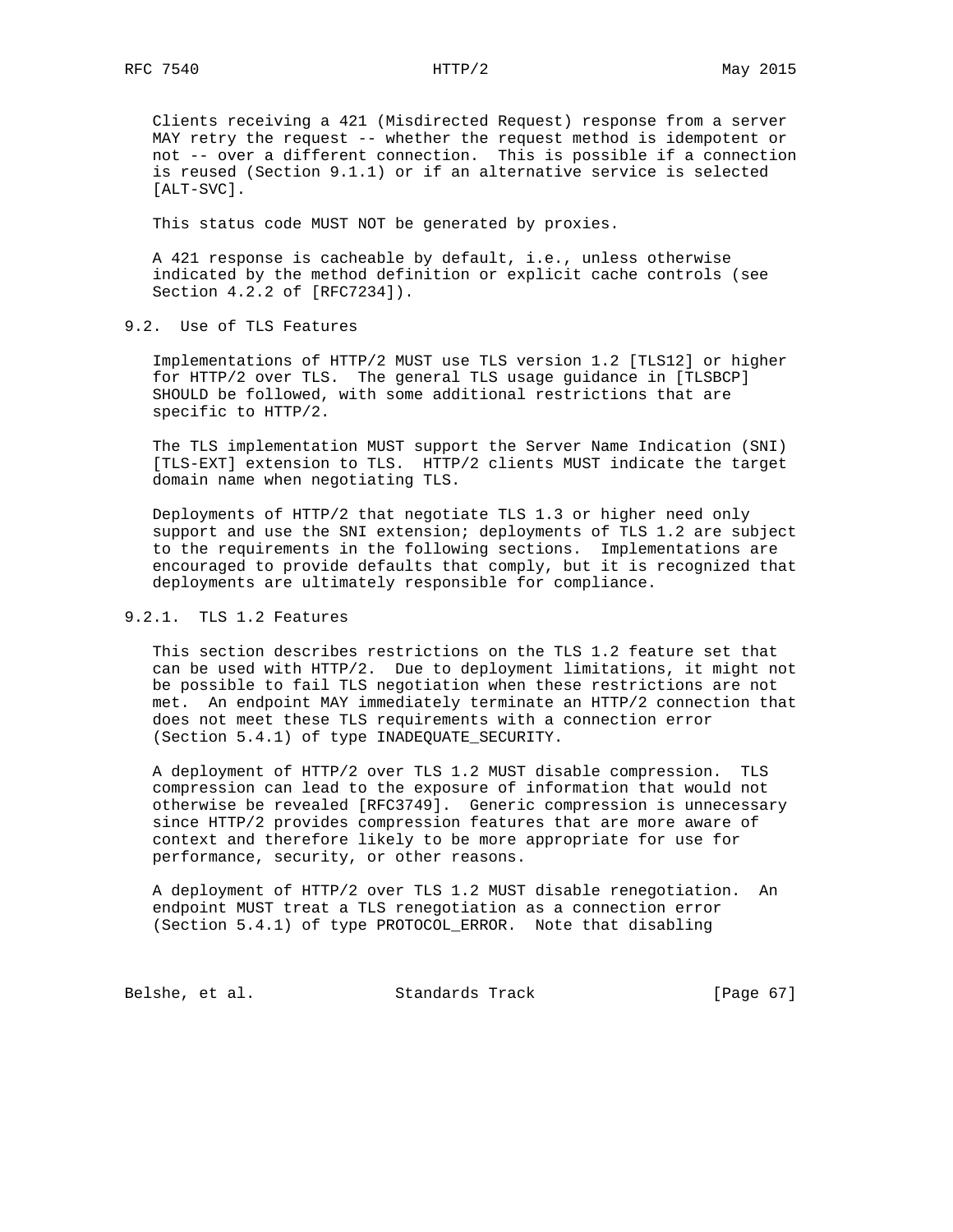renegotiation can result in long-lived connections becoming unusable due to limits on the number of messages the underlying cipher suite can encipher.

 An endpoint MAY use renegotiation to provide confidentiality protection for client credentials offered in the handshake, but any renegotiation MUST occur prior to sending the connection preface. A server SHOULD request a client certificate if it sees a renegotiation request immediately after establishing a connection.

 This effectively prevents the use of renegotiation in response to a request for a specific protected resource. A future specification might provide a way to support this use case. Alternatively, a server might use an error (Section 5.4) of type HTTP\_1\_1\_REQUIRED to request the client use a protocol that supports renegotiation.

 Implementations MUST support ephemeral key exchange sizes of at least 2048 bits for cipher suites that use ephemeral finite field Diffie- Hellman (DHE) [TLS12] and 224 bits for cipher suites that use ephemeral elliptic curve Diffie-Hellman (ECDHE) [RFC4492]. Clients MUST accept DHE sizes of up to 4096 bits. Endpoints MAY treat negotiation of key sizes smaller than the lower limits as a connection error (Section 5.4.1) of type INADEQUATE\_SECURITY.

9.2.2. TLS 1.2 Cipher Suites

 A deployment of HTTP/2 over TLS 1.2 SHOULD NOT use any of the cipher suites that are listed in the cipher suite black list (Appendix A).

 Endpoints MAY choose to generate a connection error (Section 5.4.1) of type INADEQUATE\_SECURITY if one of the cipher suites from the black list is negotiated. A deployment that chooses to use a black listed cipher suite risks triggering a connection error unless the set of potential peers is known to accept that cipher suite.

 Implementations MUST NOT generate this error in reaction to the negotiation of a cipher suite that is not on the black list. Consequently, when clients offer a cipher suite that is not on the black list, they have to be prepared to use that cipher suite with HTTP/2.

 The black list includes the cipher suite that TLS 1.2 makes mandatory, which means that TLS 1.2 deployments could have non intersecting sets of permitted cipher suites. To avoid this problem causing TLS handshake failures, deployments of HTTP/2 that use TLS 1.2 MUST support TLS\_ECDHE\_RSA\_WITH\_AES\_128\_GCM\_SHA256 [TLS-ECDHE] with the P-256 elliptic curve [FIPS186].

Belshe, et al. Standards Track [Page 68]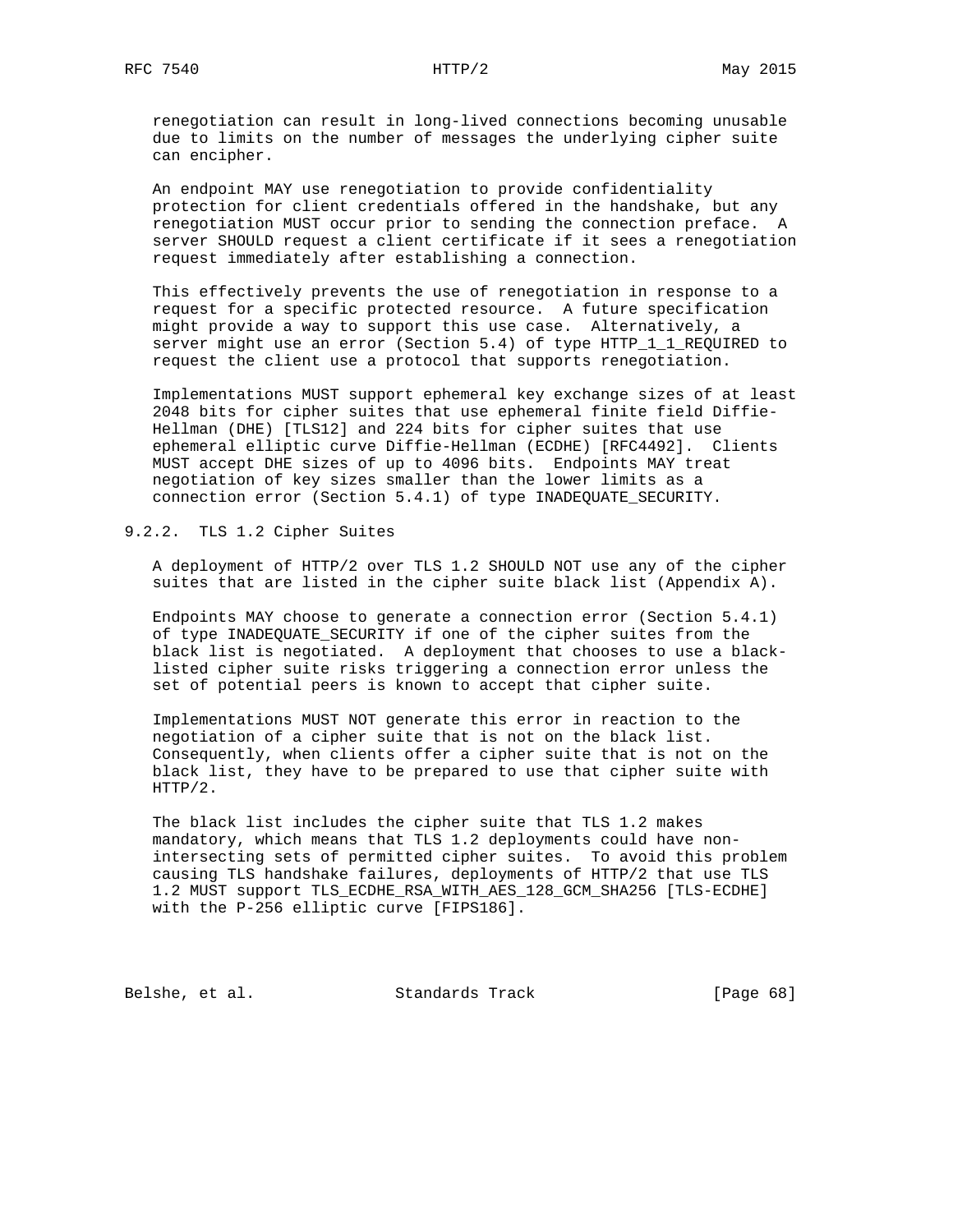Note that clients might advertise support of cipher suites that are on the black list in order to allow for connection to servers that do not support HTTP/2. This allows servers to select HTTP/1.1 with a cipher suite that is on the HTTP/2 black list. However, this can result in HTTP/2 being negotiated with a black-listed cipher suite if the application protocol and cipher suite are independently selected.

#### 10. Security Considerations

### 10.1. Server Authority

 HTTP/2 relies on the HTTP/1.1 definition of authority for determining whether a server is authoritative in providing a given response (see [RFC7230], Section 9.1). This relies on local name resolution for the "http" URI scheme and the authenticated server identity for the "https" scheme (see [RFC2818], Section 3).

## 10.2. Cross-Protocol Attacks

 In a cross-protocol attack, an attacker causes a client to initiate a transaction in one protocol toward a server that understands a different protocol. An attacker might be able to cause the transaction to appear as a valid transaction in the second protocol. In combination with the capabilities of the web context, this can be used to interact with poorly protected servers in private networks.

 Completing a TLS handshake with an ALPN identifier for HTTP/2 can be considered sufficient protection against cross-protocol attacks. ALPN provides a positive indication that a server is willing to proceed with HTTP/2, which prevents attacks on other TLS-based protocols.

 The encryption in TLS makes it difficult for attackers to control the data that could be used in a cross-protocol attack on a cleartext protocol.

 The cleartext version of HTTP/2 has minimal protection against cross protocol attacks. The connection preface (Section 3.5) contains a string that is designed to confuse HTTP/1.1 servers, but no special protection is offered for other protocols. A server that is willing to ignore parts of an HTTP/1.1 request containing an Upgrade header field in addition to the client connection preface could be exposed to a cross-protocol attack.

Belshe, et al. Standards Track [Page 69]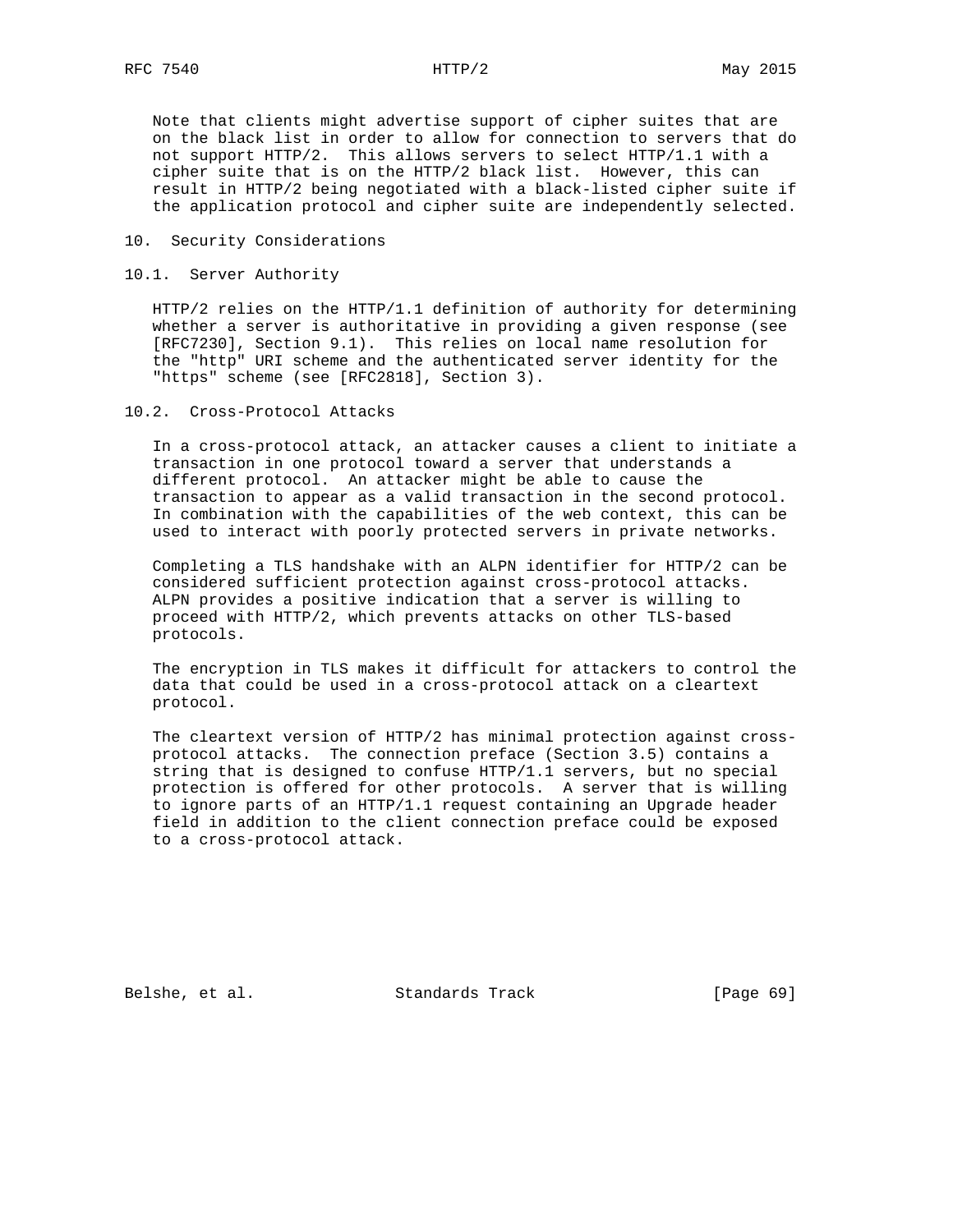### 10.3. Intermediary Encapsulation Attacks

 The HTTP/2 header field encoding allows the expression of names that are not valid field names in the Internet Message Syntax used by HTTP/1.1. Requests or responses containing invalid header field names MUST be treated as malformed (Section 8.1.2.6). An intermediary therefore cannot translate an HTTP/2 request or response containing an invalid field name into an HTTP/1.1 message.

 Similarly, HTTP/2 allows header field values that are not valid. While most of the values that can be encoded will not alter header field parsing, carriage return (CR, ASCII 0xd), line feed (LF, ASCII 0xa), and the zero character (NUL, ASCII 0x0) might be exploited by an attacker if they are translated verbatim. Any request or response that contains a character not permitted in a header field value MUST be treated as malformed (Section 8.1.2.6). Valid characters are defined by the "field-content" ABNF rule in Section 3.2 of [RFC7230].

#### 10.4. Cacheability of Pushed Responses

 Pushed responses do not have an explicit request from the client; the request is provided by the server in the PUSH\_PROMISE frame.

 Caching responses that are pushed is possible based on the guidance provided by the origin server in the Cache-Control header field. However, this can cause issues if a single server hosts more than one tenant. For example, a server might offer multiple users each a small portion of its URI space.

 Where multiple tenants share space on the same server, that server MUST ensure that tenants are not able to push representations of resources that they do not have authority over. Failure to enforce this would allow a tenant to provide a representation that would be served out of cache, overriding the actual representation that the authoritative tenant provides.

 Pushed responses for which an origin server is not authoritative (see Section 10.1) MUST NOT be used or cached.

#### 10.5. Denial-of-Service Considerations

 An HTTP/2 connection can demand a greater commitment of resources to operate than an HTTP/1.1 connection. The use of header compression and flow control depend on a commitment of resources for storing a greater amount of state. Settings for these features ensure that memory commitments for these features are strictly bounded.

Belshe, et al. Standards Track [Page 70]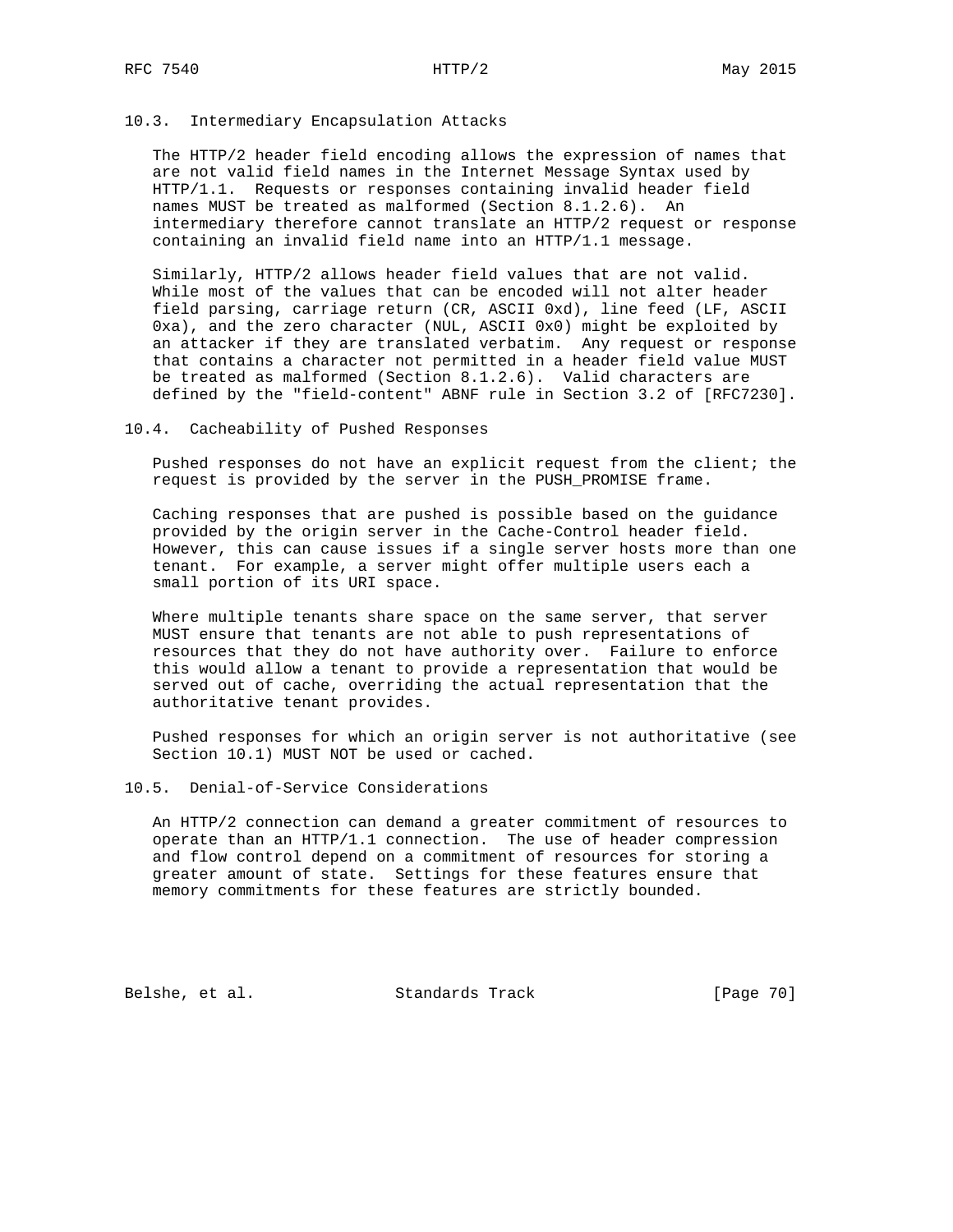The number of PUSH\_PROMISE frames is not constrained in the same fashion. A client that accepts server push SHOULD limit the number of streams it allows to be in the "reserved (remote)" state. An excessive number of server push streams can be treated as a stream error (Section 5.4.2) of type ENHANCE\_YOUR\_CALM.

 Processing capacity cannot be guarded as effectively as state capacity.

 The SETTINGS frame can be abused to cause a peer to expend additional processing time. This might be done by pointlessly changing SETTINGS parameters, setting multiple undefined parameters, or changing the same setting multiple times in the same frame. WINDOW\_UPDATE or PRIORITY frames can be abused to cause an unnecessary waste of resources.

 Large numbers of small or empty frames can be abused to cause a peer to expend time processing frame headers. Note, however, that some uses are entirely legitimate, such as the sending of an empty DATA or CONTINUATION frame at the end of a stream.

 Header compression also offers some opportunities to waste processing resources; see Section 7 of [COMPRESSION] for more details on potential abuses.

 Limits in SETTINGS parameters cannot be reduced instantaneously, which leaves an endpoint exposed to behavior from a peer that could exceed the new limits. In particular, immediately after establishing a connection, limits set by a server are not known to clients and could be exceeded without being an obvious protocol violation.

 All these features -- i.e., SETTINGS changes, small frames, header compression -- have legitimate uses. These features become a burden only when they are used unnecessarily or to excess.

 An endpoint that doesn't monitor this behavior exposes itself to a risk of denial-of-service attack. Implementations SHOULD track the use of these features and set limits on their use. An endpoint MAY treat activity that is suspicious as a connection error (Section 5.4.1) of type ENHANCE\_YOUR\_CALM.

10.5.1. Limits on Header Block Size

 A large header block (Section 4.3) can cause an implementation to commit a large amount of state. Header fields that are critical for routing can appear toward the end of a header block, which prevents streaming of header fields to their ultimate destination. This ordering and other reasons, such as ensuring cache correctness, mean

Belshe, et al. Standards Track [Page 71]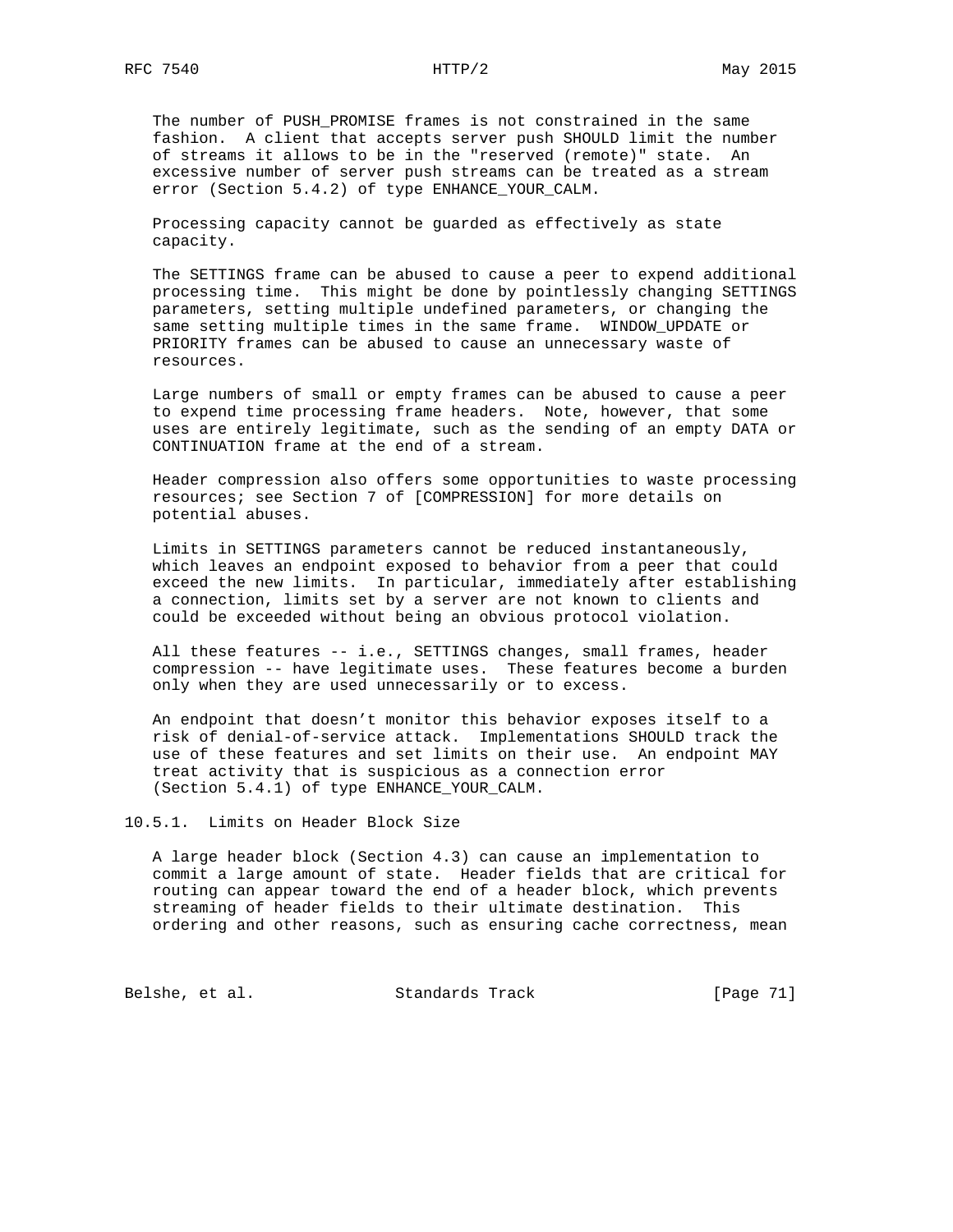that an endpoint might need to buffer the entire header block. Since there is no hard limit to the size of a header block, some endpoints could be forced to commit a large amount of available memory for header fields.

 An endpoint can use the SETTINGS\_MAX\_HEADER\_LIST\_SIZE to advise peers of limits that might apply on the size of header blocks. This setting is only advisory, so endpoints MAY choose to send header blocks that exceed this limit and risk having the request or response being treated as malformed. This setting is specific to a connection, so any request or response could encounter a hop with a lower, unknown limit. An intermediary can attempt to avoid this problem by passing on values presented by different peers, but they are not obligated to do so.

 A server that receives a larger header block than it is willing to handle can send an HTTP 431 (Request Header Fields Too Large) status code [RFC6585]. A client can discard responses that it cannot process. The header block MUST be processed to ensure a consistent connection state, unless the connection is closed.

## 10.5.2. CONNECT Issues

 The CONNECT method can be used to create disproportionate load on an proxy, since stream creation is relatively inexpensive when compared to the creation and maintenance of a TCP connection. A proxy might also maintain some resources for a TCP connection beyond the closing of the stream that carries the CONNECT request, since the outgoing TCP connection remains in the TIME\_WAIT state. Therefore, a proxy cannot rely on SETTINGS\_MAX\_CONCURRENT\_STREAMS alone to limit the resources consumed by CONNECT requests.

## 10.6. Use of Compression

 Compression can allow an attacker to recover secret data when it is compressed in the same context as data under attacker control. HTTP/2 enables compression of header fields (Section 4.3); the following concerns also apply to the use of HTTP compressed content codings ([RFC7231], Section 3.1.2.1).

 There are demonstrable attacks on compression that exploit the characteristics of the web (e.g., [BREACH]). The attacker induces multiple requests containing varying plaintext, observing the length of the resulting ciphertext in each, which reveals a shorter length when a guess about the secret is correct.

Belshe, et al. Standards Track [Page 72]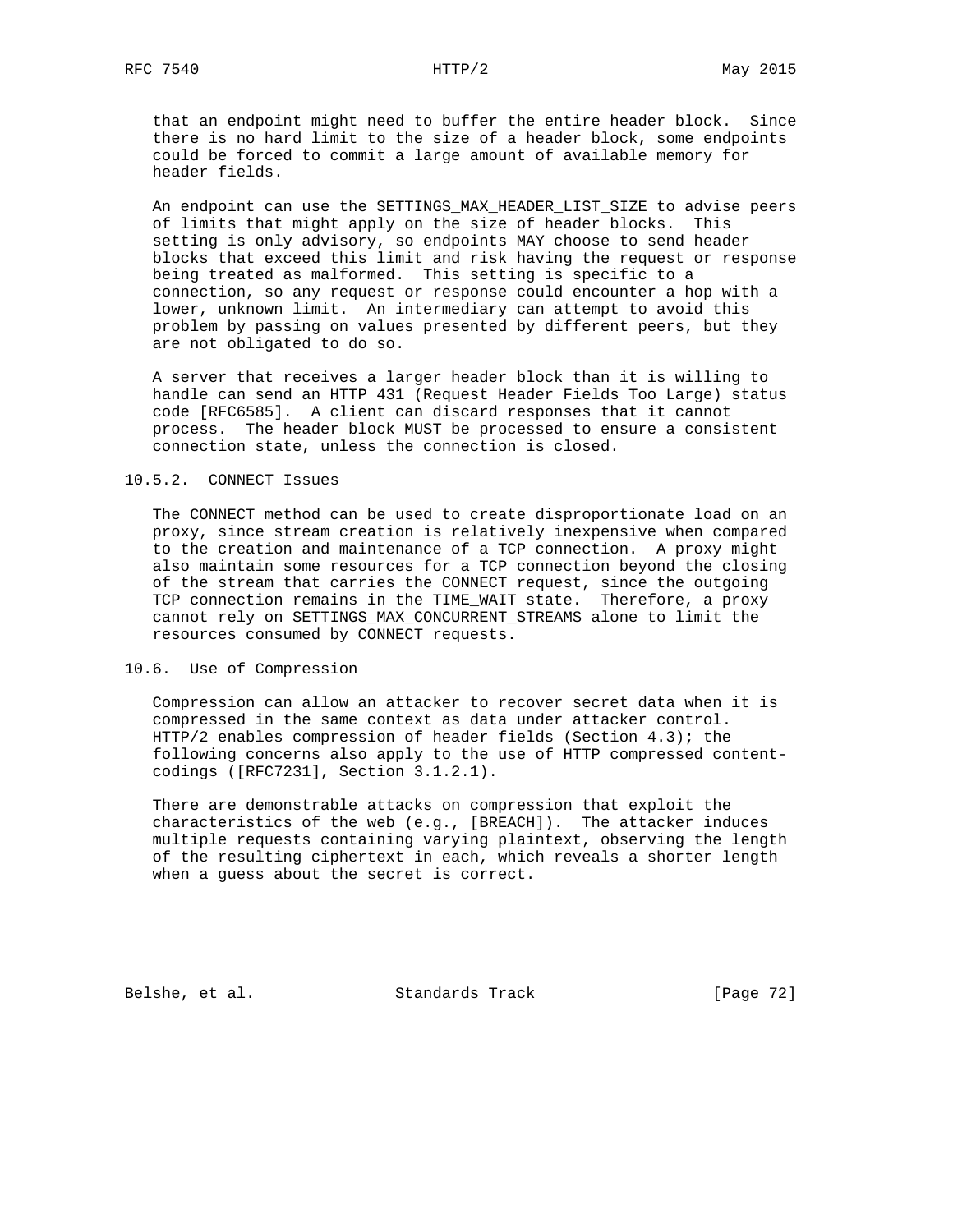Implementations communicating on a secure channel MUST NOT compress content that includes both confidential and attacker-controlled data unless separate compression dictionaries are used for each source of data. Compression MUST NOT be used if the source of data cannot be reliably determined. Generic stream compression, such as that provided by TLS, MUST NOT be used with HTTP/2 (see Section 9.2).

 Further considerations regarding the compression of header fields are described in [COMPRESSION].

## 10.7. Use of Padding

 Padding within HTTP/2 is not intended as a replacement for general purpose padding, such as might be provided by TLS [TLS12]. Redundant padding could even be counterproductive. Correct application can depend on having specific knowledge of the data that is being padded.

 To mitigate attacks that rely on compression, disabling or limiting compression might be preferable to padding as a countermeasure.

 Padding can be used to obscure the exact size of frame content and is provided to mitigate specific attacks within HTTP, for example, attacks where compressed content includes both attacker-controlled plaintext and secret data (e.g., [BREACH]).

 Use of padding can result in less protection than might seem immediately obvious. At best, padding only makes it more difficult for an attacker to infer length information by increasing the number of frames an attacker has to observe. Incorrectly implemented padding schemes can be easily defeated. In particular, randomized padding with a predictable distribution provides very little protection; similarly, padding payloads to a fixed size exposes information as payload sizes cross the fixed-sized boundary, which could be possible if an attacker can control plaintext.

 Intermediaries SHOULD retain padding for DATA frames but MAY drop padding for HEADERS and PUSH\_PROMISE frames. A valid reason for an intermediary to change the amount of padding of frames is to improve the protections that padding provides.

### 10.8. Privacy Considerations

 Several characteristics of HTTP/2 provide an observer an opportunity to correlate actions of a single client or server over time. These include the value of settings, the manner in which flow-control windows are managed, the way priorities are allocated to streams, the timing of reactions to stimulus, and the handling of any features that are controlled by settings.

Belshe, et al. Standards Track [Page 73]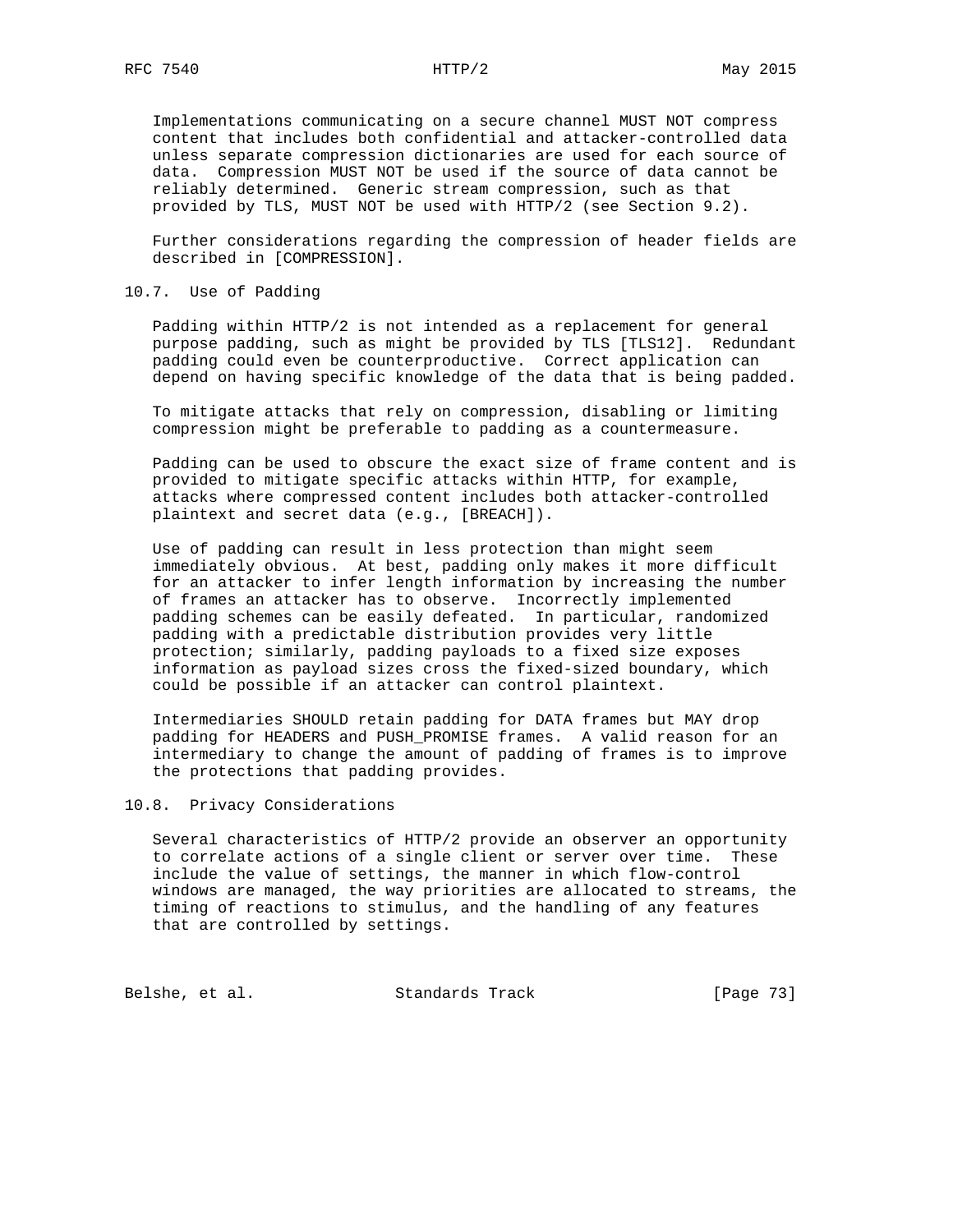As far as these create observable differences in behavior, they could be used as a basis for fingerprinting a specific client, as defined in Section 1.8 of [HTML5].

 HTTP/2's preference for using a single TCP connection allows correlation of a user's activity on a site. Reusing connections for different origins allows tracking across those origins.

 Because the PING and SETTINGS frames solicit immediate responses, they can be used by an endpoint to measure latency to their peer. This might have privacy implications in certain scenarios.

11. IANA Considerations

 A string for identifying HTTP/2 is entered into the "Application- Layer Protocol Negotiation (ALPN) Protocol IDs" registry established in [TLS-ALPN].

 This document establishes a registry for frame types, settings, and error codes. These new registries appear in the new "Hypertext Transfer Protocol version 2 (HTTP/2) Parameters" section.

 This document registers the HTTP2-Settings header field for use in HTTP; it also registers the 421 (Misdirected Request) status code.

 This document registers the "PRI" method for use in HTTP to avoid collisions with the connection preface (Section 3.5).

11.1. Registration of HTTP/2 Identification Strings

 This document creates two registrations for the identification of HTTP/2 (see Section 3.3) in the "Application-Layer Protocol Negotiation (ALPN) Protocol IDs" registry established in [TLS-ALPN].

The "h2" string identifies HTTP/2 when used over TLS:

Protocol: HTTP/2 over TLS

Identification Sequence: 0x68 0x32 ("h2")

Specification: This document

The "h2c" string identifies HTTP/2 when used over cleartext TCP:

Protocol: HTTP/2 over TCP

Belshe, et al. Standards Track [Page 74]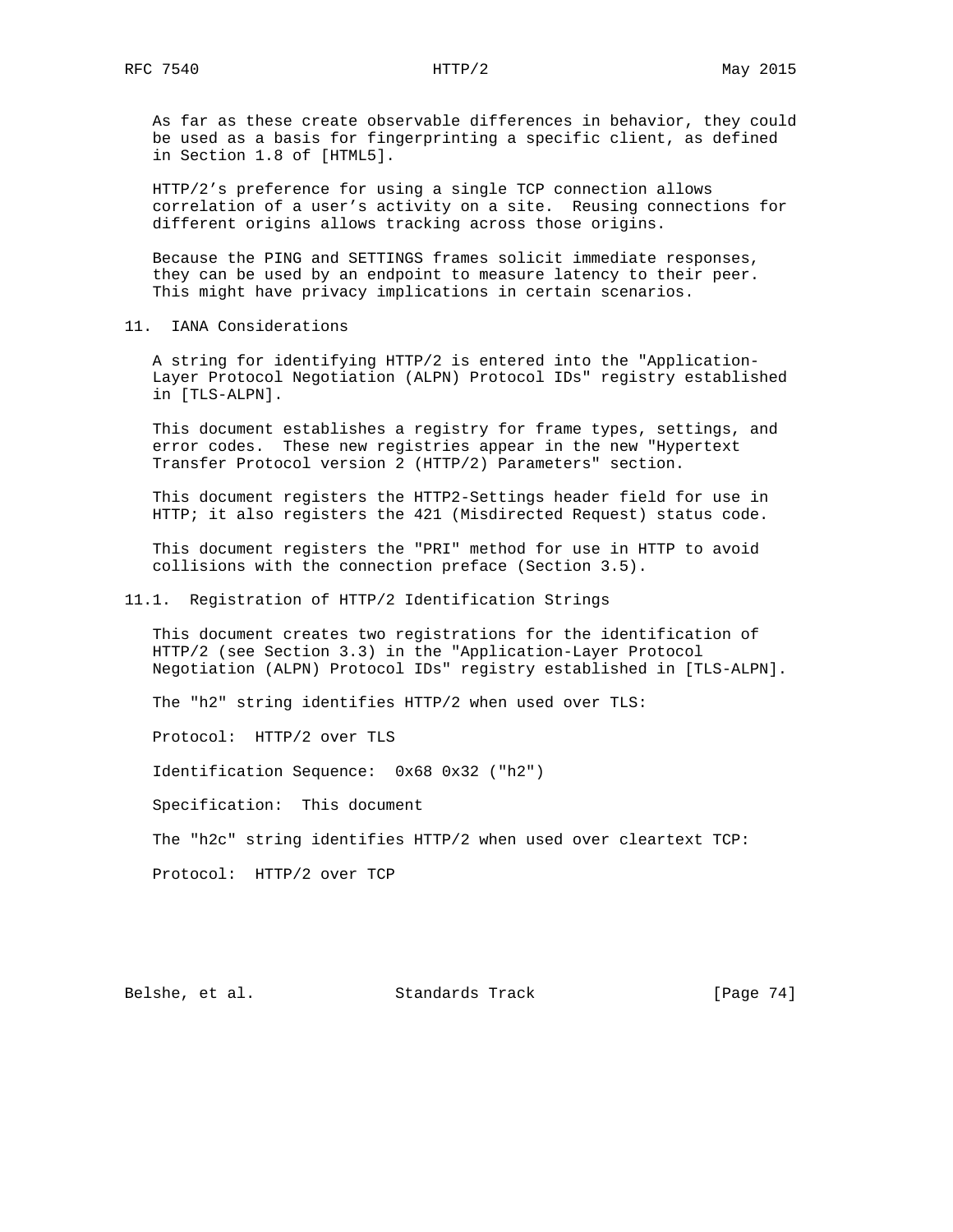Identification Sequence: 0x68 0x32 0x63 ("h2c")

Specification: This document

11.2. Frame Type Registry

 This document establishes a registry for HTTP/2 frame type codes. The "HTTP/2 Frame Type" registry manages an 8-bit space. The "HTTP/2 Frame Type" registry operates under either of the "IETF Review" or "IESG Approval" policies [RFC5226] for values between 0x00 and 0xef, with values between 0xf0 and 0xff being reserved for Experimental  $II$ Se

New entries in this registry require the following information:

Frame Type: A name or label for the frame type.

Code: The 8-bit code assigned to the frame type.

 Specification: A reference to a specification that includes a description of the frame layout, its semantics, and flags that the frame type uses, including any parts of the frame that are conditionally present based on the value of flags.

The entries in the following table are registered by this document.

| Frame Type     | Code         | Section      |
|----------------|--------------|--------------|
| DATA           | $0 \times 0$ | Section 6.1  |
| <b>HEADERS</b> | 0x1          | Section 6.2  |
| PRIORITY       | 0x2          | Section 6.3  |
| RST STREAM     | 0x3          | Section 6.4  |
| SETTINGS       | 0x4          | Section 6.5  |
| PUSH PROMISE   | 0x5          | Section 6.6  |
| PING           | 0x6          | Section 6.7  |
| GOAWAY         | 0x7          | Section 6.8  |
| WINDOW UPDATE  | $0 \times 8$ | Section 6.9  |
| CONTINUATION   | 0x9          | Section 6.10 |

# 11.3. Settings Registry

 This document establishes a registry for HTTP/2 settings. The "HTTP/2 Settings" registry manages a 16-bit space. The "HTTP/2 Settings" registry operates under the "Expert Review" policy [RFC5226] for values in the range from 0x0000 to 0xefff, with values between and 0xf000 and 0xffff being reserved for Experimental Use.

Belshe, et al. Standards Track [Page 75]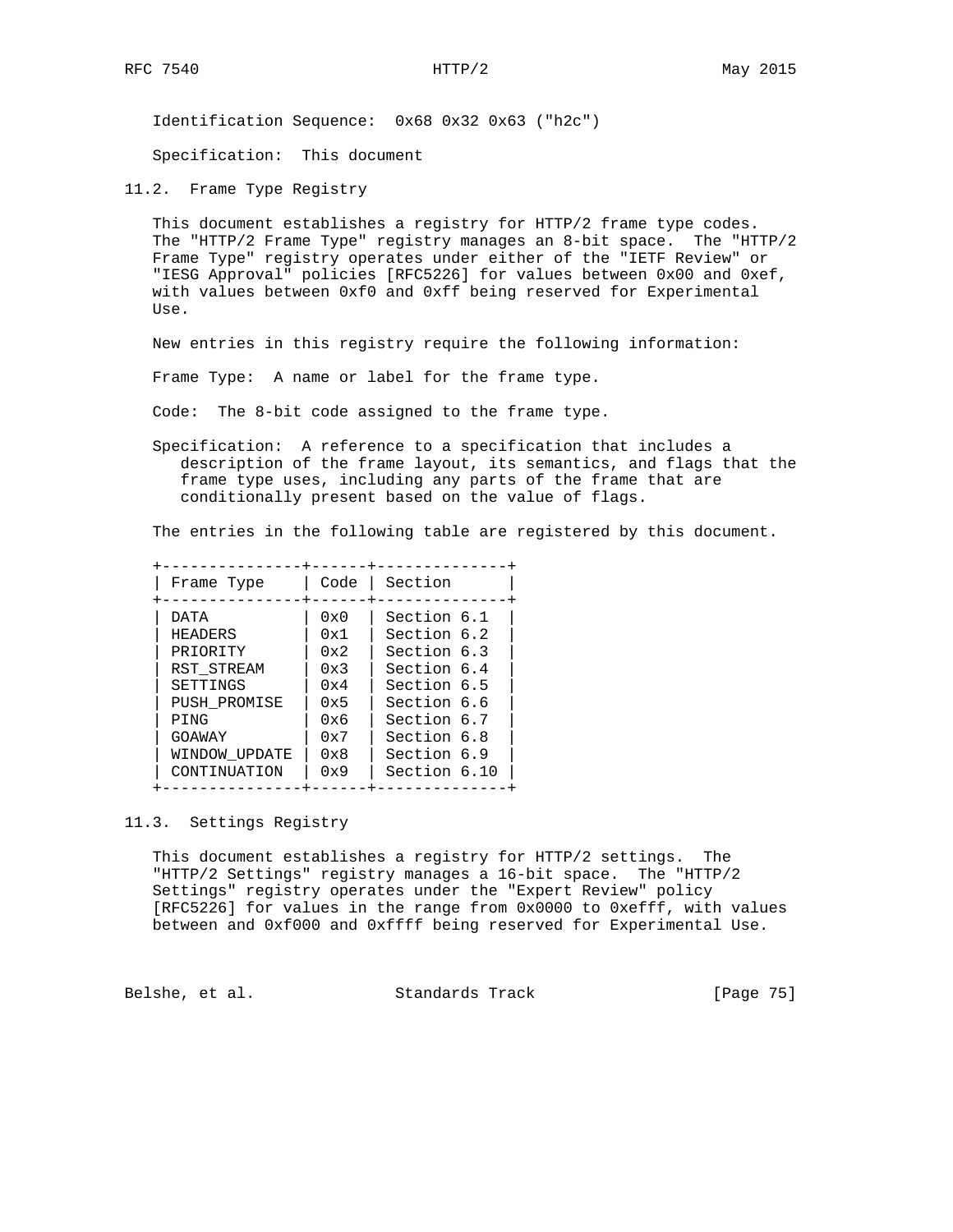New registrations are advised to provide the following information:

 Name: A symbolic name for the setting. Specifying a setting name is optional.

Code: The 16-bit code assigned to the setting.

Initial Value: An initial value for the setting.

 Specification: An optional reference to a specification that describes the use of the setting.

The entries in the following table are registered by this document.

| Name                   | Code | Initial Value | Specification |
|------------------------|------|---------------|---------------|
| HEADER TABLE SIZE      | 0x1  | 4096          | Section 6.5.2 |
| ENABLE PUSH            | 0x2  |               | Section 6.5.2 |
| MAX CONCURRENT STREAMS | 0x3  | (intinite)    | Section 6.5.2 |
| INITIAL WINDOW SIZE    | 0x4  | 65535         | Section 6.5.2 |
| MAX FRAME SIZE         | 0x5  | 16384         | Section 6.5.2 |
| MAX HEADER LIST SIZE   | 0x6  | (intfinite)   | Section 6.5.2 |

### 11.4. Error Code Registry

 This document establishes a registry for HTTP/2 error codes. The "HTTP/2 Error Code" registry manages a 32-bit space. The "HTTP/2 Error Code" registry operates under the "Expert Review" policy [RFC5226].

 Registrations for error codes are required to include a description of the error code. An expert reviewer is advised to examine new registrations for possible duplication with existing error codes. Use of existing registrations is to be encouraged, but not mandated.

New registrations are advised to provide the following information:

 Name: A name for the error code. Specifying an error code name is optional.

Code: The 32-bit error code value.

 Description: A brief description of the error code semantics, longer if no detailed specification is provided.

Belshe, et al. Standards Track [Page 76]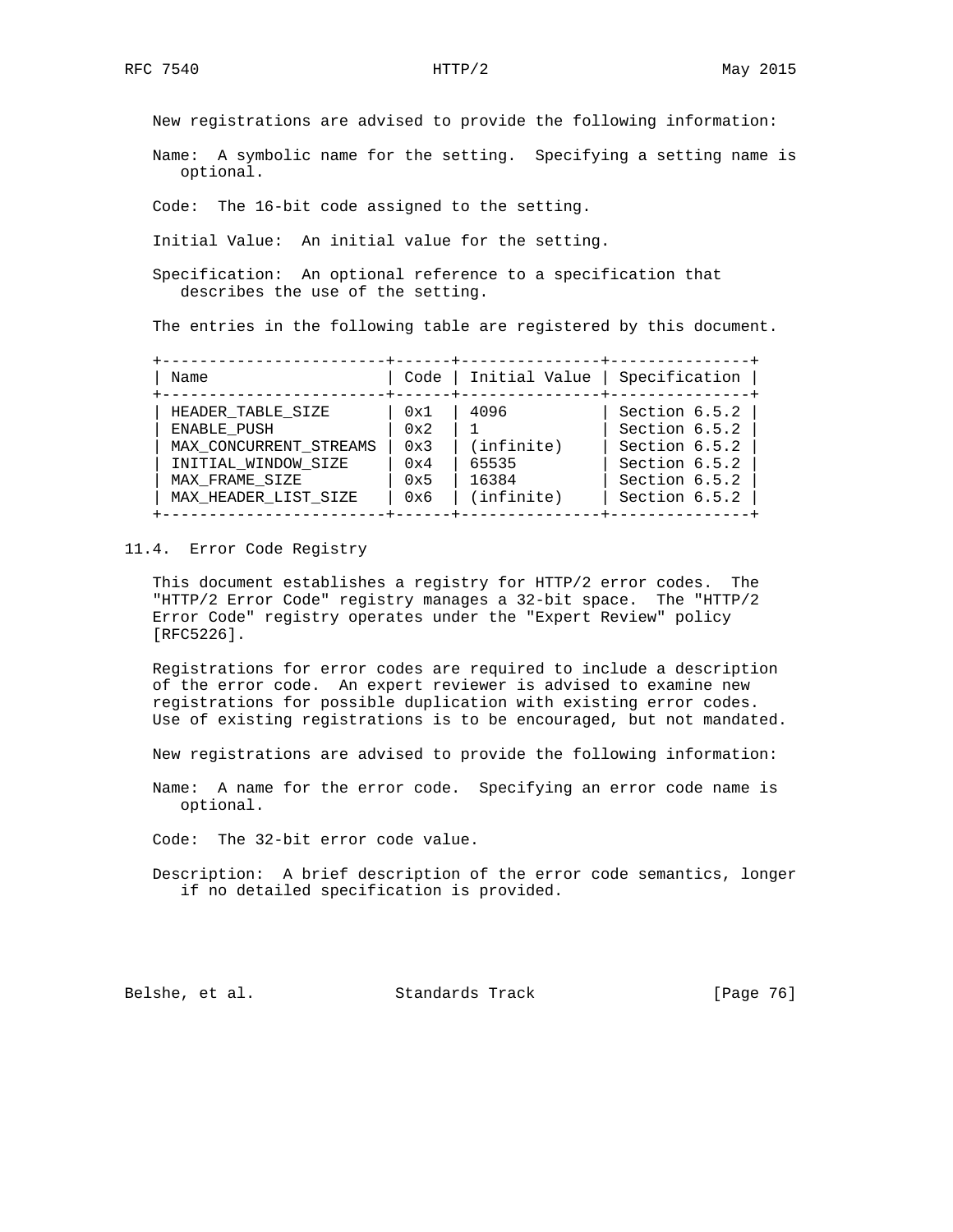Specification: An optional reference for a specification that defines the error code.

The entries in the following table are registered by this document.

| Name                       | Code                | Description                                     | Specification          |
|----------------------------|---------------------|-------------------------------------------------|------------------------|
| NO ERROR<br>PROTOCOL ERROR | $0 \times 0$<br>0x1 | Graceful shutdown<br>Protocol error<br>detected | Section 7<br>Section 7 |
| INTERNAL ERROR             | 0x2                 | Implementation fault                            | Section 7              |
| FLOW CONTROL ERROR         | 0x3                 | Flow-control limits<br>exceeded                 | Section 7              |
| SETTINGS TIMEOUT           | 0x4                 | Settings not<br>acknowledged                    | Section 7              |
| STREAM CLOSED              | 0x5                 | Frame received for<br>closed stream             | Section 7              |
| FRAME_SIZE_ERROR           | 0x6                 | Frame size incorrect                            | Section 7              |
| REFUSED STREAM             | 0x7                 | Stream not processed                            | Section 7              |
| CANCEL                     | 0x8                 | Stream cancelled                                | Section 7              |
| COMPRESSION ERROR          | 0x9                 | Compression state<br>not updated                | Section 7              |
| CONNECT ERROR              | 0xa                 | TCP connection error<br>for CONNECT method      | Section 7              |
| ENHANCE YOUR CALM          | 0x <sub>b</sub>     | Processing capacity<br>exceeded                 | Section 7              |
| INADEOUATE SECURITY        | $0 \times c$        | Negotiated TLS<br>parameters not<br>acceptable  | Section 7              |
| HTTP 1 1 REOUIRED          | 0xd                 | Use HTTP/1.1 for the<br>request                 | Section 7              |

# 11.5. HTTP2-Settings Header Field Registration

 This section registers the HTTP2-Settings header field in the "Permanent Message Header Field Names" registry [BCP90].

 Header field name: HTTP2-Settings Applicable protocol: http Status: standard Author/Change controller: IETF

Belshe, et al. Standards Track [Page 77]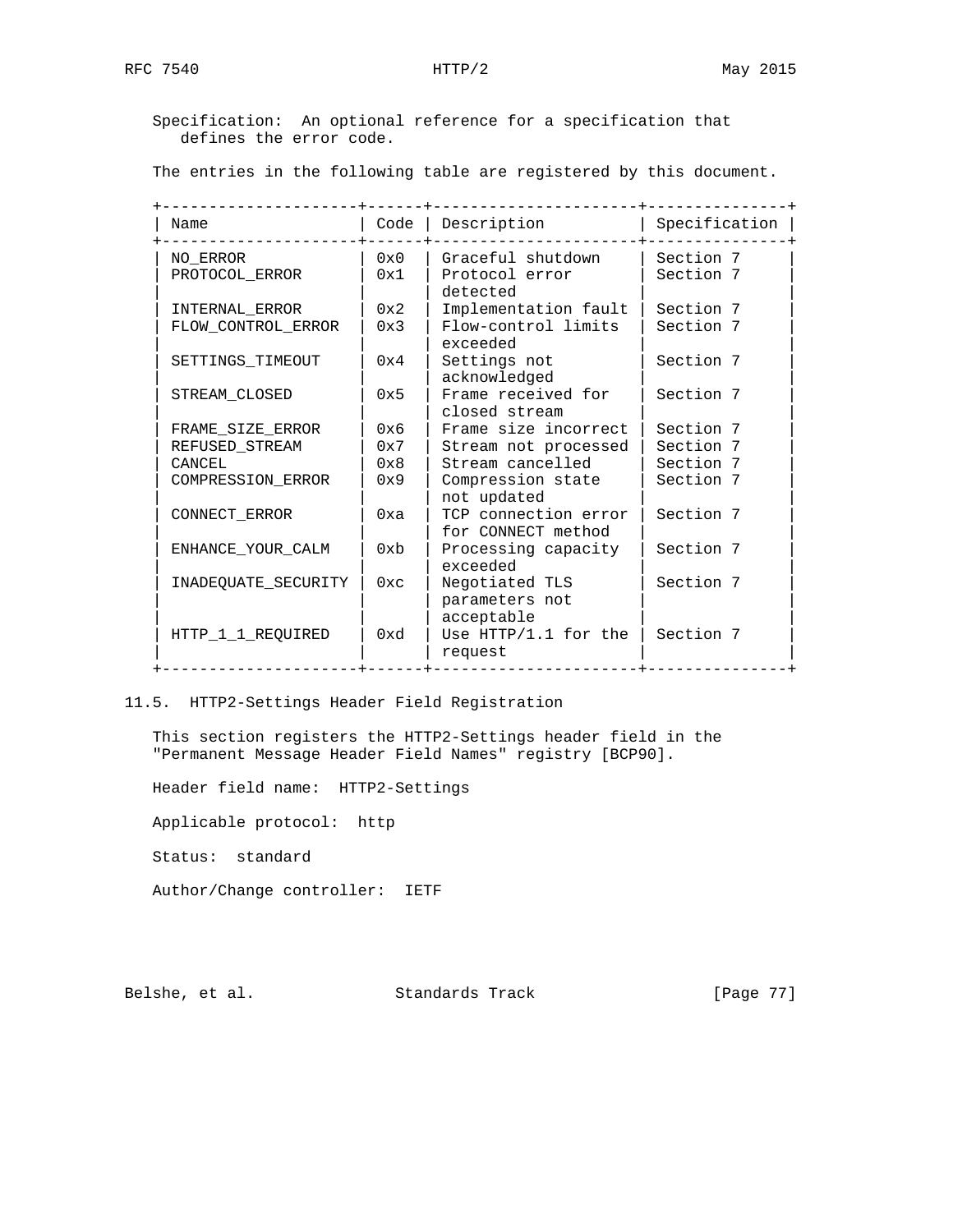Specification document(s): Section 3.2.1 of this document

 Related information: This header field is only used by an HTTP/2 client for Upgrade-based negotiation.

11.6. PRI Method Registration

 This section registers the "PRI" method in the "HTTP Method Registry" ([RFC7231], Section 8.1).

Method Name: PRI

Safe: Yes

Idempotent: Yes

Specification document(s): Section 3.5 of this document

 Related information: This method is never used by an actual client. This method will appear to be used when an HTTP/1.1 server or intermediary attempts to parse an HTTP/2 connection preface.

11.7. The 421 (Misdirected Request) HTTP Status Code

 This document registers the 421 (Misdirected Request) HTTP status code in the "HTTP Status Codes" registry ([RFC7231], Section 8.2).

Status Code: 421

Short Description: Misdirected Request

Specification: Section 9.1.2 of this document

11.8. The h2c Upgrade Token

 This document registers the "h2c" upgrade token in the "HTTP Upgrade Tokens" registry ([RFC7230], Section 8.6).

Value: h2c

Description: Hypertext Transfer Protocol version 2 (HTTP/2)

Expected Version Tokens: None

Reference: Section 3.2 of this document

Belshe, et al. Standards Track [Page 78]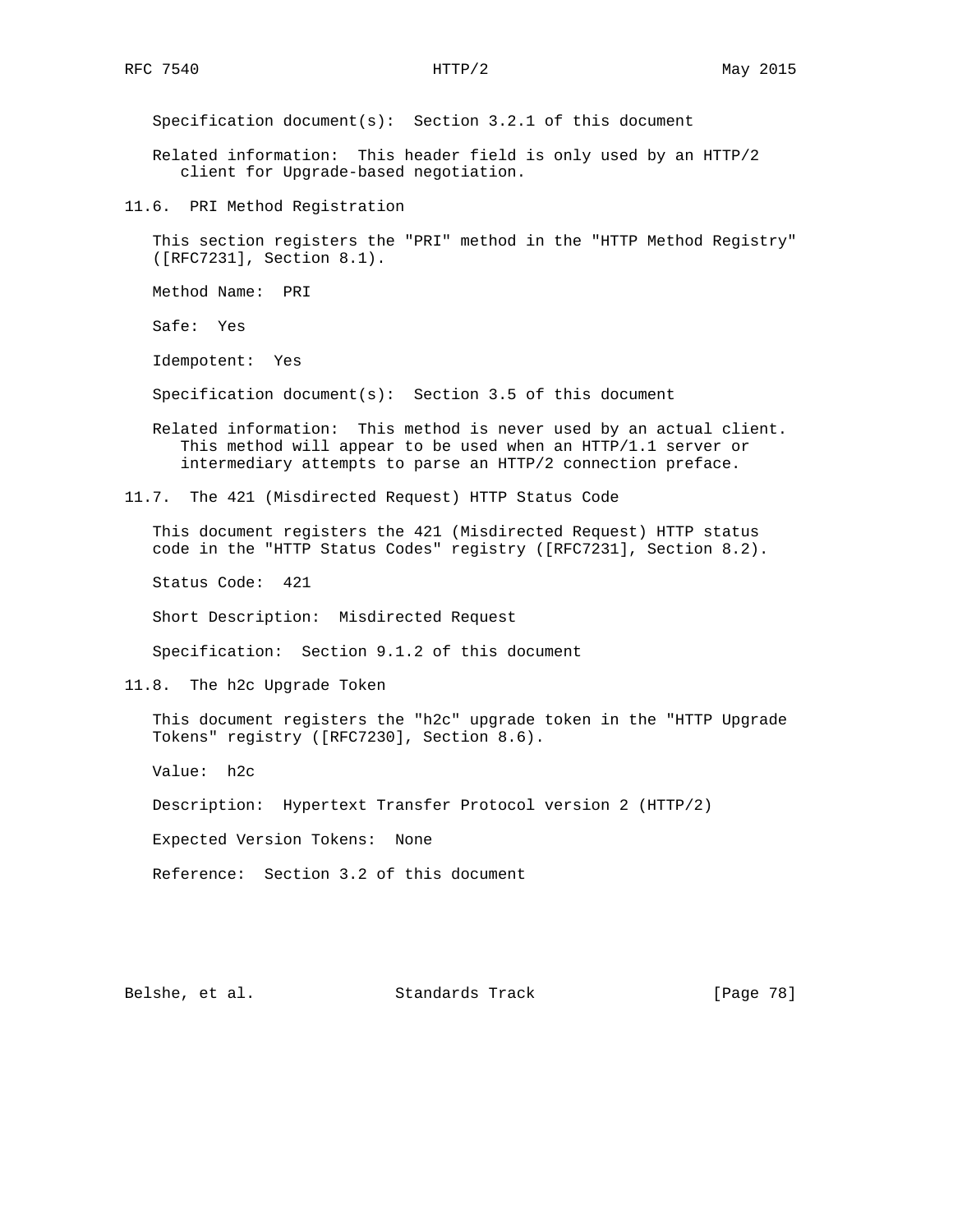# 12. References

- 12.1. Normative References
	- [COMPRESSION] Peon, R. and H. Ruellan, "HPACK: Header Compression for HTTP/2", RFC 7541, DOI 10.17487/RFC7541, May 2015, <http://www.rfc-editor.org/info/rfc7541>.
	- [COOKIE] Barth, A., "HTTP State Management Mechanism", RFC 6265, DOI 10.17487/RFC6265, April 2011, <http://www.rfc-editor.org/info/rfc6265>.
	- [FIPS186] NIST, "Digital Signature Standard (DSS)", FIPS PUB 186-4, July 2013, <http://dx.doi.org/10.6028/NIST.FIPS.186-4>.
	- [RFC2119] Bradner, S., "Key words for use in RFCs to Indicate Requirement Levels", BCP 14, RFC 2119, DOI 10.17487/ RFC2119, March 1997, <http://www.rfc-editor.org/info/rfc2119>.
	- [RFC2818] Rescorla, E., "HTTP Over TLS", RFC 2818, DOI 10.17487/ RFC2818, May 2000, <http://www.rfc-editor.org/info/rfc2818>.
	- [RFC3986] Berners-Lee, T., Fielding, R., and L. Masinter, "Uniform Resource Identifier (URI): Generic Syntax", STD 66, RFC 3986, DOI 10.17487/RFC3986, January 2005, <http://www.rfc-editor.org/info/rfc3986>.
	- [RFC4648] Josefsson, S., "The Base16, Base32, and Base64 Data Encodings", RFC 4648, DOI 10.17487/RFC4648, October 2006, <http://www.rfc-editor.org/info/rfc4648>.
	- [RFC5226] Narten, T. and H. Alvestrand, "Guidelines for Writing an IANA Considerations Section in RFCs", BCP 26, RFC 5226, DOI 10.17487/RFC5226, May 2008, <http://www.rfc-editor.org/info/rfc5226>.
	- [RFC5234] Crocker, D., Ed. and P. Overell, "Augmented BNF for Syntax Specifications: ABNF", STD 68, RFC 5234, DOI 10.17487/ RFC5234, January 2008, <http://www.rfc-editor.org/info/rfc5234>.
	- [RFC7230] Fielding, R., Ed. and J. Reschke, Ed., "Hypertext Transfer Protocol (HTTP/1.1): Message Syntax and Routing", RFC 7230, DOI 10.17487/RFC7230, June 2014, <http://www.rfc-editor.org/info/rfc7230>.

| Belshe, et al. | Standards Track | [Page 79] |  |
|----------------|-----------------|-----------|--|
|----------------|-----------------|-----------|--|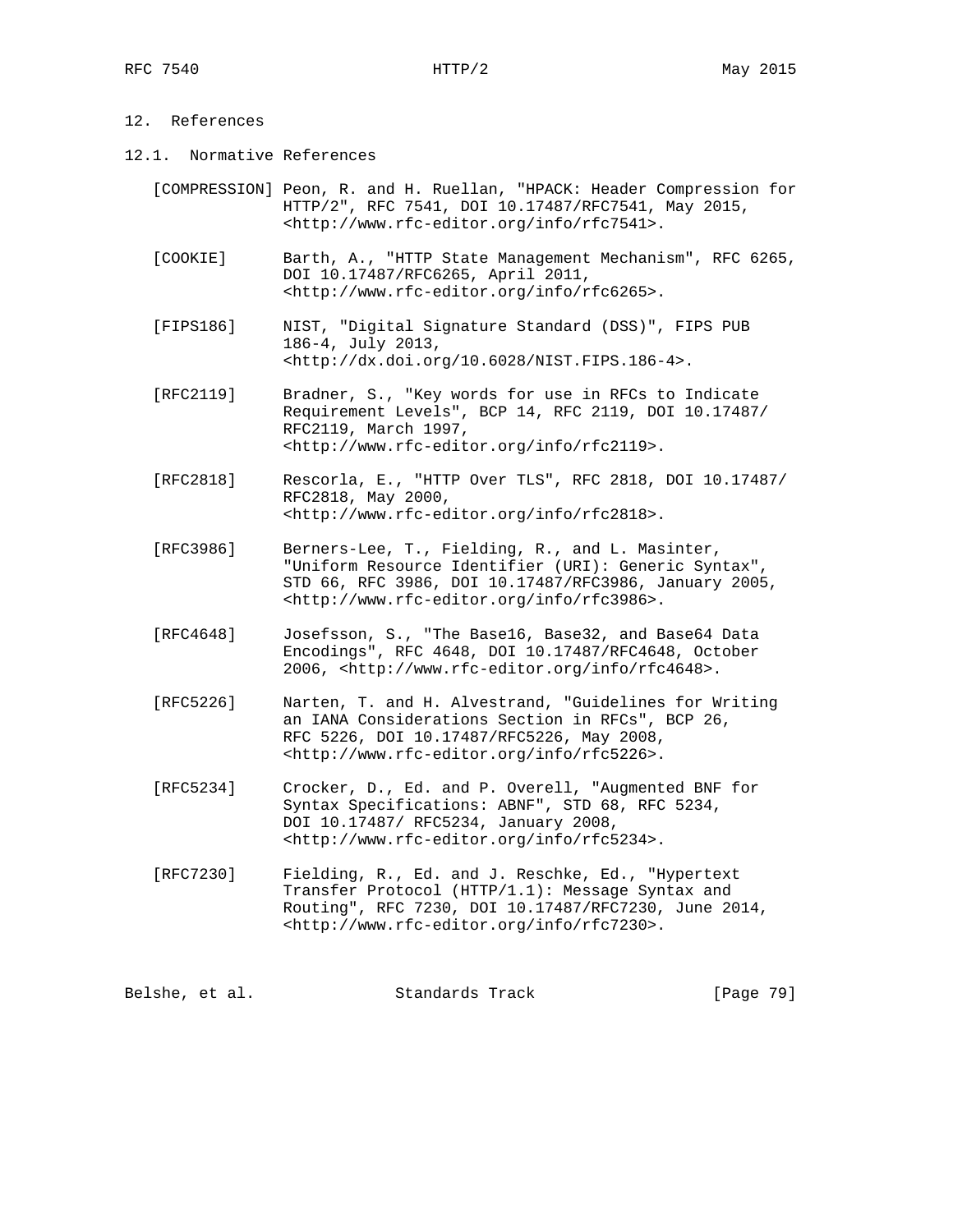- [RFC7231] Fielding, R., Ed. and J. Reschke, Ed., "Hypertext Transfer Protocol (HTTP/1.1): Semantics and Content", RFC 7231, DOI 10.17487/RFC7231, June 2014, <http://www.rfc-editor.org/info/rfc7231>.
- [RFC7232] Fielding, R., Ed. and J. Reschke, Ed., "Hypertext Transfer Protocol (HTTP/1.1): Conditional Requests", RFC 7232, DOI 10.17487/RFC7232, June 2014, <http://www.rfc-editor.org/info/rfc7232>.
- [RFC7233] Fielding, R., Ed., Lafon, Y., Ed., and J. Reschke, Ed., "Hypertext Transfer Protocol (HTTP/1.1): Range Requests", RFC 7233, DOI 10.17487/RFC7233, June 2014, <http://www.rfc-editor.org/info/rfc7233>.
- [RFC7234] Fielding, R., Ed., Nottingham, M., Ed., and J. Reschke, Ed., "Hypertext Transfer Protocol (HTTP/1.1): Caching", RFC 7234, DOI 10.17487/RFC7234, June 2014, <http://www.rfc-editor.org/info/rfc7234>.
- [RFC7235] Fielding, R., Ed. and J. Reschke, Ed., "Hypertext Transfer Protocol (HTTP/1.1): Authentication", RFC 7235, DOI 10.17487/RFC7235, June 2014, <http://www.rfc-editor.org/info/rfc7235>.
- [TCP] Postel, J., "Transmission Control Protocol", STD 7, RFC 793, DOI 10.17487/RFC0793, September 1981, <http://www.rfc-editor.org/info/rfc793>.
- [TLS-ALPN] Friedl, S., Popov, A., Langley, A., and E. Stephan, "Transport Layer Security (TLS) Application-Layer Protocol Negotiation Extension", RFC 7301, DOI 10.17487/RFC7301, July 2014, <http://www.rfc-editor.org/info/rfc7301>.
- [TLS-ECDHE] Rescorla, E., "TLS Elliptic Curve Cipher Suites with SHA-256/384 and AES Galois Counter Mode (GCM)", RFC 5289, DOI 10.17487/RFC5289, August 2008, <http://www.rfc-editor.org/info/rfc5289>.
- [TLS-EXT] Eastlake 3rd, D., "Transport Layer Security (TLS) Extensions: Extension Definitions", RFC 6066, DOI 10.17487/RFC6066, January 2011, <http://www.rfc-editor.org/info/rfc6066>.

Belshe, et al. Standards Track [Page 80]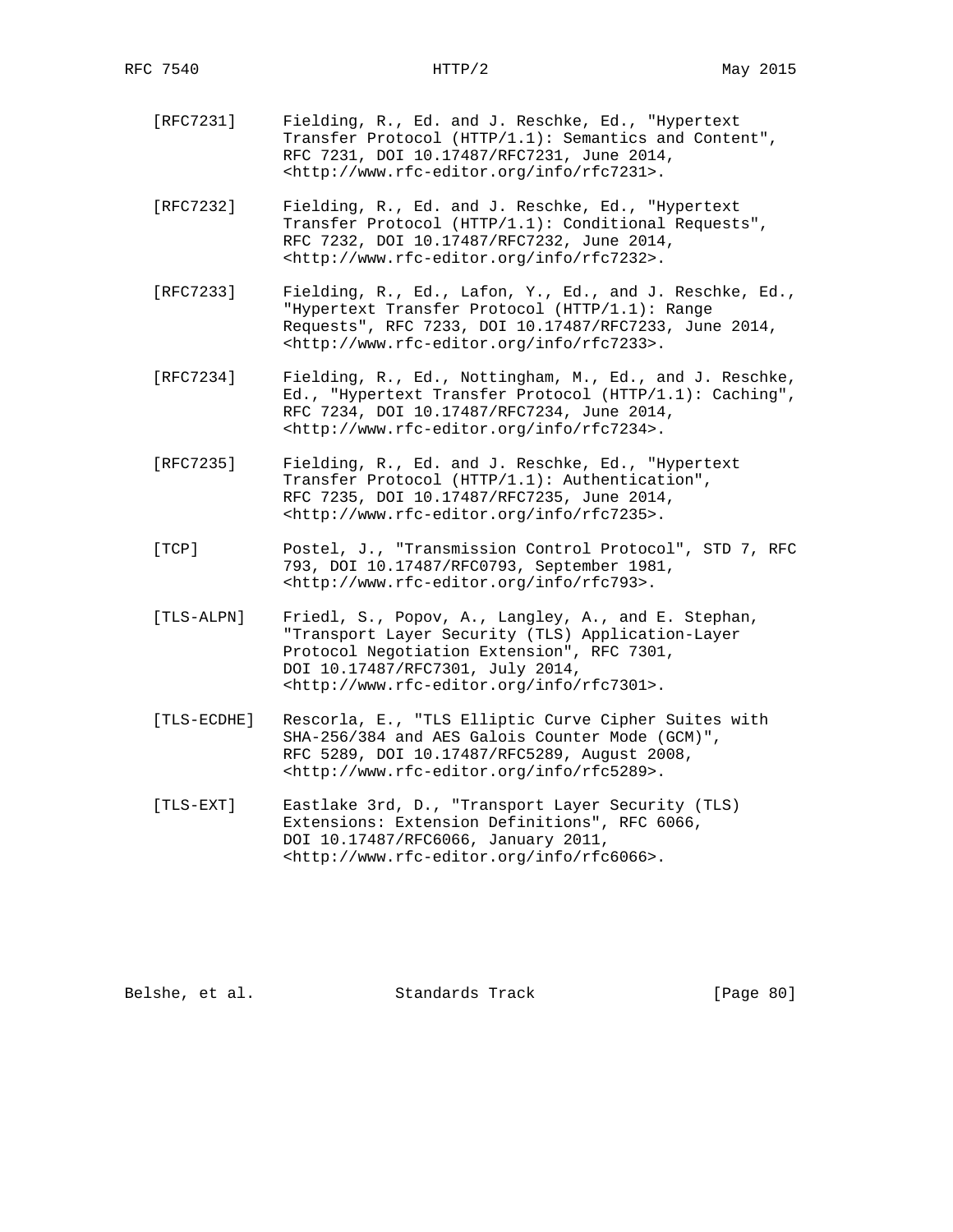[TLS12] Dierks, T. and E. Rescorla, "The Transport Layer Security (TLS) Protocol Version 1.2", RFC 5246, DOI 10.17487/ RFC5246, August 2008, <http://www.rfc-editor.org/info/rfc5246>.

# 12.2. Informative References

- [ALT-SVC] Nottingham, M., McManus, P., and J. Reschke, "HTTP Alternative Services", Work in Progress, draft-ietf httpbis-alt-svc-06, February 2015.
- [BCP90] Klyne, G., Nottingham, M., and J. Mogul, "Registration Procedures for Message Header Fields", BCP 90, RFC 3864, September 2004, <http://www.rfc-editor.org/info/bcp90>.
- [BREACH] Gluck, Y., Harris, N., and A. Prado, "BREACH: Reviving the CRIME Attack", July 2013, <http://breachattack.com/resources/ BREACH%20-%20SSL,%20gone%20in%2030%20seconds.pdf>.
- [HTML5] Hickson, I., Berjon, R., Faulkner, S., Leithead, T., Doyle Navara, E., O'Connor, E., and S. Pfeiffer, "HTML5", W3C Recommendation REC-html5-20141028, October 2014, <http://www.w3.org/TR/2014/REC-html5-20141028/>.
- [RFC3749] Hollenbeck, S., "Transport Layer Security Protocol Compression Methods", RFC 3749, DOI 10.17487/RFC3749, May 2004, <http://www.rfc-editor.org/info/rfc3749>.
- [RFC4492] Blake-Wilson, S., Bolyard, N., Gupta, V., Hawk, C., and B. Moeller, "Elliptic Curve Cryptography (ECC) Cipher Suites for Transport Layer Security (TLS)", RFC 4492, DOI 10.17487/RFC4492, May 2006, <http://www.rfc-editor.org/info/rfc4492>.
- [RFC6585] Nottingham, M. and R. Fielding, "Additional HTTP Status Codes", RFC 6585, DOI 10.17487/RFC6585, April 2012, <http://www.rfc-editor.org/info/rfc6585>.
- [RFC7323] Borman, D., Braden, B., Jacobson, V., and R. Scheffenegger, Ed., "TCP Extensions for High Performance", RFC 7323, DOI 10.17487/RFC7323, September 2014, <http://www.rfc-editor.org/info/rfc7323>.
- [TALKING] Huang, L., Chen, E., Barth, A., Rescorla, E., and C. Jackson, "Talking to Yourself for Fun and Profit", 2011, <http://w2spconf.com/2011/papers/websocket.pdf>.

| Belshe, et al. |  | Standards Track |  | [Page 81] |  |  |
|----------------|--|-----------------|--|-----------|--|--|
|----------------|--|-----------------|--|-----------|--|--|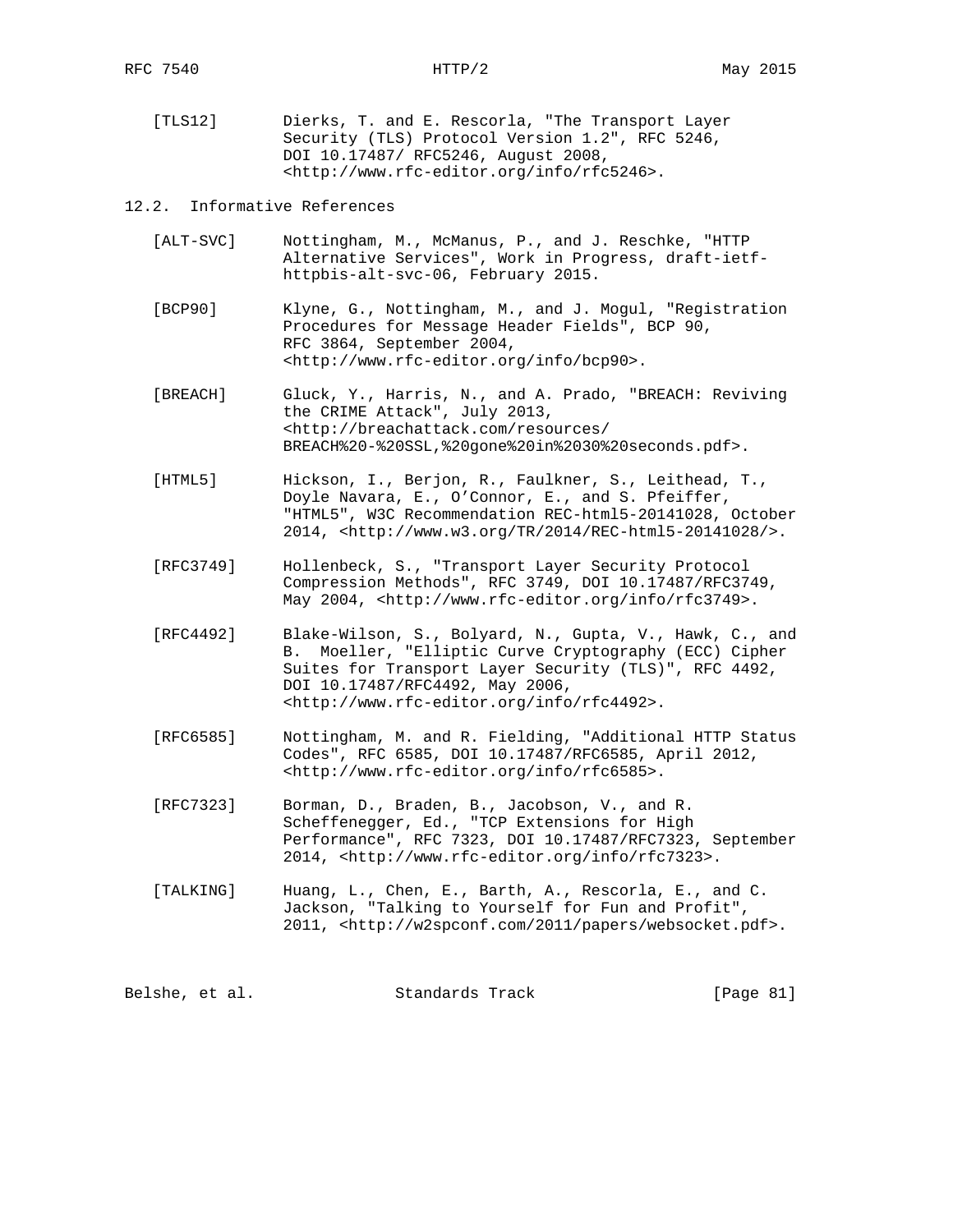[TLSBCP] Sheffer, Y., Holz, R., and P. Saint-Andre, "Recommendations for Secure Use of Transport Layer Security (TLS) and Datagram Transport Layer Security (DTLS)", BCP 195, RFC 7525, DOI 10.17487/RFC7525, May 2015, <http://www.rfc-editor.org/info/rfc7525>.

Belshe, et al. Standards Track [Page 82]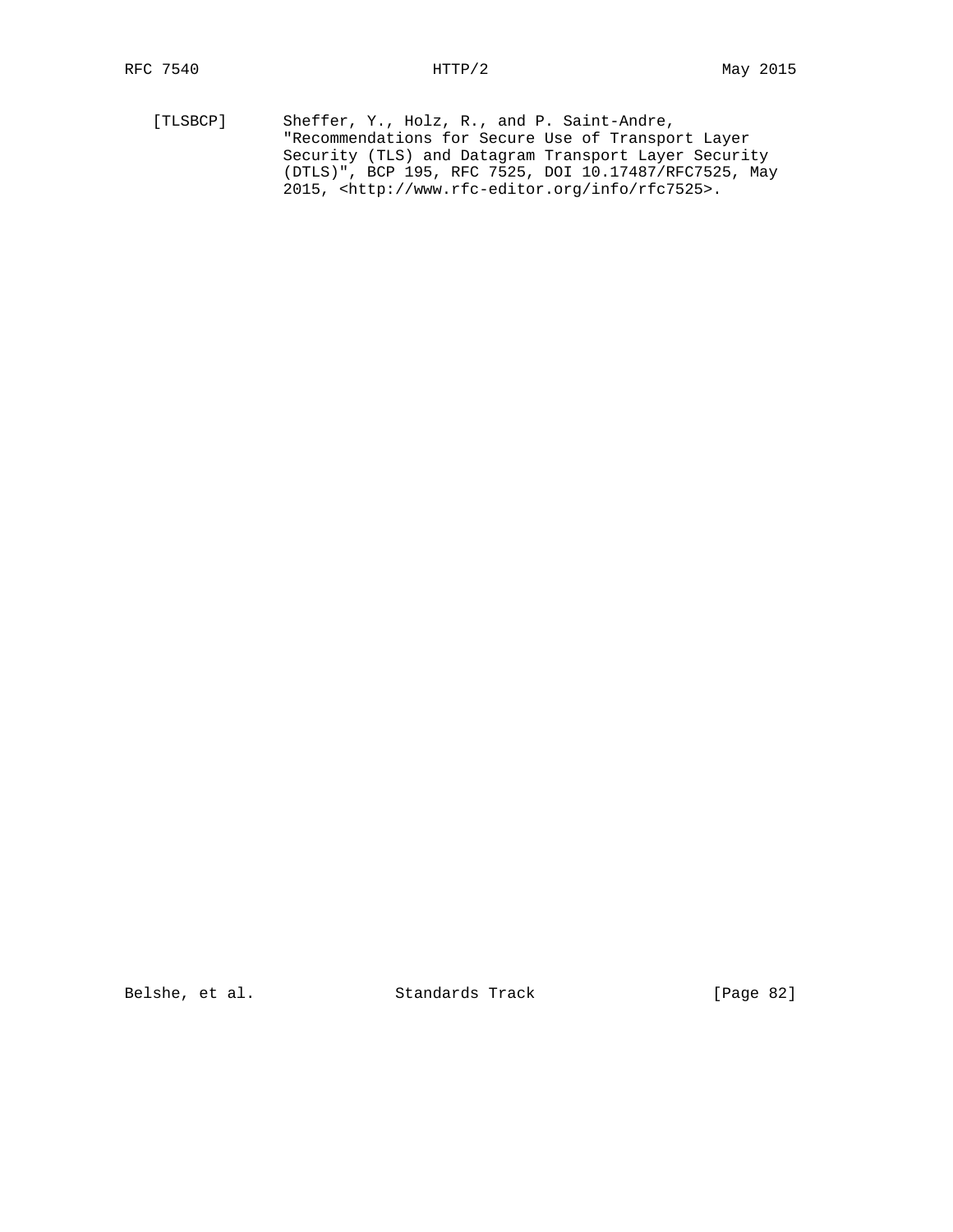Appendix A. TLS 1.2 Cipher Suite Black List

 An HTTP/2 implementation MAY treat the negotiation of any of the following cipher suites with TLS 1.2 as a connection error (Section 5.4.1) of type INADEQUATE\_SECURITY:

- o TLS\_NULL\_WITH\_NULL\_NULL
- o TLS\_RSA\_WITH\_NULL\_MD5
- o TLS\_RSA\_WITH\_NULL\_SHA
- o TLS\_RSA\_EXPORT\_WITH\_RC4\_40\_MD5
- o TLS\_RSA\_WITH\_RC4\_128\_MD5
- o TLS\_RSA\_WITH\_RC4\_128\_SHA
- o TLS\_RSA\_EXPORT\_WITH\_RC2\_CBC\_40\_MD5
- o TLS\_RSA\_WITH\_IDEA\_CBC\_SHA
- o TLS\_RSA\_EXPORT\_WITH\_DES40\_CBC\_SHA
- o TLS\_RSA\_WITH\_DES\_CBC\_SHA
- o TLS\_RSA\_WITH\_3DES\_EDE\_CBC\_SHA
- o TLS\_DH\_DSS\_EXPORT\_WITH\_DES40\_CBC\_SHA
- o TLS\_DH\_DSS\_WITH\_DES\_CBC\_SHA
- o TLS\_DH\_DSS\_WITH\_3DES\_EDE\_CBC\_SHA
- o TLS\_DH\_RSA\_EXPORT\_WITH\_DES40\_CBC\_SHA
- o TLS\_DH\_RSA\_WITH\_DES\_CBC\_SHA
- o TLS\_DH\_RSA\_WITH\_3DES\_EDE\_CBC\_SHA
- o TLS\_DHE\_DSS\_EXPORT\_WITH\_DES40\_CBC\_SHA
- o TLS\_DHE\_DSS\_WITH\_DES\_CBC\_SHA
- o TLS\_DHE\_DSS\_WITH\_3DES\_EDE\_CBC\_SHA
- o TLS\_DHE\_RSA\_EXPORT\_WITH\_DES40\_CBC\_SHA

Belshe, et al. Standards Track [Page 83]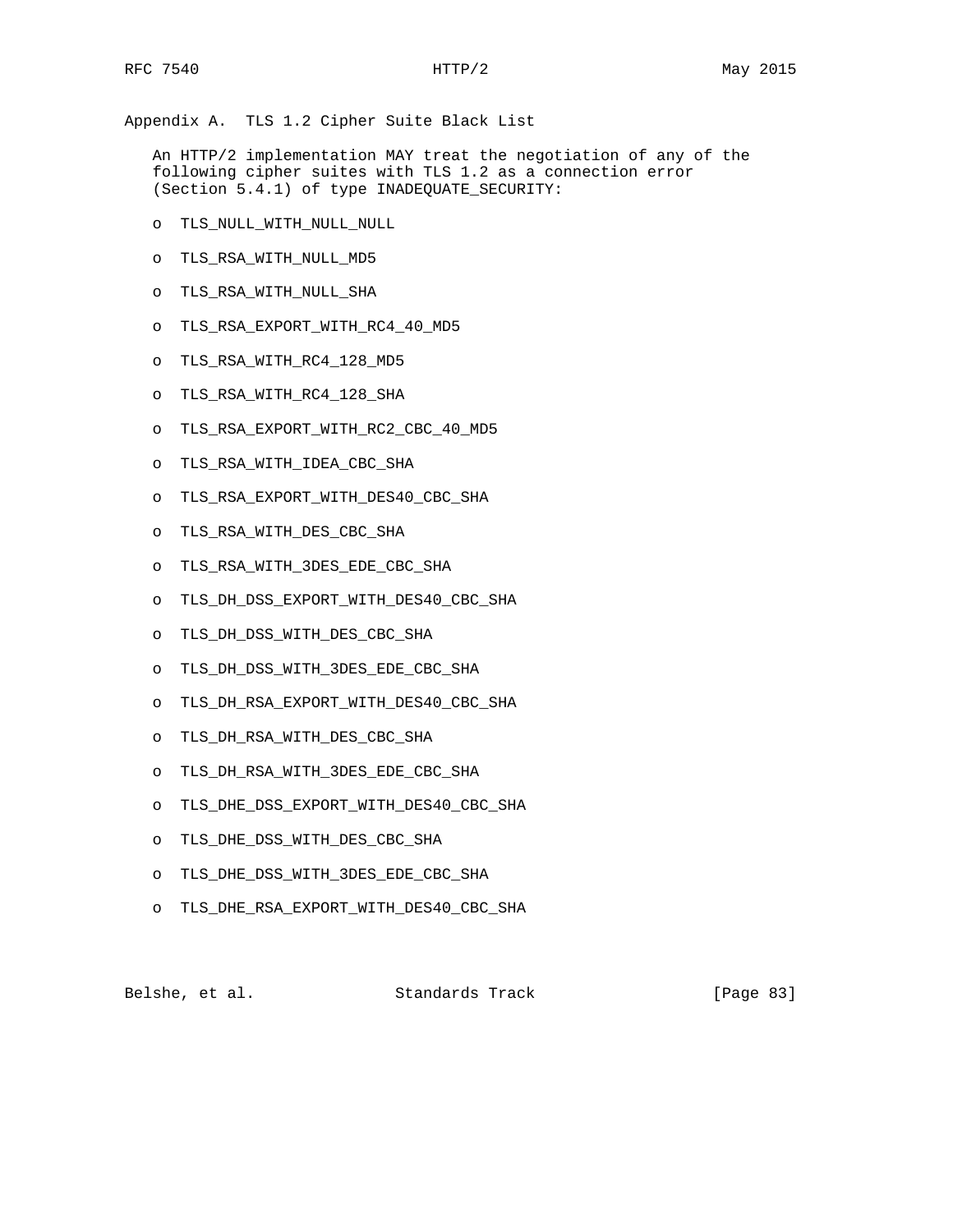- o TLS\_DHE\_RSA\_WITH\_DES\_CBC\_SHA
- o TLS\_DHE\_RSA\_WITH\_3DES\_EDE\_CBC\_SHA
- o TLS\_DH\_anon\_EXPORT\_WITH\_RC4\_40\_MD5
- o TLS\_DH\_anon\_WITH\_RC4\_128\_MD5
- o TLS\_DH\_anon\_EXPORT\_WITH\_DES40\_CBC\_SHA
- o TLS\_DH\_anon\_WITH\_DES\_CBC\_SHA
- o TLS\_DH\_anon\_WITH\_3DES\_EDE\_CBC\_SHA
- o TLS\_KRB5\_WITH\_DES\_CBC\_SHA
- o TLS\_KRB5\_WITH\_3DES\_EDE\_CBC\_SHA
- o TLS\_KRB5\_WITH\_RC4\_128\_SHA
- o TLS\_KRB5\_WITH\_IDEA\_CBC\_SHA
- o TLS\_KRB5\_WITH\_DES\_CBC\_MD5
- o TLS\_KRB5\_WITH\_3DES\_EDE\_CBC\_MD5
- o TLS\_KRB5\_WITH\_RC4\_128\_MD5
- o TLS\_KRB5\_WITH\_IDEA\_CBC\_MD5
- o TLS\_KRB5\_EXPORT\_WITH\_DES\_CBC\_40\_SHA
- o TLS\_KRB5\_EXPORT\_WITH\_RC2\_CBC\_40\_SHA
- o TLS\_KRB5\_EXPORT\_WITH\_RC4\_40\_SHA
- o TLS\_KRB5\_EXPORT\_WITH\_DES\_CBC\_40\_MD5
- o TLS\_KRB5\_EXPORT\_WITH\_RC2\_CBC\_40\_MD5
- o TLS\_KRB5\_EXPORT\_WITH\_RC4\_40\_MD5
- o TLS\_PSK\_WITH\_NULL\_SHA
- o TLS\_DHE\_PSK\_WITH\_NULL\_SHA
- o TLS\_RSA\_PSK\_WITH\_NULL\_SHA

Belshe, et al. Standards Track [Page 84]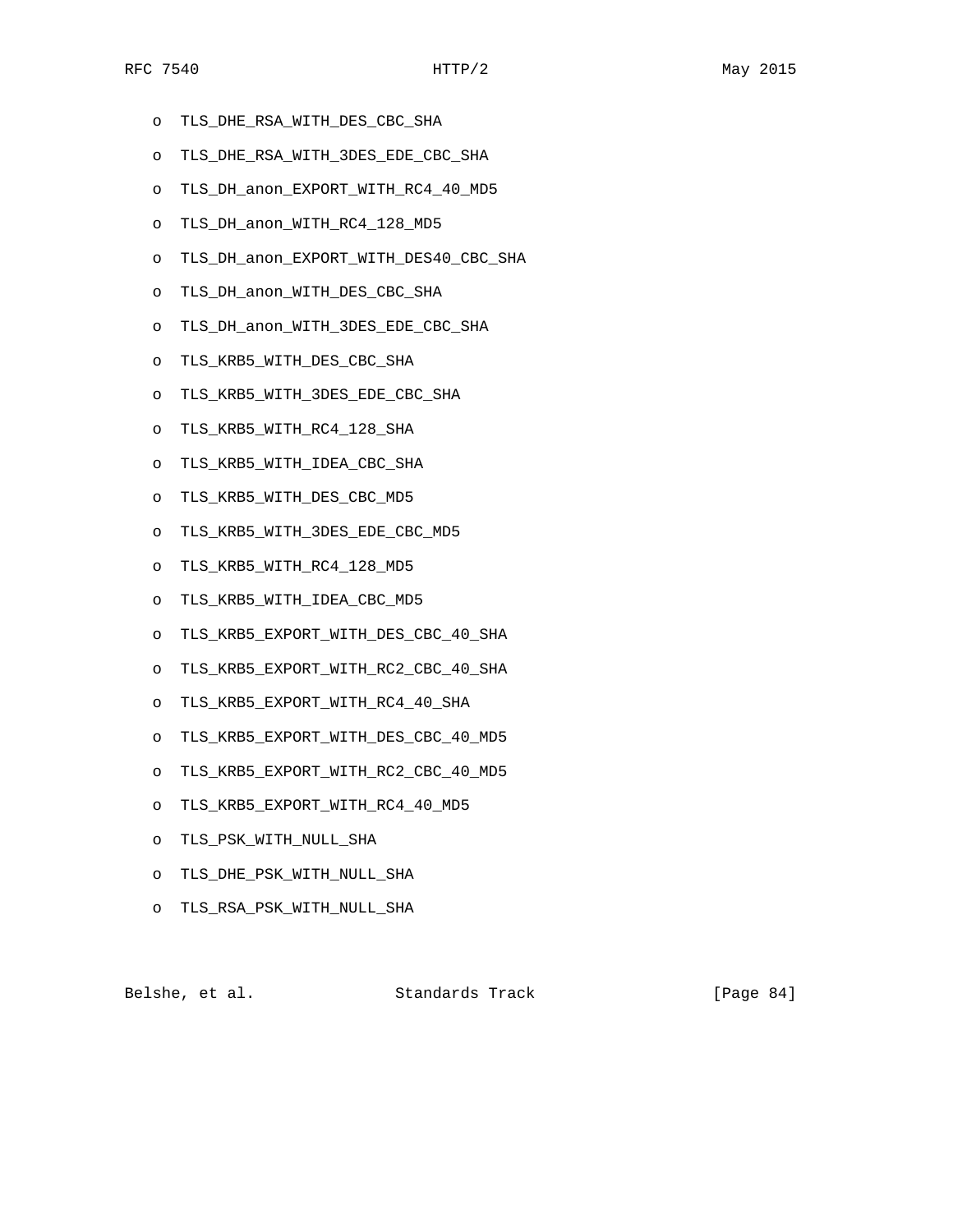- o TLS\_RSA\_WITH\_AES\_128\_CBC\_SHA
- o TLS\_DH\_DSS\_WITH\_AES\_128\_CBC\_SHA
- o TLS\_DH\_RSA\_WITH\_AES\_128\_CBC\_SHA
- o TLS\_DHE\_DSS\_WITH\_AES\_128\_CBC\_SHA
- o TLS\_DHE\_RSA\_WITH\_AES\_128\_CBC\_SHA
- o TLS\_DH\_anon\_WITH\_AES\_128\_CBC\_SHA
- o TLS\_RSA\_WITH\_AES\_256\_CBC\_SHA
- o TLS\_DH\_DSS\_WITH\_AES\_256\_CBC\_SHA
- o TLS\_DH\_RSA\_WITH\_AES\_256\_CBC\_SHA
- o TLS\_DHE\_DSS\_WITH\_AES\_256\_CBC\_SHA
- o TLS\_DHE\_RSA\_WITH\_AES\_256\_CBC\_SHA
- o TLS\_DH\_anon\_WITH\_AES\_256\_CBC\_SHA
- o TLS\_RSA\_WITH\_NULL\_SHA256
- o TLS\_RSA\_WITH\_AES\_128\_CBC\_SHA256
- o TLS\_RSA\_WITH\_AES\_256\_CBC\_SHA256
- o TLS\_DH\_DSS\_WITH\_AES\_128\_CBC\_SHA256
- o TLS\_DH\_RSA\_WITH\_AES\_128\_CBC\_SHA256
- o TLS\_DHE\_DSS\_WITH\_AES\_128\_CBC\_SHA256
- o TLS\_RSA\_WITH\_CAMELLIA\_128\_CBC\_SHA
- o TLS\_DH\_DSS\_WITH\_CAMELLIA\_128\_CBC\_SHA
- o TLS\_DH\_RSA\_WITH\_CAMELLIA\_128\_CBC\_SHA
- o TLS\_DHE\_DSS\_WITH\_CAMELLIA\_128\_CBC\_SHA
- o TLS\_DHE\_RSA\_WITH\_CAMELLIA\_128\_CBC\_SHA
- o TLS\_DH\_anon\_WITH\_CAMELLIA\_128\_CBC\_SHA

Belshe, et al. Standards Track [Page 85]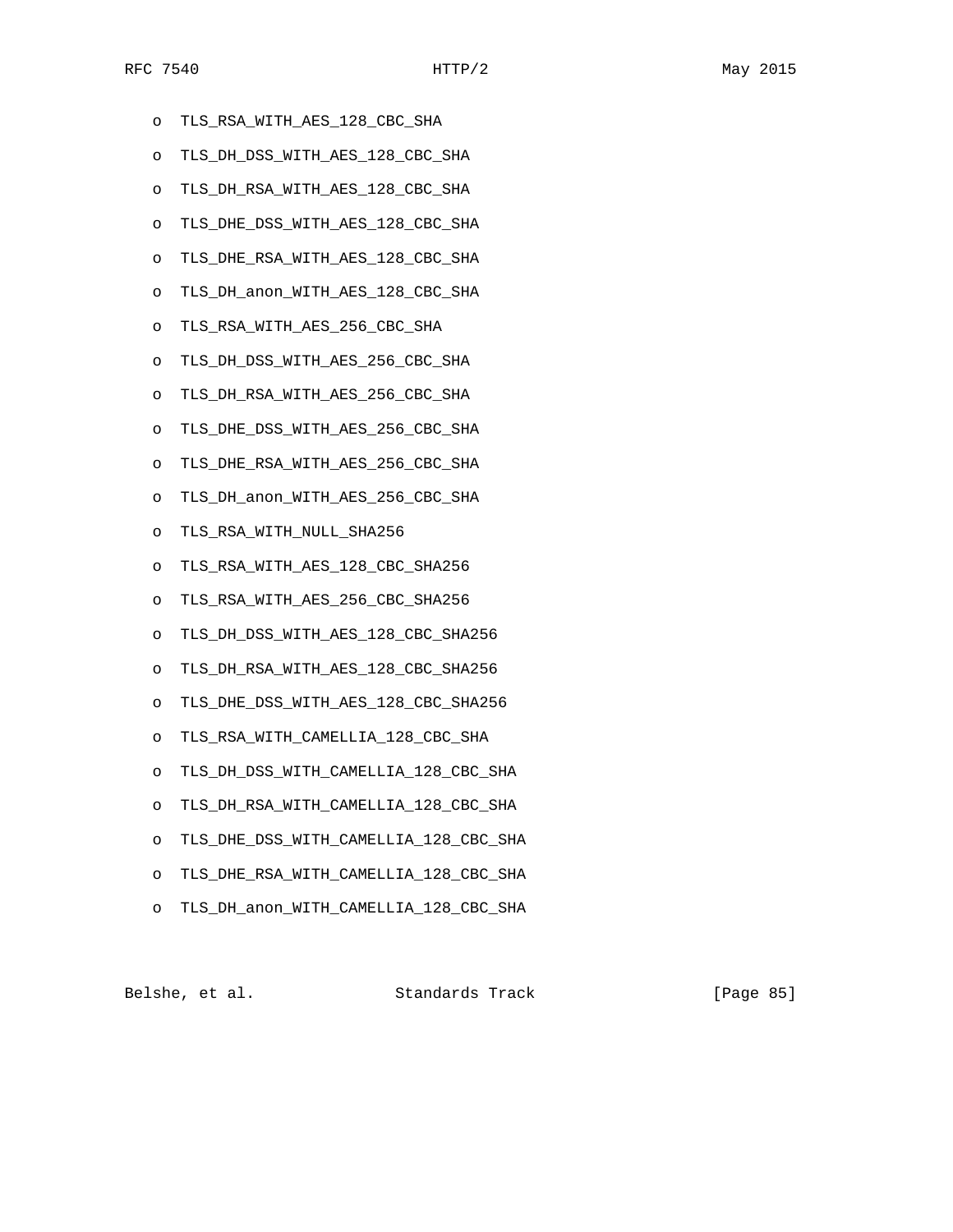- o TLS\_DHE\_RSA\_WITH\_AES\_128\_CBC\_SHA256
- o TLS\_DH\_DSS\_WITH\_AES\_256\_CBC\_SHA256
- o TLS\_DH\_RSA\_WITH\_AES\_256\_CBC\_SHA256
- o TLS\_DHE\_DSS\_WITH\_AES\_256\_CBC\_SHA256
- o TLS\_DHE\_RSA\_WITH\_AES\_256\_CBC\_SHA256
- o TLS\_DH\_anon\_WITH\_AES\_128\_CBC\_SHA256
- o TLS\_DH\_anon\_WITH\_AES\_256\_CBC\_SHA256
- o TLS\_RSA\_WITH\_CAMELLIA\_256\_CBC\_SHA
- o TLS\_DH\_DSS\_WITH\_CAMELLIA\_256\_CBC\_SHA
- o TLS\_DH\_RSA\_WITH\_CAMELLIA\_256\_CBC\_SHA
- o TLS\_DHE\_DSS\_WITH\_CAMELLIA\_256\_CBC\_SHA
- o TLS\_DHE\_RSA\_WITH\_CAMELLIA\_256\_CBC\_SHA
- o TLS\_DH\_anon\_WITH\_CAMELLIA\_256\_CBC\_SHA
- o TLS\_PSK\_WITH\_RC4\_128\_SHA
- o TLS\_PSK\_WITH\_3DES\_EDE\_CBC\_SHA
- o TLS\_PSK\_WITH\_AES\_128\_CBC\_SHA
- o TLS\_PSK\_WITH\_AES\_256\_CBC\_SHA
- o TLS\_DHE\_PSK\_WITH\_RC4\_128\_SHA
- o TLS\_DHE\_PSK\_WITH\_3DES\_EDE\_CBC\_SHA
- o TLS\_DHE\_PSK\_WITH\_AES\_128\_CBC\_SHA
- o TLS\_DHE\_PSK\_WITH\_AES\_256\_CBC\_SHA
- o TLS\_RSA\_PSK\_WITH\_RC4\_128\_SHA
- o TLS\_RSA\_PSK\_WITH\_3DES\_EDE\_CBC\_SHA
- o TLS\_RSA\_PSK\_WITH\_AES\_128\_CBC\_SHA

Belshe, et al. Standards Track [Page 86]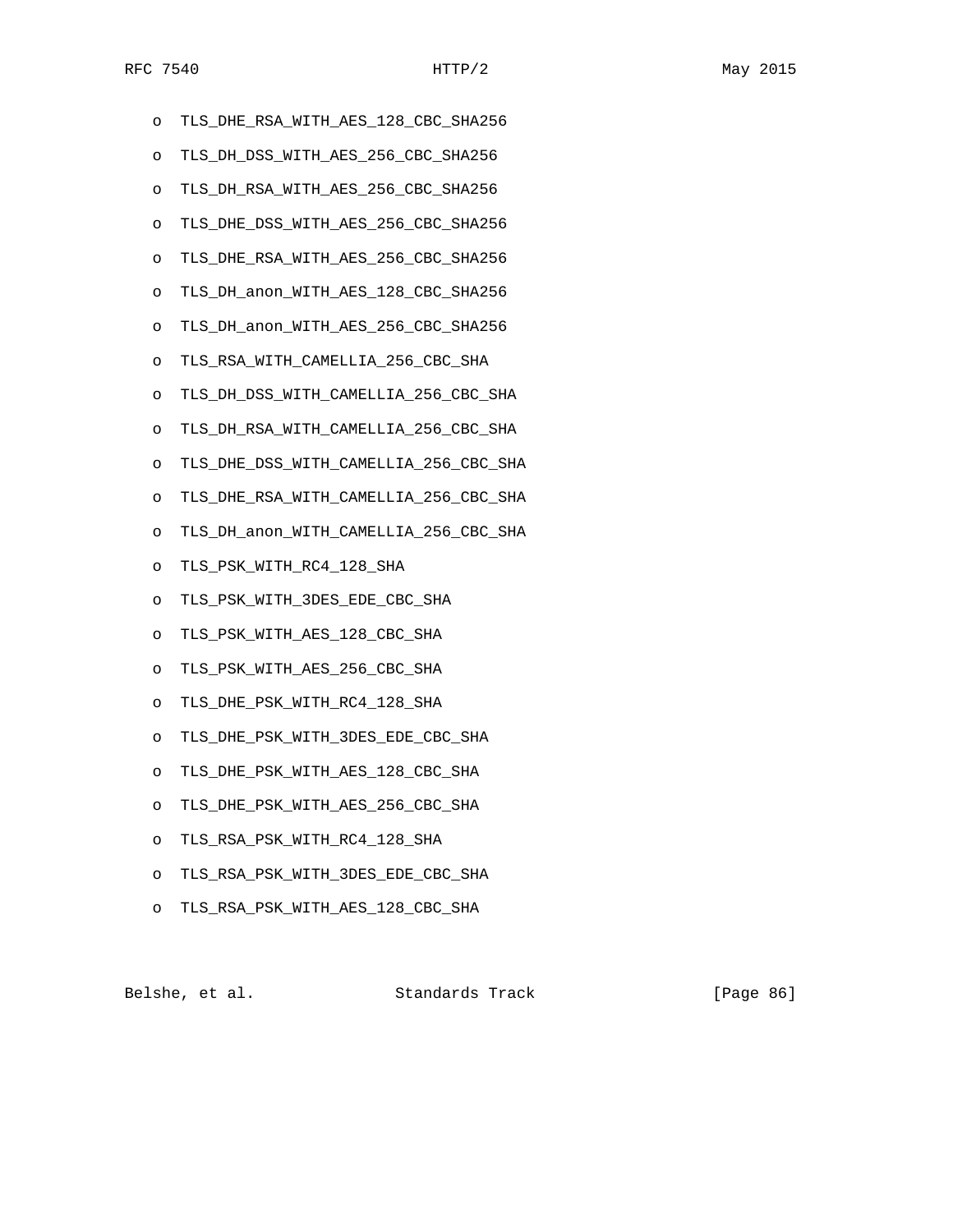- o TLS\_RSA\_PSK\_WITH\_AES\_256\_CBC\_SHA
- o TLS\_RSA\_WITH\_SEED\_CBC\_SHA
- o TLS\_DH\_DSS\_WITH\_SEED\_CBC\_SHA
- o TLS\_DH\_RSA\_WITH\_SEED\_CBC\_SHA
- o TLS\_DHE\_DSS\_WITH\_SEED\_CBC\_SHA
- o TLS\_DHE\_RSA\_WITH\_SEED\_CBC\_SHA
- o TLS\_DH\_anon\_WITH\_SEED\_CBC\_SHA
- o TLS\_RSA\_WITH\_AES\_128\_GCM\_SHA256
- o TLS\_RSA\_WITH\_AES\_256\_GCM\_SHA384
- o TLS\_DH\_RSA\_WITH\_AES\_128\_GCM\_SHA256
- o TLS\_DH\_RSA\_WITH\_AES\_256\_GCM\_SHA384
- o TLS\_DH\_DSS\_WITH\_AES\_128\_GCM\_SHA256
- o TLS\_DH\_DSS\_WITH\_AES\_256\_GCM\_SHA384
- o TLS\_DH\_anon\_WITH\_AES\_128\_GCM\_SHA256
- o TLS\_DH\_anon\_WITH\_AES\_256\_GCM\_SHA384
- o TLS\_PSK\_WITH\_AES\_128\_GCM\_SHA256
- o TLS\_PSK\_WITH\_AES\_256\_GCM\_SHA384
- o TLS\_RSA\_PSK\_WITH\_AES\_128\_GCM\_SHA256
- o TLS\_RSA\_PSK\_WITH\_AES\_256\_GCM\_SHA384
- o TLS\_PSK\_WITH\_AES\_128\_CBC\_SHA256
- o TLS\_PSK\_WITH\_AES\_256\_CBC\_SHA384
- o TLS\_PSK\_WITH\_NULL\_SHA256
- o TLS\_PSK\_WITH\_NULL\_SHA384
- o TLS\_DHE\_PSK\_WITH\_AES\_128\_CBC\_SHA256

Belshe, et al. Standards Track [Page 87]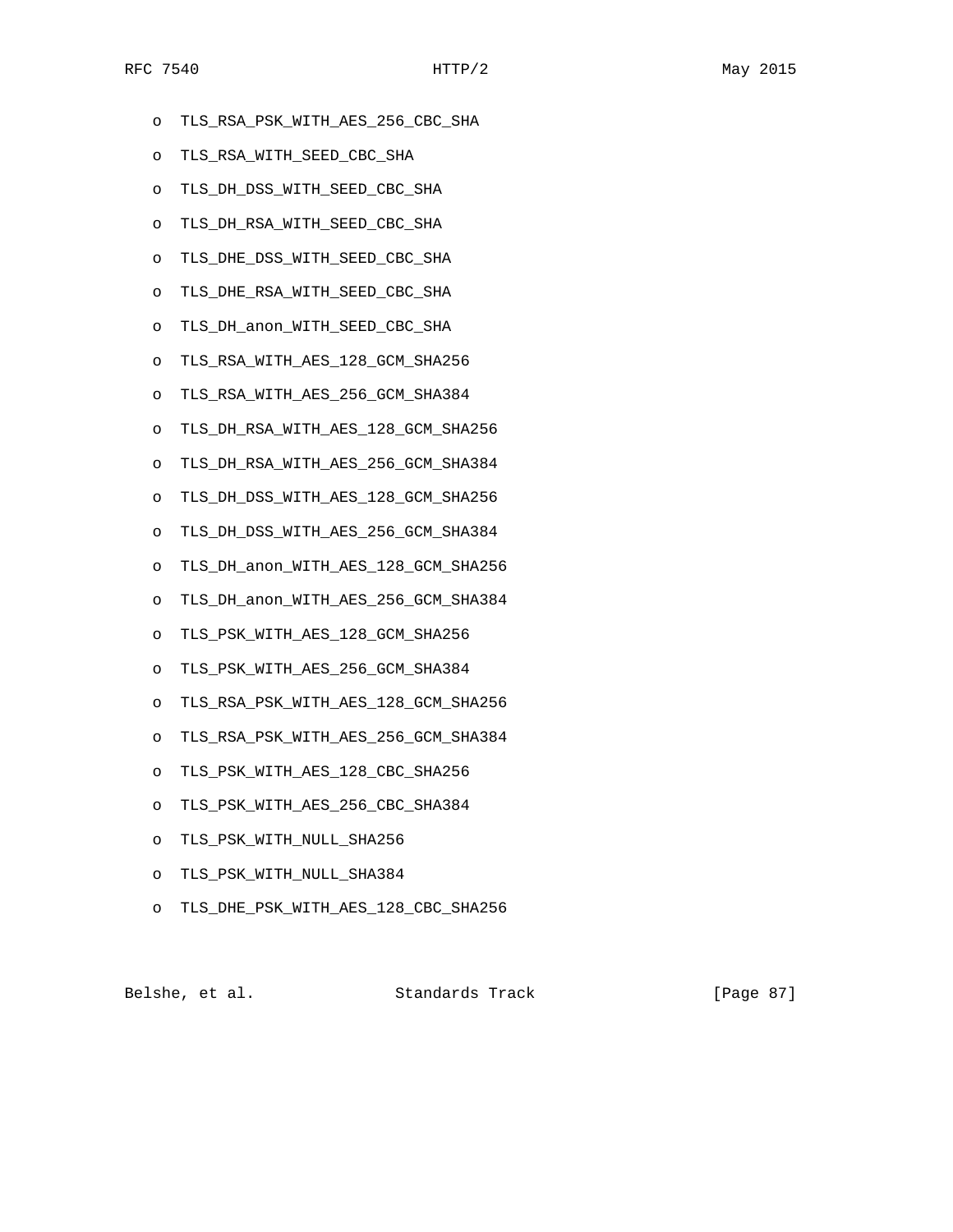- o TLS\_DHE\_PSK\_WITH\_AES\_256\_CBC\_SHA384
- o TLS\_DHE\_PSK\_WITH\_NULL\_SHA256
- o TLS\_DHE\_PSK\_WITH\_NULL\_SHA384
- o TLS\_RSA\_PSK\_WITH\_AES\_128\_CBC\_SHA256
- o TLS\_RSA\_PSK\_WITH\_AES\_256\_CBC\_SHA384
- o TLS\_RSA\_PSK\_WITH\_NULL\_SHA256
- o TLS\_RSA\_PSK\_WITH\_NULL\_SHA384
- o TLS\_RSA\_WITH\_CAMELLIA\_128\_CBC\_SHA256
- o TLS\_DH\_DSS\_WITH\_CAMELLIA\_128\_CBC\_SHA256
- o TLS\_DH\_RSA\_WITH\_CAMELLIA\_128\_CBC\_SHA256
- o TLS\_DHE\_DSS\_WITH\_CAMELLIA\_128\_CBC\_SHA256
- o TLS\_DHE\_RSA\_WITH\_CAMELLIA\_128\_CBC\_SHA256
- o TLS\_DH\_anon\_WITH\_CAMELLIA\_128\_CBC\_SHA256
- o TLS\_RSA\_WITH\_CAMELLIA\_256\_CBC\_SHA256
- o TLS\_DH\_DSS\_WITH\_CAMELLIA\_256\_CBC\_SHA256
- o TLS\_DH\_RSA\_WITH\_CAMELLIA\_256\_CBC\_SHA256
- o TLS\_DHE\_DSS\_WITH\_CAMELLIA\_256\_CBC\_SHA256
- o TLS\_DHE\_RSA\_WITH\_CAMELLIA\_256\_CBC\_SHA256
- o TLS\_DH\_anon\_WITH\_CAMELLIA\_256\_CBC\_SHA256
- o TLS\_EMPTY\_RENEGOTIATION\_INFO\_SCSV
- o TLS\_ECDH\_ECDSA\_WITH\_NULL\_SHA
- o TLS\_ECDH\_ECDSA\_WITH\_RC4\_128\_SHA
- o TLS\_ECDH\_ECDSA\_WITH\_3DES\_EDE\_CBC\_SHA
- o TLS\_ECDH\_ECDSA\_WITH\_AES\_128\_CBC\_SHA

Belshe, et al. Standards Track [Page 88]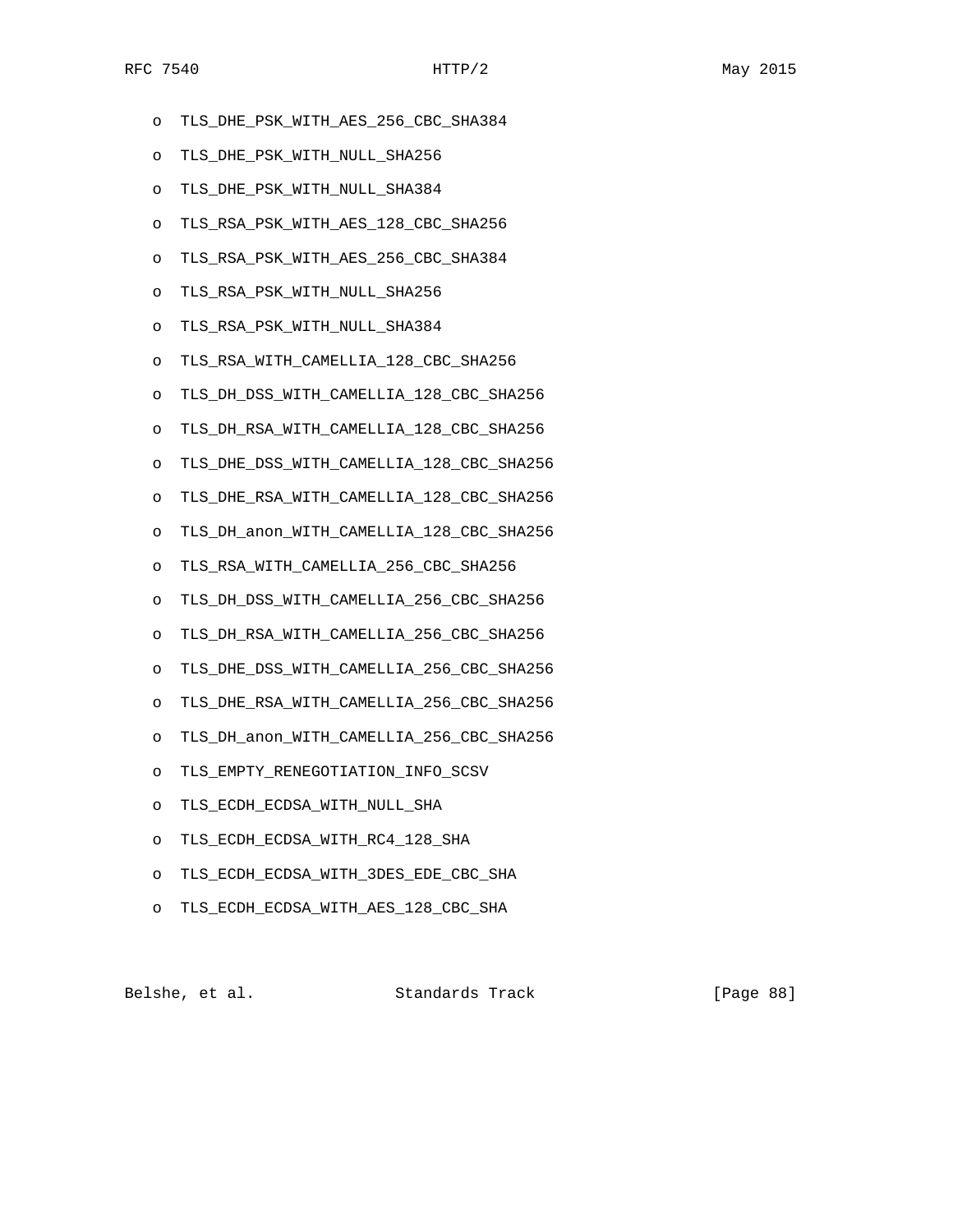- o TLS\_ECDH\_ECDSA\_WITH\_AES\_256\_CBC\_SHA
- o TLS\_ECDHE\_ECDSA\_WITH\_NULL\_SHA
- o TLS\_ECDHE\_ECDSA\_WITH\_RC4\_128\_SHA
- o TLS\_ECDHE\_ECDSA\_WITH\_3DES\_EDE\_CBC\_SHA
- o TLS\_ECDHE\_ECDSA\_WITH\_AES\_128\_CBC\_SHA
- o TLS\_ECDHE\_ECDSA\_WITH\_AES\_256\_CBC\_SHA
- o TLS\_ECDH\_RSA\_WITH\_NULL\_SHA
- o TLS\_ECDH\_RSA\_WITH\_RC4\_128\_SHA
- o TLS\_ECDH\_RSA\_WITH\_3DES\_EDE\_CBC\_SHA
- o TLS\_ECDH\_RSA\_WITH\_AES\_128\_CBC\_SHA
- o TLS\_ECDH\_RSA\_WITH\_AES\_256\_CBC\_SHA
- o TLS\_ECDHE\_RSA\_WITH\_NULL\_SHA
- o TLS\_ECDHE\_RSA\_WITH\_RC4\_128\_SHA
- o TLS\_ECDHE\_RSA\_WITH\_3DES\_EDE\_CBC\_SHA
- o TLS\_ECDHE\_RSA\_WITH\_AES\_128\_CBC\_SHA
- o TLS\_ECDHE\_RSA\_WITH\_AES\_256\_CBC\_SHA
- o TLS\_ECDH\_anon\_WITH\_NULL\_SHA
- o TLS\_ECDH\_anon\_WITH\_RC4\_128\_SHA
- o TLS\_ECDH\_anon\_WITH\_3DES\_EDE\_CBC\_SHA
- o TLS\_ECDH\_anon\_WITH\_AES\_128\_CBC\_SHA
- o TLS\_ECDH\_anon\_WITH\_AES\_256\_CBC\_SHA
- o TLS\_SRP\_SHA\_WITH\_3DES\_EDE\_CBC\_SHA
- o TLS\_SRP\_SHA\_RSA\_WITH\_3DES\_EDE\_CBC\_SHA
- o TLS\_SRP\_SHA\_DSS\_WITH\_3DES\_EDE\_CBC\_SHA

Belshe, et al. Standards Track [Page 89]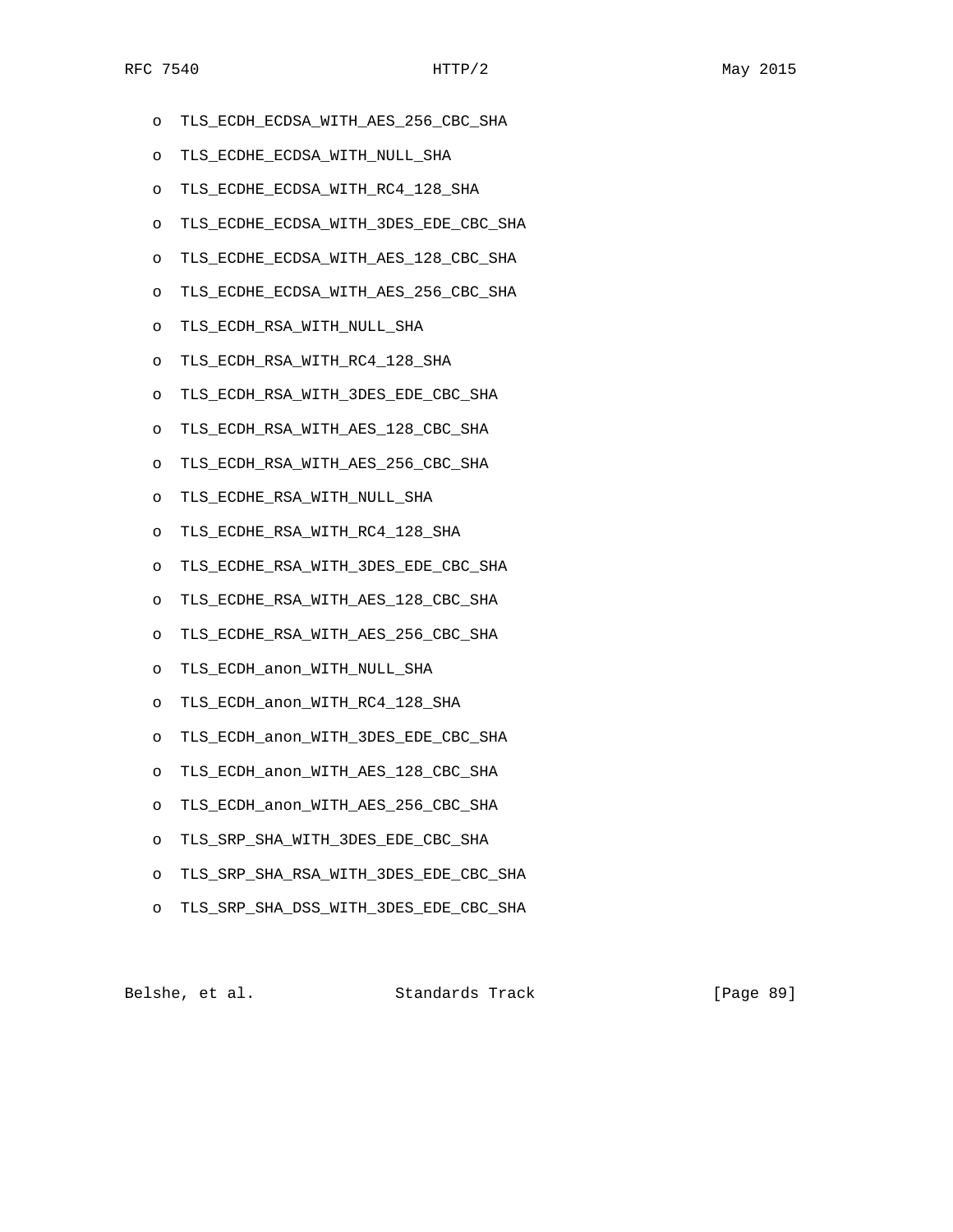- o TLS\_SRP\_SHA\_WITH\_AES\_128\_CBC\_SHA
- o TLS\_SRP\_SHA\_RSA\_WITH\_AES\_128\_CBC\_SHA
- o TLS\_SRP\_SHA\_DSS\_WITH\_AES\_128\_CBC\_SHA
- o TLS\_SRP\_SHA\_WITH\_AES\_256\_CBC\_SHA
- o TLS\_SRP\_SHA\_RSA\_WITH\_AES\_256\_CBC\_SHA
- o TLS\_SRP\_SHA\_DSS\_WITH\_AES\_256\_CBC\_SHA
- o TLS\_ECDHE\_ECDSA\_WITH\_AES\_128\_CBC\_SHA256
- o TLS\_ECDHE\_ECDSA\_WITH\_AES\_256\_CBC\_SHA384
- o TLS\_ECDH\_ECDSA\_WITH\_AES\_128\_CBC\_SHA256
- o TLS\_ECDH\_ECDSA\_WITH\_AES\_256\_CBC\_SHA384
- o TLS\_ECDHE\_RSA\_WITH\_AES\_128\_CBC\_SHA256
- o TLS\_ECDHE\_RSA\_WITH\_AES\_256\_CBC\_SHA384
- o TLS\_ECDH\_RSA\_WITH\_AES\_128\_CBC\_SHA256
- o TLS\_ECDH\_RSA\_WITH\_AES\_256\_CBC\_SHA384
- o TLS\_ECDH\_ECDSA\_WITH\_AES\_128\_GCM\_SHA256
- o TLS\_ECDH\_ECDSA\_WITH\_AES\_256\_GCM\_SHA384
- o TLS\_ECDH\_RSA\_WITH\_AES\_128\_GCM\_SHA256
- o TLS\_ECDH\_RSA\_WITH\_AES\_256\_GCM\_SHA384
- o TLS\_ECDHE\_PSK\_WITH\_RC4\_128\_SHA
- o TLS\_ECDHE\_PSK\_WITH\_3DES\_EDE\_CBC\_SHA
- o TLS\_ECDHE\_PSK\_WITH\_AES\_128\_CBC\_SHA
- o TLS\_ECDHE\_PSK\_WITH\_AES\_256\_CBC\_SHA
- o TLS\_ECDHE\_PSK\_WITH\_AES\_128\_CBC\_SHA256
- o TLS\_ECDHE\_PSK\_WITH\_AES\_256\_CBC\_SHA384

| Belshe, et al. | Standards Track | [Page 90] |
|----------------|-----------------|-----------|
|----------------|-----------------|-----------|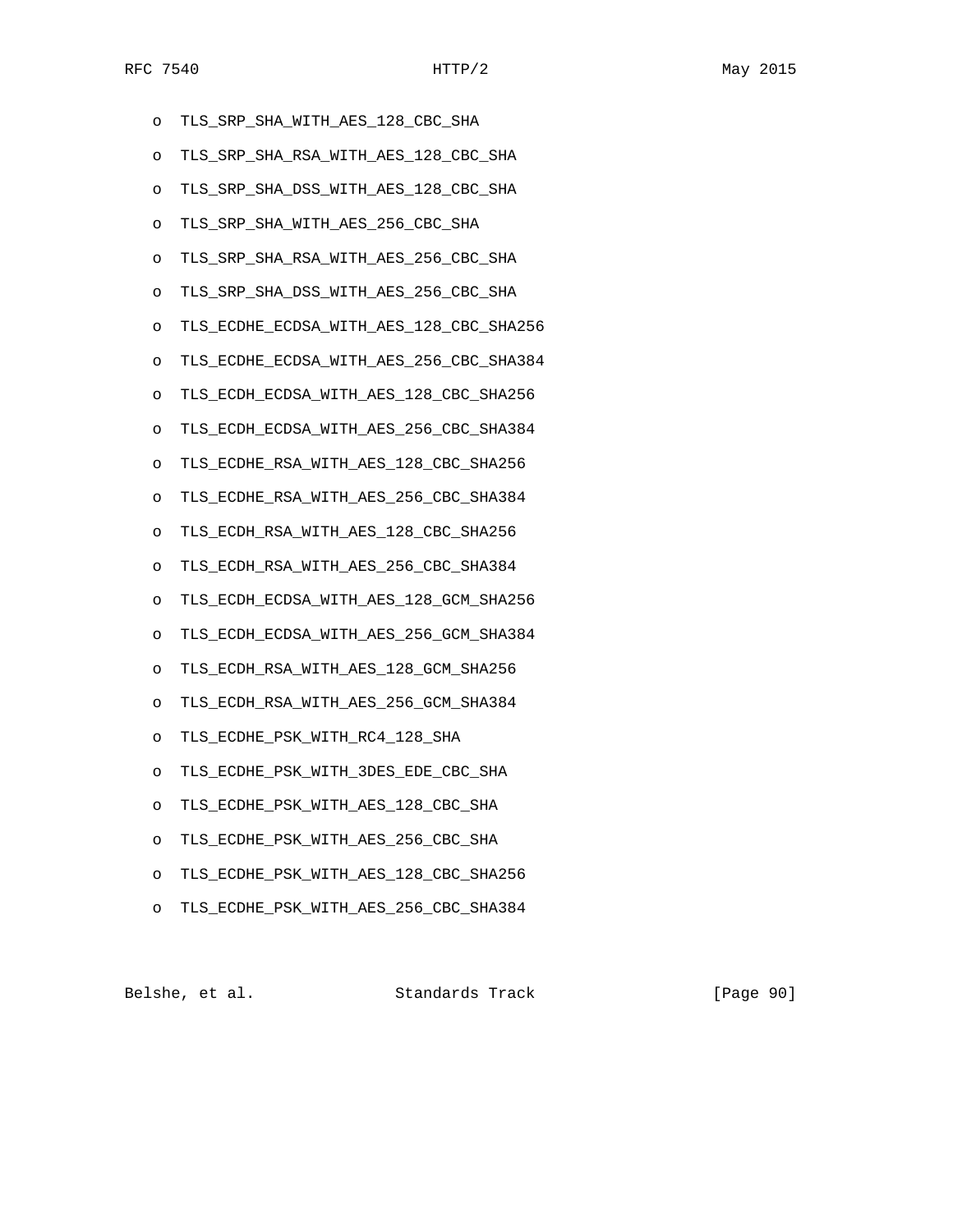- o TLS\_ECDHE\_PSK\_WITH\_NULL\_SHA
- o TLS\_ECDHE\_PSK\_WITH\_NULL\_SHA256
- o TLS\_ECDHE\_PSK\_WITH\_NULL\_SHA384
- o TLS\_RSA\_WITH\_ARIA\_128\_CBC\_SHA256
- o TLS\_RSA\_WITH\_ARIA\_256\_CBC\_SHA384
- o TLS\_DH\_DSS\_WITH\_ARIA\_128\_CBC\_SHA256
- o TLS\_DH\_DSS\_WITH\_ARIA\_256\_CBC\_SHA384
- o TLS\_DH\_RSA\_WITH\_ARIA\_128\_CBC\_SHA256
- o TLS\_DH\_RSA\_WITH\_ARIA\_256\_CBC\_SHA384
- o TLS\_DHE\_DSS\_WITH\_ARIA\_128\_CBC\_SHA256
- o TLS\_DHE\_DSS\_WITH\_ARIA\_256\_CBC\_SHA384
- o TLS\_DHE\_RSA\_WITH\_ARIA\_128\_CBC\_SHA256
- o TLS\_DHE\_RSA\_WITH\_ARIA\_256\_CBC\_SHA384
- o TLS\_DH\_anon\_WITH\_ARIA\_128\_CBC\_SHA256
- o TLS\_DH\_anon\_WITH\_ARIA\_256\_CBC\_SHA384
- o TLS\_ECDHE\_ECDSA\_WITH\_ARIA\_128\_CBC\_SHA256
- o TLS\_ECDHE\_ECDSA\_WITH\_ARIA\_256\_CBC\_SHA384
- o TLS\_ECDH\_ECDSA\_WITH\_ARIA\_128\_CBC\_SHA256
- o TLS\_ECDH\_ECDSA\_WITH\_ARIA\_256\_CBC\_SHA384
- o TLS\_ECDHE\_RSA\_WITH\_ARIA\_128\_CBC\_SHA256
- o TLS\_ECDHE\_RSA\_WITH\_ARIA\_256\_CBC\_SHA384
- o TLS\_ECDH\_RSA\_WITH\_ARIA\_128\_CBC\_SHA256
- o TLS\_ECDH\_RSA\_WITH\_ARIA\_256\_CBC\_SHA384
- o TLS\_RSA\_WITH\_ARIA\_128\_GCM\_SHA256

Belshe, et al. Standards Track [Page 91]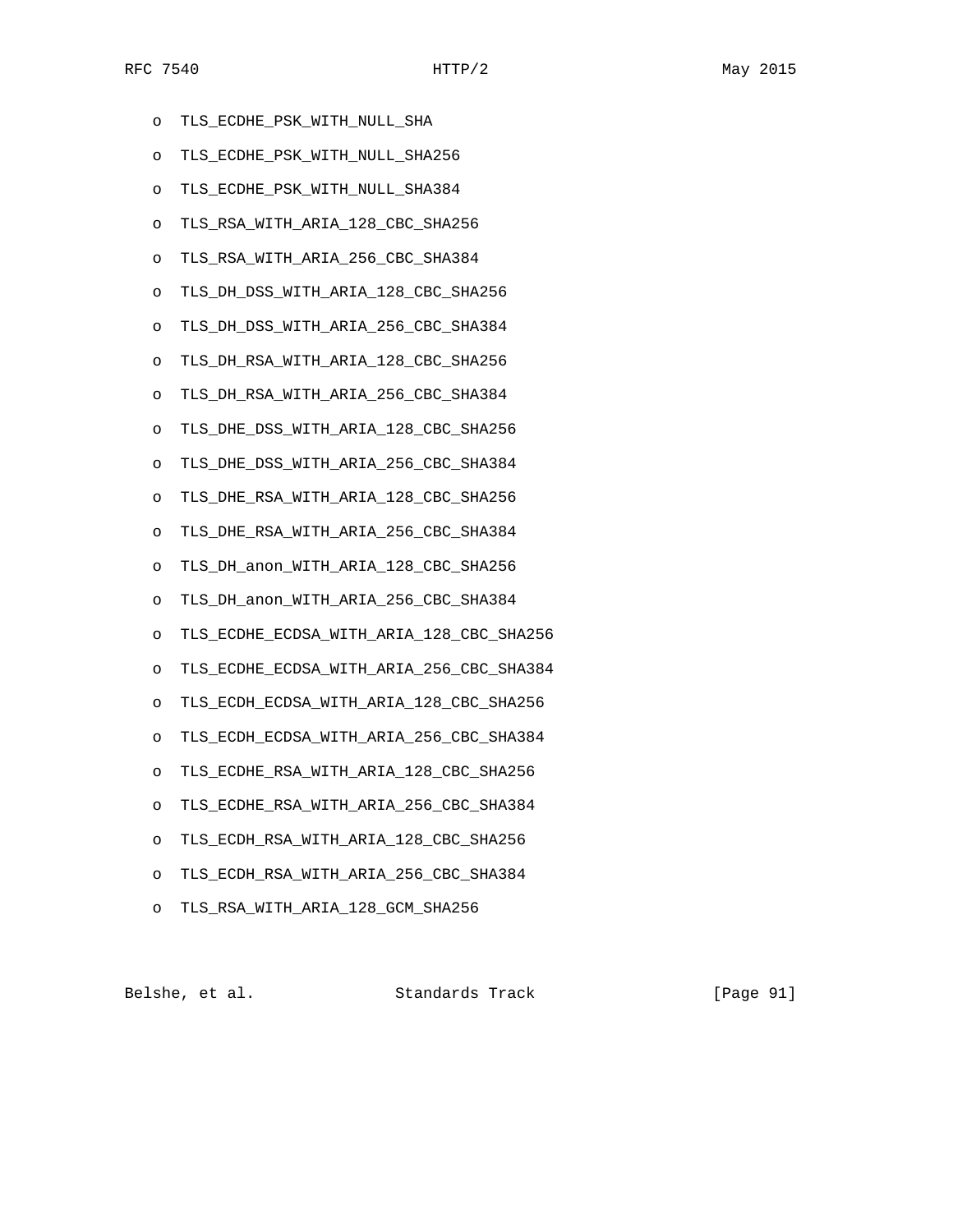- o TLS\_RSA\_WITH\_ARIA\_256\_GCM\_SHA384
- o TLS\_DH\_RSA\_WITH\_ARIA\_128\_GCM\_SHA256
- o TLS\_DH\_RSA\_WITH\_ARIA\_256\_GCM\_SHA384
- o TLS\_DH\_DSS\_WITH\_ARIA\_128\_GCM\_SHA256
- o TLS\_DH\_DSS\_WITH\_ARIA\_256\_GCM\_SHA384
- o TLS\_DH\_anon\_WITH\_ARIA\_128\_GCM\_SHA256
- o TLS\_DH\_anon\_WITH\_ARIA\_256\_GCM\_SHA384
- o TLS\_ECDH\_ECDSA\_WITH\_ARIA\_128\_GCM\_SHA256
- o TLS\_ECDH\_ECDSA\_WITH\_ARIA\_256\_GCM\_SHA384
- o TLS\_ECDH\_RSA\_WITH\_ARIA\_128\_GCM\_SHA256
- o TLS\_ECDH\_RSA\_WITH\_ARIA\_256\_GCM\_SHA384
- o TLS\_PSK\_WITH\_ARIA\_128\_CBC\_SHA256
- o TLS\_PSK\_WITH\_ARIA\_256\_CBC\_SHA384
- o TLS\_DHE\_PSK\_WITH\_ARIA\_128\_CBC\_SHA256
- o TLS\_DHE\_PSK\_WITH\_ARIA\_256\_CBC\_SHA384
- o TLS\_RSA\_PSK\_WITH\_ARIA\_128\_CBC\_SHA256
- o TLS\_RSA\_PSK\_WITH\_ARIA\_256\_CBC\_SHA384
- o TLS\_PSK\_WITH\_ARIA\_128\_GCM\_SHA256
- o TLS\_PSK\_WITH\_ARIA\_256\_GCM\_SHA384
- o TLS\_RSA\_PSK\_WITH\_ARIA\_128\_GCM\_SHA256
- o TLS\_RSA\_PSK\_WITH\_ARIA\_256\_GCM\_SHA384
- o TLS\_ECDHE\_PSK\_WITH\_ARIA\_128\_CBC\_SHA256
- o TLS\_ECDHE\_PSK\_WITH\_ARIA\_256\_CBC\_SHA384
- o TLS\_ECDHE\_ECDSA\_WITH\_CAMELLIA\_128\_CBC\_SHA256

Belshe, et al. Standards Track [Page 92]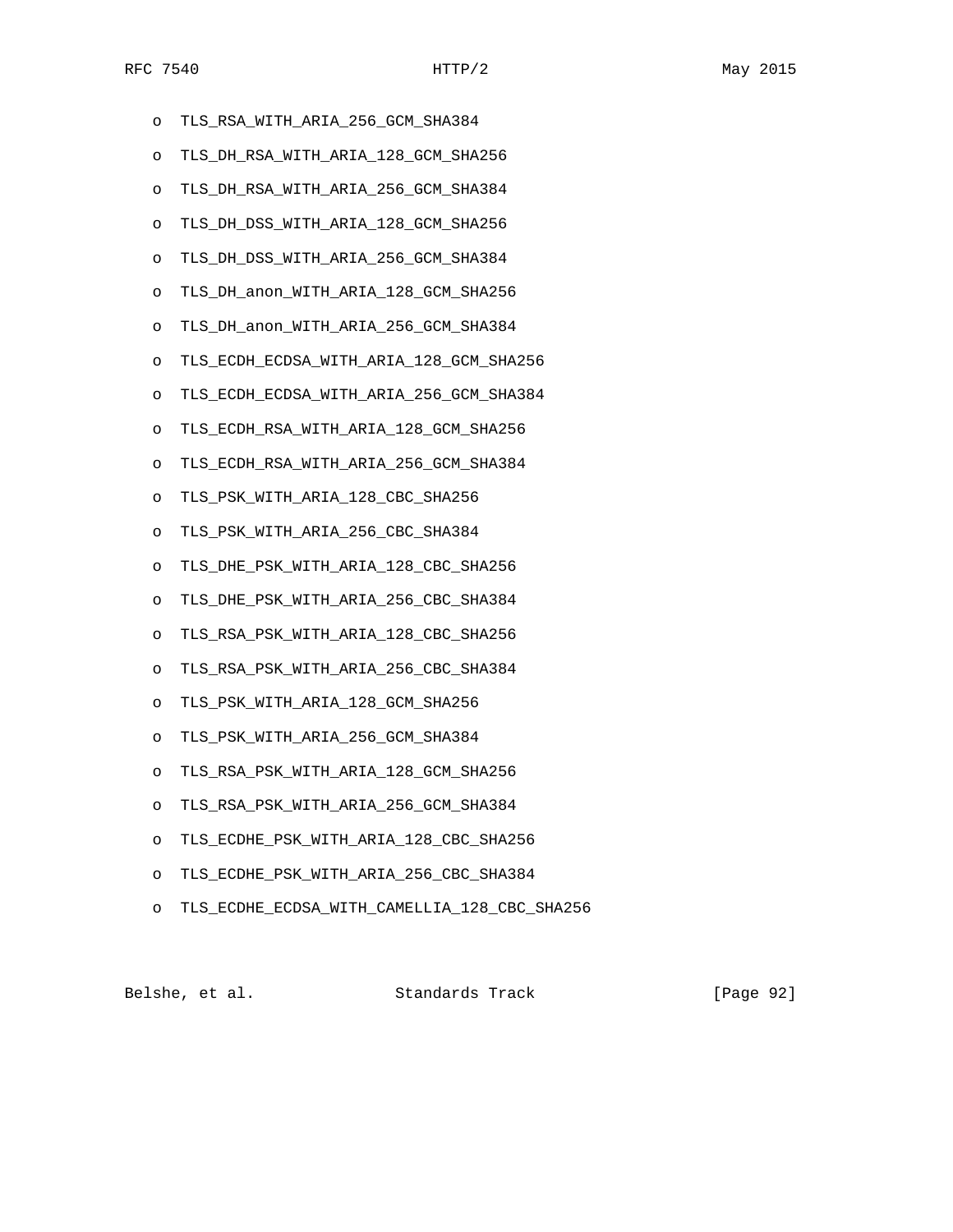| O       | TLS_ECDHE_ECDSA_WITH_CAMELLIA_256_CBC_SHA384 |
|---------|----------------------------------------------|
| O       | TLS_ECDH_ECDSA_WITH_CAMELLIA_128_CBC_SHA256  |
| O       | TLS_ECDH_ECDSA_WITH_CAMELLIA_256_CBC_SHA384  |
| O       | TLS_ECDHE_RSA_WITH_CAMELLIA_128_CBC_SHA256   |
| $\circ$ | TLS_ECDHE_RSA_WITH_CAMELLIA_256_CBC_SHA384   |
| O       | TLS_ECDH_RSA_WITH_CAMELLIA_128_CBC_SHA256    |
| O       | TLS ECDH RSA WITH CAMELLIA 256 CBC SHA384    |
| O       | TLS_RSA_WITH_CAMELLIA_128_GCM_SHA256         |
| O       | TLS_RSA_WITH_CAMELLIA_256_GCM_SHA384         |
| O       | TLS DH RSA WITH CAMELLIA 128 GCM SHA256      |
| $\circ$ | TLS DH RSA WITH CAMELLIA 256 GCM SHA384      |
| O       | TLS_DH_DSS_WITH_CAMELLIA_128_GCM_SHA256      |
| O       | TLS DH DSS WITH CAMELLIA 256 GCM SHA384      |
| O       | TLS_DH_anon_WITH_CAMELLIA_128_GCM_SHA256     |
| O       | TLS_DH_anon_WITH_CAMELLIA_256_GCM_SHA384     |
| $\circ$ | TLS_ECDH_ECDSA_WITH_CAMELLIA_128_GCM_SHA256  |
| O       | TLS_ECDH_ECDSA_WITH_CAMELLIA_256_GCM_SHA384  |
| O       | TLS_ECDH_RSA_WITH_CAMELLIA_128_GCM_SHA256    |
| O       | TLS_ECDH_RSA_WITH_CAMELLIA_256_GCM_SHA384    |
| O       | TLS_PSK_WITH_CAMELLIA_128_GCM_SHA256         |
| O       | TLS_PSK_WITH_CAMELLIA_256_GCM_SHA384         |
| O       | TLS_RSA_PSK_WITH_CAMELLIA_128_GCM_SHA256     |
| O       | TLS RSA PSK WITH CAMELLIA 256 GCM SHA384     |
| O       | TLS_PSK_WITH_CAMELLIA_128_CBC_SHA256         |

Belshe, et al. Standards Track [Page 93]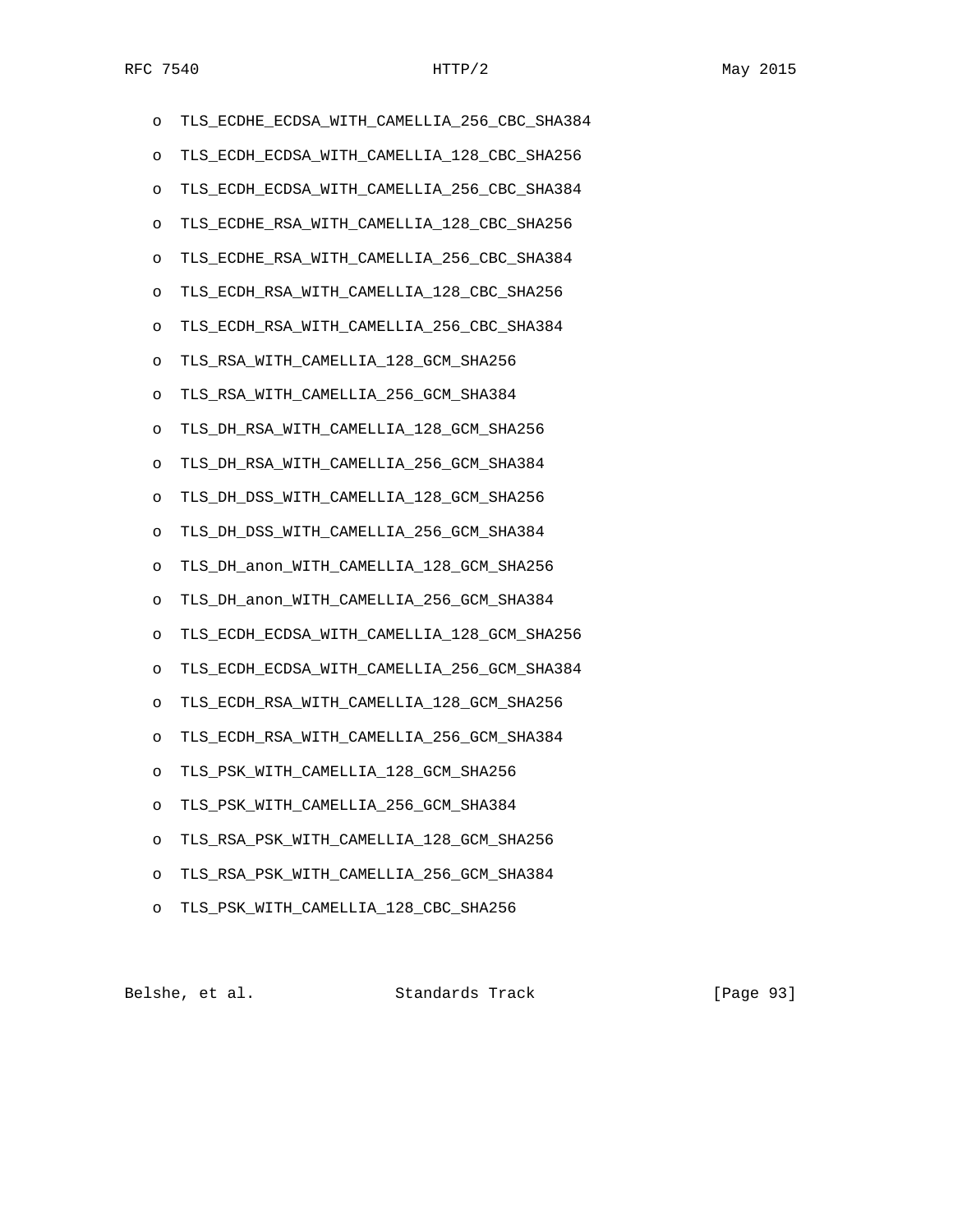- o TLS\_PSK\_WITH\_CAMELLIA\_256\_CBC\_SHA384
- o TLS\_DHE\_PSK\_WITH\_CAMELLIA\_128\_CBC\_SHA256
- o TLS\_DHE\_PSK\_WITH\_CAMELLIA\_256\_CBC\_SHA384
- o TLS\_RSA\_PSK\_WITH\_CAMELLIA\_128\_CBC\_SHA256
- o TLS\_RSA\_PSK\_WITH\_CAMELLIA\_256\_CBC\_SHA384
- o TLS\_ECDHE\_PSK\_WITH\_CAMELLIA\_128\_CBC\_SHA256
- o TLS\_ECDHE\_PSK\_WITH\_CAMELLIA\_256\_CBC\_SHA384
- o TLS\_RSA\_WITH\_AES\_128\_CCM
- o TLS\_RSA\_WITH\_AES\_256\_CCM
- o TLS\_RSA\_WITH\_AES\_128\_CCM\_8
- o TLS\_RSA\_WITH\_AES\_256\_CCM\_8
- o TLS\_PSK\_WITH\_AES\_128\_CCM
- o TLS\_PSK\_WITH\_AES\_256\_CCM
- o TLS\_PSK\_WITH\_AES\_128\_CCM\_8
- o TLS\_PSK\_WITH\_AES\_256\_CCM\_8

 Note: This list was assembled from the set of registered TLS cipher suites at the time of writing. This list includes those cipher suites that do not offer an ephemeral key exchange and those that are based on the TLS null, stream, or block cipher type (as defined in Section 6.2.3 of [TLS12]). Additional cipher suites with these properties could be defined; these would not be explicitly prohibited.

Belshe, et al. Standards Track [Page 94]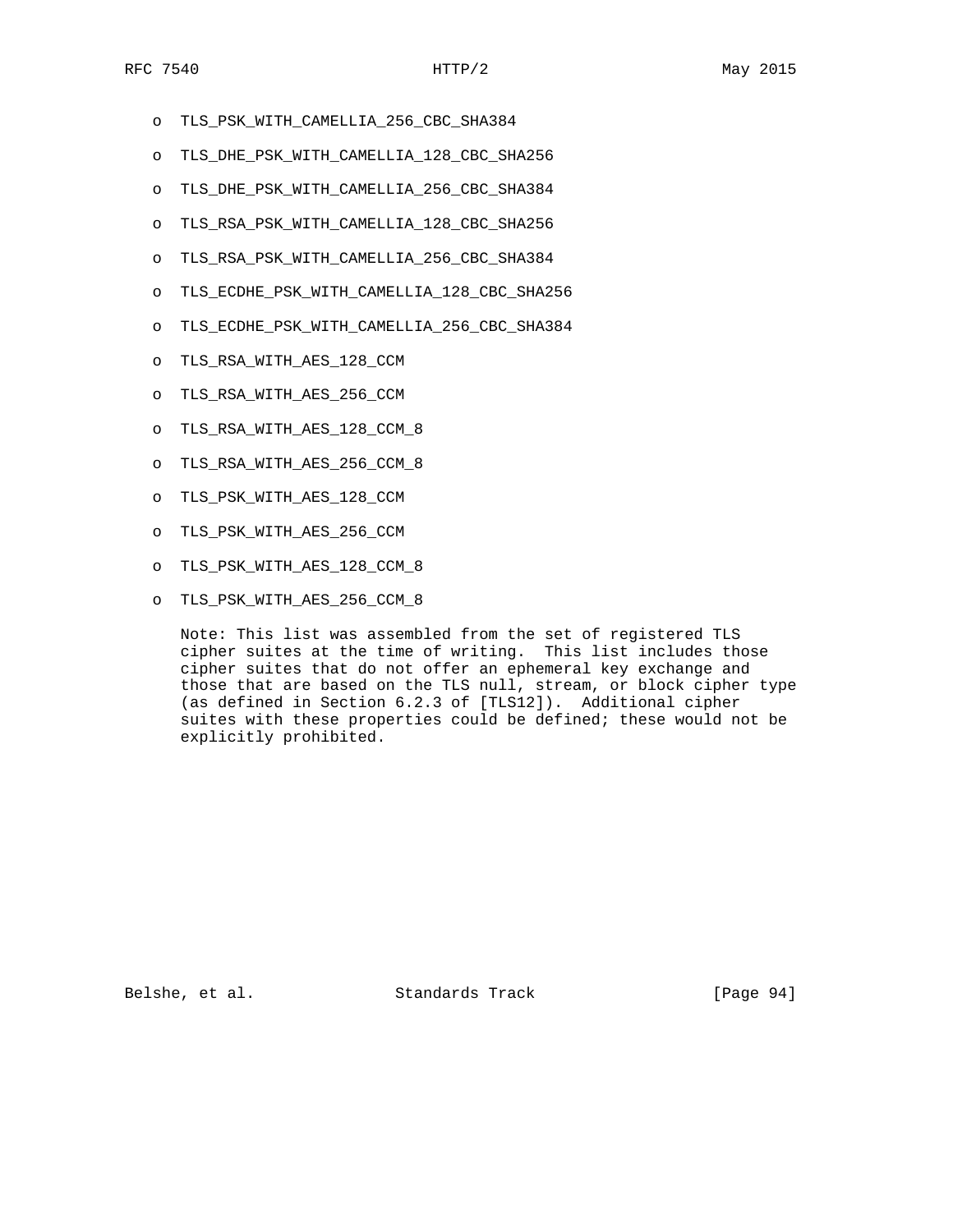Acknowledgements

 This document includes substantial input from the following individuals:

- o Adam Langley, Wan-Teh Chang, Jim Morrison, Mark Nottingham, Alyssa Wilk, Costin Manolache, William Chan, Vitaliy Lvin, Joe Chan, Adam Barth, Ryan Hamilton, Gavin Peters, Kent Alstad, Kevin Lindsay, Paul Amer, Fan Yang, and Jonathan Leighton (SPDY contributors).
- o Gabriel Montenegro and Willy Tarreau (Upgrade mechanism).
- o William Chan, Salvatore Loreto, Osama Mazahir, Gabriel Montenegro, Jitu Padhye, Roberto Peon, and Rob Trace (Flow control).
- o Mike Bishop (Extensibility).
- o Mark Nottingham, Julian Reschke, James Snell, Jeff Pinner, Mike Bishop, and Herve Ruellan (Substantial editorial contributions).
- o Kari Hurtta, Tatsuhiro Tsujikawa, Greg Wilkins, Poul-Henning Kamp, and Jonathan Thackray.
- o Alexey Melnikov, who was an editor of this document in 2013.

 A substantial proportion of Martin's contribution was supported by Microsoft during his employment there.

 The Japanese HTTP/2 community provided invaluable contributions, including a number of implementations as well as numerous technical and editorial contributions.

Belshe, et al. Standards Track [Page 95]